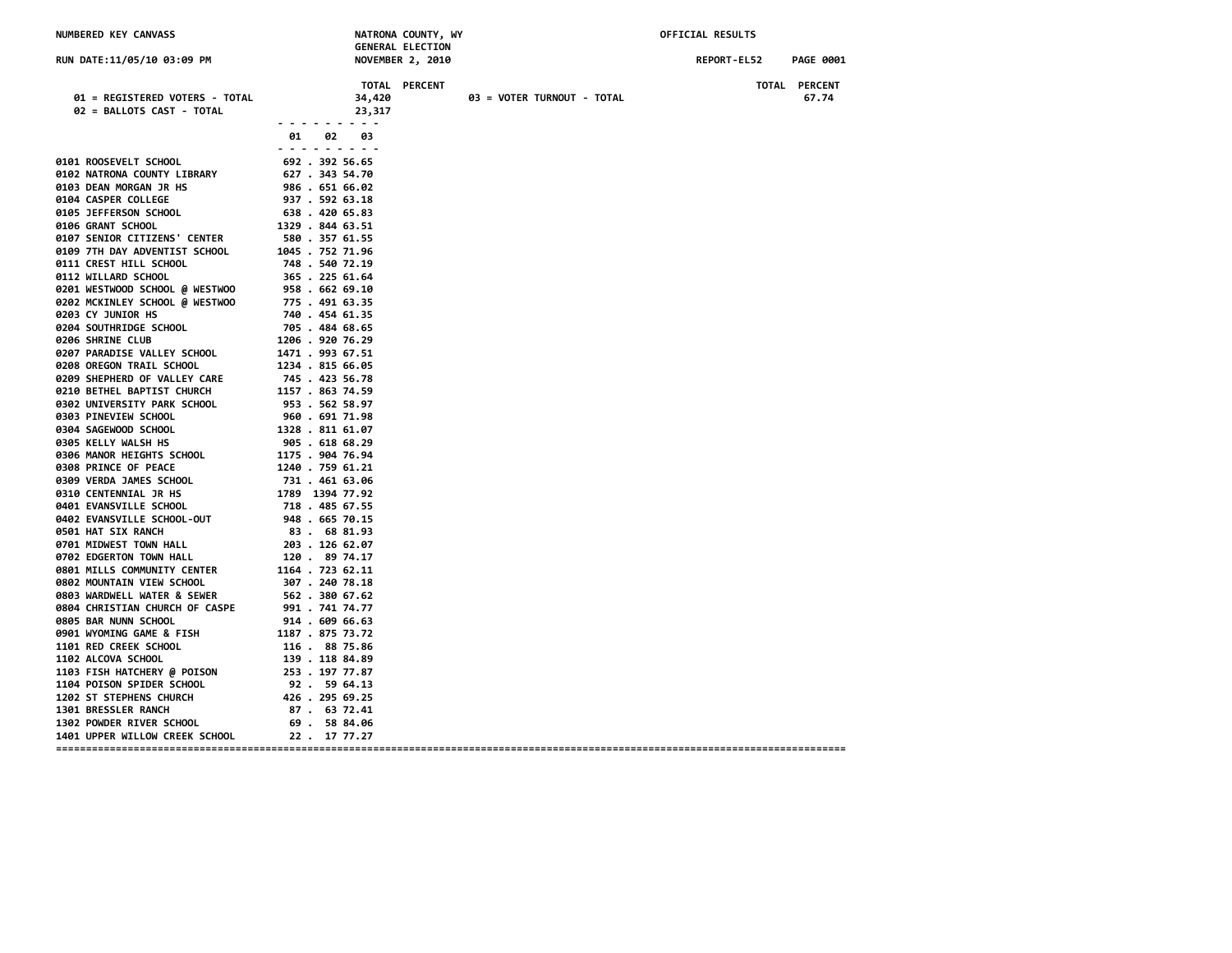| NUMBERED KEY CANVASS                                                                                                                          |                      |     | NATRONA COUNTY, WY<br><b>GENERAL ELECTION</b> |                |                        |                |                                                        | OFFICIAL RESULTS |                      |  |  |
|-----------------------------------------------------------------------------------------------------------------------------------------------|----------------------|-----|-----------------------------------------------|----------------|------------------------|----------------|--------------------------------------------------------|------------------|----------------------|--|--|
| RUN DATE:11/05/10 03:09 PM                                                                                                                    |                      |     | <b>NOVEMBER 2, 2010</b>                       |                |                        |                |                                                        | REPORT-EL52      | <b>PAGE 0002</b>     |  |  |
|                                                                                                                                               |                      |     | <b>VOTES PERCENT</b>                          |                |                        |                |                                                        |                  | <b>VOTES PERCENT</b> |  |  |
| UNITED STATES REPRESENTATIVE<br>Vote for not more than 1<br>01 = CYNTHIA M. LUMMIS (REP)<br>02 = DAVID WENDT (DEM)<br>03 = JOHN V. LOVE (LIB) |                      |     | 15,700<br>6,150<br>1,018                      |                | 67.33<br>26.38<br>4.37 |                | $04 = WRITE-IN$<br>05 = OVER VOTES<br>06 = UNDER VOTES | 41<br>25<br>383  | .18<br>.11<br>1.64   |  |  |
|                                                                                                                                               | -------------------- |     |                                               |                | ---------------        |                |                                                        |                  |                      |  |  |
|                                                                                                                                               | 01                   | 02  | 03                                            | 04             | 05                     | 06             |                                                        |                  |                      |  |  |
| 0101 ROOSEVELT SCHOOL                                                                                                                         | 197                  | 164 | -------------------------------------<br>26   | 1              | 3                      | 1              |                                                        |                  |                      |  |  |
| 0102 NATRONA COUNTY LIBRARY                                                                                                                   | 178                  | 134 | 27                                            | 0              | $\mathbf{2}$           | $\overline{2}$ |                                                        |                  |                      |  |  |
| 0103 DEAN MORGAN JR HS                                                                                                                        | 369                  | 245 | 23                                            | 0              | 0                      | 14             |                                                        |                  |                      |  |  |
| 0104 CASPER COLLEGE                                                                                                                           | 357                  | 197 | 23                                            | 3              | 1                      | 11             |                                                        |                  |                      |  |  |
| 0105 JEFFERSON SCHOOL                                                                                                                         | 226                  | 170 | 15                                            | 0              | 0                      | 9              |                                                        |                  |                      |  |  |
| 0106 GRANT SCHOOL                                                                                                                             | 535                  | 252 | 35                                            | 3              | 1                      | 18             |                                                        |                  |                      |  |  |
| 0107 SENIOR CITIZENS' CENTER                                                                                                                  | 200                  | 128 | 21                                            | 1              | 0                      | 7              |                                                        |                  |                      |  |  |
| 0109 7TH DAY ADVENTIST SCHOOL                                                                                                                 | 563                  | 156 | 22                                            | 0              | 0                      | 11             |                                                        |                  |                      |  |  |
| 0111 CREST HILL SCHOOL                                                                                                                        | 371                  | 141 | 16                                            | 0              | 1                      | 11             |                                                        |                  |                      |  |  |
| 0112 WILLARD SCHOOL                                                                                                                           | 139                  | 65  | 12                                            | 0              | 1                      | 8              |                                                        |                  |                      |  |  |
| 0201 WESTWOOD SCHOOL @ WESTWOO                                                                                                                | 374                  | 243 | 36                                            | 1              | 1                      | 7              |                                                        |                  |                      |  |  |
| 0202 MCKINLEY SCHOOL @ WESTWOO                                                                                                                | 266                  | 182 | 29                                            | ø              | 4                      | 10             |                                                        |                  |                      |  |  |
| 0203 CY JUNIOR HS                                                                                                                             | 290                  | 129 | 24                                            | ø              | ø                      | 11             |                                                        |                  |                      |  |  |
| 0204 SOUTHRIDGE SCHOOL                                                                                                                        | 296                  | 157 | 19                                            | 1              | 3                      | 8              |                                                        |                  |                      |  |  |
| 0206 SHRINE CLUB                                                                                                                              | 662                  | 207 | 30                                            | $\overline{2}$ | ø                      | 19             |                                                        |                  |                      |  |  |
| 0207 PARADISE VALLEY SCHOOL                                                                                                                   | 736                  | 201 | 44                                            | $\overline{2}$ | 0                      | 10             |                                                        |                  |                      |  |  |
| 0208 OREGON TRAIL SCHOOL                                                                                                                      | 590                  | 189 | 26                                            | 1              | 0                      | 9              |                                                        |                  |                      |  |  |
| 0209 SHEPHERD OF VALLEY CARE                                                                                                                  | 298                  | 97  | 22                                            | 0              | 0                      | 6              |                                                        |                  |                      |  |  |
| 0210 BETHEL BAPTIST CHURCH                                                                                                                    | 604                  | 209 | 34                                            | 1              | 1                      | 14             |                                                        |                  |                      |  |  |
| 0302 UNIVERSITY PARK SCHOOL                                                                                                                   | 338                  | 193 | 26                                            | 0              | 0                      | 5              |                                                        |                  |                      |  |  |
| 0303 PINEVIEW SCHOOL                                                                                                                          | 417                  | 224 | 30                                            | 0              | 1                      | 19             |                                                        |                  |                      |  |  |
| 0304 SAGEWOOD SCHOOL                                                                                                                          | 546                  | 213 | 37                                            | 3              | 0                      | 12             |                                                        |                  |                      |  |  |
| 0305 KELLY WALSH HS                                                                                                                           | 421                  | 167 | 16                                            | 1              | 0                      | 13             |                                                        |                  |                      |  |  |
| 0306 MANOR HEIGHTS SCHOOL                                                                                                                     | 672                  | 192 | 20                                            | 1              | 0                      | 19             |                                                        |                  |                      |  |  |
| 0308 PRINCE OF PEACE                                                                                                                          | 490                  | 231 | 26                                            | 0              | 1                      | 11             |                                                        |                  |                      |  |  |
| 0309 VERDA JAMES SCHOOL                                                                                                                       | 293                  | 144 | 18                                            | 0              | 0                      | 6              |                                                        |                  |                      |  |  |
| 0310 CENTENNIAL JR HS                                                                                                                         | 1036                 | 284 | 40                                            | 3              | 0                      | 31             |                                                        |                  |                      |  |  |
| 0401 EVANSVILLE SCHOOL                                                                                                                        | 313                  | 135 | 29                                            | 0              | 1                      | 7              |                                                        |                  |                      |  |  |
| 0402 EVANSVILLE SCHOOL-OUT                                                                                                                    | 498                  | 114 | 44                                            | 1              | 1                      | 7              |                                                        |                  |                      |  |  |
| 0501 HAT SIX RANCH                                                                                                                            | 49                   | 17  | $\overline{2}$                                | ø              | ø                      | 0              |                                                        |                  |                      |  |  |
| 0701 MIDWEST TOWN HALL                                                                                                                        | 98                   | 22  | $\overline{2}$                                | $\overline{2}$ | 0                      | $\overline{2}$ |                                                        |                  |                      |  |  |
| 0702 EDGERTON TOWN HALL                                                                                                                       | 71                   | 15  | 3                                             | 0              | 0                      | 0              |                                                        |                  |                      |  |  |
| 0801 MILLS COMMUNITY CENTER                                                                                                                   | 436                  | 220 | 54                                            | $\overline{2}$ | 0                      | 11             |                                                        |                  |                      |  |  |
| 0802 MOUNTAIN VIEW SCHOOL                                                                                                                     | 155                  | 68  | 11                                            | 3              | 0                      | 3              |                                                        |                  |                      |  |  |
| 0803 WARDWELL WATER & SEWER                                                                                                                   | 272                  | 75  | 28                                            | 0              | 1                      | 4              |                                                        |                  |                      |  |  |
| 0804 CHRISTIAN CHURCH OF CASPE                                                                                                                | 552                  | 138 | 39                                            | $\overline{2}$ | 1                      | 9              |                                                        |                  |                      |  |  |
| 0805 BAR NUNN SCHOOL                                                                                                                          | 464                  | 108 | 28                                            | 3              | 0                      | 6              |                                                        |                  |                      |  |  |
| 0901 WYOMING GAME & FISH                                                                                                                      | 663                  | 166 | 27                                            | $\overline{2}$ | 1                      | 16             |                                                        |                  |                      |  |  |
| 1101 RED CREEK SCHOOL                                                                                                                         | 74                   | -5  | 4                                             | 0              | 0                      | 5              |                                                        |                  |                      |  |  |
| 1102 ALCOVA SCHOOL                                                                                                                            | 87                   | 20  | 9                                             | 0              | 0                      | 2              |                                                        |                  |                      |  |  |
| 1103 FISH HATCHERY @ POISON                                                                                                                   | 142                  | 38  | 11                                            | $\overline{2}$ | 0                      | 4              |                                                        |                  |                      |  |  |
| 1104 POISON SPIDER SCHOOL                                                                                                                     | 47                   | 8   | 3                                             | 0              | 0                      | 1              |                                                        |                  |                      |  |  |
| 1202 ST STEPHENS CHURCH                                                                                                                       | 199                  | 75  | 17                                            | 0              | 0                      | 4              |                                                        |                  |                      |  |  |
| 1301 BRESSLER RANCH                                                                                                                           | 51                   | 8   | 4                                             | 0              | 0                      | 0              |                                                        |                  |                      |  |  |
| 1302 POWDER RIVER SCHOOL                                                                                                                      | 48                   | 4   | 6                                             | ø              | ø                      | ø              |                                                        |                  |                      |  |  |
| 1401 UPPER WILLOW CREEK SCHOOL                                                                                                                | 17                   | ø   | ø                                             | ø              | ø                      | ø              |                                                        |                  |                      |  |  |
|                                                                                                                                               |                      |     |                                               |                |                        |                |                                                        |                  |                      |  |  |

**====================================================================================================================================**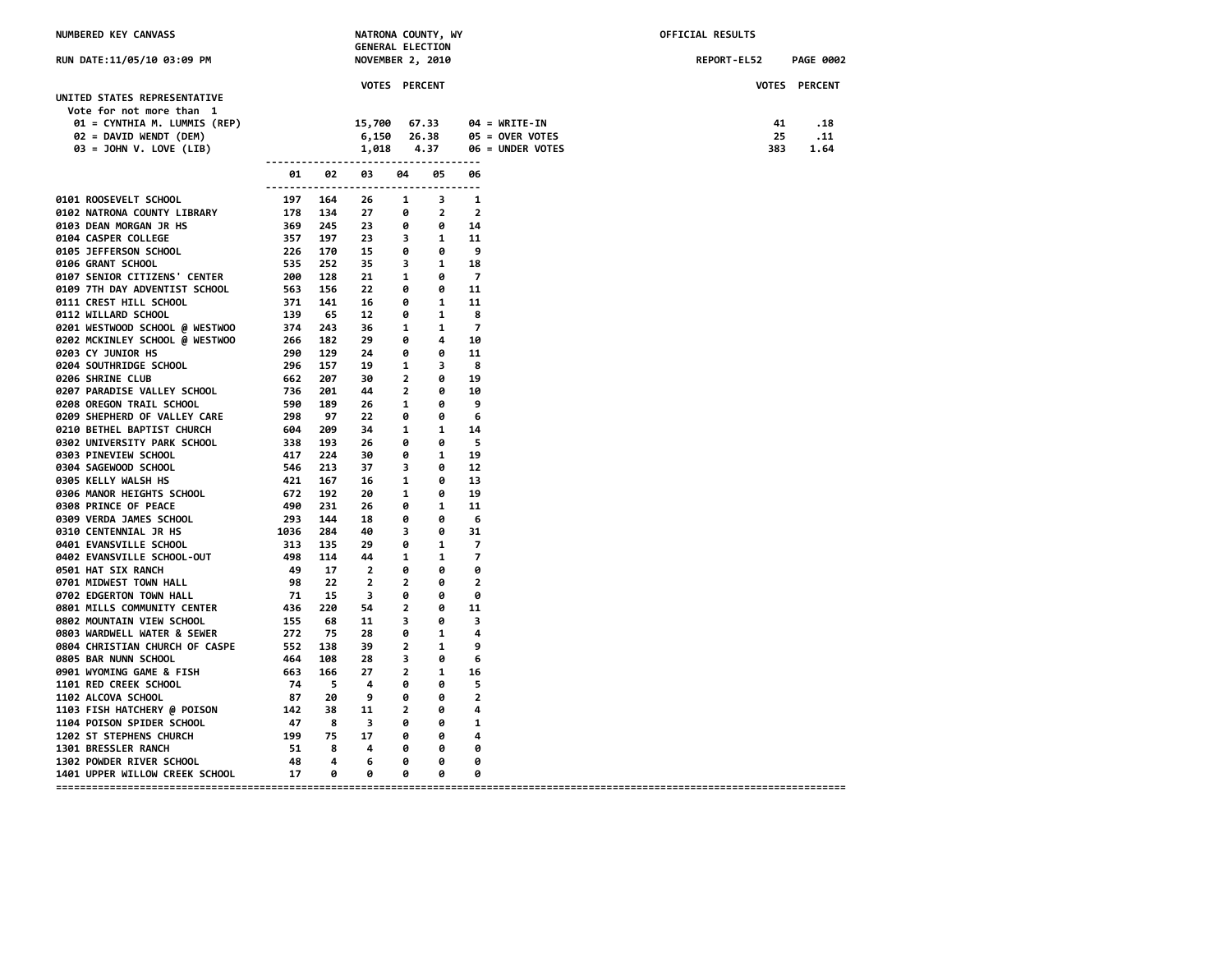| <b>NUMBERED KEY CANVASS</b>    |                             | <b>GENERAL ELECTION</b> |                      | NATRONA COUNTY, WY |                                 |                | OFFICIAL RESULTS                |       |               |
|--------------------------------|-----------------------------|-------------------------|----------------------|--------------------|---------------------------------|----------------|---------------------------------|-------|---------------|
| RUN DATE:11/05/10 03:09 PM     |                             |                         | NOVEMBER 2, 2010     |                    | REPORT-EL52<br><b>PAGE 0003</b> |                |                                 |       |               |
|                                |                             |                         | <b>VOTES PERCENT</b> |                    |                                 |                |                                 |       | VOTES PERCENT |
| <b>GOVERNOR</b>                |                             |                         |                      |                    |                                 |                |                                 |       |               |
| Vote for not more than 1       |                             |                         |                      |                    |                                 |                |                                 |       |               |
| 01 = MATT MEAD (REP)           |                             |                         | 15,077               |                    | 64.66                           |                | $04 = \text{WRITE} - \text{IN}$ | 1,491 | 6.39          |
| 02 = LESLIE PETERSEN (DEM)     |                             |                         | 5,761                |                    | 24.71                           |                | 05 = OVER VOTES                 | 5     | .02           |
| 03 = MIKE WHEELER (LIB)        |                             |                         | 808                  |                    | 3.47                            |                | 06 = UNDER VOTES                | 175   | .75           |
|                                | --------------<br>01        | 02                      | 03                   | 04                 | ---------<br>05                 | 06             |                                 |       |               |
| 0101 ROOSEVELT SCHOOL          | --------------------<br>180 | 162                     | 25                   | -------<br>23      | ---------<br>0                  | $\overline{2}$ |                                 |       |               |
| 0102 NATRONA COUNTY LIBRARY    | 166                         | 131                     | 23                   | 21                 | 0                               | 2              |                                 |       |               |
| 0103 DEAN MORGAN JR HS         | 341                         | 234                     | 17                   | 54                 | 0                               | 5              |                                 |       |               |
| 0104 CASPER COLLEGE            | 371                         | 166                     | 21                   | 26                 | 0                               | 8              |                                 |       |               |
| 0105 JEFFERSON SCHOOL          | 217                         | 148                     | 24                   | 27                 | 0                               | 4              |                                 |       |               |
| 0106 GRANT SCHOOL              | 509                         | 232                     | 32                   | 64                 | 0                               | 7              |                                 |       |               |
| 0107 SENIOR CITIZENS' CENTER   | 196                         | 123                     | 16                   | 21                 | 0                               | 1              |                                 |       |               |
| 0109 7TH DAY ADVENTIST SCHOOL  | 541                         | 161                     | 11                   | 33                 | 0                               | 6              |                                 |       |               |
| 0111 CREST HILL SCHOOL         | 354                         | 138                     | 14                   | 28                 | 1                               | 5              |                                 |       |               |
| 0112 WILLARD SCHOOL            | 123                         | 64                      | 12                   | 20                 | 0                               | 6              |                                 |       |               |
| 0201 WESTWOOD SCHOOL @ WESTWOO | 353                         | 235                     | 22                   | 44                 | 0                               | 8              |                                 |       |               |
| 0202 MCKINLEY SCHOOL @ WESTWOO | 260                         | 164                     | 28                   | 36                 | 0                               | з              |                                 |       |               |
| 0203 CY JUNIOR HS              | 283                         | 123                     | 18                   | 29                 | 0                               | 1              |                                 |       |               |
| 0204 SOUTHRIDGE SCHOOL         | 274                         | 158                     | 11                   | 40                 | 0                               | 1              |                                 |       |               |
| <b>0206 SHRINE CLUB</b>        | 653                         | 192                     | 26                   | 42                 | 0                               | $\overline{7}$ |                                 |       |               |
| 0207 PARADISE VALLEY SCHOOL    | 705                         | 177                     | 34                   | 72                 | 0                               | 5              |                                 |       |               |
| 0208 OREGON TRAIL SCHOOL       | 547                         | 173                     | 23                   | 66                 | 0                               | 6              |                                 |       |               |
| 0209 SHEPHERD OF VALLEY CARE   | 286                         | 89                      | 14                   | 27                 | 0                               | 7              |                                 |       |               |
| 0210 BETHEL BAPTIST CHURCH     | 578                         | 201                     | 27                   | 53                 | 0                               | 4              |                                 |       |               |
| 0302 UNIVERSITY PARK SCHOOL    | 327                         | 189                     | 17                   | 22                 | 1                               | 6              |                                 |       |               |
| 0303 PINEVIEW SCHOOL           | 401                         | 209                     | 25                   | 51                 | 0                               | 5              |                                 |       |               |
| 0304 SAGEWOOD SCHOOL           | 528                         | 205                     | 29                   | 43                 | 0                               | 6              |                                 |       |               |
| 0305 KELLY WALSH HS            | 425                         | 149                     | 8                    | 28                 | 0                               | 8              |                                 |       |               |
| 0306 MANOR HEIGHTS SCHOOL      | 661                         | 184                     | 22                   | 32                 | 0                               | 5              |                                 |       |               |
| 0308 PRINCE OF PEACE           | 467                         | 224                     | 22                   | 43                 | 1                               | $\overline{2}$ |                                 |       |               |
| 0309 VERDA JAMES SCHOOL        | 299                         | 126                     | 14                   | 21                 | 0                               | 1              |                                 |       |               |
| 0310 CENTENNIAL JR HS          | 1061                        | 243                     | 20                   | 59                 | ø                               | 11             |                                 |       |               |
| 0401 EVANSVILLE SCHOOL         | 306                         | 117                     | 26                   | 30                 | 0                               | 6              |                                 |       |               |
| 0402 EVANSVILLE SCHOOL-OUT     | 470                         | 115                     | 29                   | 47                 | 0                               | 4              |                                 |       |               |
| 0501 HAT SIX RANCH             | 52                          | 12                      | 0                    | 4                  | 0                               | 0              |                                 |       |               |
| 0701 MIDWEST TOWN HALL         | 91                          | 18                      | 5                    | 12                 | 0                               | 0              |                                 |       |               |
| 0702 EDGERTON TOWN HALL        | 71                          | 11                      | 6                    | 0                  | 0                               | 1              |                                 |       |               |
| 0801 MILLS COMMUNITY CENTER    | 409                         | 216                     | 40                   | 50                 | 0                               | 8              |                                 |       |               |
| 0802 MOUNTAIN VIEW SCHOOL      | 137                         | 62                      | $\overline{7}$       | 32                 | 0                               | $\overline{2}$ |                                 |       |               |
| 0803 WARDWELL WATER & SEWER    | 237                         | 88                      | 25                   | 30                 | 0                               | 0              |                                 |       |               |
| 0804 CHRISTIAN CHURCH OF CASPE | 505                         | 131                     | 28                   | 73                 | 0                               | 4              |                                 |       |               |
| 0805 BAR NUNN SCHOOL           | 449                         | 91                      | 30                   | 37                 | 0                               | $\overline{2}$ |                                 |       |               |
| 0901 WYOMING GAME & FISH       | 619                         | 152                     | 26                   | 66                 | $\overline{2}$                  | 10             |                                 |       |               |
| 1101 RED CREEK SCHOOL          | 74                          | 3                       | 4                    | 6                  | 0                               | 1              |                                 |       |               |
| 1102 ALCOVA SCHOOL             | 84                          | 17                      | 3                    | 12                 | 0                               | 2              |                                 |       |               |
| 1103 FISH HATCHERY @ POISON    | 122                         | 39                      | 8                    | 26                 | 0                               | $\overline{2}$ |                                 |       |               |
| 1104 POISON SPIDER SCHOOL      | 44                          | 8                       | 3                    | 3                  | 0                               | 1              |                                 |       |               |
| 1202 ST STEPHENS CHURCH        | 195                         | 67                      | 10                   | 23                 | 0                               | 0              |                                 |       |               |
| 1301 BRESSLER RANCH            | 46                          | 6                       | $\overline{2}$       | 9                  | 0                               | 0              |                                 |       |               |
| 1302 POWDER RIVER SCHOOL       | 46                          | 8                       | 1                    | 3                  | 0                               | 0              |                                 |       |               |
| 1401 UPPER WILLOW CREEK SCHOOL | 14                          | 0                       | 0                    | 3                  | 0                               | 0              |                                 |       |               |

**====================================================================================================================================**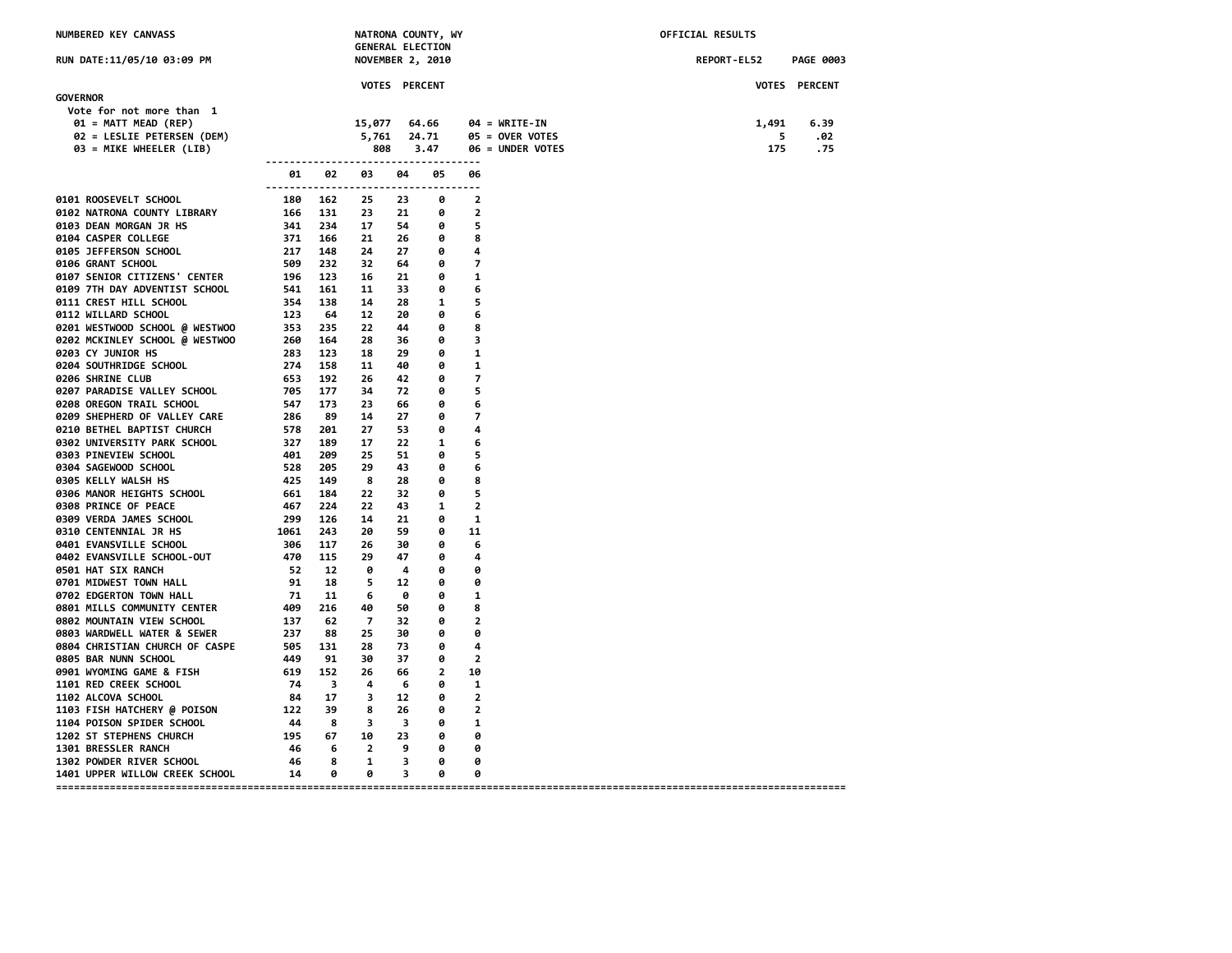| NUMBERED KEY CANVASS                                       |            |                          | NATRONA COUNTY, WY<br><b>GENERAL ELECTION</b> |                              |                     |                         |                        | OFFICIAL RESULTS |             |                  |
|------------------------------------------------------------|------------|--------------------------|-----------------------------------------------|------------------------------|---------------------|-------------------------|------------------------|------------------|-------------|------------------|
| RUN DATE:11/05/10 03:09 PM                                 |            |                          | NOVEMBER 2, 2010                              |                              |                     |                         |                        |                  | REPORT-EL52 | <b>PAGE 0004</b> |
|                                                            |            |                          | VOTES PERCENT                                 |                              |                     |                         |                        |                  |             | VOTES PERCENT    |
| SECRETARY OF STATE                                         |            |                          |                                               |                              |                     |                         |                        |                  |             |                  |
| Vote for not more than 1<br>01 = MAX MAXFIELD (REP)        |            |                          | 17,171                                        |                              | 73.64               |                         | $04 = \text{WRITE-IN}$ |                  | 25          | . 11             |
| 02 = ANDREW SIMONS (DEM)                                   |            |                          | 4,360                                         |                              | 18.70               |                         | $05 =$ OVER VOTES      |                  | 8           | .03              |
| 03 = CANDICE DELAAT (LIB)                                  |            |                          | 1,021                                         |                              | 4.38                |                         | 06 = UNDER VOTES       |                  | 732         | 3.14             |
|                                                            |            |                          |                                               |                              |                     |                         |                        |                  |             |                  |
|                                                            | 01         | 02                       | 03<br>-------------------------------------   | 04                           | 05                  | 06                      |                        |                  |             |                  |
| 0101 ROOSEVELT SCHOOL                                      | 217        | 140                      | 33                                            | 0                            | 0                   | $\overline{\mathbf{2}}$ |                        |                  |             |                  |
| 0102 NATRONA COUNTY LIBRARY                                |            | 203 102                  | 28                                            | 0                            | $\bullet$           | 10                      |                        |                  |             |                  |
| 0103 DEAN MORGAN JR HS                                     |            | 203 102<br>418 170       | 33                                            | 0                            | $\bullet$           | 30                      |                        |                  |             |                  |
| 0104 CASPER COLLEGE                                        | 407 130    |                          | 26                                            | $\overline{2}$               | $\bullet$           | 27                      |                        |                  |             |                  |
| 0105 JEFFERSON SCHOOL                                      | 260 119    |                          | 20                                            | 0                            | 0                   | 21                      |                        |                  |             |                  |
| 0106 GRANT SCHOOL                                          | 596        | 185                      | 41                                            | 0                            | 0                   | 22                      |                        |                  |             |                  |
| 0107 SENIOR CITIZENS' CENTER                               | 227        | 107                      | 19                                            | 0                            | $\bullet$           | 4                       |                        |                  |             |                  |
| 0109 7TH DAY ADVENTIST SCHOOL                              | 603 106    |                          | 15                                            | 0                            | ø                   | 28                      |                        |                  |             |                  |
| 0111 CREST HILL SCHOOL                                     | 413        | 87                       | 14                                            | $\overline{2}$               | $\mathbf{1}$        | 23                      |                        |                  |             |                  |
| 0112 WILLARD SCHOOL                                        | 145        | - 54                     | 12                                            | $\mathbf{1}$                 | 0                   | 13                      |                        |                  |             |                  |
| 0201 WESTWOOD SCHOOL @ WESTWOO                             | 430 184    |                          | 27                                            | $\mathbf{1}$                 | 0                   | 20                      |                        |                  |             |                  |
| 0202 MCKINLEY SCHOOL @ WESTWOO                             | 295        | 143                      | 38                                            | 0                            | $\mathbf{1}$        | 14                      |                        |                  |             |                  |
| 0203 CY JUNIOR HS                                          | 352        | 76                       | 14                                            | 0                            | 0                   | 12                      |                        |                  |             |                  |
| 0204 SOUTHRIDGE SCHOOL                                     | 327        | 121                      | 14                                            | 0                            | 0                   | 22                      |                        |                  |             |                  |
| 0206 SHRINE CLUB                                           | 723        | 138                      | 27                                            | $\mathbf{1}$                 | 0                   | 31                      |                        |                  |             |                  |
| 0207 PARADISE VALLEY SCHOOL                                | 779 148    | 139                      | 40<br>29                                      | $\overline{2}$               | $\overline{2}$<br>0 | 22<br>19                |                        |                  |             |                  |
| 0208 OREGON TRAIL SCHOOL                                   | 627<br>323 | 71                       | 19                                            | $\mathbf{1}$<br>$\mathbf{1}$ | 0                   | 9                       |                        |                  |             |                  |
| 0209 SHEPHERD OF VALLEY CARE<br>0210 BETHEL BAPTIST CHURCH | 660 132    |                          | 33                                            | $\overline{2}$               | 0                   | 36                      |                        |                  |             |                  |
| 0302 UNIVERSITY PARK SCHOOL                                | 376 141    |                          | 28                                            | 0                            | 0                   | 17                      |                        |                  |             |                  |
| 0303 PINEVIEW SCHOOL                                       | 480 151    |                          | 33                                            | ø                            | 1                   | 26                      |                        |                  |             |                  |
| 0304 SAGEWOOD SCHOOL<br>584 162                            |            |                          | 35                                            | $\overline{2}$               | 0                   | 28                      |                        |                  |             |                  |
| 0305 KELLY WALSH HS                                        |            |                          | 11                                            | ø                            | 1                   | 22                      |                        |                  |             |                  |
| 0306 MANOR HEIGHTS SCHOOL                                  |            | 473 111<br>728 120       | 20                                            | 0                            | 1                   | 35                      |                        |                  |             |                  |
| 0308 PRINCE OF PEACE                                       | 532 169    |                          | 29                                            | $\mathbf{1}$                 | 0                   | 28                      |                        |                  |             |                  |
| 0309 VERDA JAMES SCHOOL                                    | 330        | 96                       | 20                                            | 0                            | 0                   | 15                      |                        |                  |             |                  |
| <b>0310 CENTENNIAL JR HS</b>                               | 1151       | 168                      | 36                                            | 0                            | 0                   | 39                      |                        |                  |             |                  |
| 0401 EVANSVILLE SCHOOL                                     | 350        | 98                       | 24                                            | 0                            | 0                   | 13                      |                        |                  |             |                  |
| 0402 EVANSVILLE SCHOOL-OUT                                 | 530        | 80                       | 36                                            | 0                            | $\mathbf{1}$        | 18                      |                        |                  |             |                  |
| 0501 HAT SIX RANCH                                         | 53         | 10                       | $\overline{\phantom{a}}$                      | 0                            | 0                   | 3                       |                        |                  |             |                  |
| 0701 MIDWEST TOWN HALL                                     | 101        | 16                       | 5                                             | $\mathbf{1}$                 | 0                   | 3                       |                        |                  |             |                  |
| 0702 EDGERTON TOWN HALL                                    | 73         | - 9                      | 5                                             | 0                            | 0                   | $\overline{2}$          |                        |                  |             |                  |
| 0801 MILLS COMMUNITY CENTER                                | 469 179    |                          | 59                                            | $\overline{2}$               | 0                   | 14                      |                        |                  |             |                  |
| 0802 MOUNTAIN VIEW SCHOOL                                  | 161        | 49                       | 17                                            | 4                            | 0                   | 9                       |                        |                  |             |                  |
| 0803 WARDWELL WATER & SEWER                                | 288        | 53                       | 27                                            | -1                           | 0                   | 11                      |                        |                  |             |                  |
| 0804 CHRISTIAN CHURCH OF CASPE                             | 588 101    |                          | 41                                            | ø                            | 0                   | 11                      |                        |                  |             |                  |
| 0805 BAR NUNN SCHOOL                                       | 483        | 69                       | 38                                            | ø                            | 0                   | 19                      |                        |                  |             |                  |
| 0901 WYOMING GAME & FISH                                   | 705 115    |                          | 27                                            | $\mathbf{1}$                 | 0                   | 27                      |                        |                  |             |                  |
| 1101 RED CREEK SCHOOL                                      | 72         | $6^{\circ}$              | 6                                             | ø                            | ø                   | 4                       |                        |                  |             |                  |
| 1102 ALCOVA SCHOOL                                         | 94 10      |                          | 9                                             | ø                            | 0                   | 5                       |                        |                  |             |                  |
| 1103 FISH HATCHERY @ POISON                                | 158        | 25                       | 8                                             | ø                            | 0                   | 6                       |                        |                  |             |                  |
| 1104 POISON SPIDER SCHOOL                                  |            |                          | 48 7 3                                        | 0                            | 0                   | 1                       |                        |                  |             |                  |
| 1202 ST STEPHENS CHURCH                                    | 221        | 51                       | 14                                            | ø                            | $\theta$            | 9                       |                        |                  |             |                  |
| 1301 BRESSLER RANCH                                        |            | 55 6                     | $\overline{\phantom{a}}$ 2                    | ø                            | $\bullet$           | 0                       |                        |                  |             |                  |
| 1302 POWDER RIVER SCHOOL                                   | 46         | $\overline{\phantom{0}}$ | 4                                             | 0                            | 0                   | $\overline{2}$          |                        |                  |             |                  |
| 17<br>1401 UPPER WILLOW CREEK SCHOOL                       |            | 0                        | 0                                             | 0                            | 0                   | 0                       |                        |                  |             |                  |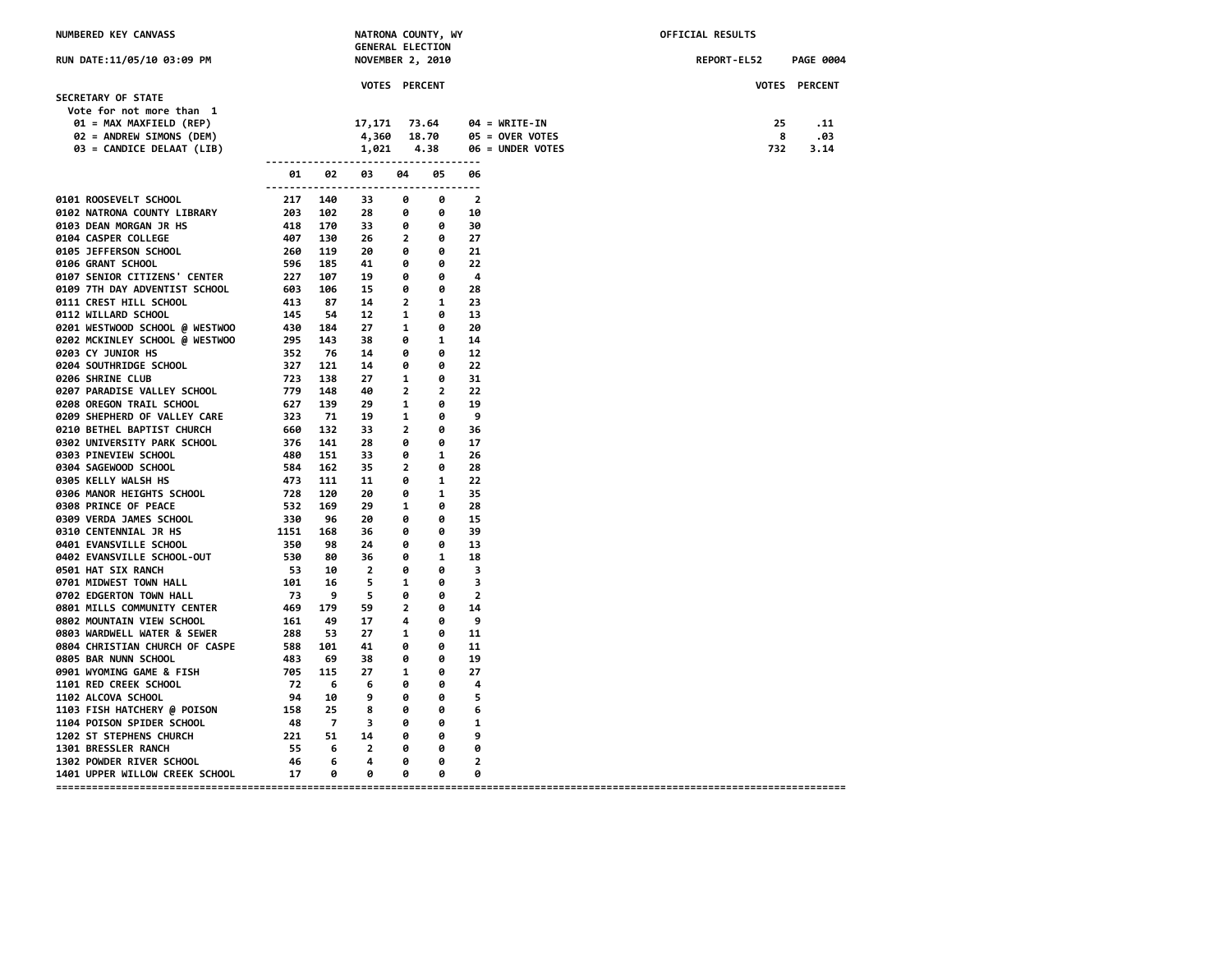| NUMBERED KEY CANVASS                                                                                                                                                                                                                       |                                                                                                                                                                                                                                                                                            |           |                                       |                      | NATRONA COUNTY, WY<br><b>GENERAL ELECTION</b> |                                     | OFFICIAL RESULTS |                                 |                      |  |  |
|--------------------------------------------------------------------------------------------------------------------------------------------------------------------------------------------------------------------------------------------|--------------------------------------------------------------------------------------------------------------------------------------------------------------------------------------------------------------------------------------------------------------------------------------------|-----------|---------------------------------------|----------------------|-----------------------------------------------|-------------------------------------|------------------|---------------------------------|----------------------|--|--|
| RUN DATE:11/05/10 03:09 PM                                                                                                                                                                                                                 |                                                                                                                                                                                                                                                                                            |           |                                       |                      | NOVEMBER 2, 2010                              |                                     |                  | REPORT-EL52<br><b>PAGE 0005</b> |                      |  |  |
|                                                                                                                                                                                                                                            |                                                                                                                                                                                                                                                                                            |           |                                       | <b>VOTES PERCENT</b> |                                               |                                     |                  |                                 | <b>VOTES PERCENT</b> |  |  |
| <b>STATE AUDITOR</b><br>Vote for not more than 1                                                                                                                                                                                           |                                                                                                                                                                                                                                                                                            |           |                                       |                      |                                               |                                     |                  |                                 |                      |  |  |
| 01 = CYNTHIA CLOUD (REP)<br>$02 = WRITE-IN$                                                                                                                                                                                                | <u>------------------------</u>                                                                                                                                                                                                                                                            |           |                                       | 19,065 81.76<br>216  | .93                                           | 03 = OVER VOTES<br>04 = UNDER VOTES |                  | 8<br>4,028                      | .03<br>17.27         |  |  |
|                                                                                                                                                                                                                                            | 01 02<br>------------------------                                                                                                                                                                                                                                                          |           | 03                                    | 04                   |                                               |                                     |                  |                                 |                      |  |  |
| 9101 ROOSEVELT SCHOOL 300 9 1 82<br>9102 NATRONA COUNTY LIBRARY 264 11 0 68<br>9103 DEAN MORGAN JR HS 486 8 1 156<br>9104 CASPER COLLEGE 449 9 0 134<br>9105 JEFFERSON SCHOOL 316 6 0 98<br>9106 GRANT SCHOOL 679 8 0 157<br>9107 SENIOR C |                                                                                                                                                                                                                                                                                            |           |                                       |                      |                                               |                                     |                  |                                 |                      |  |  |
|                                                                                                                                                                                                                                            |                                                                                                                                                                                                                                                                                            |           |                                       |                      |                                               |                                     |                  |                                 |                      |  |  |
|                                                                                                                                                                                                                                            |                                                                                                                                                                                                                                                                                            |           |                                       |                      |                                               |                                     |                  |                                 |                      |  |  |
|                                                                                                                                                                                                                                            |                                                                                                                                                                                                                                                                                            |           |                                       |                      |                                               |                                     |                  |                                 |                      |  |  |
|                                                                                                                                                                                                                                            |                                                                                                                                                                                                                                                                                            |           |                                       |                      |                                               |                                     |                  |                                 |                      |  |  |
|                                                                                                                                                                                                                                            |                                                                                                                                                                                                                                                                                            |           |                                       |                      |                                               |                                     |                  |                                 |                      |  |  |
|                                                                                                                                                                                                                                            |                                                                                                                                                                                                                                                                                            |           |                                       |                      |                                               |                                     |                  |                                 |                      |  |  |
| 9109 71 H JAN ALLASCHOOL<br>9111 CREST HILL SCHOOL<br>91201 WESTWOOD SCHOOL @ WESTWOO 518 11 0 133<br>9201 WESTWOOD SCHOOL @ WESTWOO 518 11 0 133<br>9202 MCKINLEY SCHOOL @ WESTWOO 390 6 0 95<br>380 3 0 71<br>9 0 100                    |                                                                                                                                                                                                                                                                                            |           |                                       |                      |                                               |                                     |                  |                                 |                      |  |  |
|                                                                                                                                                                                                                                            |                                                                                                                                                                                                                                                                                            |           |                                       |                      |                                               |                                     |                  |                                 |                      |  |  |
|                                                                                                                                                                                                                                            |                                                                                                                                                                                                                                                                                            |           |                                       |                      |                                               |                                     |                  |                                 |                      |  |  |
|                                                                                                                                                                                                                                            |                                                                                                                                                                                                                                                                                            |           |                                       |                      |                                               |                                     |                  |                                 |                      |  |  |
|                                                                                                                                                                                                                                            |                                                                                                                                                                                                                                                                                            |           |                                       |                      |                                               |                                     |                  |                                 |                      |  |  |
|                                                                                                                                                                                                                                            | $\begin{array}{cccccc} 380 & 3 & 0 & 71 \\ 375 & 9 & 0 & 100 \\ 745 & 5 & 1 & 169 \\ 839 & 4 & 0 & 150 \\ 697 & 6 & 0 & 112 \\ 558 & 5 & 0 & 60 \\ 698 & 4 & 1 & 160 \\ 456 & 5 & 0 & 101 \\ 553 & 6 & 0 & 132 \\ 674 & 8 & 1 & 128 \\ 504 & 5 & 0 & 109 \\ 751 & 0 & 0 & 153 \end{array}$ |           |                                       |                      |                                               |                                     |                  |                                 |                      |  |  |
| 0206 SHRINE CLUB                                                                                                                                                                                                                           |                                                                                                                                                                                                                                                                                            |           |                                       |                      |                                               |                                     |                  |                                 |                      |  |  |
| 0207 PARADISE VALLEY SCHOOL<br>0208 OREGON TRAIL SCHOOL                                                                                                                                                                                    |                                                                                                                                                                                                                                                                                            |           |                                       |                      |                                               |                                     |                  |                                 |                      |  |  |
| 0209 SHEPHERD OF VALLEY CARE                                                                                                                                                                                                               |                                                                                                                                                                                                                                                                                            |           |                                       |                      |                                               |                                     |                  |                                 |                      |  |  |
| 0210 BETHEL BAPTIST CHURCH                                                                                                                                                                                                                 |                                                                                                                                                                                                                                                                                            |           |                                       |                      |                                               |                                     |                  |                                 |                      |  |  |
| 0302 UNIVERSITY PARK SCHOOL                                                                                                                                                                                                                |                                                                                                                                                                                                                                                                                            |           |                                       |                      |                                               |                                     |                  |                                 |                      |  |  |
| 0303 PINEVIEW SCHOOL                                                                                                                                                                                                                       |                                                                                                                                                                                                                                                                                            |           |                                       |                      |                                               |                                     |                  |                                 |                      |  |  |
| 0304 SAGEWOOD SCHOOL                                                                                                                                                                                                                       |                                                                                                                                                                                                                                                                                            |           |                                       |                      |                                               |                                     |                  |                                 |                      |  |  |
| 0305 KELLY WALSH HS                                                                                                                                                                                                                        |                                                                                                                                                                                                                                                                                            |           |                                       |                      |                                               |                                     |                  |                                 |                      |  |  |
| 0306 MANOR HEIGHTS SCHOOL                                                                                                                                                                                                                  | $751$ 0 0 153                                                                                                                                                                                                                                                                              |           |                                       |                      |                                               |                                     |                  |                                 |                      |  |  |
| 0308 PRINCE OF PEACE                                                                                                                                                                                                                       |                                                                                                                                                                                                                                                                                            |           |                                       |                      |                                               |                                     |                  |                                 |                      |  |  |
| 0309 VERDA JAMES SCHOOL                                                                                                                                                                                                                    |                                                                                                                                                                                                                                                                                            |           |                                       |                      |                                               |                                     |                  |                                 |                      |  |  |
| <b>0310 CENTENNIAL JR HS</b>                                                                                                                                                                                                               | $616$ 9 0 133<br>375 6 0 80<br>1189 10 1 194<br>200                                                                                                                                                                                                                                        |           |                                       |                      |                                               |                                     |                  |                                 |                      |  |  |
| 0401 EVANSVILLE SCHOOL<br>--- 1994<br>9402 EVANSVILLE SCHOOL-OUT 404 2 0 79<br>9501 HAT SIX RANCH<br>9501 HAT SIX RANCH                                                                                                                    |                                                                                                                                                                                                                                                                                            |           |                                       |                      |                                               |                                     |                  |                                 |                      |  |  |
|                                                                                                                                                                                                                                            |                                                                                                                                                                                                                                                                                            |           |                                       |                      |                                               |                                     |                  |                                 |                      |  |  |
|                                                                                                                                                                                                                                            |                                                                                                                                                                                                                                                                                            |           |                                       |                      |                                               |                                     |                  |                                 |                      |  |  |
| 0701 MIDWEST TOWN HALL<br>0702 EDGERTON TOWN HALL                                                                                                                                                                                          |                                                                                                                                                                                                                                                                                            |           |                                       |                      |                                               |                                     |                  |                                 |                      |  |  |
| 0801 MILLS COMMUNITY CENTER                                                                                                                                                                                                                | $57$ $6$ $6$ $11$<br>$113$ $6$ $6$ $13$<br>$82$ $1$ $6$ $6$<br>$581$ $8$ $6$ $134$<br>$196$ $4$ $6$ $46$<br>$154$                                                                                                                                                                          |           |                                       |                      |                                               |                                     |                  |                                 |                      |  |  |
| 0802 MOUNTAIN VIEW SCHOOL                                                                                                                                                                                                                  |                                                                                                                                                                                                                                                                                            |           |                                       |                      |                                               |                                     |                  |                                 |                      |  |  |
|                                                                                                                                                                                                                                            |                                                                                                                                                                                                                                                                                            |           | $\theta$                              | 61                   |                                               |                                     |                  |                                 |                      |  |  |
| 9803 WARDWELL WATER & SEWER 315 4<br>0804 CHRISTIAN CHURCH OF CASPE 636 6                                                                                                                                                                  |                                                                                                                                                                                                                                                                                            |           | $\theta$                              | 99                   |                                               |                                     |                  |                                 |                      |  |  |
| 0805 BAR NUNN SCHOOL                                                                                                                                                                                                                       |                                                                                                                                                                                                                                                                                            |           | $\theta$                              | - 78                 |                                               |                                     |                  |                                 |                      |  |  |
| 0901 WYOMING GAME & FISH                                                                                                                                                                                                                   | ہ<br>7 – 524<br>730 – 74<br>74                                                                                                                                                                                                                                                             |           | 1 141                                 |                      |                                               |                                     |                  |                                 |                      |  |  |
| 1101 RED CREEK SCHOOL                                                                                                                                                                                                                      |                                                                                                                                                                                                                                                                                            |           | 0                                     | 14                   |                                               |                                     |                  |                                 |                      |  |  |
| <b>1102 ALCOVA SCHOOL</b>                                                                                                                                                                                                                  | $107$ 1<br>$169$ 1<br>$169$ 1                                                                                                                                                                                                                                                              |           | 0                                     | 10                   |                                               |                                     |                  |                                 |                      |  |  |
| 1103 FISH HATCHERY @ POISON                                                                                                                                                                                                                |                                                                                                                                                                                                                                                                                            |           | $\theta$                              | 27                   |                                               |                                     |                  |                                 |                      |  |  |
| 1104 POISON SPIDER SCHOOL                                                                                                                                                                                                                  | 51 0                                                                                                                                                                                                                                                                                       |           | ø                                     | 8                    |                                               |                                     |                  |                                 |                      |  |  |
| 1202 ST STEPHENS CHURCH                                                                                                                                                                                                                    | $236$ 2 0<br>58 0                                                                                                                                                                                                                                                                          |           |                                       | -57                  |                                               |                                     |                  |                                 |                      |  |  |
| 1301 BRESSLER RANCH<br>1302 POWDER RIVER SCHOOL                                                                                                                                                                                            | 50                                                                                                                                                                                                                                                                                         | $\bullet$ | $\theta$ 5<br>$\overline{\mathbf{0}}$ | 8                    |                                               |                                     |                  |                                 |                      |  |  |
| 1401 UPPER WILLOW CREEK SCHOOL                                                                                                                                                                                                             | 17                                                                                                                                                                                                                                                                                         | 0         | 0                                     | 0                    |                                               |                                     |                  |                                 |                      |  |  |
|                                                                                                                                                                                                                                            |                                                                                                                                                                                                                                                                                            |           |                                       |                      |                                               |                                     |                  |                                 |                      |  |  |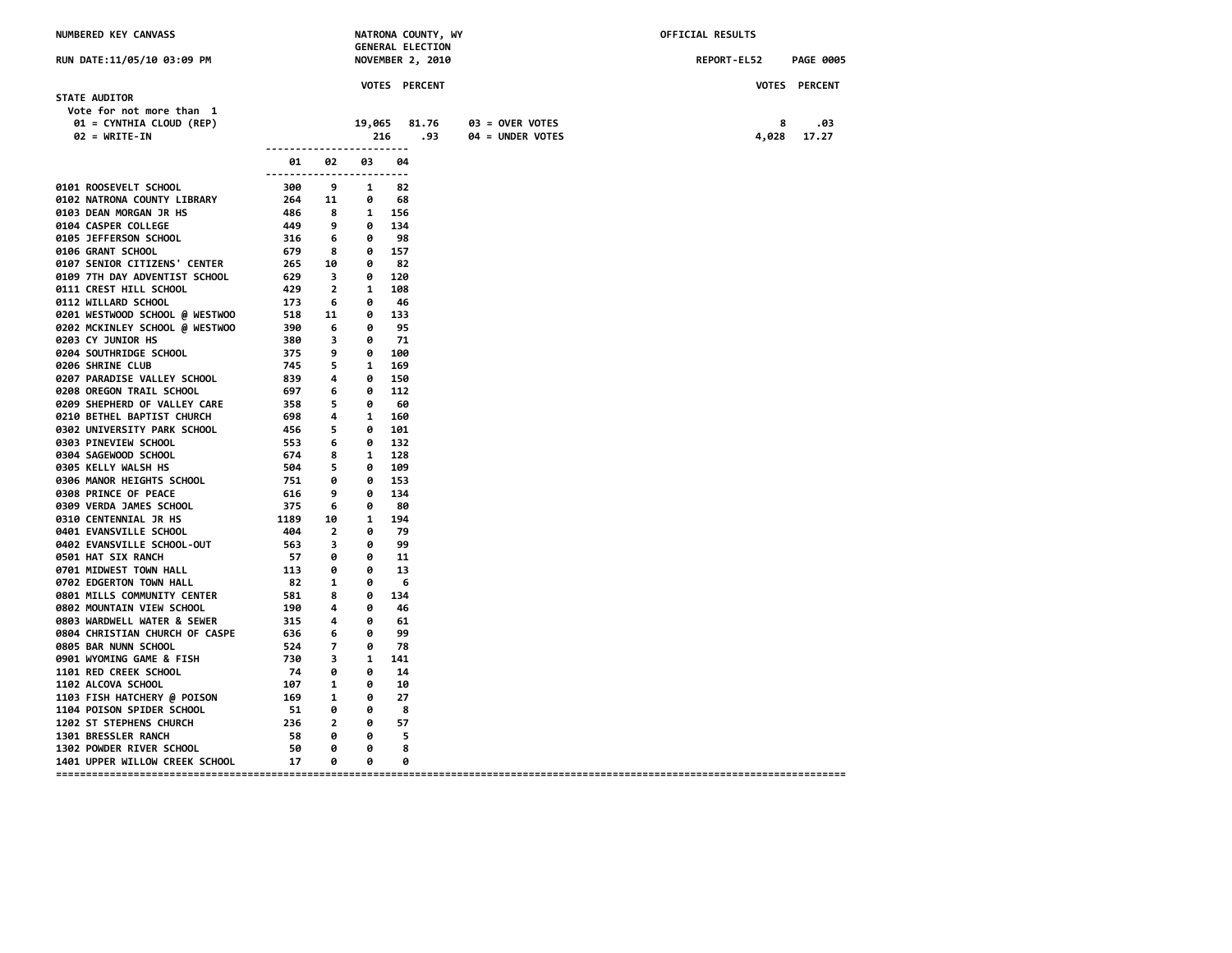| NUMBERED KEY CANVASS                                                                                                                                                                                                                            |                           |          |           |                            | NATRONA COUNTY, WY<br><b>GENERAL ELECTION</b> |                  |  | OFFICIAL RESULTS |       |                      |
|-------------------------------------------------------------------------------------------------------------------------------------------------------------------------------------------------------------------------------------------------|---------------------------|----------|-----------|----------------------------|-----------------------------------------------|------------------|--|------------------|-------|----------------------|
| RUN DATE:11/05/10 03:09 PM                                                                                                                                                                                                                      |                           |          |           |                            | <b>NOVEMBER 2, 2010</b>                       |                  |  | REPORT-EL52      |       | <b>PAGE 0006</b>     |
| <b>STATE TREASURER</b>                                                                                                                                                                                                                          |                           |          |           |                            | <b>VOTES PERCENT</b>                          |                  |  |                  |       | <b>VOTES PERCENT</b> |
| Vote for not more than 1                                                                                                                                                                                                                        |                           |          |           |                            |                                               |                  |  |                  |       |                      |
| 01 = JOE MEYER (REP)                                                                                                                                                                                                                            |                           |          |           |                            | 19,207 82.37                                  | 03 = OVER VOTES  |  |                  | 1     |                      |
| $02 = WRITE-IN$                                                                                                                                                                                                                                 |                           |          | 181       |                            | .78                                           | 04 = UNDER VOTES |  |                  | 3,928 | 16.85                |
|                                                                                                                                                                                                                                                 | ------------------------- |          |           |                            |                                               |                  |  |                  |       |                      |
| 9101 ROOSEVELT SCHOOL<br>9102 NATRONA COUNTY LTBRARY<br>9102 NATRONA COUNTY LTBRARY<br>9102 DEAN MORGAN JR HS<br>9103 DEAN MORGAN JR HS<br>9163 DEAN MORGAN JR HS<br>9163 DEAN MORGAN JR HS<br>9163 SETFERSON SCHOOL<br>929 Se 95<br>9164 GARNT | ------------------------  | 01 02    | 03        | 04                         |                                               |                  |  |                  |       |                      |
|                                                                                                                                                                                                                                                 |                           |          |           |                            |                                               |                  |  |                  |       |                      |
|                                                                                                                                                                                                                                                 |                           |          |           |                            |                                               |                  |  |                  |       |                      |
|                                                                                                                                                                                                                                                 |                           |          |           |                            |                                               |                  |  |                  |       |                      |
|                                                                                                                                                                                                                                                 |                           |          |           |                            |                                               |                  |  |                  |       |                      |
|                                                                                                                                                                                                                                                 |                           |          |           |                            |                                               |                  |  |                  |       |                      |
|                                                                                                                                                                                                                                                 |                           |          |           |                            |                                               |                  |  |                  |       |                      |
|                                                                                                                                                                                                                                                 |                           |          |           |                            |                                               |                  |  |                  |       |                      |
|                                                                                                                                                                                                                                                 |                           |          |           |                            |                                               |                  |  |                  |       |                      |
|                                                                                                                                                                                                                                                 |                           |          |           |                            |                                               |                  |  |                  |       |                      |
|                                                                                                                                                                                                                                                 |                           |          |           |                            |                                               |                  |  |                  |       |                      |
|                                                                                                                                                                                                                                                 |                           |          |           |                            |                                               |                  |  |                  |       |                      |
|                                                                                                                                                                                                                                                 |                           |          |           |                            |                                               |                  |  |                  |       |                      |
|                                                                                                                                                                                                                                                 |                           |          |           |                            |                                               |                  |  |                  |       |                      |
|                                                                                                                                                                                                                                                 |                           |          |           |                            |                                               |                  |  |                  |       |                      |
|                                                                                                                                                                                                                                                 |                           |          |           |                            |                                               |                  |  |                  |       |                      |
|                                                                                                                                                                                                                                                 |                           |          |           |                            |                                               |                  |  |                  |       |                      |
|                                                                                                                                                                                                                                                 |                           |          |           |                            |                                               |                  |  |                  |       |                      |
|                                                                                                                                                                                                                                                 |                           |          |           |                            |                                               |                  |  |                  |       |                      |
|                                                                                                                                                                                                                                                 |                           |          |           |                            |                                               |                  |  |                  |       |                      |
|                                                                                                                                                                                                                                                 |                           |          |           |                            |                                               |                  |  |                  |       |                      |
|                                                                                                                                                                                                                                                 |                           |          |           |                            |                                               |                  |  |                  |       |                      |
|                                                                                                                                                                                                                                                 |                           |          |           |                            |                                               |                  |  |                  |       |                      |
|                                                                                                                                                                                                                                                 |                           |          |           |                            |                                               |                  |  |                  |       |                      |
|                                                                                                                                                                                                                                                 |                           |          |           |                            |                                               |                  |  |                  |       |                      |
|                                                                                                                                                                                                                                                 |                           |          |           |                            |                                               |                  |  |                  |       |                      |
| <b>0310 CENTENNIAL JR HS<br/>0401 EVANSVILLE SCHOOL<br/>0402 EVANSVILLE SCHOOL-OUT</b>                                                                                                                                                          |                           |          |           |                            |                                               |                  |  |                  |       |                      |
|                                                                                                                                                                                                                                                 |                           |          | 0         | - 77                       |                                               |                  |  |                  |       |                      |
|                                                                                                                                                                                                                                                 |                           |          |           | 0 100                      |                                               |                  |  |                  |       |                      |
|                                                                                                                                                                                                                                                 |                           |          | 0         | و ۔                        |                                               |                  |  |                  |       |                      |
|                                                                                                                                                                                                                                                 |                           |          | 0<br>0    | 14<br>$\overline{7}$       |                                               |                  |  |                  |       |                      |
|                                                                                                                                                                                                                                                 |                           |          | 0 128     |                            |                                               |                  |  |                  |       |                      |
|                                                                                                                                                                                                                                                 |                           |          | 0         | 43                         |                                               |                  |  |                  |       |                      |
|                                                                                                                                                                                                                                                 |                           |          | $\theta$  | 58                         |                                               |                  |  |                  |       |                      |
|                                                                                                                                                                                                                                                 |                           |          | 0         | 91                         |                                               |                  |  |                  |       |                      |
|                                                                                                                                                                                                                                                 |                           |          | 0         | 85                         |                                               |                  |  |                  |       |                      |
|                                                                                                                                                                                                                                                 |                           |          |           | 0 138                      |                                               |                  |  |                  |       |                      |
|                                                                                                                                                                                                                                                 |                           |          | 0         | 13                         |                                               |                  |  |                  |       |                      |
| 0310 CENTENNIAL JR HS 0401 EVANSVILLE SCHOOL<br>0402 EVANSVILLE SCHOOL<br>0402 EVANSVILLE SCHOOL<br>0402 EVANSVILLE SCHOOL<br>0702 EDGERTON TOWN HALL 0520 0<br>0702 EDGERTON TOWN HALL 012 0<br>0702 EDGERTON TOWN HALL 012 0<br>0702 EDGER    |                           |          | 0         | - 9                        |                                               |                  |  |                  |       |                      |
|                                                                                                                                                                                                                                                 |                           |          | 0         | 24                         |                                               |                  |  |                  |       |                      |
|                                                                                                                                                                                                                                                 |                           |          | $\bullet$ | 6                          |                                               |                  |  |                  |       |                      |
|                                                                                                                                                                                                                                                 |                           |          | $\bullet$ | 60                         |                                               |                  |  |                  |       |                      |
| 1301 BRESSLER RANCH                                                                                                                                                                                                                             | 60 0                      |          | 0         | $\overline{\phantom{a}}$ 3 |                                               |                  |  |                  |       |                      |
| 1302 POWDER RIVER SCHOOL                                                                                                                                                                                                                        | 51                        | $\theta$ | 0         | $\overline{7}$             |                                               |                  |  |                  |       |                      |
| 1401 UPPER WILLOW CREEK SCHOOL 14 0                                                                                                                                                                                                             |                           |          | $\theta$  | 3                          |                                               |                  |  |                  |       |                      |
|                                                                                                                                                                                                                                                 |                           |          |           |                            |                                               |                  |  |                  |       |                      |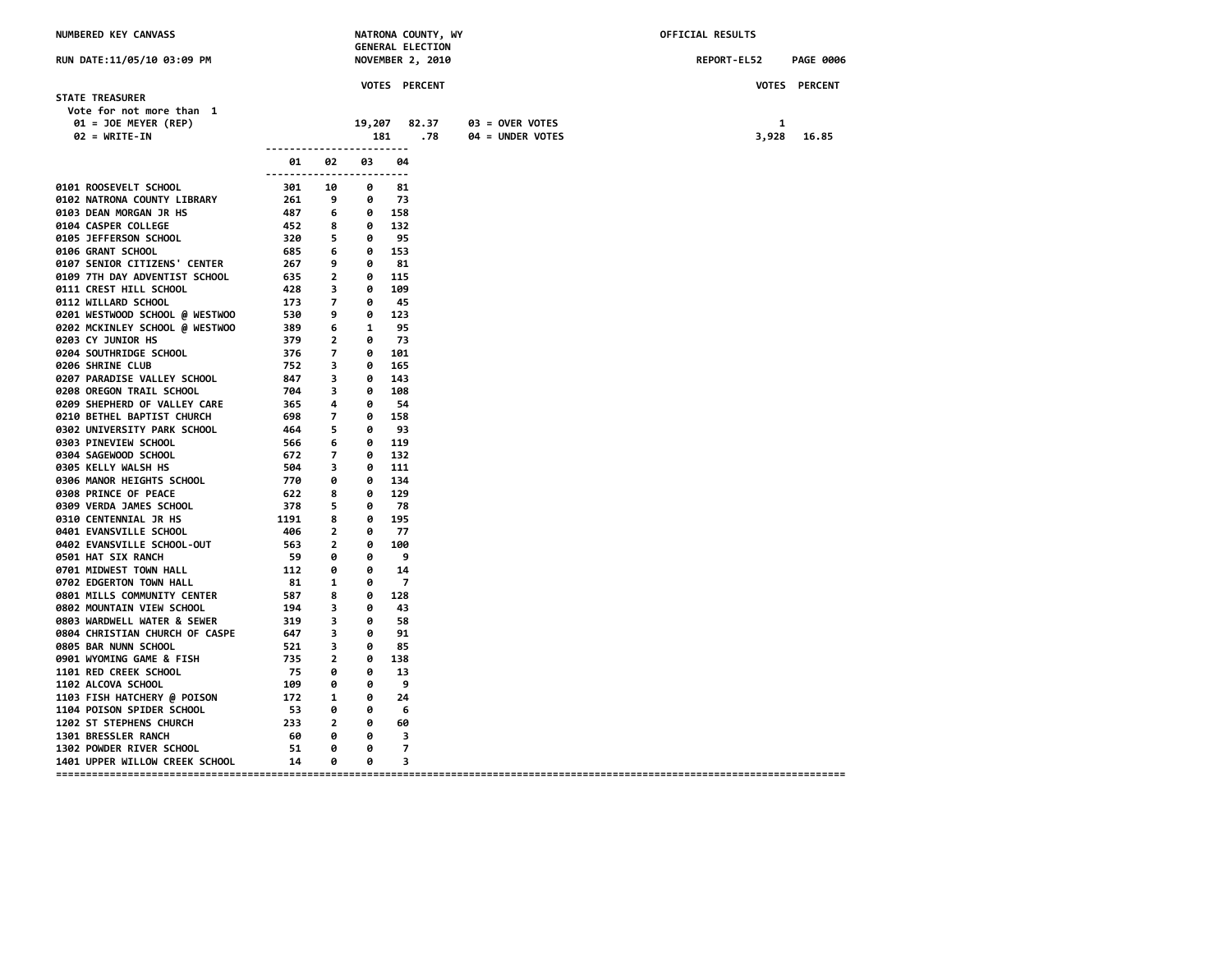| NUMBERED KEY CANVASS                                             |                                                                                                          |                                                     |                                                                                                                      |                                      | NATRONA COUNTY, WY<br><b>GENERAL ELECTION</b> |                  | OFFICIAL RESULTS |     |                  |
|------------------------------------------------------------------|----------------------------------------------------------------------------------------------------------|-----------------------------------------------------|----------------------------------------------------------------------------------------------------------------------|--------------------------------------|-----------------------------------------------|------------------|------------------|-----|------------------|
| RUN DATE:11/05/10 03:09 PM                                       |                                                                                                          |                                                     | <b>NOVEMBER 2, 2010</b>                                                                                              |                                      |                                               |                  | REPORT-EL52      |     | <b>PAGE 0007</b> |
|                                                                  |                                                                                                          |                                                     | <b>VOTES PERCENT</b>                                                                                                 |                                      |                                               |                  |                  |     | VOTES PERCENT    |
| SUPERINTENDENT OF PUBLIC INSTRUCTION<br>Vote for not more than 1 |                                                                                                          |                                                     |                                                                                                                      |                                      |                                               |                  |                  |     |                  |
| 01 = CINDY HILL (REP)                                            |                                                                                                          |                                                     | 13,128                                                                                                               |                                      | 56.30                                         |                  |                  |     |                  |
| 02 = MIKE MASSIE (DEM)                                           |                                                                                                          |                                                     | 9,684 41.53                                                                                                          |                                      |                                               | 04 = OVER VOTES  |                  | 17  | .07              |
| $03 = \text{WRITE-IN}$                                           |                                                                                                          |                                                     | 40                                                                                                                   |                                      | $\ldots$ 17                                   | 05 = UNDER VOTES |                  | 448 | 1.92             |
|                                                                  | 01.                                                                                                      | 02                                                  | -------------------------------<br>03<br>------------------------------                                              | 04                                   | 05                                            |                  |                  |     |                  |
| 0101 ROOSEVELT SCHOOL                                            |                                                                                                          | 184 205                                             | 0                                                                                                                    | <b>P</b>                             | 3                                             |                  |                  |     |                  |
| 0102 NATRONA COUNTY LIBRARY                                      |                                                                                                          |                                                     |                                                                                                                      |                                      |                                               |                  |                  |     |                  |
| 0103 DEAN MORGAN JR HS                                           |                                                                                                          |                                                     |                                                                                                                      |                                      |                                               |                  |                  |     |                  |
| 0104 CASPER COLLEGE                                              |                                                                                                          |                                                     | 184 205 0<br>165 171 0 0 0 7<br>283 351 2 1 14<br>285 294 0 2 11<br>184 227 0 0 9<br>442 383 2 1 16<br>189 160 2 1 5 |                                      |                                               |                  |                  |     |                  |
| 0105 JEFFERSON SCHOOL                                            |                                                                                                          |                                                     |                                                                                                                      |                                      |                                               |                  |                  |     |                  |
| 0106 GRANT SCHOOL                                                |                                                                                                          |                                                     |                                                                                                                      |                                      |                                               |                  |                  |     |                  |
| 0107 SENIOR CITIZENS' CENTER                                     |                                                                                                          |                                                     |                                                                                                                      |                                      |                                               |                  |                  |     |                  |
| 0109 7TH DAY ADVENTIST SCHOOL                                    |                                                                                                          | 432 303 1<br>275 249 1                              |                                                                                                                      | $\theta$                             | 16                                            |                  |                  |     |                  |
| 0111 CREST HILL SCHOOL                                           |                                                                                                          | 275 249 1                                           |                                                                                                                      | $\overline{\mathbf{1}}$              | 14                                            |                  |                  |     |                  |
| 0112 WILLARD SCHOOL                                              | 121                                                                                                      | 91                                                  | $\begin{array}{ccc} 1 & & 1 \\ 2 & & 0 \end{array}$                                                                  |                                      | 11                                            |                  |                  |     |                  |
| 0201 WESTWOOD SCHOOL @ WESTWOO                                   |                                                                                                          | 304 347                                             |                                                                                                                      | $\theta$                             | 9                                             |                  |                  |     |                  |
| 0202 MCKINLEY SCHOOL @ WESTWOO                                   |                                                                                                          | 249 234<br>259 191                                  | $\overline{\phantom{a}}$<br>0                                                                                        | $\overline{\mathbf{2}}$<br>$\bullet$ | 5                                             |                  |                  |     |                  |
| 0203 CY JUNIOR HS<br>0204 SOUTHRIDGE SCHOOL                      |                                                                                                          | 255 222                                             | $\overline{\phantom{a}}$                                                                                             | $\bullet$                            | 4<br>5                                        |                  |                  |     |                  |
| 0206 SHRINE CLUB                                                 |                                                                                                          | 512 386                                             | $\blacksquare$                                                                                                       | $\overline{\mathbf{1}}$              | 20                                            |                  |                  |     |                  |
| 0207 PARADISE VALLEY SCHOOL                                      |                                                                                                          |                                                     | $\overline{\phantom{0}}$                                                                                             | $\bullet$                            | 13                                            |                  |                  |     |                  |
| 0208 OREGON TRAIL SCHOOL                                         | 611 368<br>507 297                                                                                       |                                                     | $\overline{\mathbf{1}}$                                                                                              | $\overline{\phantom{a}}$             | 9                                             |                  |                  |     |                  |
| 0209 SHEPHERD OF VALLEY CARE                                     |                                                                                                          | 261 158                                             | $\bullet$                                                                                                            | 0                                    | 4                                             |                  |                  |     |                  |
| 0210 BETHEL BAPTIST CHURCH                                       |                                                                                                          | 472 372                                             | $\overline{\phantom{a}}$                                                                                             | $\overline{\phantom{a}}$             | 16                                            |                  |                  |     |                  |
| 0302 UNIVERSITY PARK SCHOOL                                      | $288$<br>$388$<br>$384$<br>$291$<br>$466$<br>$327$<br>$340$<br>$264$<br>$509$<br>$372$<br>$409$<br>$339$ |                                                     | 0                                                                                                                    | $\theta$                             | 16                                            |                  |                  |     |                  |
| 0303 PINEVIEW SCHOOL                                             |                                                                                                          |                                                     | $\theta$                                                                                                             | $\overline{\phantom{a}}$             | 15                                            |                  |                  |     |                  |
| 0304 SAGEWOOD SCHOOL                                             |                                                                                                          |                                                     | 4                                                                                                                    | 0                                    | 14                                            |                  |                  |     |                  |
| 0305 KELLY WALSH HS                                              |                                                                                                          |                                                     | 0                                                                                                                    | $\overline{\phantom{a}}$             | 13                                            |                  |                  |     |                  |
| 0306 MANOR HEIGHTS SCHOOL                                        |                                                                                                          |                                                     | $\overline{\phantom{a}}$                                                                                             | $\bullet$                            | 21                                            |                  |                  |     |                  |
| 0308 PRINCE OF PEACE                                             |                                                                                                          |                                                     | $\overline{\mathbf{2}}$                                                                                              | $\bullet$                            | 9                                             |                  |                  |     |                  |
| 0309 VERDA JAMES SCHOOL                                          |                                                                                                          | 499 339<br>235 217<br>800 565<br>281 193<br>447 193 | $\mathbf{1}$                                                                                                         | 0                                    | 8                                             |                  |                  |     |                  |
| <b>0310 CENTENNIAL JR HS</b>                                     |                                                                                                          |                                                     | $\mathbf{1}$                                                                                                         | $\overline{2}$                       | 26                                            |                  |                  |     |                  |
| 0401 EVANSVILLE SCHOOL                                           |                                                                                                          |                                                     | 0                                                                                                                    | $\bullet$                            | 11                                            |                  |                  |     |                  |
| 0402 EVANSVILLE SCHOOL-OUT                                       |                                                                                                          |                                                     | $\overline{\mathbf{2}}$                                                                                              | $\theta$                             | 23                                            |                  |                  |     |                  |
| 0501 HAT SIX RANCH                                               | 41 26                                                                                                    |                                                     | $\overline{\mathbf{0}}$                                                                                              | $\bullet$                            | 1                                             |                  |                  |     |                  |
| 0701 MIDWEST TOWN HALL                                           | 77 47                                                                                                    |                                                     | $\bullet$                                                                                                            | $\theta$                             | 2                                             |                  |                  |     |                  |
| 0702 EDGERTON TOWN HALL                                          | 56 33                                                                                                    |                                                     | $\theta$                                                                                                             | $\bullet$                            | 0                                             |                  |                  |     |                  |
| 0801 MILLS COMMUNITY CENTER                                      |                                                                                                          |                                                     | $\overline{\phantom{a}}$ 3                                                                                           | $\bullet$                            | 16                                            |                  |                  |     |                  |
| 0802 MOUNTAIN VIEW SCHOOL<br>0803 WARDWELL WATER & SEWER         |                                                                                                          |                                                     | $\overline{\phantom{a}}$ 3<br>$\overline{\phantom{a}}$                                                               | $\overline{\mathbf{0}}$<br>$\theta$  | 6<br>9                                        |                  |                  |     |                  |
| 0804 CHRISTIAN CHURCH OF CASPE                                   |                                                                                                          | 475 249                                             | $\overline{\mathbf{1}}$                                                                                              | - 0                                  | 16                                            |                  |                  |     |                  |
| 0805 BAR NUNN SCHOOL                                             |                                                                                                          | 380 217                                             | 0                                                                                                                    | 0                                    | 12                                            |                  |                  |     |                  |
| 0901 WYOMING GAME & FISH                                         | 561 292                                                                                                  |                                                     | $\overline{\mathbf{e}}$                                                                                              | $\overline{\mathbf{1}}$              | 21                                            |                  |                  |     |                  |
| 1101 RED CREEK SCHOOL                                            | 57 28                                                                                                    |                                                     | $\theta$                                                                                                             | $\theta$                             | 3                                             |                  |                  |     |                  |
| <b>1102 ALCOVA SCHOOL</b>                                        |                                                                                                          | 81 34 0                                             |                                                                                                                      | $\overline{\mathbf{e}}$              | 3                                             |                  |                  |     |                  |
| $130\quad 64\quad 0$<br>1103 FISH HATCHERY @ POISON              |                                                                                                          |                                                     |                                                                                                                      | $\bullet$                            | 3                                             |                  |                  |     |                  |
| 1104 POISON SPIDER SCHOOL                                        |                                                                                                          | $43$ $14$ $0$<br>$172$ $119$ $0$                    |                                                                                                                      | $\bullet$                            | 2                                             |                  |                  |     |                  |
| 1202 ST STEPHENS CHURCH                                          |                                                                                                          |                                                     |                                                                                                                      | $\bullet$                            | 4                                             |                  |                  |     |                  |
| 1301 BRESSLER RANCH                                              |                                                                                                          |                                                     | $\overline{\mathbf{e}}$                                                                                              | $\overline{\phantom{a}}$             | 0                                             |                  |                  |     |                  |
| 1302 POWDER RIVER SCHOOL                                         |                                                                                                          | 46 17<br>45 10                                      | 0                                                                                                                    | $\theta$                             | 3                                             |                  |                  |     |                  |
| 1401 UPPER WILLOW CREEK SCHOOL 16                                |                                                                                                          | $\overline{\mathbf{1}}$                             | 0                                                                                                                    | $\bullet$                            | 0                                             |                  |                  |     |                  |
|                                                                  |                                                                                                          |                                                     |                                                                                                                      |                                      |                                               |                  |                  |     |                  |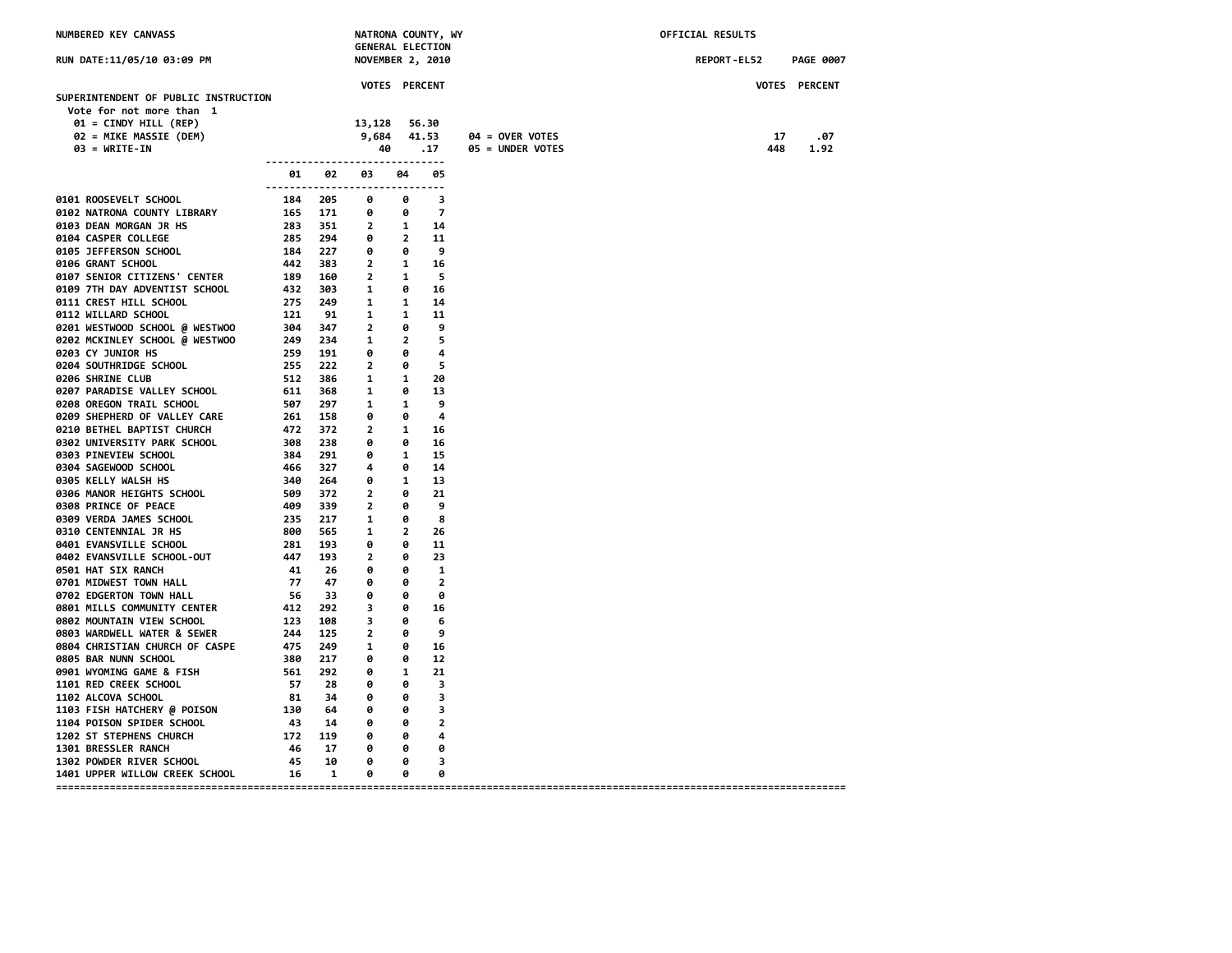| NUMBERED KEY CANVASS                               |      |                |              | NATRONA COUNTY, WY                          |                         | OFFICIAL RESULTS |                  |  |  |
|----------------------------------------------------|------|----------------|--------------|---------------------------------------------|-------------------------|------------------|------------------|--|--|
| RUN DATE:11/05/10 03:09 PM                         |      |                |              | <b>GENERAL ELECTION</b><br>NOVEMBER 2, 2010 |                         | REPORT-EL52      | <b>PAGE 0008</b> |  |  |
|                                                    |      |                |              | <b>VOTES PERCENT</b>                        |                         |                  | VOTES PERCENT    |  |  |
| STATE SENATE DISTRICT 27                           |      |                |              |                                             |                         |                  |                  |  |  |
| Vote for not more than 1<br>01 = BILL LANDEN (REP) |      |                | 5,569        | 81.47                                       | 03 = OVER VOTES         | 1                | .01              |  |  |
| $02 = WRITE-IN$                                    |      |                |              | 51<br>.75                                   | <b>04 = UNDER VOTES</b> | 1,215            | 17.77            |  |  |
|                                                    | 01   | 02             | 03           | 04                                          |                         |                  |                  |  |  |
|                                                    |      |                |              |                                             |                         |                  |                  |  |  |
| 0106 GRANT SCHOOL                                  | 670  | 9              | ø            | 165                                         |                         |                  |                  |  |  |
| 0109 7TH DAY ADVENTIST SCHOOL                      | 65   | 0              | 0            | 15                                          |                         |                  |                  |  |  |
| 0302 UNIVERSITY PARK SCHOOL                        | 315  | 6              | ø            | 78                                          |                         |                  |                  |  |  |
| 0303 PINEVIEW SCHOOL                               | 546  | 6              | $\mathbf{1}$ | 138                                         |                         |                  |                  |  |  |
| 0305 KELLY WALSH HS                                | 502  | 6              | ø            | 110                                         |                         |                  |                  |  |  |
| 0306 MANOR HEIGHTS SCHOOL                          | 747  | $\mathbf{1}$   | ø            | 156                                         |                         |                  |                  |  |  |
| 0309 VERDA JAMES SCHOOL                            | 370  | 3              | ø            | 88                                          |                         |                  |                  |  |  |
| 0310 CENTENNIAL JR HS                              | 1188 | 9              | ø            | 197                                         |                         |                  |                  |  |  |
| 0401 EVANSVILLE SCHOOL                             | 388  | $\mathbf{1}$   | 0            | 96                                          |                         |                  |                  |  |  |
| 0402 EVANSVILLE SCHOOL-OUT                         | 542  | $\overline{7}$ | ø            | 116                                         |                         |                  |                  |  |  |
| 1202 ST STEPHENS CHURCH                            | 236  | 3              | ø            | 56                                          |                         |                  |                  |  |  |
|                                                    |      |                |              |                                             |                         |                  |                  |  |  |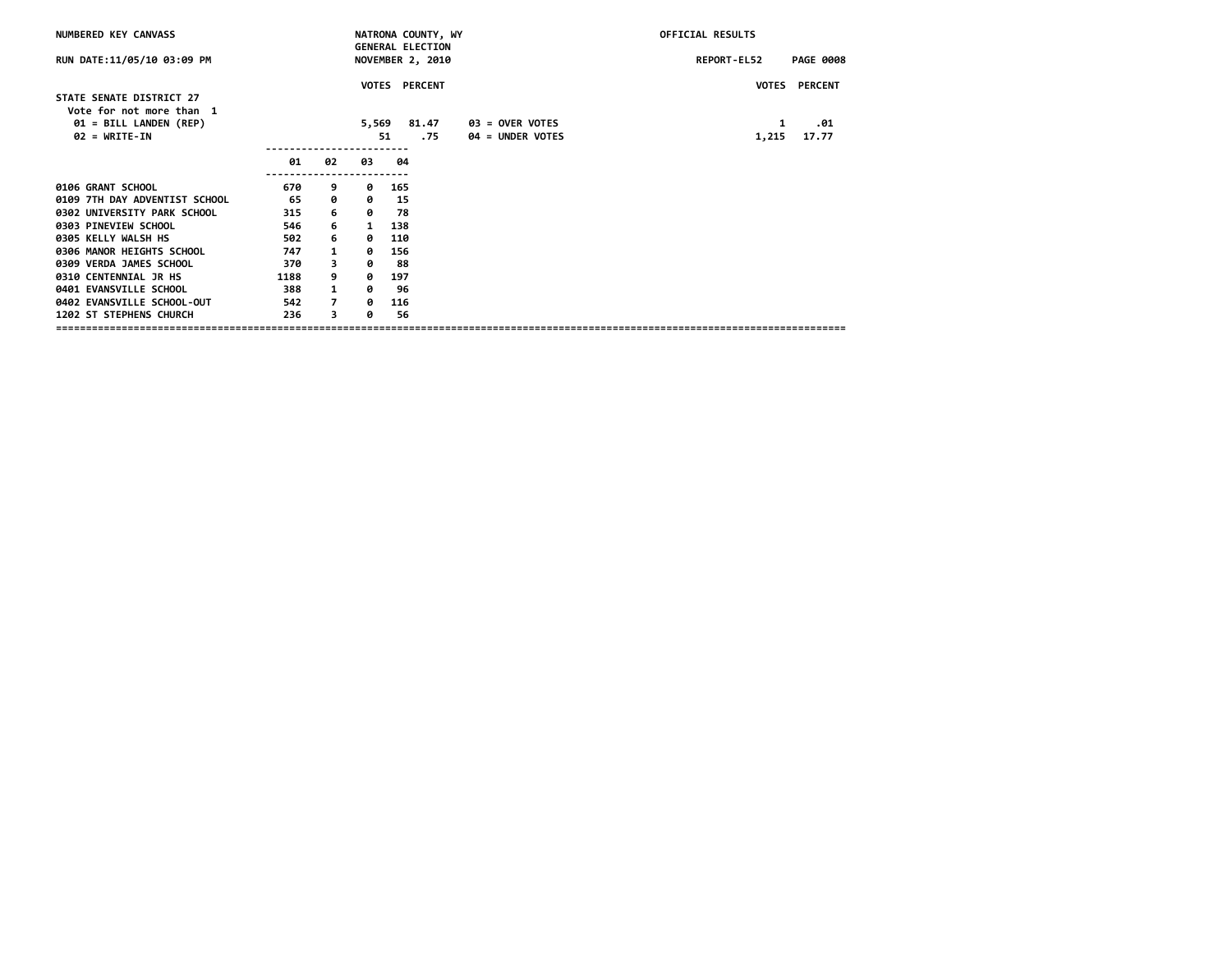| NUMBERED KEY CANVASS                                 |                |                         |       | NATRONA COUNTY, WY                                 |                  | <b>OFFICIAL RESULTS</b> |                  |  |
|------------------------------------------------------|----------------|-------------------------|-------|----------------------------------------------------|------------------|-------------------------|------------------|--|
| RUN DATE:11/05/10 03:09 PM                           |                |                         |       | <b>GENERAL ELECTION</b><br><b>NOVEMBER 2, 2010</b> |                  | REPORT-EL52             | <b>PAGE 0009</b> |  |
|                                                      |                |                         |       | VOTES PERCENT                                      |                  |                         | VOTES PERCENT    |  |
| STATE SENATE DISTRICT 29<br>Vote for not more than 1 |                |                         |       |                                                    |                  |                         |                  |  |
| 01 = DREW PERKINS (REP)                              |                |                         | 4,685 | 78.85                                              | 03 = OVER VOTES  | 1                       | .02              |  |
| $02 = WRITE-IN$                                      |                |                         |       | 1.18<br>70                                         | 04 = UNDER VOTES | 1,186                   | 19.96            |  |
|                                                      | 01             | 02                      | 03    | 04                                                 |                  |                         |                  |  |
| 0109 7TH DAY ADVENTIST SCHOOL                        | $\overline{2}$ | 0                       | 0     | 0                                                  |                  |                         |                  |  |
| 0111 CREST HILL SCHOOL                               | 434            | - 6                     | 1     | 99                                                 |                  |                         |                  |  |
| 0201 WESTWOOD SCHOOL @ WESTWOO                       | 493            | 12                      | 0     | 157                                                |                  |                         |                  |  |
| 0202 MCKINLEY SCHOOL @ WESTWOO                       | 366            | 14                      | 0     | 111                                                |                  |                         |                  |  |
| 0203 CY JUNIOR HS                                    | 377            | $\overline{\mathbf{3}}$ | 0     | - 74                                               |                  |                         |                  |  |
| 0204 SOUTHRIDGE SCHOOL                               | 367            | 10                      | 0     | 107                                                |                  |                         |                  |  |
| 0206 SHRINE CLUB                                     | 745            | 6                       | 0     | 169                                                |                  |                         |                  |  |
| 0207 PARADISE VALLEY SCHOOL                          | ø              | ø                       | 0     | 0                                                  |                  |                         |                  |  |
| 0209 SHEPHERD OF VALLEY CARE                         | 0              | 0                       | 0     | 0                                                  |                  |                         |                  |  |
| 0210 BETHEL BAPTIST CHURCH                           | 685            | 5                       | 0     | 173                                                |                  |                         |                  |  |
| 0801 MILLS COMMUNITY CENTER                          | 343            | 8                       | 0     | 88                                                 |                  |                         |                  |  |
| 0802 MOUNTAIN VIEW SCHOOL                            | 157            | 3                       | 0     | -52                                                |                  |                         |                  |  |
| 0901 WYOMING GAME & FISH                             | 716            | 3                       | ø     | 156                                                |                  |                         |                  |  |
|                                                      |                |                         |       |                                                    |                  |                         |                  |  |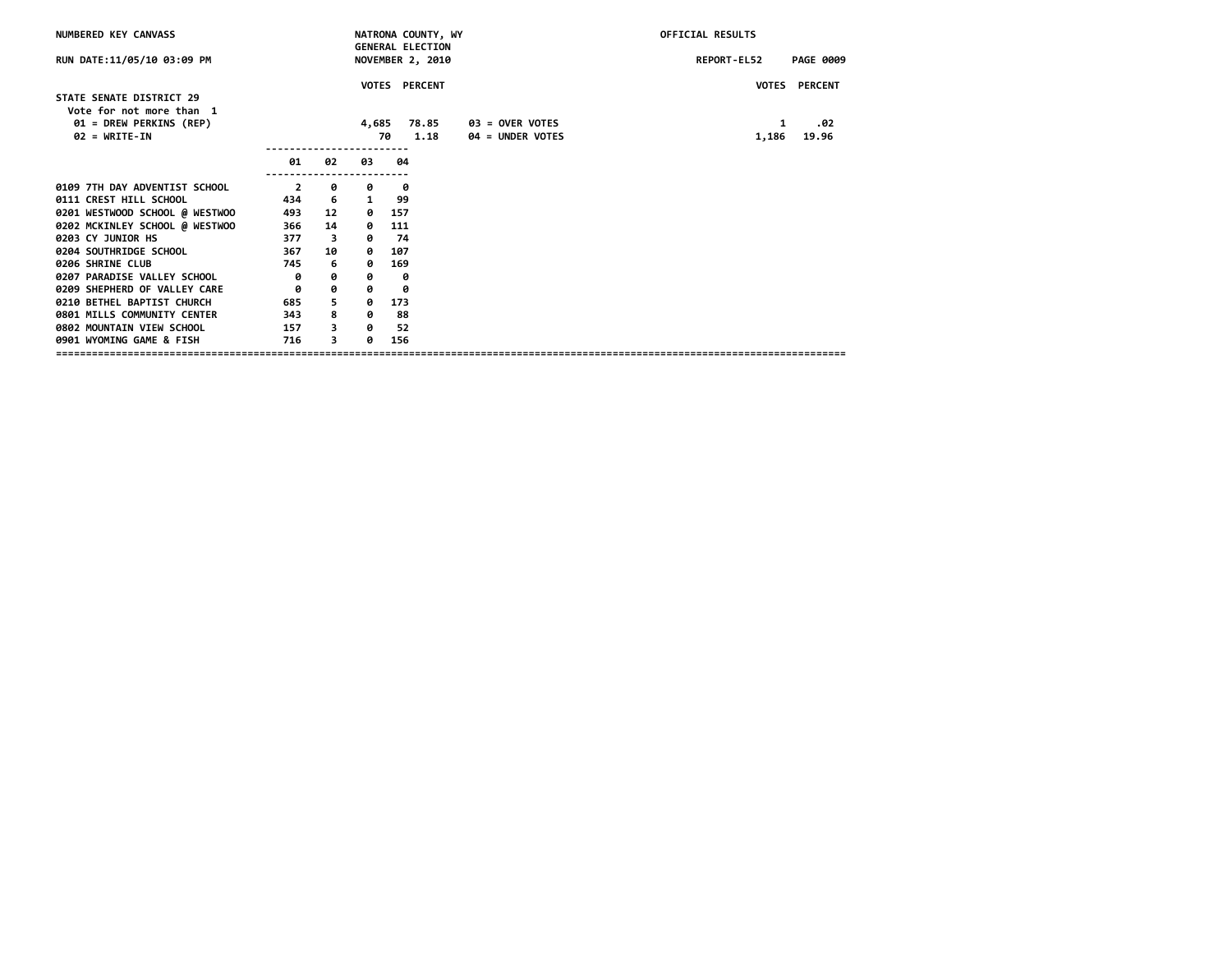| NUMBERED KEY CANVASS          |      |     |                |    | NATRONA COUNTY, WY<br><b>GENERAL ELECTION</b> |                   | OFFICIAL RESULTS |                  |
|-------------------------------|------|-----|----------------|----|-----------------------------------------------|-------------------|------------------|------------------|
| RUN DATE:11/05/10 03:09 PM    |      |     |                |    | NOVEMBER 2, 2010                              |                   | REPORT-EL52      | <b>PAGE 0010</b> |
|                               |      |     | <b>VOTES</b>   |    | <b>PERCENT</b>                                |                   | <b>VOTES</b>     | <b>PERCENT</b>   |
| STATE HOUSE DISTRICT 35       |      |     |                |    |                                               |                   |                  |                  |
| Vote for not more than 1      |      |     |                |    |                                               |                   |                  |                  |
| 01 = KENDELL KROEKER (REP)    |      |     | 2,911          |    | 69.36                                         |                   |                  |                  |
| 02 = JACK WALTS (DEM)         |      |     | 1,005          |    | 23.95                                         | $04 =$ OVER VOTES | 0                |                  |
| $03 = \text{WRTTE-IN}$        |      |     | 11             |    | .26                                           | 05 = UNDER VOTES  | 270              | 6.43             |
|                               | 01   | 02  | 03             | 04 | 05                                            |                   |                  |                  |
| 0106 GRANT SCHOOL             | 530  | 269 | 4              | 0  | 41                                            |                   |                  |                  |
| 0109 7TH DAY ADVENTIST SCHOOL | 60   | 10  | $\overline{2}$ | 0  | -8                                            |                   |                  |                  |
| 0306 MANOR HEIGHTS SCHOOL     | 626  | 229 | $\mathbf{1}$   | 0  | 48                                            |                   |                  |                  |
| 0310 CENTENNIAL JR HS         | 1007 | 278 | 4              | ø  | 105                                           |                   |                  |                  |
| 0401 EVANSVILLE SCHOOL        | 9    | 6   | 0              | 0  | 0                                             |                   |                  |                  |
| 0402 EVANSVILLE SCHOOL-OUT    | 493  | 134 | ø              | ø  | 38                                            |                   |                  |                  |
| 1202 ST STEPHENS CHURCH       | 186  | 79  | ø              | 0  | 30                                            |                   |                  |                  |
|                               |      |     |                |    |                                               |                   |                  |                  |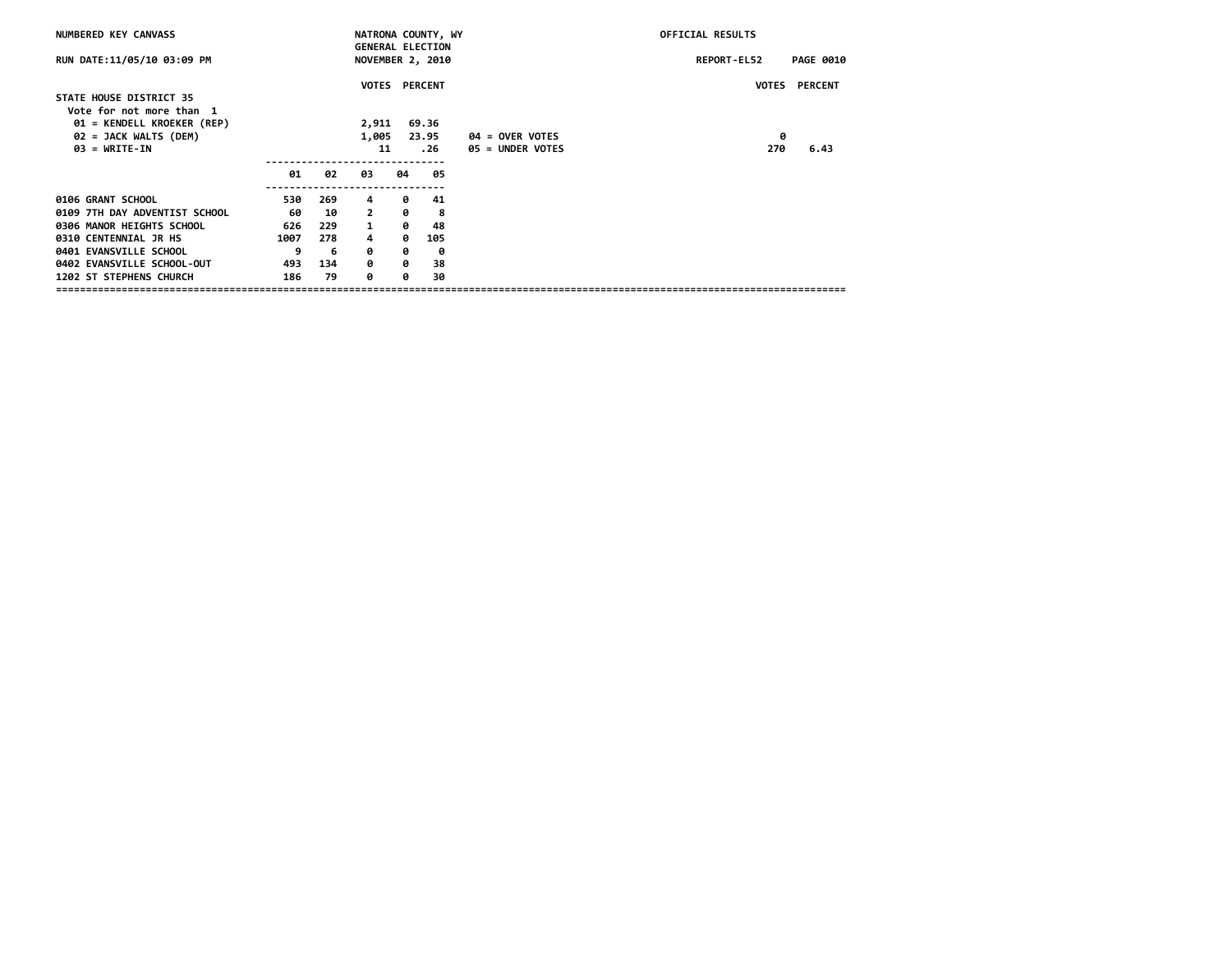| NUMBERED KEY CANVASS                                |     |     |              | NATRONA COUNTY, WY<br><b>GENERAL ELECTION</b> |                         | <b>OFFICIAL RESULTS</b> |                    |                      |
|-----------------------------------------------------|-----|-----|--------------|-----------------------------------------------|-------------------------|-------------------------|--------------------|----------------------|
| RUN DATE:11/05/10 03:09 PM                          |     |     |              |                                               | <b>NOVEMBER 2, 2010</b> |                         | <b>REPORT-EL52</b> | <b>PAGE 0011</b>     |
|                                                     |     |     |              |                                               | <b>VOTES PERCENT</b>    |                         |                    | <b>VOTES PERCENT</b> |
| STATE HOUSE DISTRICT 36<br>Vote for not more than 1 |     |     |              |                                               |                         |                         |                    |                      |
| $01 = GERALD GAY (REP)$                             |     |     | 1,500        |                                               | 56.84                   |                         |                    |                      |
| 02 = MARY HALES (DEM)                               |     |     | 1,033        |                                               | 39.14                   | $04 =$ OVER VOTES       | 1                  | .04                  |
| $03 = \text{WRTTE-IN}$                              |     |     |              | 5                                             | . 19                    | $05 =$ UNDER VOTES      | 100                | 3.79                 |
|                                                     | 01  | 02  | 03           | 04                                            | 05                      |                         |                    |                      |
| 0302 UNIVERSITY PARK SCHOOL                         | 210 | 173 | ø            | ø                                             | 16                      |                         |                    |                      |
| 0303 PINEVIEW SCHOOL                                | 366 | 306 | 3            | ø                                             | 16                      |                         |                    |                      |
| 0305 KELLY WALSH HS                                 | 362 | 218 | ø            | ø                                             | 38                      |                         |                    |                      |
| 0309 VERDA JAMES SCHOOL                             | 275 | 168 | $\mathbf{2}$ | 1                                             | 15                      |                         |                    |                      |
| 0401 EVANSVILLE SCHOOL                              | 287 | 168 | ø            | ø                                             | 15                      |                         |                    |                      |
|                                                     |     |     |              |                                               |                         |                         |                    |                      |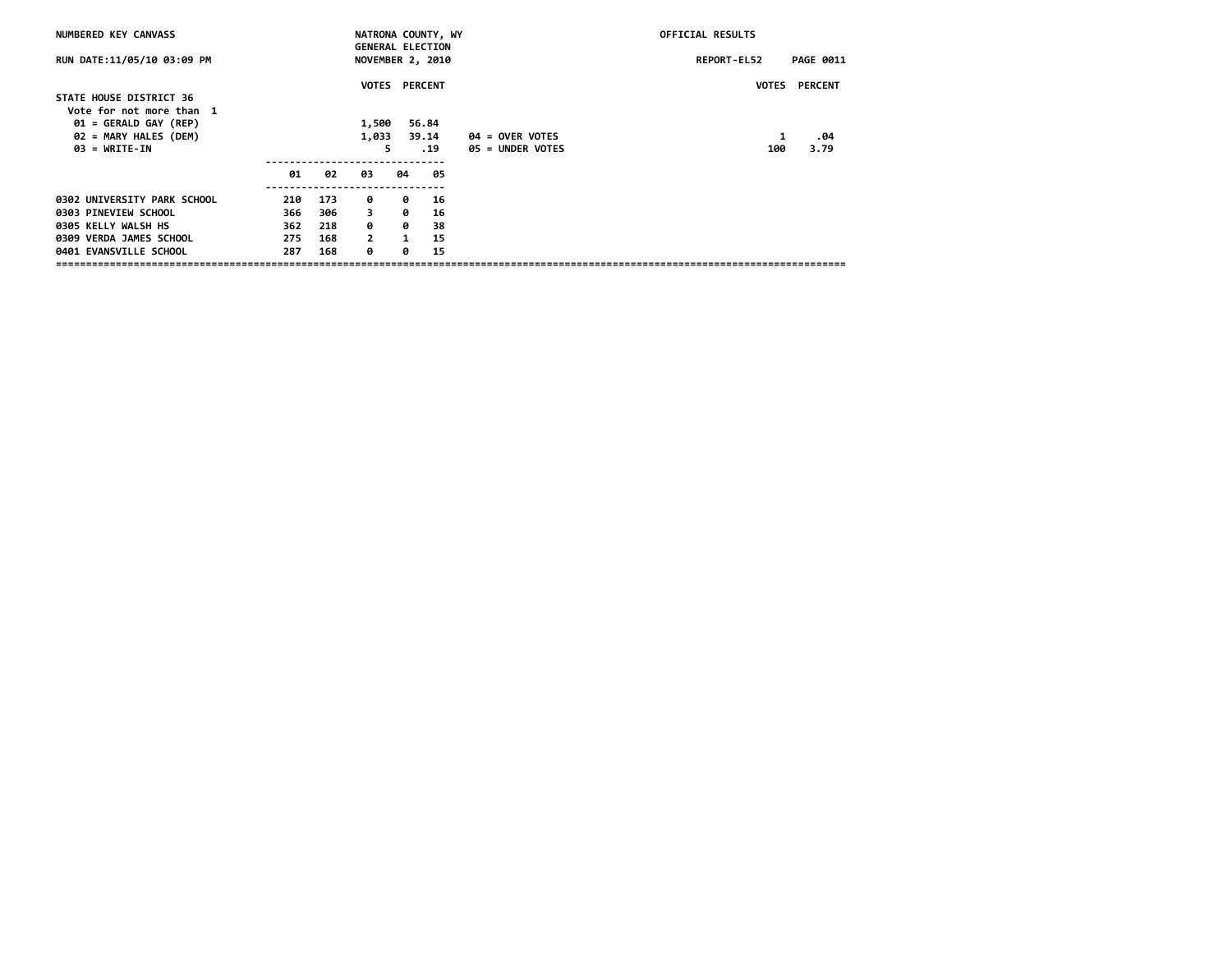|     |    |              |      |                                                                                                                                 | OFFICIAL RESULTS                      |                      |  |  |
|-----|----|--------------|------|---------------------------------------------------------------------------------------------------------------------------------|---------------------------------------|----------------------|--|--|
|     |    |              |      |                                                                                                                                 | REPORT-EL52                           | <b>PAGE 0012</b>     |  |  |
|     |    |              |      |                                                                                                                                 |                                       | <b>VOTES PERCENT</b> |  |  |
|     |    |              |      |                                                                                                                                 |                                       |                      |  |  |
|     |    |              |      |                                                                                                                                 |                                       | .03                  |  |  |
|     |    |              | 1.44 | <b>04 = UNDER VOTES</b>                                                                                                         | 792                                   | 21.56                |  |  |
| 01  | 02 | 03           | 04   |                                                                                                                                 |                                       |                      |  |  |
| 2   | 0  | ø            | 0    |                                                                                                                                 |                                       |                      |  |  |
| 396 | 10 | $\mathbf{1}$ |      |                                                                                                                                 |                                       |                      |  |  |
| 366 | 12 | 0            |      |                                                                                                                                 |                                       |                      |  |  |
| 711 | 14 | ø            |      |                                                                                                                                 |                                       |                      |  |  |
| 0   | 0  | ø            | ø    |                                                                                                                                 |                                       |                      |  |  |
| 0   | 0  | 0            | 0    |                                                                                                                                 |                                       |                      |  |  |
| 668 | 9  | ø            |      |                                                                                                                                 |                                       |                      |  |  |
| 684 | 8  | ø.           |      |                                                                                                                                 |                                       |                      |  |  |
|     |    |              |      | <b>GENERAL ELECTION</b><br>NOVEMBER 2, 2010<br><b>VOTES PERCENT</b><br>76.97<br>2,827<br>53.<br>133<br>106<br>195<br>186<br>172 | NATRONA COUNTY, WY<br>03 = OVER VOTES | 1                    |  |  |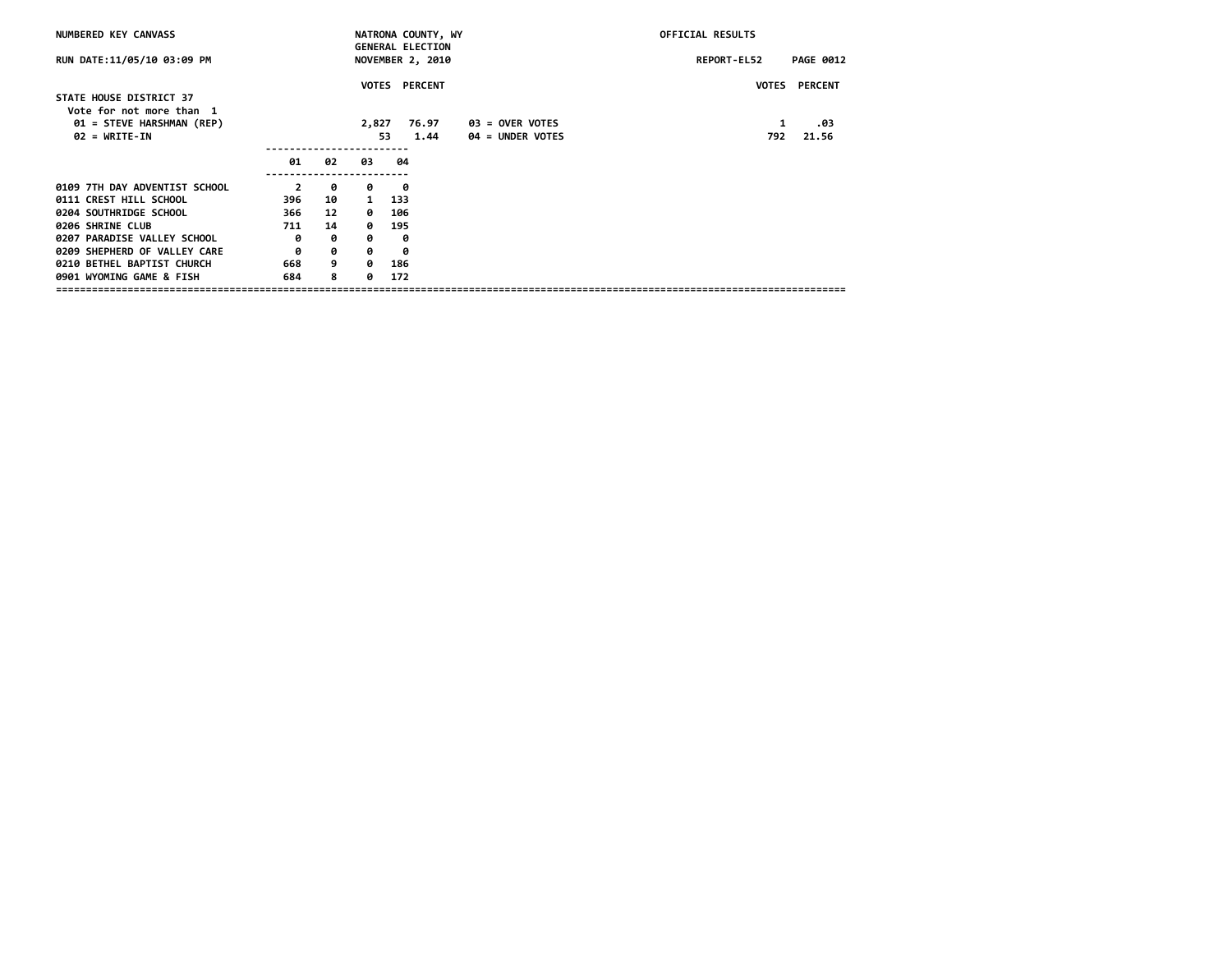| NUMBERED KEY CANVASS                               |     |                |                |    | NATRONA COUNTY, WY                          |                        | <b>OFFICIAL RESULTS</b> |                  |
|----------------------------------------------------|-----|----------------|----------------|----|---------------------------------------------|------------------------|-------------------------|------------------|
| RUN DATE:11/05/10 03:09 PM                         |     |                |                |    | <b>GENERAL ELECTION</b><br>NOVEMBER 2, 2010 |                        | REPORT-EL52             | <b>PAGE 0013</b> |
| STATE HOUSE DISTRICT 38                            |     |                |                |    | VOTES PERCENT                               |                        |                         | VOTES PERCENT    |
| Vote for not more than 1                           |     |                |                |    |                                             |                        |                         |                  |
| 01 = BOB BRECHTEL (REP)<br>02 = WAYNE BEATTY (DEM) |     |                | 2,132<br>765   |    | 71.64<br>25.71                              | <b>04 = OVER VOTES</b> | 0                       |                  |
| $03 = WRITE-IN$                                    |     |                |                | 9  | 30.                                         | 05 = UNDER VOTES       | 70                      | 2.35             |
|                                                    | 01  | 02             | 03             | 04 | 05                                          |                        |                         |                  |
| 0207 PARADISE VALLEY SCHOOL                        | 694 | 279            | $\overline{2}$ | 0  | 18                                          |                        |                         |                  |
| 0208 OREGON TRAIL SCHOOL                           | 581 | 212            | 3              | 0  | 19                                          |                        |                         |                  |
| 0209 SHEPHERD OF VALLEY CARE                       | 288 | 125            | 0              | 0  | 10                                          |                        |                         |                  |
| 0501 HAT SIX RANCH                                 | 51  | 13             | 1              | 0  | 3                                           |                        |                         |                  |
| 0701 MIDWEST TOWN HALL                             | 86  | 35             | 1              | 0  | 4                                           |                        |                         |                  |
| 1101 RED CREEK SCHOOL                              | 67  | 16             | 0              | ø  | 5                                           |                        |                         |                  |
| 1102 ALCOVA SCHOOL                                 | 93  | 22             | 0              | 0  | 3                                           |                        |                         |                  |
| 1103 FISH HATCHERY @ POISON                        | 146 | 47             | 0              | 0  | 4                                           |                        |                         |                  |
| 1104 POISON SPIDER SCHOOL                          | 10  | 0              | 0              | 0  | 0                                           |                        |                         |                  |
| 1301 BRESSLER RANCH                                | 54  | $\overline{7}$ | $\overline{2}$ | 0  | 0                                           |                        |                         |                  |
| 1302 POWDER RIVER SCHOOL                           | 46  | 8              | ø              | 0  | 4                                           |                        |                         |                  |
| 1401 UPPER WILLOW CREEK SCHOOL                     | 16  | 1              | ø              | 0  | 0                                           |                        |                         |                  |
|                                                    |     |                |                |    |                                             |                        |                         |                  |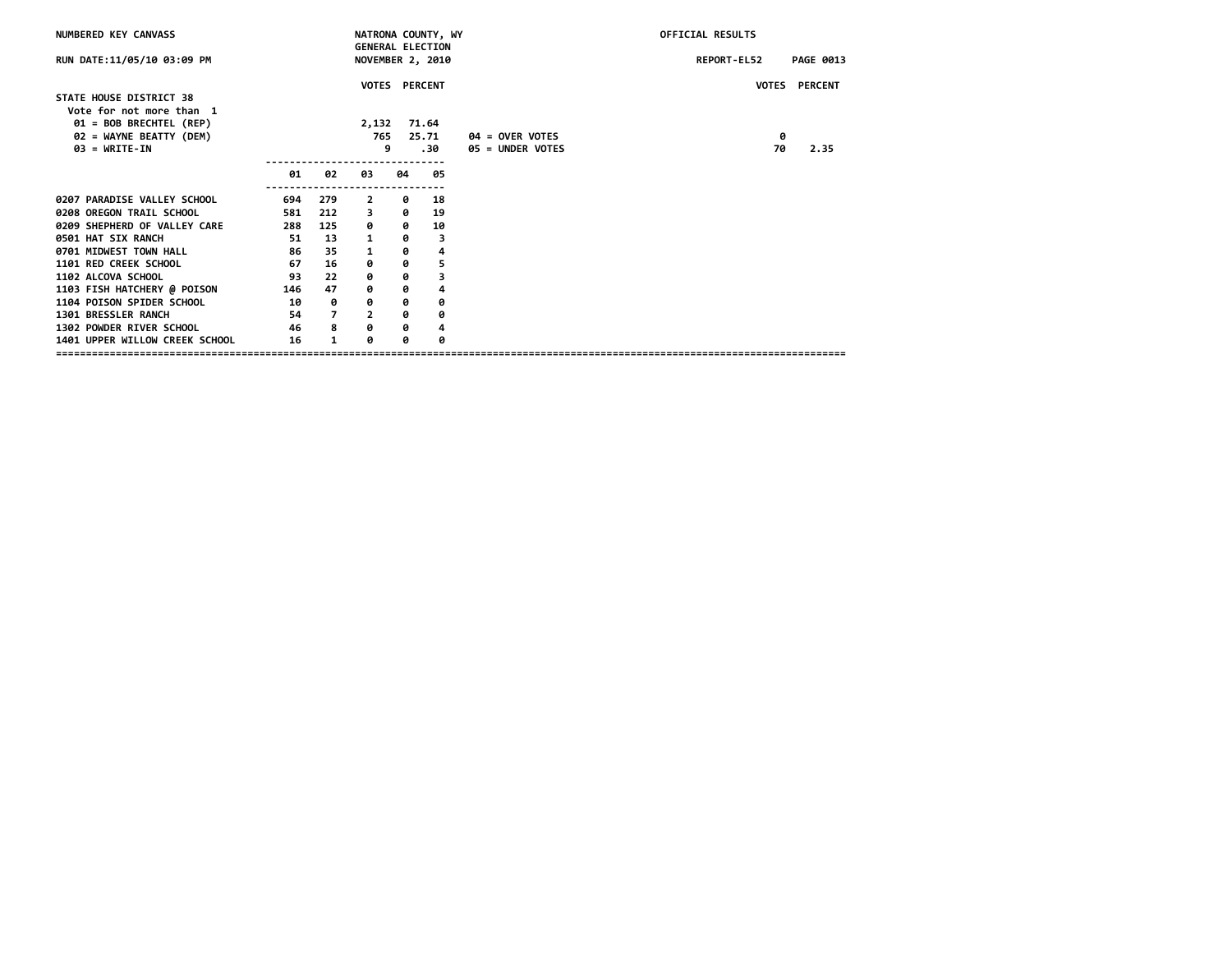| NUMBERED KEY CANVASS          |     |     |                |    | NATRONA COUNTY, WY                          |                   | OFFICIAL RESULTS |                      |
|-------------------------------|-----|-----|----------------|----|---------------------------------------------|-------------------|------------------|----------------------|
| RUN DATE:11/05/10 03:09 PM    |     |     |                |    | <b>GENERAL ELECTION</b><br>NOVEMBER 2, 2010 |                   | REPORT-EL52      | <b>PAGE 0014</b>     |
|                               |     |     |                |    | <b>VOTES PERCENT</b>                        |                   |                  | <b>VOTES PERCENT</b> |
| STATE HOUSE DISTRICT 56       |     |     |                |    |                                             |                   |                  |                      |
| Vote for not more than 1      |     |     |                |    |                                             |                   |                  |                      |
| 01 = TIM STUBSON (REP)        |     |     | 1,843          |    | 68.95                                       |                   |                  |                      |
| 02 = PAMELA R.W. KANDT (DEM)  |     |     | 712            |    | 26.64                                       | $04 =$ OVER VOTES | 1                | .04                  |
| $03 = \text{WRTTE-IN}$        |     |     |                | 5  | . 19                                        | 05 = UNDER VOTES  | 112              | 4.19                 |
|                               |     |     |                |    |                                             |                   |                  |                      |
|                               | 01  | 02  | 03             | 04 | 05                                          |                   |                  |                      |
| 0101 ROOSEVELT SCHOOL         | 12  | 15  | 0              | 0  | $\overline{\mathbf{2}}$                     |                   |                  |                      |
| 0102 NATRONA COUNTY LIBRARY   | 195 | 130 | $\mathbf{1}$   | 1  | 16                                          |                   |                  |                      |
| 0103 DEAN MORGAN JR HS        | 419 | 202 | $\mathbf{1}$   | ø  | 29                                          |                   |                  |                      |
| 0104 CASPER COLLEGE           | 420 | 147 | $\overline{2}$ | ø  | 23                                          |                   |                  |                      |
| 0109 7TH DAY ADVENTIST SCHOOL | 545 | 102 | 0              | 0  | 23                                          |                   |                  |                      |
| 0112 WILLARD SCHOOL           | 142 | 69  | $\mathbf{1}$   | ø  | 13                                          |                   |                  |                      |
| 0302 UNIVERSITY PARK SCHOOL   | 110 | 47  | ø              | 0  | 6                                           |                   |                  |                      |
|                               |     |     |                |    |                                             |                   |                  |                      |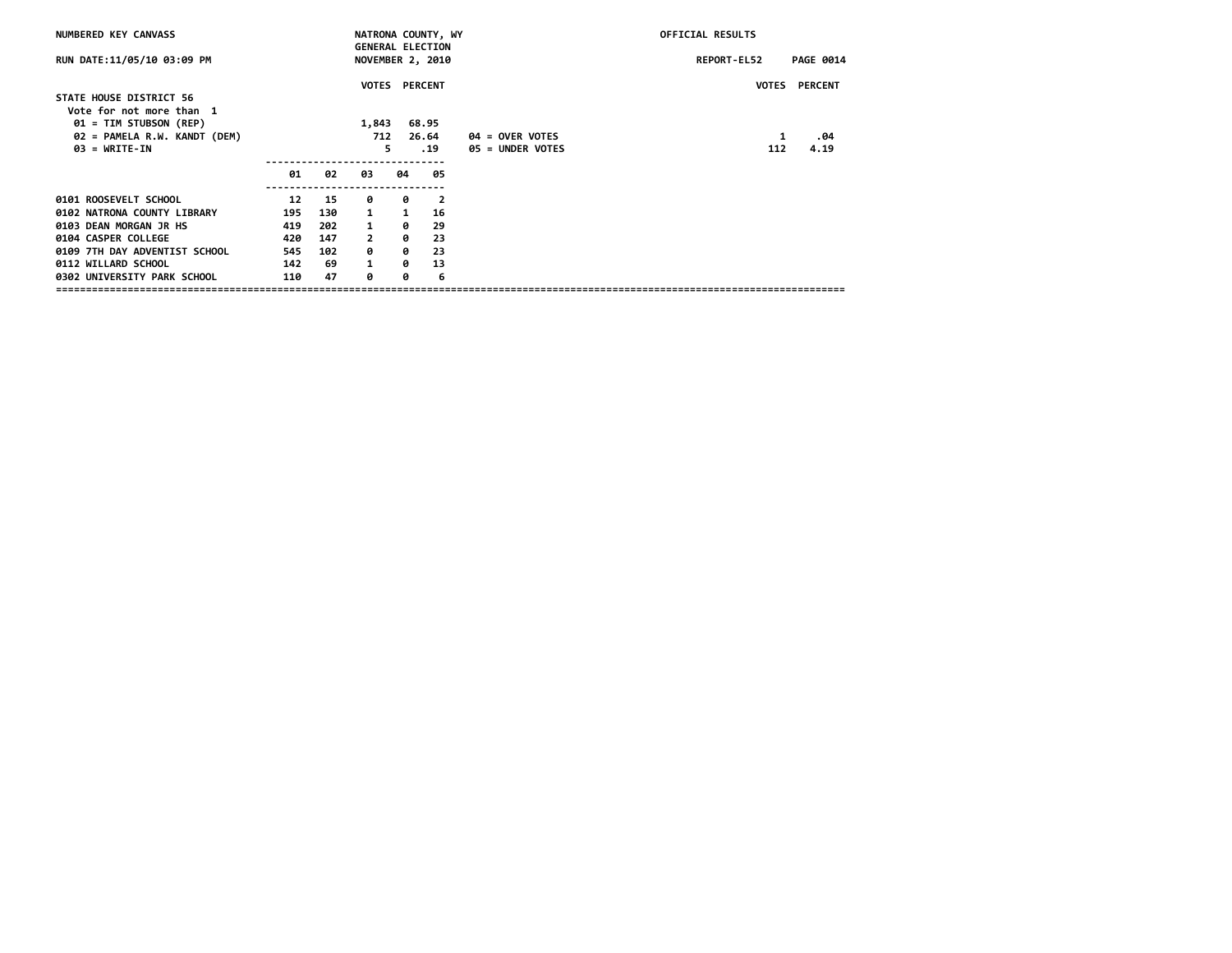| NUMBERED KEY CANVASS                                |     |    |       | NATRONA COUNTY, WY<br><b>GENERAL ELECTION</b> |                  | <b>OFFICIAL RESULTS</b> |                  |
|-----------------------------------------------------|-----|----|-------|-----------------------------------------------|------------------|-------------------------|------------------|
| RUN DATE:11/05/10 03:09 PM                          |     |    |       | NOVEMBER 2, 2010                              |                  | REPORT-EL52             | <b>PAGE 0015</b> |
| STATE HOUSE DISTRICT 57<br>Vote for not more than 1 |     |    |       | <b>VOTES PERCENT</b>                          |                  | <b>VOTES</b>            | <b>PERCENT</b>   |
| 01 = THOMAS A. LOCKHART (REP)                       |     |    | 1,891 | 80.57                                         | 03 = OVER VOTES  | 0                       |                  |
| $02 = \text{WRTTE-IN}$                              |     |    | 35.   | 1.49                                          | 04 = UNDER VOTES | 421                     | 17.94            |
|                                                     |     |    |       |                                               |                  |                         |                  |
|                                                     | 01  | 02 | 03    | -04                                           |                  |                         |                  |
| 0105 JEFFERSON SCHOOL                               | 327 | 10 | ø     | -83                                           |                  |                         |                  |
| 0107 SENIOR CITIZENS' CENTER                        | 272 | 5  | ø     | 80                                            |                  |                         |                  |
| 0304 SAGEWOOD SCHOOL                                | 670 | 12 | 0     | 129                                           |                  |                         |                  |
| 0308 PRINCE OF PEACE                                | 622 | 8  | ø     | 129                                           |                  |                         |                  |
|                                                     |     |    |       |                                               |                  |                         |                  |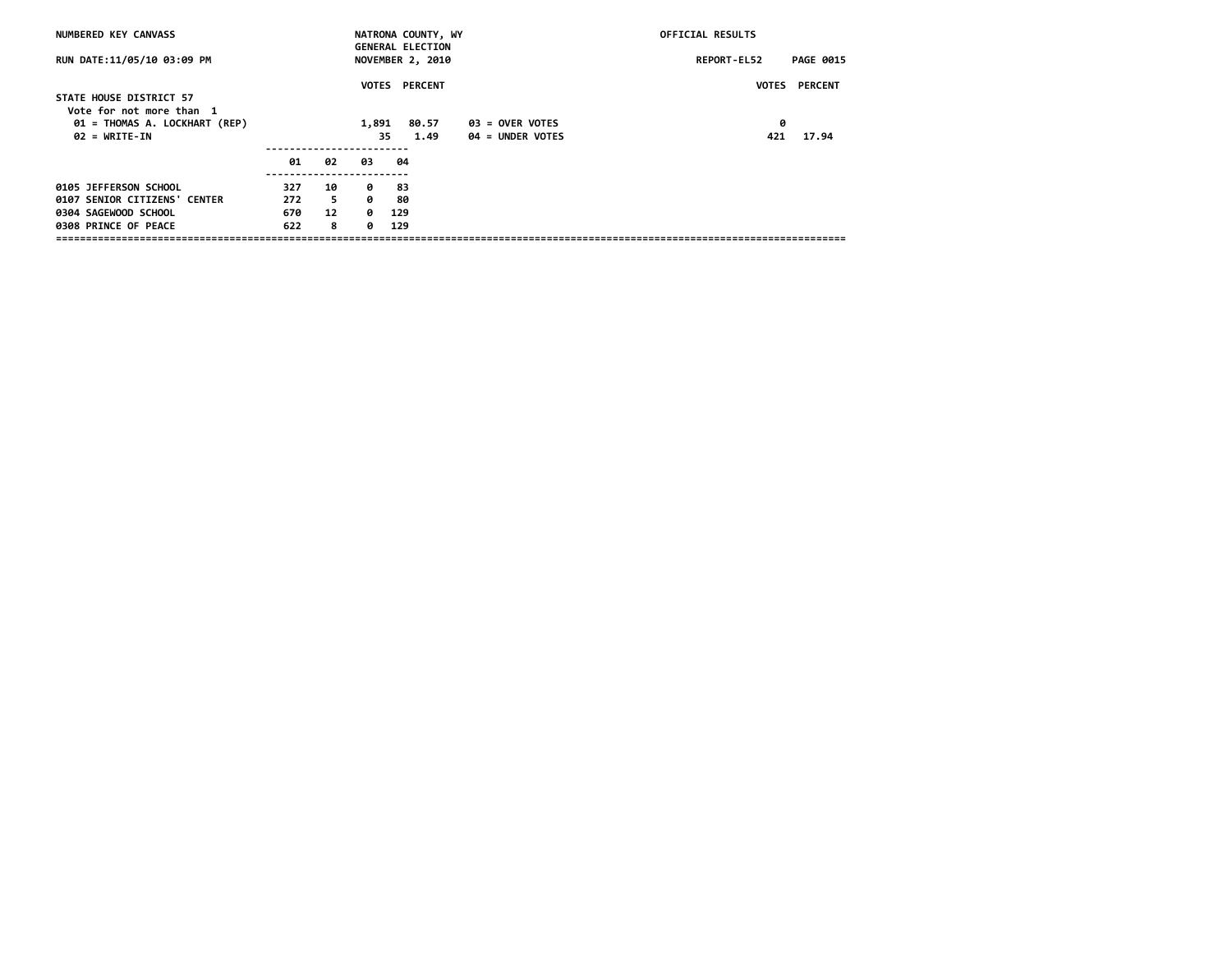| NUMBERED KEY CANVASS                                   |     |                |       | NATRONA COUNTY, WY                                 |                         | <b>OFFICIAL RESULTS</b> |                  |
|--------------------------------------------------------|-----|----------------|-------|----------------------------------------------------|-------------------------|-------------------------|------------------|
| RUN DATE:11/05/10 03:09 PM                             |     |                |       | <b>GENERAL ELECTION</b><br><b>NOVEMBER 2, 2010</b> |                         | REPORT-EL52             | <b>PAGE 0016</b> |
|                                                        |     |                |       | <b>VOTES PERCENT</b>                               |                         | <b>VOTES</b>            | <b>PERCENT</b>   |
| STATE HOUSE DISTRICT 58                                |     |                |       |                                                    |                         |                         |                  |
| Vote for not more than 1<br>01 = LISA SHEPPERSON (REP) |     |                | 2,128 | 83.68                                              | <b>03 = OVER VOTES</b>  | 0                       |                  |
| $02 = \text{WRTTE-IN}$                                 |     |                | 42    | 1.65                                               | <b>04 = UNDER VOTES</b> | 373                     | 14.67            |
|                                                        |     |                |       |                                                    |                         |                         |                  |
|                                                        | 01  | 02             | 03    | 04                                                 |                         |                         |                  |
| 0101 ROOSEVELT SCHOOL                                  | 278 | 9              | ø     | 76                                                 |                         |                         |                  |
| 0702 EDGERTON TOWN HALL                                | 84  | 0              | 0     | 5                                                  |                         |                         |                  |
| 0801 MILLS COMMUNITY CENTER                            | 230 | 4              | 0     | 50                                                 |                         |                         |                  |
| 0802 MOUNTAIN VIEW SCHOOL                              | -20 | 3              | 0     | 5                                                  |                         |                         |                  |
| 0803 WARDWELL WATER & SEWER                            | 319 | $\overline{7}$ | 0     | 54                                                 |                         |                         |                  |
| 0804 CHRISTIAN CHURCH OF CASPE                         | 635 | 14             | 0     | 92                                                 |                         |                         |                  |
| 0805 BAR NUNN SCHOOL                                   | 518 | 5              | ø     | 86                                                 |                         |                         |                  |
| 1104 POISON SPIDER SCHOOL                              | 44  | 0              | ø     | 5                                                  |                         |                         |                  |
|                                                        |     |                |       |                                                    |                         |                         |                  |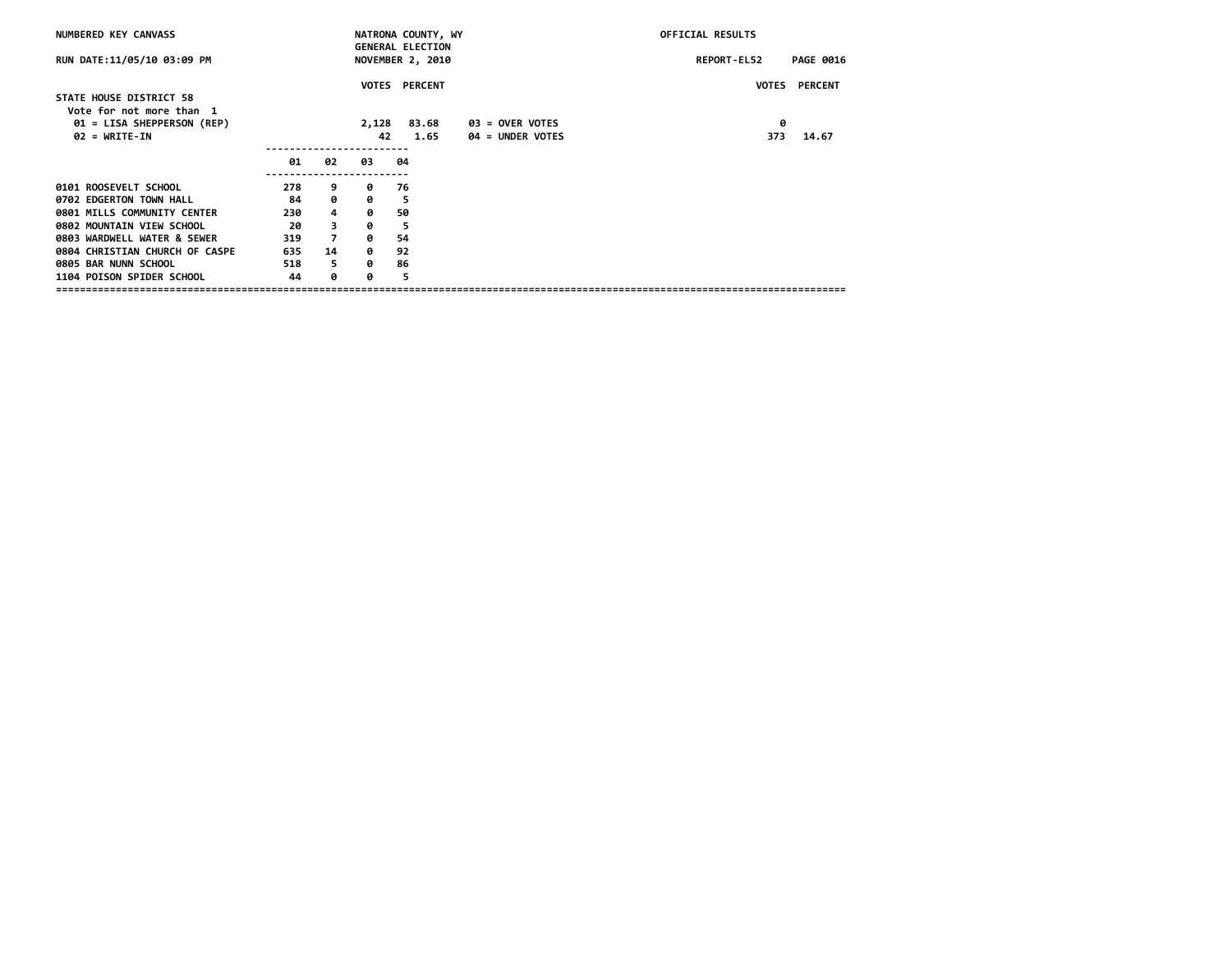| NUMBERED KEY CANVASS              |     |     |                |              | NATRONA COUNTY, WY      |                        | OFFICIAL RESULTS |                      |
|-----------------------------------|-----|-----|----------------|--------------|-------------------------|------------------------|------------------|----------------------|
|                                   |     |     |                |              | <b>GENERAL ELECTION</b> |                        |                  |                      |
| RUN DATE:11/05/10 03:09 PM        |     |     |                |              | NOVEMBER 2, 2010        |                        | REPORT-EL52      | <b>PAGE 0017</b>     |
|                                   |     |     |                |              |                         |                        |                  |                      |
|                                   |     |     |                |              | <b>VOTES PERCENT</b>    |                        |                  | <b>VOTES PERCENT</b> |
| STATE HOUSE DISTRICT 59           |     |     |                |              |                         |                        |                  |                      |
| Vote for not more than 1          |     |     |                |              |                         |                        |                  |                      |
| 01 = CARL R. "BUNKY" LOUCKS (REP) |     |     | 1,218          |              | 53.68                   |                        |                  |                      |
| 02 = MIKE GILMORE (DEM)           |     |     | 952            |              | 41.96                   | <b>04 = OVER VOTES</b> | 1                | .04                  |
| $03 = \text{WRTTE-IN}$            |     |     | 9              |              | .40                     | 05 = UNDER VOTES       | 89               | 3.92                 |
|                                   |     |     |                |              |                         |                        |                  |                      |
|                                   | 01  | 02  | 03             | 04           | 05                      |                        |                  |                      |
| 0201 WESTWOOD SCHOOL @ WESTWOO    | 345 | 283 | 3              | 0            | -31                     |                        |                  |                      |
| 0202 MCKINLEY SCHOOL @ WESTWOO    | 251 | 216 | $\overline{2}$ | $\mathbf{1}$ | 21                      |                        |                  |                      |
|                                   |     |     |                |              |                         |                        |                  |                      |
| 0203 CY JUNIOR HS                 | 281 | 164 | 0              | 0            | 9                       |                        |                  |                      |
| 0801 MILLS COMMUNITY CENTER       | 230 | 185 | $\overline{2}$ | 0            | 22                      |                        |                  |                      |
| 0802 MOUNTAIN VIEW SCHOOL         | 104 | 101 | $\overline{2}$ | 0            | -5                      |                        |                  |                      |
| 0901 WYOMING GAME & FISH          | 7   | 3   | a              | ø            | 1                       |                        |                  |                      |
|                                   |     |     |                |              |                         |                        |                  |                      |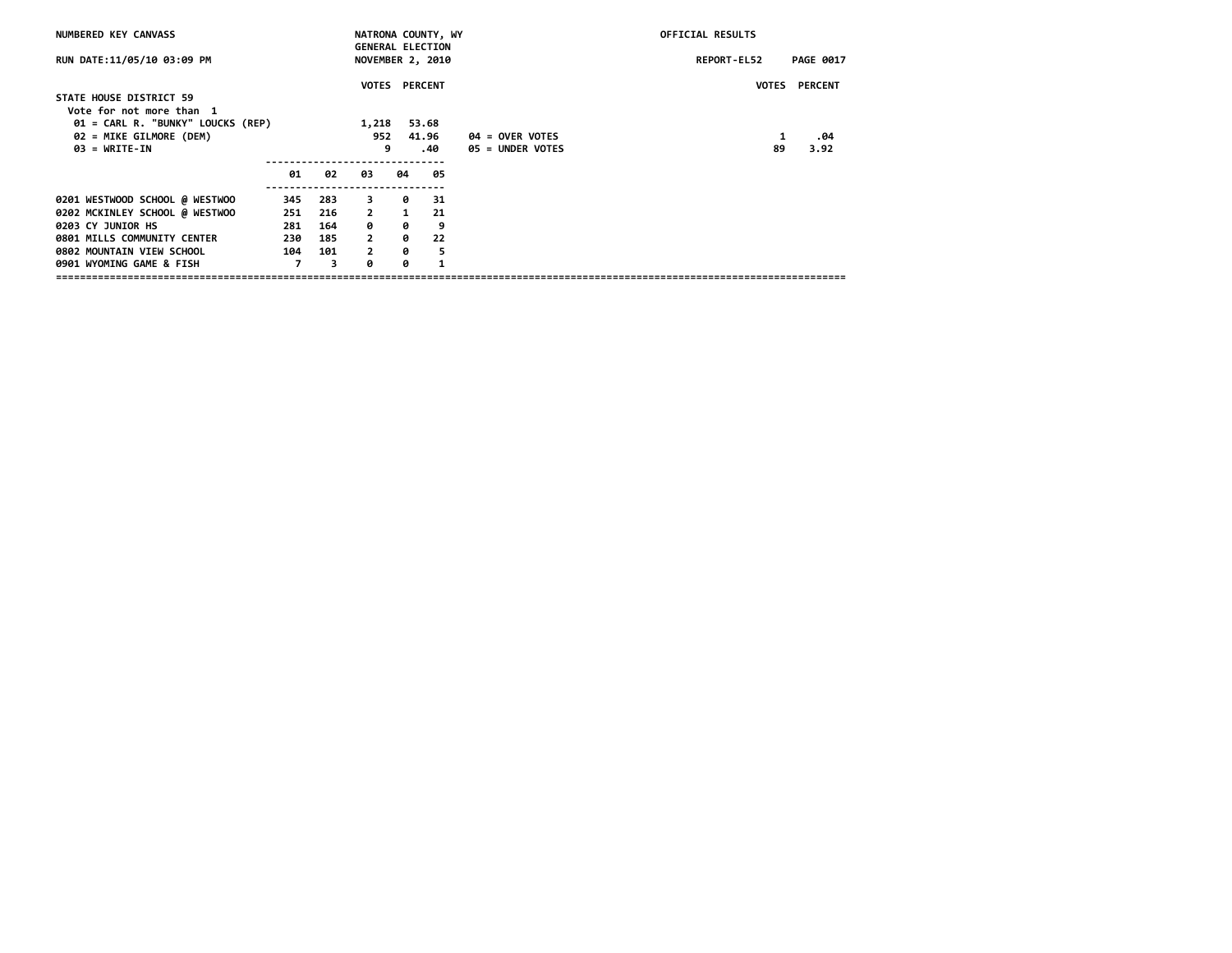| NUMBERED KEY CANVASS                                          |                                                                                         | NATRONA COUNTY, WY<br><b>GENERAL ELECTION</b> |                              |              |               |                  | OFFICIAL RESULTS |       |                  |
|---------------------------------------------------------------|-----------------------------------------------------------------------------------------|-----------------------------------------------|------------------------------|--------------|---------------|------------------|------------------|-------|------------------|
| RUN DATE:11/05/10 03:09 PM                                    |                                                                                         |                                               | <b>NOVEMBER 2, 2010</b>      |              |               |                  | REPORT-EL52      |       | <b>PAGE 0018</b> |
|                                                               |                                                                                         |                                               |                              |              | VOTES PERCENT |                  |                  |       | VOTES PERCENT    |
| SEVENTH JUDICIAL DISTRICT ATTORNEY                            |                                                                                         |                                               |                              |              |               |                  |                  |       |                  |
| Vote for not more than 1<br>01 = MICHAEL A. BLONIGEN (REP)    |                                                                                         |                                               | 18,687                       |              | 80.14         | 03 = OVER VOTES  |                  | 4     | .02              |
| $02 = WRITE-IN$                                               |                                                                                         |                                               | 386                          |              | 1.66          | 04 = UNDER VOTES |                  | 4,240 | 18.18            |
|                                                               | ------------------------                                                                |                                               |                              |              |               |                  |                  |       |                  |
|                                                               | 01.<br>------------------------                                                         | 02                                            | 03                           | 04           |               |                  |                  |       |                  |
| 0101 ROOSEVELT SCHOOL                                         | 281 25                                                                                  |                                               | ø                            | 86           |               |                  |                  |       |                  |
| 0102 NATRONA COUNTY LIBRARY                                   | $245$ 18                                                                                |                                               | 0                            | 80           |               |                  |                  |       |                  |
| 0103 DEAN MORGAN JR HS                                        | 479 11                                                                                  |                                               |                              | $0\quad 161$ |               |                  |                  |       |                  |
| 0104 CASPER COLLEGE                                           | $\begin{array}{ccc} 14 & 11 \\ 448 & 11 \\ 313 & 8 \\ 667 & 13 \\ 259 & 10 \end{array}$ |                                               | 0 133                        |              |               |                  |                  |       |                  |
| 0105 JEFFERSON SCHOOL                                         |                                                                                         |                                               | 0                            | -99          |               |                  |                  |       |                  |
| 0106 GRANT SCHOOL                                             |                                                                                         |                                               | $\bullet$                    | 164          |               |                  |                  |       |                  |
| 0107 SENIOR CITIZENS' CENTER                                  |                                                                                         |                                               | 1 87                         |              |               |                  |                  |       |                  |
| 0109 7TH DAY ADVENTIST SCHOOL                                 | 635<br>428 5 1                                                                          | $\overline{a}$                                | 0 113                        | 106          |               |                  |                  |       |                  |
| 0111 CREST HILL SCHOOL<br>0112 WILLARD SCHOOL                 |                                                                                         |                                               | 0 51                         |              |               |                  |                  |       |                  |
| 0201 WESTWOOD SCHOOL @ WESTWOO                                | 164    10<br>511    14<br>378    13<br>376    5                                         |                                               | 0 137                        |              |               |                  |                  |       |                  |
| 0202 MCKINLEY SCHOOL @ WESTWOO                                |                                                                                         |                                               |                              | 0 100        |               |                  |                  |       |                  |
| 0203 CY JUNIOR HS                                             |                                                                                         |                                               | 0                            | - 73         |               |                  |                  |       |                  |
| 0204 SOUTHRIDGE SCHOOL                                        | $\frac{375}{371}$                                                                       | 5                                             | $\bullet$                    | 108          |               |                  |                  |       |                  |
| 0206 SHRINE CLUB                                              | 752                                                                                     | 9                                             |                              | 0 159        |               |                  |                  |       |                  |
| 0207 PARADISE VALLEY SCHOOL                                   | 818 12 1                                                                                |                                               |                              | 162          |               |                  |                  |       |                  |
| 0208 OREGON TRAIL SCHOOL                                      | 673 18 0                                                                                |                                               |                              | 124          |               |                  |                  |       |                  |
| 0209 SHEPHERD OF VALLEY CARE                                  | 358 10                                                                                  |                                               | - 0                          | - 55         |               |                  |                  |       |                  |
| 0210 BETHEL BAPTIST CHURCH                                    | 690                                                                                     | $\overline{\phantom{0}}$                      |                              | 0 168        |               |                  |                  |       |                  |
| 0302 UNIVERSITY PARK SCHOOL                                   | 446 14<br>551 8<br>554 15<br>511 6<br>759 2<br>604 16                                   |                                               |                              | 0 102        |               |                  |                  |       |                  |
| 0303 PINEVIEW SCHOOL                                          |                                                                                         |                                               |                              | $0$ 132      |               |                  |                  |       |                  |
| 0304 SAGEWOOD SCHOOL                                          |                                                                                         |                                               | 1 141                        |              |               |                  |                  |       |                  |
| 0305 KELLY WALSH HS                                           |                                                                                         |                                               |                              | 0 101        |               |                  |                  |       |                  |
| 0306 MANOR HEIGHTS SCHOOL                                     |                                                                                         |                                               | 0                            | 143          |               |                  |                  |       |                  |
| 0308 PRINCE OF PEACE                                          |                                                                                         |                                               |                              | 0 139        |               |                  |                  |       |                  |
| 0309 VERDA JAMES SCHOOL                                       | $604$ 16<br>366 8<br>1195 10                                                            |                                               | 0<br>0                       | - 87<br>189  |               |                  |                  |       |                  |
| <b>0310 CENTENNIAL JR HS</b><br>0401 EVANSVILLE SCHOOL        | 402                                                                                     | $^{9}$                                        | 0                            | -74          |               |                  |                  |       |                  |
| 0402 EVANSVILLE SCHOOL-OUT                                    | 528 14                                                                                  |                                               | 0                            | 123          |               |                  |                  |       |                  |
| 0501 HAT SIX RANCH                                            | 58 0                                                                                    |                                               | ø                            | 10           |               |                  |                  |       |                  |
| 0701 MIDWEST TOWN HALL                                        | $\begin{array}{c}\n 105 \quad 1 \\  \hline\n 70 \quad 0\n \end{array}$                  |                                               | 0                            | 20           |               |                  |                  |       |                  |
| 0702 EDGERTON TOWN HALL                                       | 79 0                                                                                    |                                               | 0                            | 10           |               |                  |                  |       |                  |
| 0801 MILLS COMMUNITY CENTER                                   | 557                                                                                     | 18                                            | 0                            | 148          |               |                  |                  |       |                  |
| 0802 MOUNTAIN VIEW SCHOOL                                     | 172                                                                                     | $\overline{\mathbf{8}}$                       | 0                            | 60           |               |                  |                  |       |                  |
| 0803 WARDWELL WATER & SEWER                                   |                                                                                         |                                               | 0                            | 75           |               |                  |                  |       |                  |
| 0804 CHRISTIAN CHURCH OF CASPE                                | 295 10<br>611 15                                                                        |                                               | $\bullet$                    | 115          |               |                  |                  |       |                  |
| 0805 BAR NUNN SCHOOL                                          | 486 14                                                                                  |                                               | 0                            | 109          |               |                  |                  |       |                  |
| 0901 WYOMING GAME & FISH                                      | 723 4                                                                                   |                                               | 0                            | 148          |               |                  |                  |       |                  |
| <b>1101 RED CREEK SCHOOL</b>                                  | 75                                                                                      | 0                                             | 0                            | 13           |               |                  |                  |       |                  |
| <b>1102 ALCOVA SCHOOL</b>                                     |                                                                                         | 0                                             | 0                            | 19           |               |                  |                  |       |                  |
| 1103 FISH HATCHERY @ POISON                                   | 164 5                                                                                   |                                               | 0                            | 28           |               |                  |                  |       |                  |
| 1104 POISON SPIDER SCHOOL                                     | 50 1                                                                                    |                                               | $\bullet$                    | 8            |               |                  |                  |       |                  |
| 1202 ST STEPHENS CHURCH                                       | 233 2                                                                                   |                                               | $\bullet$                    | 60           |               |                  |                  |       |                  |
| 1301 BRESSLER RANCH                                           | 58<br>- 47                                                                              | 0<br>0                                        | $\overline{\mathbf{e}}$<br>0 | - 5<br>11    |               |                  |                  |       |                  |
| 1302 POWDER RIVER SCHOOL<br>1401 UPPER WILLOW CREEK SCHOOL 13 |                                                                                         | 0                                             | ø                            | 4            |               |                  |                  |       |                  |
|                                                               |                                                                                         |                                               |                              |              |               |                  |                  |       |                  |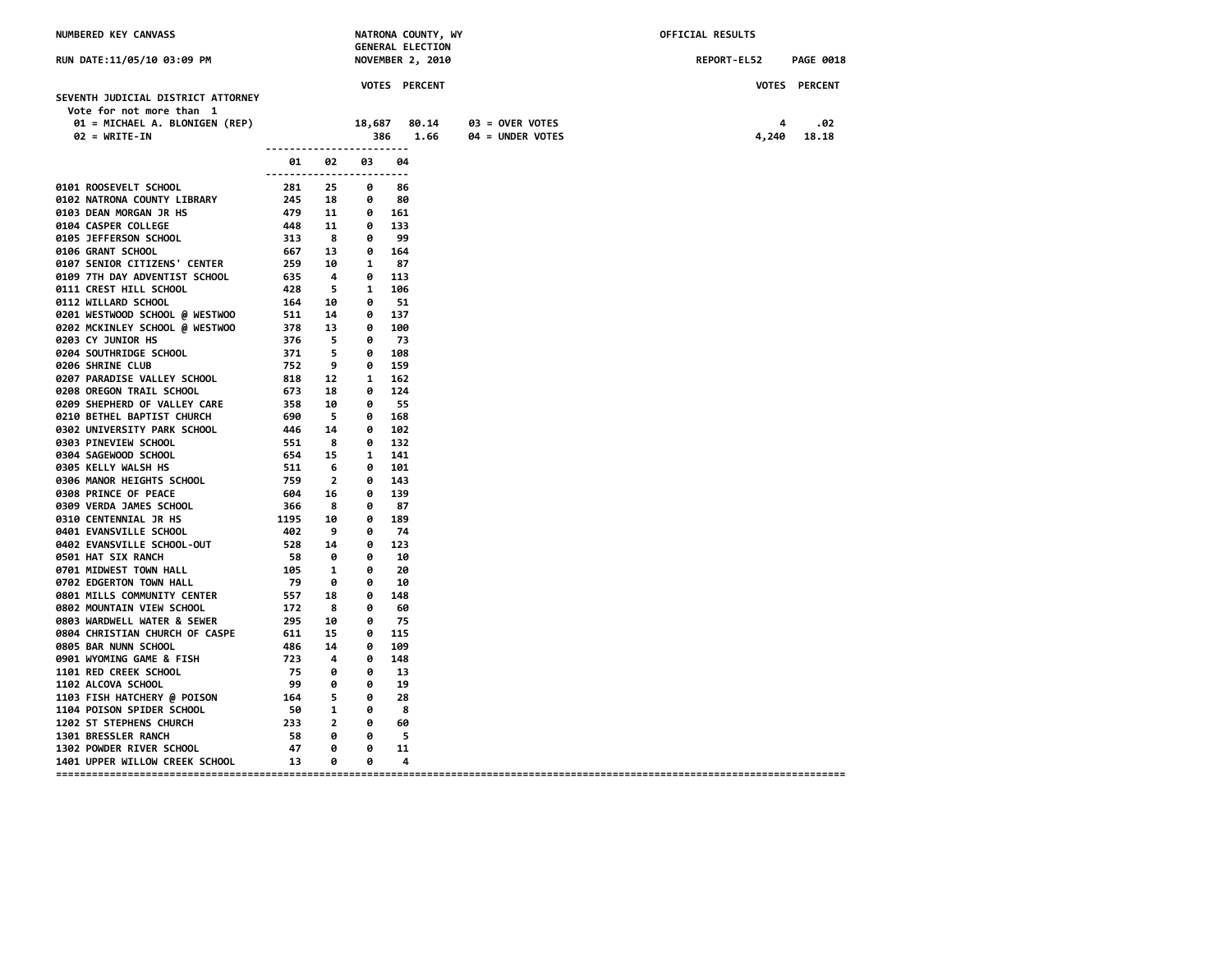| NUMBERED KEY CANVASS                                                                                                                                                                                                                      |                                                                                                                                                      |  |               | NATRONA COUNTY, WY<br><b>GENERAL ELECTION</b>                                        |                               |                                                                             |                                                                      |                                 | OFFICIAL RESULTS   |  |                               |                                               |
|-------------------------------------------------------------------------------------------------------------------------------------------------------------------------------------------------------------------------------------------|------------------------------------------------------------------------------------------------------------------------------------------------------|--|---------------|--------------------------------------------------------------------------------------|-------------------------------|-----------------------------------------------------------------------------|----------------------------------------------------------------------|---------------------------------|--------------------|--|-------------------------------|-----------------------------------------------|
| RUN DATE:11/05/10 03:09 PM                                                                                                                                                                                                                |                                                                                                                                                      |  |               | <b>NOVEMBER 2, 2010</b>                                                              |                               |                                                                             |                                                                      |                                 | <b>REPORT-EL52</b> |  | <b>PAGE 0019</b>              |                                               |
| NATRONA COUNTY COMMISSIONERS<br>Vote for not more than 3<br>$01 = ROBERT L. HENDRY (REP)$<br>02 = BILL MCDOWELL (REP)<br>03 = BARBARA PERYAM (REP)<br>04 = GINO CERULLO (DEM)<br>05 = KIMBERLY HOLLOWAY (DEM)                             | <b>12,504 17.88<br/>14,089 20.14 06 = TERRY WINGER<br/>7,634 10.91 07 = WRITE-IN<br/>8,320 11.89 08 = OVER VOTES<br/>6,793 9.71 09 = UNDER VOTES</b> |  | VOTES PERCENT |                                                                                      |                               | 20.14 06 = TERRY WINGERTER (DEM)                                            |                                                                      |                                 |                    |  | 9,097<br>524<br>225<br>10,765 | VOTES PERCENT<br>13.00<br>.75<br>.32<br>15.39 |
|                                                                                                                                                                                                                                           |                                                                                                                                                      |  |               | 01 02 03 04 05                                                                       | 06 —                          | 07                                                                          | 08                                                                   | 09                              |                    |  |                               |                                               |
| 9181 ROOSEVELT SCHOOL (1918) 1922 11 142 1938<br>1928 DEAR MORGAN TRIBARY 157 174 131 183<br>1939 DEAR MORGAN TRIBARY 147 1174 131 183<br>1939 DEAR MORGAN TRIERS (FRIFRE 160 1929 1918 1929 1918)<br>1948 DEAR MORGAN TRIES SCHOOL (1919 |                                                                                                                                                      |  | 228           | 183 184 194 3<br>205 185 227 17<br>171 148 185 4<br>302 278<br>162 130<br>211<br>128 | 324 17<br>156 3<br>280<br>224 | 139 141 175 8 0 178<br>$249$ 222 280 5 3<br>11<br>13                        | 9 141<br>0 331<br>0 216<br>9 <sub>1</sub><br>0<br>6<br>6             | 326<br>425<br>163<br>348<br>237 |                    |  |                               |                                               |
|                                                                                                                                                                                                                                           |                                                                                                                                                      |  |               | - 69<br>231<br>194<br>146                                                            | 91<br>311<br>223<br>183       | $\overline{\mathbf{3}}$<br>17<br>8<br>12                                    | $\overline{\mathbf{3}}$<br>6<br>9<br>$\overline{\mathbf{3}}$         | 117<br>297<br>203<br>187        |                    |  |                               |                                               |
|                                                                                                                                                                                                                                           |                                                                                                                                                      |  |               | 178<br>221<br>262<br>209                                                             | 208<br>354<br>366<br>293      | 8<br>- 9<br>- 18<br>18                                                      | 6<br>6<br>9<br>9                                                     | 216<br>427<br>432<br>366        |                    |  |                               |                                               |
|                                                                                                                                                                                                                                           |                                                                                                                                                      |  |               | 115<br>203<br>190<br>225                                                             | 164<br>312<br>228<br>305      | 15<br>و ۔<br>10<br>22                                                       | $\overline{\mathbf{3}}$<br>18<br>12 <sup>12</sup><br>- 0             | 148<br>406<br>267<br>324        |                    |  |                               |                                               |
|                                                                                                                                                                                                                                           |                                                                                                                                                      |  |               | 229<br>153<br>196<br>233                                                             | 311<br>272<br>338<br>348      | 17<br>$\overline{\phantom{0}}$<br>$\overline{7}$<br>$\overline{z}$          | 15<br>$\overline{\mathbf{3}}$<br>9<br>6                              | 360<br>261<br>401<br>338        |                    |  |                               |                                               |
|                                                                                                                                                                                                                                           |                                                                                                                                                      |  |               | 141<br>291<br>161                                                                    | 199<br>580<br>191<br>181 182  | $\overline{\mathbf{4}}$<br>14<br>8<br>24                                    | - 0<br>12<br>6 260<br>12 331                                         | 186<br>679                      |                    |  |                               |                                               |
|                                                                                                                                                                                                                                           |                                                                                                                                                      |  |               | 22<br>23<br>15<br>260                                                                | 20<br>50<br>-23<br>287        | $\overline{\mathbf{4}}$<br>$\overline{\phantom{0}}$<br>$\blacksquare$<br>26 | $\theta$<br>$\overline{\mathbf{3}}$<br>$\overline{\mathbf{3}}$<br>12 | 32<br>57<br>51<br>312           |                    |  |                               |                                               |
|                                                                                                                                                                                                                                           |                                                                                                                                                      |  |               | 79<br>131<br>228<br>163                                                              | - 80<br>114<br>240<br>207     | 33<br>33<br>31<br>11                                                        | 0<br>$\overline{\mathbf{3}}$<br>12<br>- 0                            | 114<br>167<br>306<br>266        |                    |  |                               |                                               |
|                                                                                                                                                                                                                                           |                                                                                                                                                      |  |               | 226<br>10<br>23                                                                      | 287<br>27<br>35<br>55 56      | - 29<br>- 0<br>$\overline{\mathbf{2}}$<br>$\overline{7}$                    | 9<br>0<br>$\bullet$<br>0                                             | 430<br>-52<br>61<br>82          |                    |  |                               |                                               |
|                                                                                                                                                                                                                                           |                                                                                                                                                      |  |               | $-6$<br>10                                                                           | 11 19<br>76 115 9<br>14<br>13 | $\blacksquare$<br>8<br>8                                                    | $\overline{\mathbf{3}}$<br>0 154<br>0<br>$\bullet$                   | 19<br>29<br>54                  |                    |  |                               |                                               |
|                                                                                                                                                                                                                                           |                                                                                                                                                      |  |               | $\bullet$                                                                            | $\overline{\phantom{0}}$      | $\bullet$                                                                   | $\bullet$                                                            | - 8                             |                    |  |                               |                                               |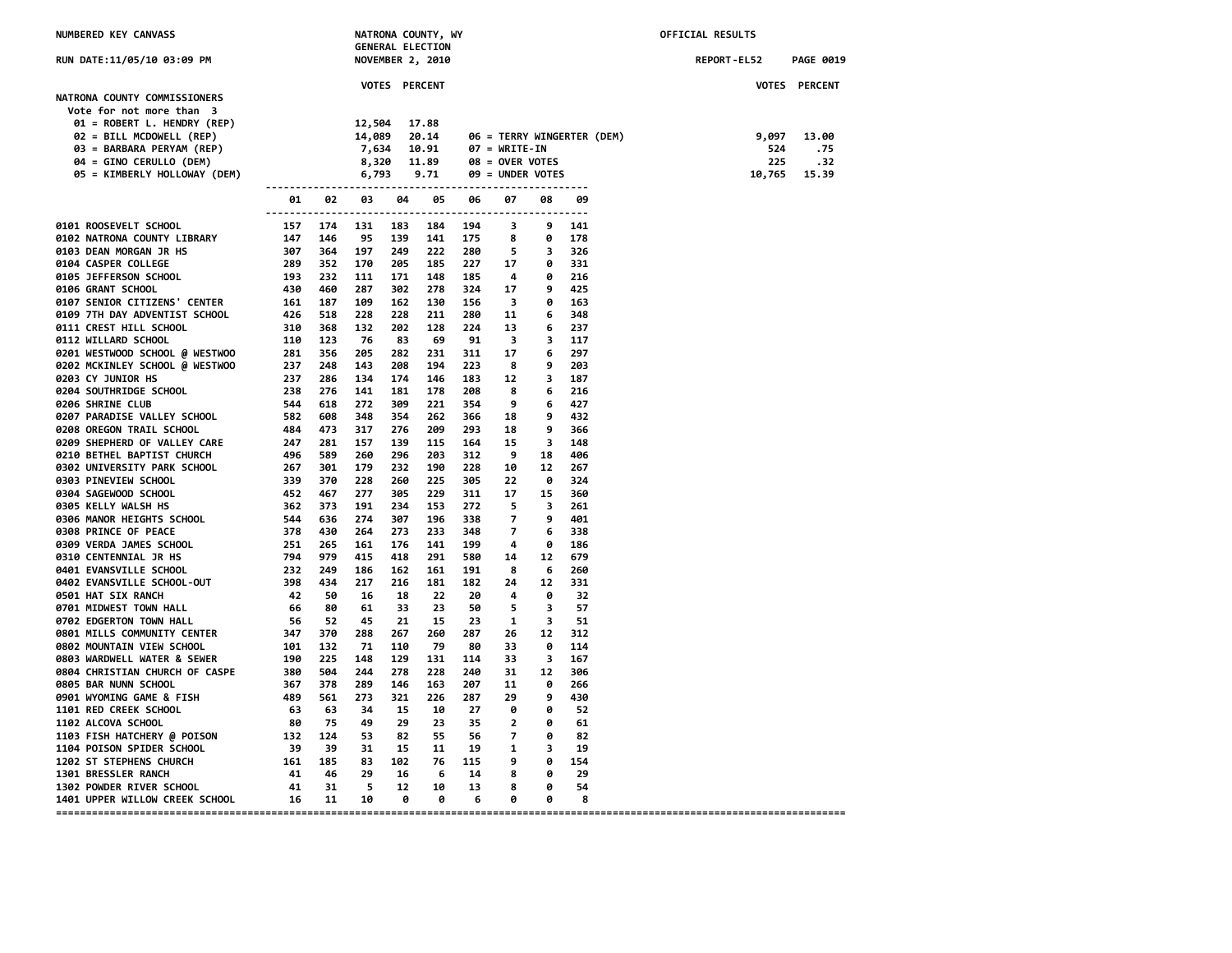| NUMBERED KEY CANVASS                                                                                                           |                                                                                                            |                  | <b>GENERAL ELECTION</b>                                                    |                                      | NATRONA COUNTY, WY    |                                     | OFFICIAL RESULTS |                  |
|--------------------------------------------------------------------------------------------------------------------------------|------------------------------------------------------------------------------------------------------------|------------------|----------------------------------------------------------------------------|--------------------------------------|-----------------------|-------------------------------------|------------------|------------------|
| RUN DATE:11/05/10 03:09 PM                                                                                                     |                                                                                                            |                  | <b>NOVEMBER 2, 2010</b>                                                    |                                      |                       |                                     | REPORT-EL52      | <b>PAGE 0020</b> |
|                                                                                                                                |                                                                                                            |                  | VOTES PERCENT                                                              |                                      |                       |                                     |                  | VOTES PERCENT    |
| NATRONA COUNTY CORONER<br>Vote for not more than 1<br>01 = CONNIE JACOBSON (REP)<br>02 = JON CHRISTIE (DEM)<br>$03 = WRITE-IN$ |                                                                                                            |                  | 19,131<br>3,342<br>66                                                      |                                      | 82.05<br>14.33<br>.28 | 04 = OVER VOTES<br>05 = UNDER VOTES | 6<br>772         | .03<br>3.31      |
|                                                                                                                                | 01                                                                                                         | 02               | --------------------------------<br>03<br>-------------------------------- | 04                                   | 05                    |                                     |                  |                  |
| 0101 ROOSEVELT SCHOOL                                                                                                          | 255 133<br>234 95<br>513 115<br>476 87<br>324 7                                                            |                  | 0                                                                          | ø                                    | 4                     |                                     |                  |                  |
| 0102 NATRONA COUNTY LIBRARY                                                                                                    |                                                                                                            |                  | $\theta$                                                                   | 0                                    | 14                    |                                     |                  |                  |
| 0103 DEAN MORGAN JR HS                                                                                                         |                                                                                                            |                  | $\overline{\phantom{0}}$ 1                                                 | $\theta$                             | 22                    |                                     |                  |                  |
| 0104 CASPER COLLEGE                                                                                                            |                                                                                                            |                  | $\overline{\phantom{a}}$                                                   | $\theta$                             | 26                    |                                     |                  |                  |
| 0105 JEFFERSON SCHOOL                                                                                                          |                                                                                                            |                  | $3 \t 1$                                                                   |                                      | 14                    |                                     |                  |                  |
| 0106 GRANT SCHOOL                                                                                                              |                                                                                                            | 663 142 4        |                                                                            | $\mathbf{1}$                         | 34                    |                                     |                  |                  |
| 0107 SENIOR CITIZENS' CENTER                                                                                                   | 261 81                                                                                                     |                  | $\overline{\phantom{a}}$                                                   | 0                                    | 12                    |                                     |                  |                  |
| 0109 7TH DAY ADVENTIST SCHOOL                                                                                                  |                                                                                                            | 659 69 3         |                                                                            | $\mathbf{1}$                         | 20                    |                                     |                  |                  |
| 0111 CREST HILL SCHOOL                                                                                                         |                                                                                                            | 458 58 4         |                                                                            | $\mathbf{1}$                         | 19                    |                                     |                  |                  |
| 0112 WILLARD SCHOOL                                                                                                            | 166                                                                                                        | 46               | $\overline{\phantom{0}}$                                                   | 0                                    | 12                    |                                     |                  |                  |
| 0201 WESTWOOD SCHOOL @ WESTWOO                                                                                                 | 507 126                                                                                                    | 342 127          | $\overline{\mathbf{1}}$<br>$\overline{\phantom{0}}$                        | $\mathbf{1}$                         | 27                    |                                     |                  |                  |
| 0202 MCKINLEY SCHOOL @ WESTWOO<br>0203 CY JUNIOR HS                                                                            | 379                                                                                                        | 57               | $\overline{\mathbf{1}}$                                                    | 0<br>0                               | 21<br>17              |                                     |                  |                  |
| 0204 SOUTHRIDGE SCHOOL                                                                                                         | 391                                                                                                        | 77               | 0                                                                          | 0                                    | 16                    |                                     |                  |                  |
| 0206 SHRINE CLUB                                                                                                               | 798                                                                                                        | 87               | $\overline{\mathbf{1}}$                                                    | 0                                    | 34                    |                                     |                  |                  |
| 0207 PARADISE VALLEY SCHOOL                                                                                                    | 826 141                                                                                                    |                  | $\overline{\phantom{0}}$                                                   | 0                                    | 21                    |                                     |                  |                  |
| 0208 OREGON TRAIL SCHOOL                                                                                                       |                                                                                                            | 694 99           | $\overline{\phantom{0}}$                                                   | 0                                    | 21                    |                                     |                  |                  |
| 0209 SHEPHERD OF VALLEY CARE                                                                                                   |                                                                                                            | 363 52           | 0                                                                          | 0                                    | 8                     |                                     |                  |                  |
| 0210 BETHEL BAPTIST CHURCH                                                                                                     | 751 82                                                                                                     |                  | $\overline{\mathbf{1}}$                                                    | 0                                    | 29                    |                                     |                  |                  |
| 0302 UNIVERSITY PARK SCHOOL                                                                                                    | $428$<br>$428$<br>$562$<br>$99$<br>$670$<br>$122$<br>$510$<br>$84$<br>$778$<br>$84$<br>$614$<br>$110$      |                  | 0                                                                          | ø                                    | 21                    |                                     |                  |                  |
| 0303 PINEVIEW SCHOOL                                                                                                           |                                                                                                            |                  | $\overline{\phantom{a}}$                                                   | $\mathbf{1}$                         | 27                    |                                     |                  |                  |
| 0304 SAGEWOOD SCHOOL                                                                                                           |                                                                                                            |                  | 4                                                                          | 0                                    | 15                    |                                     |                  |                  |
| 0305 KELLY WALSH HS                                                                                                            |                                                                                                            |                  | $\overline{\phantom{a}}$                                                   | 0                                    | 23                    |                                     |                  |                  |
| 0306 MANOR HEIGHTS SCHOOL                                                                                                      |                                                                                                            |                  | 4                                                                          | 0                                    | 38                    |                                     |                  |                  |
| 0308 PRINCE OF PEACE                                                                                                           |                                                                                                            |                  | 4                                                                          | 0                                    | 31                    |                                     |                  |                  |
| 0309 VERDA JAMES SCHOOL                                                                                                        | 374                                                                                                        | 70               | $\overline{\phantom{0}}$                                                   | 0                                    | 16                    |                                     |                  |                  |
| <b>0310 CENTENNIAL JR HS</b>                                                                                                   | 1205                                                                                                       | 144              | $\overline{\phantom{a}}$                                                   | 0                                    | 42                    |                                     |                  |                  |
| 0401 EVANSVILLE SCHOOL                                                                                                         | 367 100                                                                                                    |                  | 0                                                                          | $\bullet$                            | 18                    |                                     |                  |                  |
| 0402 EVANSVILLE SCHOOL-OUT                                                                                                     | 559                                                                                                        |                  | 80 2                                                                       | $\bullet$                            | 24                    |                                     |                  |                  |
| 0501 HAT SIX RANCH<br>0701 MIDWEST TOWN HALL                                                                                   | 58<br>117                                                                                                  | $6^{\circ}$<br>8 | ø<br>ø                                                                     | $\overline{\mathbf{e}}$<br>$\bullet$ | 4<br>-1               |                                     |                  |                  |
| 0702 EDGERTON TOWN HALL                                                                                                        |                                                                                                            | 79 7             | $\overline{\phantom{0}}$                                                   | $\theta$                             | $\overline{2}$        |                                     |                  |                  |
| 0801 MILLS COMMUNITY CENTER                                                                                                    |                                                                                                            |                  |                                                                            | $\theta$                             | 19                    |                                     |                  |                  |
| 0802 MOUNTAIN VIEW SCHOOL                                                                                                      | $\begin{array}{ccc} . & . & . & . \ 194 & 35 & 3 \ 308 & 58 & 2 \ 644 & 81 & 1 \ 521 & 69 & 1 \end{array}$ |                  |                                                                            | 0                                    | 8                     |                                     |                  |                  |
| 0803 WARDWELL WATER & SEWER                                                                                                    |                                                                                                            |                  |                                                                            | 0                                    | 12                    |                                     |                  |                  |
| 0804 CHRISTIAN CHURCH OF CASPE                                                                                                 |                                                                                                            |                  |                                                                            | 0                                    | 15                    |                                     |                  |                  |
| 0805 BAR NUNN SCHOOL                                                                                                           |                                                                                                            |                  |                                                                            | 0                                    | 18                    |                                     |                  |                  |
| 0901 WYOMING GAME & FISH                                                                                                       | 747                                                                                                        | 90               | $\overline{\mathbf{1}}$                                                    | 0                                    | 37                    |                                     |                  |                  |
| 1101 RED CREEK SCHOOL                                                                                                          | 79 3                                                                                                       |                  | 0                                                                          | $\bullet$                            | 6                     |                                     |                  |                  |
| 1102 ALCOVA SCHOOL                                                                                                             | 99 14                                                                                                      |                  | 0                                                                          | $\bullet$                            | 5                     |                                     |                  |                  |
| 1103 FISH HATCHERY @ POISON                                                                                                    |                                                                                                            |                  |                                                                            |                                      | 1                     |                                     |                  |                  |
| 1104 POISON SPIDER SCHOOL                                                                                                      |                                                                                                            |                  |                                                                            |                                      | 1                     |                                     |                  |                  |
| 1202 ST STEPHENS CHURCH                                                                                                        |                                                                                                            |                  |                                                                            |                                      | 12                    |                                     |                  |                  |
| 1301 BRESSLER RANCH                                                                                                            |                                                                                                            |                  |                                                                            |                                      | 0                     |                                     |                  |                  |
| 1302 POWDER RIVER SCHOOL                                                                                                       | 45                                                                                                         | 8                | 0                                                                          | $\theta$                             | 5                     |                                     |                  |                  |
| 1401 UPPER WILLOW CREEK SCHOOL                                                                                                 | $\overline{\mathbf{17}}$                                                                                   | 0                | 0                                                                          | $\bullet$                            | 0                     |                                     |                  |                  |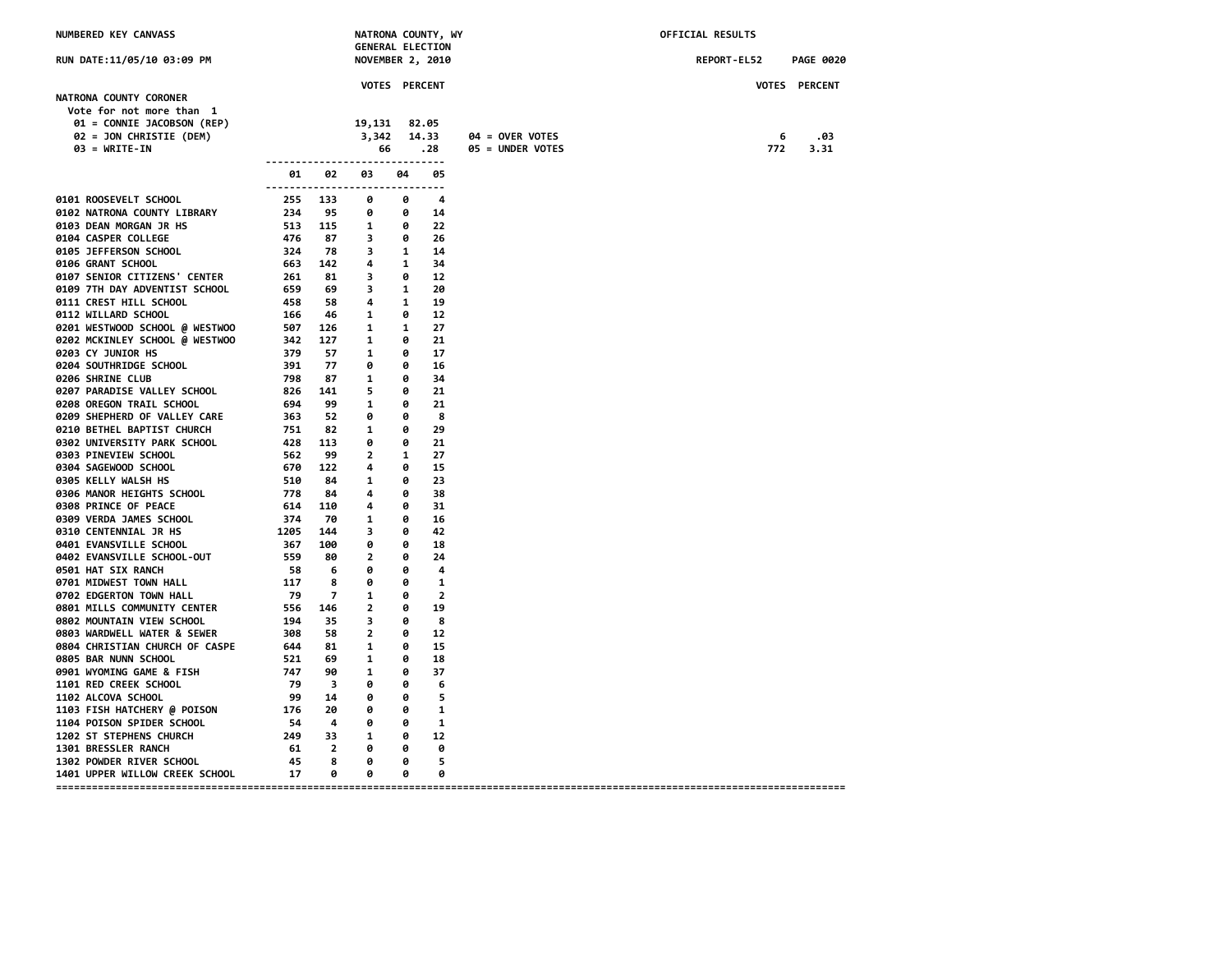| NUMBERED KEY CANVASS                                                                                                                                                             |                                                                                                                                                                                                                                                                                              |      |                         | NATRONA COUNTY, WY<br><b>GENERAL ELECTION</b> |                  | OFFICIAL RESULTS |                      |
|----------------------------------------------------------------------------------------------------------------------------------------------------------------------------------|----------------------------------------------------------------------------------------------------------------------------------------------------------------------------------------------------------------------------------------------------------------------------------------------|------|-------------------------|-----------------------------------------------|------------------|------------------|----------------------|
| RUN DATE:11/05/10 03:09 PM                                                                                                                                                       |                                                                                                                                                                                                                                                                                              |      |                         | <b>NOVEMBER 2, 2010</b>                       |                  | REPORT-EL52      | <b>PAGE 0021</b>     |
|                                                                                                                                                                                  |                                                                                                                                                                                                                                                                                              |      |                         | VOTES PERCENT                                 |                  |                  | <b>VOTES PERCENT</b> |
| NATRONA COUNTY SHERIFF<br>Vote for not more than 1                                                                                                                               |                                                                                                                                                                                                                                                                                              |      |                         |                                               |                  |                  |                      |
| 01 = MARK BENTON (REP)                                                                                                                                                           |                                                                                                                                                                                                                                                                                              |      | 577                     | 18,710 80.24                                  | 03 = OVER VOTES  | 5                | .02                  |
| $02 = WRTTE-IN$                                                                                                                                                                  | ------------------------                                                                                                                                                                                                                                                                     |      |                         | 2.47                                          | 04 = UNDER VOTES | 4,025            | 17.26                |
|                                                                                                                                                                                  | 01.<br>------------------------                                                                                                                                                                                                                                                              | 02   | 03                      | 04                                            |                  |                  |                      |
| 0101 ROOSEVELT SCHOOL                                                                                                                                                            | 285 24<br>255 22<br>494 15                                                                                                                                                                                                                                                                   |      | 0                       | 83                                            |                  |                  |                      |
| 0102 NATRONA COUNTY LIBRARY                                                                                                                                                      |                                                                                                                                                                                                                                                                                              |      | $\mathbf{1}$            | 65                                            |                  |                  |                      |
| 0103 DEAN MORGAN JR HS                                                                                                                                                           |                                                                                                                                                                                                                                                                                              |      | 0 142                   |                                               |                  |                  |                      |
| 9104 CASPER COLLEGE 457 17 0 118<br>9105 JEFFERSON SCHOOL 329 10 0 81<br>9106 GRANT SCHOOL 648 19 0 177<br>9107 SENIOR CITIZENS' CENTER 266 9 0 82<br>929 10 0 177<br>926 9 0 82 |                                                                                                                                                                                                                                                                                              |      |                         |                                               |                  |                  |                      |
|                                                                                                                                                                                  |                                                                                                                                                                                                                                                                                              |      |                         |                                               |                  |                  |                      |
|                                                                                                                                                                                  |                                                                                                                                                                                                                                                                                              |      |                         |                                               |                  |                  |                      |
| 0109 7TH DAY ADVENTIST SCHOOL                                                                                                                                                    |                                                                                                                                                                                                                                                                                              |      | $0$ 112                 |                                               |                  |                  |                      |
| 0111 CREST HILL SCHOOL                                                                                                                                                           | $629$<br>$439$ $6$ $1$<br>$14$ $9$                                                                                                                                                                                                                                                           |      |                         | 94                                            |                  |                  |                      |
| 0112 WILLARD SCHOOL                                                                                                                                                              |                                                                                                                                                                                                                                                                                              |      | 0 49                    |                                               |                  |                  |                      |
| 0201 WESTWOOD SCHOOL @ WESTWOO                                                                                                                                                   | 162 14 0<br>501 29 2<br>381 15 0<br>374 10 0                                                                                                                                                                                                                                                 |      | 2 130                   |                                               |                  |                  |                      |
| 0202 MCKINLEY SCHOOL @ WESTWOO                                                                                                                                                   |                                                                                                                                                                                                                                                                                              |      |                         | 95                                            |                  |                  |                      |
| 0203 CY JUNIOR HS                                                                                                                                                                |                                                                                                                                                                                                                                                                                              |      |                         | 70                                            |                  |                  |                      |
| <b>0204 SOUTHRIDGE SCHOOL</b>                                                                                                                                                    | ہر<br>379<br>734                                                                                                                                                                                                                                                                             | 13   | $\overline{\mathbf{e}}$ | 92                                            |                  |                  |                      |
| 0206 SHRINE CLUB                                                                                                                                                                 |                                                                                                                                                                                                                                                                                              | 13   | 0 173                   |                                               |                  |                  |                      |
| 0207 PARADISE VALLEY SCHOOL                                                                                                                                                      | $\begin{array}{ccc} r \supset 4 & 13 \\ 824 & 28 \end{array}$                                                                                                                                                                                                                                |      | 0 141                   |                                               |                  |                  |                      |
| 0208 OREGON TRAIL SCHOOL                                                                                                                                                         |                                                                                                                                                                                                                                                                                              |      | $\bullet$               | 127                                           |                  |                  |                      |
| 0209 SHEPHERD OF VALLEY CARE                                                                                                                                                     |                                                                                                                                                                                                                                                                                              | 17 1 |                         | 51                                            |                  |                  |                      |
| 0210 BETHEL BAPTIST CHURCH                                                                                                                                                       | $-67$<br>$-67$<br>$-74$<br>$-764$<br>$-10$<br>$-48$<br>$-84$<br>$-76$<br>$-76$<br>$-76$<br>$-76$<br>$-76$<br>$-76$<br>$-76$<br>$-76$<br>$-76$<br>$-76$<br>$-76$<br>$-76$<br>$-76$<br>$-76$<br>$-76$<br>$-76$<br>$-76$<br>$-76$<br>$-76$<br>$-76$<br>$-76$<br>$-76$<br>$-76$<br>$-76$<br>$-7$ |      | $\theta$                | 149                                           |                  |                  |                      |
| 0302 UNIVERSITY PARK SCHOOL                                                                                                                                                      |                                                                                                                                                                                                                                                                                              |      | $\bullet$               | 94                                            |                  |                  |                      |
| 0303 PINEVIEW SCHOOL                                                                                                                                                             |                                                                                                                                                                                                                                                                                              |      | 0 128                   |                                               |                  |                  |                      |
| 0304 SAGEWOOD SCHOOL                                                                                                                                                             |                                                                                                                                                                                                                                                                                              |      | 0 137                   |                                               |                  |                  |                      |
| 0305 KELLY WALSH HS                                                                                                                                                              |                                                                                                                                                                                                                                                                                              |      | 0 113                   |                                               |                  |                  |                      |
| 0306 MANOR HEIGHTS SCHOOL                                                                                                                                                        | $\frac{12}{760}$ 7                                                                                                                                                                                                                                                                           |      | 0 137                   |                                               |                  |                  |                      |
| 0308 PRINCE OF PEACE<br>0309 VERDA JAMES SCHOOL                                                                                                                                  |                                                                                                                                                                                                                                                                                              |      | $\bullet$<br>0          | 120<br>- 74                                   |                  |                  |                      |
| <b>0310 CENTENNIAL JR HS</b>                                                                                                                                                     | $624$ 15<br>380 7<br>1161 18<br>392 11                                                                                                                                                                                                                                                       |      | 0                       | 215                                           |                  |                  |                      |
| 0401 EVANSVILLE SCHOOL                                                                                                                                                           |                                                                                                                                                                                                                                                                                              |      | 0                       | -77                                           |                  |                  |                      |
| 0402 EVANSVILLE SCHOOL-OUT                                                                                                                                                       |                                                                                                                                                                                                                                                                                              |      |                         | $0$ 118                                       |                  |                  |                      |
| 0501 HAT SIX RANCH                                                                                                                                                               |                                                                                                                                                                                                                                                                                              |      | 0                       | 10                                            |                  |                  |                      |
| 0701 MIDWEST TOWN HALL                                                                                                                                                           |                                                                                                                                                                                                                                                                                              |      | - 0                     | -17                                           |                  |                  |                      |
| 0702 EDGERTON TOWN HALL                                                                                                                                                          | 18<br>393<br>393<br>532<br>58<br>6<br>103<br>6<br>78                                                                                                                                                                                                                                         |      | $\bullet$               | 11                                            |                  |                  |                      |
| 0801 MILLS COMMUNITY CENTER                                                                                                                                                      | $562$ 27                                                                                                                                                                                                                                                                                     |      | 0 134                   |                                               |                  |                  |                      |
| 0802 MOUNTAIN VIEW SCHOOL                                                                                                                                                        | 164 13 0                                                                                                                                                                                                                                                                                     |      |                         | 63                                            |                  |                  |                      |
|                                                                                                                                                                                  |                                                                                                                                                                                                                                                                                              |      | $\bullet$               | 72                                            |                  |                  |                      |
|                                                                                                                                                                                  |                                                                                                                                                                                                                                                                                              |      | $\bullet$               | 105                                           |                  |                  |                      |
| 0805 BAR NUNN SCHOOL                                                                                                                                                             | 488                                                                                                                                                                                                                                                                                          | 18   | 0 103                   |                                               |                  |                  |                      |
| 0901 WYOMING GAME & FISH                                                                                                                                                         | 721 14                                                                                                                                                                                                                                                                                       |      | $\bullet$               | 140                                           |                  |                  |                      |
| 1101 RED CREEK SCHOOL                                                                                                                                                            | 80 0                                                                                                                                                                                                                                                                                         |      | 0                       | - 8                                           |                  |                  |                      |
| <b>1102 ALCOVA SCHOOL</b>                                                                                                                                                        |                                                                                                                                                                                                                                                                                              | 5.   | $\bullet$               | -14                                           |                  |                  |                      |
| 1103 FISH HATCHERY @ POISON                                                                                                                                                      | $\begin{array}{ccc} 158 & 7 \\ 53 & 2 \\ 231 & 5 \end{array}$                                                                                                                                                                                                                                |      | 0                       | 32                                            |                  |                  |                      |
| 1104 POISON SPIDER SCHOOL                                                                                                                                                        |                                                                                                                                                                                                                                                                                              |      | $\bullet$               | - 4                                           |                  |                  |                      |
| 1202 ST STEPHENS CHURCH<br>1301 BRESSLER RANCH                                                                                                                                   |                                                                                                                                                                                                                                                                                              |      | $\theta$<br>$\bullet$   | 59<br>-4                                      |                  |                  |                      |
| 1302 POWDER RIVER SCHOOL                                                                                                                                                         | 57 2<br>55                                                                                                                                                                                                                                                                                   | ø    | ø                       | 3                                             |                  |                  |                      |
| 1401 UPPER WILLOW CREEK SCHOOL 15                                                                                                                                                |                                                                                                                                                                                                                                                                                              | - 0  | 0                       | $\overline{2}$                                |                  |                  |                      |
|                                                                                                                                                                                  |                                                                                                                                                                                                                                                                                              |      |                         |                                               |                  |                  |                      |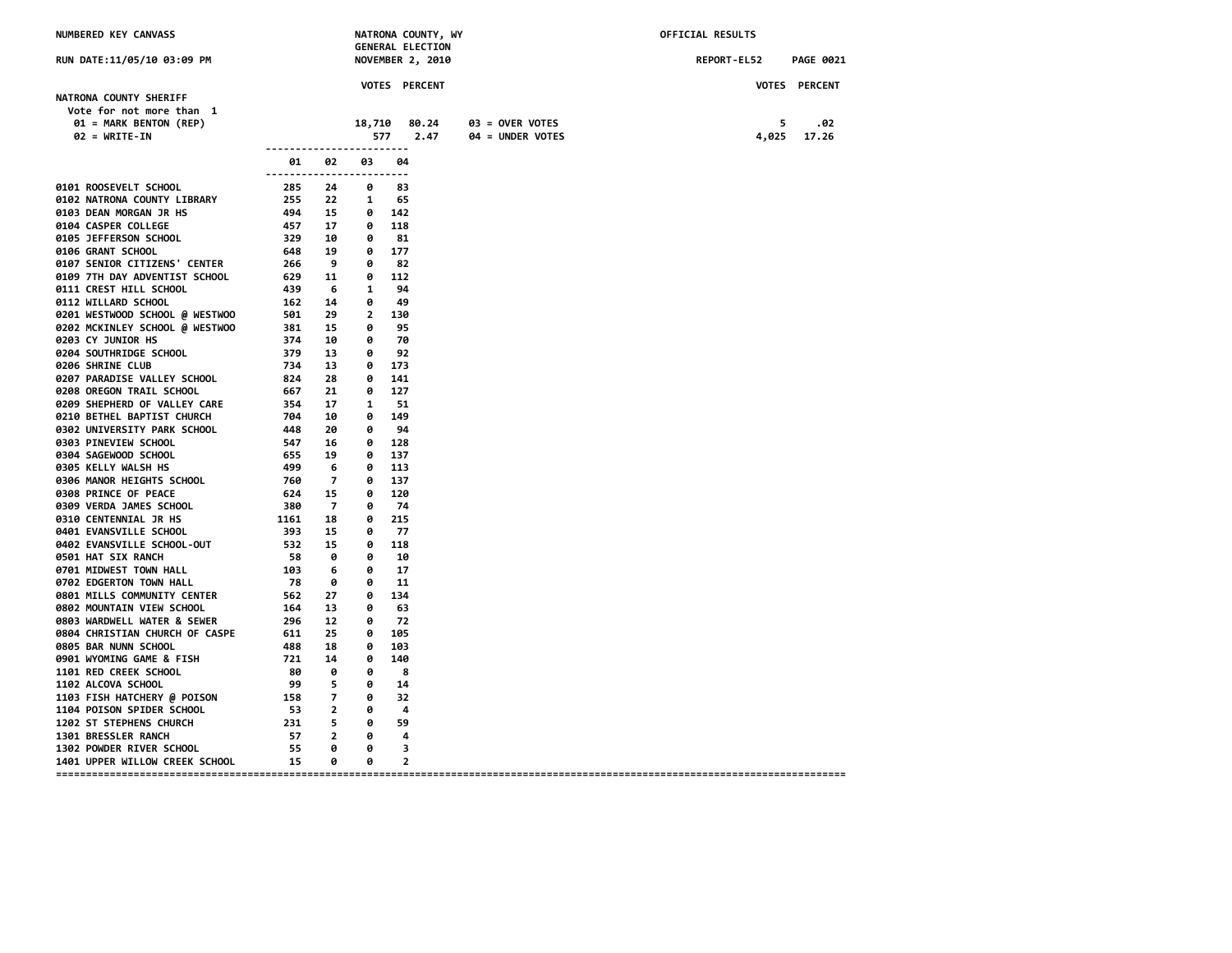| NUMBERED KEY CANVASS                                                       |                                                                                                                                                                                                                                                                                                     |                         |                   | <b>GENERAL ELECTION</b> | NATRONA COUNTY, WY |                  | OFFICIAL RESULTS |                      |
|----------------------------------------------------------------------------|-----------------------------------------------------------------------------------------------------------------------------------------------------------------------------------------------------------------------------------------------------------------------------------------------------|-------------------------|-------------------|-------------------------|--------------------|------------------|------------------|----------------------|
| RUN DATE:11/05/10 03:09 PM                                                 |                                                                                                                                                                                                                                                                                                     |                         |                   | <b>NOVEMBER 2, 2010</b> |                    |                  | REPORT-EL52      | <b>PAGE 0022</b>     |
|                                                                            |                                                                                                                                                                                                                                                                                                     |                         |                   | VOTES PERCENT           |                    |                  |                  | <b>VOTES PERCENT</b> |
| NATRONA COUNTY CLERK<br>Vote for not more than 1<br>01 = RENEA VITTO (REP) |                                                                                                                                                                                                                                                                                                     |                         | 19,056            |                         | 81.73              | 03 = OVER VOTES  | 3                | .01                  |
| $02 = WRTTE-IN$                                                            | ------------------------                                                                                                                                                                                                                                                                            |                         | 158               |                         | .68                | 04 = UNDER VOTES | 4,100            | 17.58                |
|                                                                            | 01<br>------------------------                                                                                                                                                                                                                                                                      | 02                      | 03                | 04                      |                    |                  |                  |                      |
| 0101 ROOSEVELT SCHOOL                                                      | 304 10                                                                                                                                                                                                                                                                                              |                         | 0                 | - 78                    |                    |                  |                  |                      |
| 0102 NATRONA COUNTY LIBRARY                                                | 262                                                                                                                                                                                                                                                                                                 | $\overline{\mathbf{8}}$ |                   | $0 \t 73$               |                    |                  |                  |                      |
| 0103 DEAN MORGAN JR HS                                                     | 491                                                                                                                                                                                                                                                                                                 | 8                       |                   | 0 152                   |                    |                  |                  |                      |
| 0104 CASPER COLLEGE                                                        | 466 3                                                                                                                                                                                                                                                                                               |                         | $0 \t 123$        |                         |                    |                  |                  |                      |
| 0105 JEFFERSON SCHOOL<br>0106 GRANT SCHOOL                                 | 323 5 0 92<br>678                                                                                                                                                                                                                                                                                   | 6                       | $\theta$          | 160                     |                    |                  |                  |                      |
| 0107 SENIOR CITIZENS' CENTER                                               | 270 5 0 82                                                                                                                                                                                                                                                                                          |                         |                   |                         |                    |                  |                  |                      |
| 0109 7TH DAY ADVENTIST SCHOOL                                              | 632 1                                                                                                                                                                                                                                                                                               |                         | 1 118             |                         |                    |                  |                  |                      |
| 0111 CREST HILL SCHOOL                                                     |                                                                                                                                                                                                                                                                                                     |                         | 419 1 1 119       |                         |                    |                  |                  |                      |
| 0112 WILLARD SCHOOL                                                        | 164 8                                                                                                                                                                                                                                                                                               |                         |                   | $\theta$ 53             |                    |                  |                  |                      |
| 0201 WESTWOOD SCHOOL @ WESTWOO                                             |                                                                                                                                                                                                                                                                                                     |                         |                   | 0 137                   |                    |                  |                  |                      |
| 0202 MCKINLEY SCHOOL @ WESTWOO                                             | 518 7<br>388 7                                                                                                                                                                                                                                                                                      |                         | 0                 | 96                      |                    |                  |                  |                      |
| 0203 CY JUNIOR HS                                                          | 383 3                                                                                                                                                                                                                                                                                               |                         | 0                 | 68                      |                    |                  |                  |                      |
| 0204 SOUTHRIDGE SCHOOL                                                     | 368 3                                                                                                                                                                                                                                                                                               |                         |                   | $0$ 113                 |                    |                  |                  |                      |
| 0206 SHRINE CLUB                                                           | 750                                                                                                                                                                                                                                                                                                 | 0                       |                   | 0 170                   |                    |                  |                  |                      |
| 0207 PARADISE VALLEY SCHOOL                                                | 827 9                                                                                                                                                                                                                                                                                               |                         |                   | 0 157                   |                    |                  |                  |                      |
| 0208 OREGON TRAIL SCHOOL                                                   | 697 2                                                                                                                                                                                                                                                                                               |                         | 0                 | 116                     |                    |                  |                  |                      |
| 0209 SHEPHERD OF VALLEY CARE                                               | 361 6                                                                                                                                                                                                                                                                                               |                         | 0                 | 56                      |                    |                  |                  |                      |
| 0210 BETHEL BAPTIST CHURCH                                                 | 688 2                                                                                                                                                                                                                                                                                               |                         |                   | $0 \t 173$              |                    |                  |                  |                      |
| 0302 UNIVERSITY PARK SCHOOL                                                | $-463$<br>$-557$<br>$-55$<br>$-595$<br>$-757$<br>$-522$<br>$-5$<br>$-5$<br>$-5$<br>$-5$<br>$-5$<br>$-5$<br>$-5$<br>$-5$<br>$-5$<br>$-5$<br>$-5$<br>$-5$<br>$-5$<br>$-5$<br>$-5$<br>$-5$<br>$-5$<br>$-5$<br>$-5$<br>$-5$<br>$-5$<br>$-5$<br>$-5$<br>$-5$<br>$-5$<br>$-5$<br>$-5$<br>$-5$<br>$-5$<br> |                         | $\bullet$         | 93                      |                    |                  |                  |                      |
| 0303 PINEVIEW SCHOOL                                                       |                                                                                                                                                                                                                                                                                                     |                         |                   | 0 131                   |                    |                  |                  |                      |
| 0304 SAGEWOOD SCHOOL                                                       |                                                                                                                                                                                                                                                                                                     |                         |                   | 0 131                   |                    |                  |                  |                      |
| 0305 KELLY WALSH HS                                                        |                                                                                                                                                                                                                                                                                                     |                         |                   | $0$ 111                 |                    |                  |                  |                      |
| 0306 MANOR HEIGHTS SCHOOL                                                  |                                                                                                                                                                                                                                                                                                     |                         |                   | 0 146                   |                    |                  |                  |                      |
| 0308 PRINCE OF PEACE                                                       |                                                                                                                                                                                                                                                                                                     |                         |                   | $0$ 132                 |                    |                  |                  |                      |
| 0309 VERDA JAMES SCHOOL                                                    | $\begin{array}{c}\n 379 \\  2 \\  1168\n \end{array}$                                                                                                                                                                                                                                               |                         | 0                 | 80                      |                    |                  |                  |                      |
| <b>0310 CENTENNIAL JR HS</b><br>0401 EVANSVILLE SCHOOL                     | 405                                                                                                                                                                                                                                                                                                 | $\overline{2}$          | 0<br>$\mathbf{1}$ | 219<br>-77              |                    |                  |                  |                      |
| 0402 EVANSVILLE SCHOOL-OUT                                                 | 552 3                                                                                                                                                                                                                                                                                               |                         | 0                 | 110                     |                    |                  |                  |                      |
| 0501 HAT SIX RANCH                                                         | 55 1                                                                                                                                                                                                                                                                                                |                         | 0                 | 12                      |                    |                  |                  |                      |
| 0701 MIDWEST TOWN HALL                                                     | 109 1                                                                                                                                                                                                                                                                                               |                         | 0                 | 16                      |                    |                  |                  |                      |
| 0702 EDGERTON TOWN HALL                                                    | 80 1                                                                                                                                                                                                                                                                                                |                         | ø                 | - 8                     |                    |                  |                  |                      |
| 0801 MILLS COMMUNITY CENTER                                                | 596 6                                                                                                                                                                                                                                                                                               |                         |                   | $0$ 121                 |                    |                  |                  |                      |
| 0802 MOUNTAIN VIEW SCHOOL                                                  | 194 3                                                                                                                                                                                                                                                                                               |                         | 0                 | 43                      |                    |                  |                  |                      |
| 0803 WARDWELL WATER & SEWER                                                |                                                                                                                                                                                                                                                                                                     |                         | 0                 | 53                      |                    |                  |                  |                      |
| 0804 CHRISTIAN CHURCH OF CASPE                                             | 322 5<br>643 4                                                                                                                                                                                                                                                                                      |                         | 0                 | 94                      |                    |                  |                  |                      |
| 0805 BAR NUNN SCHOOL                                                       | 506 2                                                                                                                                                                                                                                                                                               |                         | 0                 | 101                     |                    |                  |                  |                      |
| 0901 WYOMING GAME & FISH                                                   | 710 3                                                                                                                                                                                                                                                                                               |                         | 0                 | 162                     |                    |                  |                  |                      |
| <b>1101 RED CREEK SCHOOL</b>                                               | 77                                                                                                                                                                                                                                                                                                  | 0                       | 0                 | 11                      |                    |                  |                  |                      |
| 1102 ALCOVA SCHOOL                                                         | 106 1                                                                                                                                                                                                                                                                                               |                         | 0                 | 11                      |                    |                  |                  |                      |
| 1103 FISH HATCHERY @ POISON                                                | 173 1                                                                                                                                                                                                                                                                                               |                         | 0                 | 23                      |                    |                  |                  |                      |
| 1104 POISON SPIDER SCHOOL                                                  | 54 — 1                                                                                                                                                                                                                                                                                              | 0                       | 0                 | 5                       |                    |                  |                  |                      |
| 1202 ST STEPHENS CHURCH                                                    | 234                                                                                                                                                                                                                                                                                                 | 0                       | 0                 | 61                      |                    |                  |                  |                      |
| 1301 BRESSLER RANCH                                                        | 59 3                                                                                                                                                                                                                                                                                                | 0                       | 0                 | 4                       |                    |                  |                  |                      |
| 1302 POWDER RIVER SCHOOL                                                   | 53                                                                                                                                                                                                                                                                                                  | 0                       | 0                 | 5                       |                    |                  |                  |                      |
| 1401 UPPER WILLOW CREEK SCHOOL 13                                          |                                                                                                                                                                                                                                                                                                     | 0                       | 0                 | 4                       |                    |                  |                  |                      |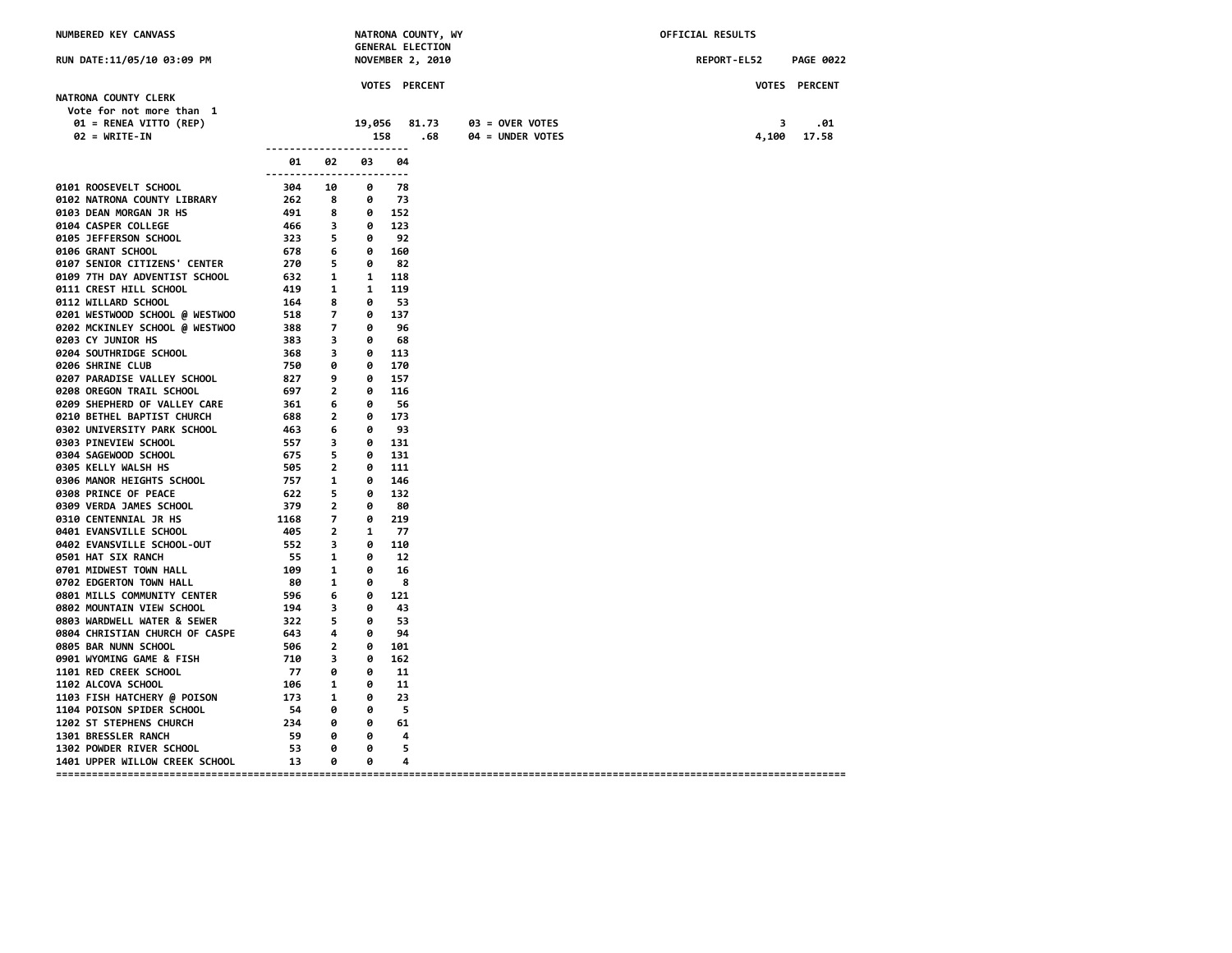| NUMBERED KEY CANVASS                                 |                                                                                         |                                     |                         |                | NATRONA COUNTY, WY<br><b>GENERAL ELECTION</b> |                  |  | OFFICIAL RESULTS |       |                      |
|------------------------------------------------------|-----------------------------------------------------------------------------------------|-------------------------------------|-------------------------|----------------|-----------------------------------------------|------------------|--|------------------|-------|----------------------|
| RUN DATE:11/05/10 03:09 PM                           |                                                                                         |                                     |                         |                | <b>NOVEMBER 2, 2010</b>                       |                  |  | REPORT-EL52      |       | <b>PAGE 0023</b>     |
|                                                      |                                                                                         |                                     |                         |                | VOTES PERCENT                                 |                  |  |                  |       | <b>VOTES PERCENT</b> |
| NATRONA COUNTY TREASURER<br>Vote for not more than 1 |                                                                                         |                                     |                         |                |                                               |                  |  |                  |       |                      |
| $01 = TOM DOYLE (REP)$                               |                                                                                         |                                     | 19,191                  |                | 82.30                                         | 03 = OVER VOTES  |  |                  | 3     | .01                  |
| $02 = \text{WRITE-IN}$                               |                                                                                         |                                     | 156                     |                | .67                                           | 04 = UNDER VOTES |  |                  | 3,967 | 17.01                |
|                                                      | ------------------------<br>01<br>------------------------                              | 02                                  | 03                      | 04             |                                               |                  |  |                  |       |                      |
| 0101 ROOSEVELT SCHOOL                                | 307                                                                                     | 10                                  | 0                       | -75            |                                               |                  |  |                  |       |                      |
| 0102 NATRONA COUNTY LIBRARY                          | 252                                                                                     | $\overline{\mathbf{8}}$             | 0                       | 83             |                                               |                  |  |                  |       |                      |
| 0103 DEAN MORGAN JR HS                               | - 486                                                                                   | 6                                   | 0 159                   |                |                                               |                  |  |                  |       |                      |
| 0104 CASPER COLLEGE                                  | 462                                                                                     | $\overline{\phantom{0}}$            | 0 125                   |                |                                               |                  |  |                  |       |                      |
| 0105 JEFFERSON SCHOOL                                | 324 5 0 91                                                                              |                                     |                         |                |                                               |                  |  |                  |       |                      |
| 0106 GRANT SCHOOL                                    | 693 4                                                                                   |                                     | 1 146                   |                |                                               |                  |  |                  |       |                      |
| 0107 SENIOR CITIZENS' CENTER                         | $\frac{0.5}{279}$ 5                                                                     |                                     | $\overline{\mathbf{e}}$ | - 73           |                                               |                  |  |                  |       |                      |
| 0109 7TH DAY ADVENTIST SCHOOL                        | 624 0                                                                                   |                                     | 0 128                   |                |                                               |                  |  |                  |       |                      |
| 0111 CREST HILL SCHOOL                               |                                                                                         |                                     |                         |                |                                               |                  |  |                  |       |                      |
| 0112 WILLARD SCHOOL                                  | 166 10                                                                                  |                                     | $\bullet$               | - 49           |                                               |                  |  |                  |       |                      |
| 0201 WESTWOOD SCHOOL @ WESTWOO                       | 520                                                                                     | $^{9}$                              | 0 133                   |                |                                               |                  |  |                  |       |                      |
| 0202 MCKINLEY SCHOOL @ WESTWOO<br>0203 CY JUNIOR HS  | 396 6<br>388 2                                                                          |                                     | $\theta$<br>$\bullet$   | 89<br>64       |                                               |                  |  |                  |       |                      |
| <b>0204 SOUTHRIDGE SCHOOL</b>                        | 383 1                                                                                   |                                     | 0 100                   |                |                                               |                  |  |                  |       |                      |
| 0206 SHRINE CLUB                                     | 754                                                                                     | $\overline{\mathbf{1}}$             | 0                       | 165            |                                               |                  |  |                  |       |                      |
| 0207 PARADISE VALLEY SCHOOL                          | 827 6                                                                                   |                                     | 0                       | 160            |                                               |                  |  |                  |       |                      |
| 0208 OREGON TRAIL SCHOOL                             | 688 4                                                                                   |                                     | 0                       | 123            |                                               |                  |  |                  |       |                      |
| 0209 SHEPHERD OF VALLEY CARE                         |                                                                                         |                                     | $\bullet$               | -60            |                                               |                  |  |                  |       |                      |
| 0210 BETHEL BAPTIST CHURCH                           | $\begin{array}{ccc} 0.00 & 0.00 & 0.00 \\ 359 & 4 \\ 701 & 3 \end{array}$<br>701 3      |                                     | 1 158                   |                |                                               |                  |  |                  |       |                      |
| 0302 UNIVERSITY PARK SCHOOL                          | $463$ 5 $-6$<br>$565$ 3 $0$<br>$576$ 11 $0$<br>$514$ 4 $0$<br>$765$ 0 $0$<br>$76$ 5 $0$ |                                     |                         | 94             |                                               |                  |  |                  |       |                      |
| 0303 PINEVIEW SCHOOL                                 |                                                                                         |                                     | $0 \t 123$              |                |                                               |                  |  |                  |       |                      |
| 0304 SAGEWOOD SCHOOL                                 |                                                                                         |                                     | 0 124                   |                |                                               |                  |  |                  |       |                      |
| 0305 KELLY WALSH HS                                  |                                                                                         |                                     |                         | 0 100          |                                               |                  |  |                  |       |                      |
| 0306 MANOR HEIGHTS SCHOOL                            |                                                                                         |                                     | $\bullet$               | 139            |                                               |                  |  |                  |       |                      |
| 0308 PRINCE OF PEACE                                 | 619 5                                                                                   |                                     | 0                       | 135            |                                               |                  |  |                  |       |                      |
| 0309 VERDA JAMES SCHOOL                              | $\frac{384}{1176}$ 3                                                                    |                                     | 0                       | -74            |                                               |                  |  |                  |       |                      |
| <b>0310 CENTENNIAL JR HS</b>                         |                                                                                         |                                     | 0                       | 210            |                                               |                  |  |                  |       |                      |
| 0401 EVANSVILLE SCHOOL                               | 410                                                                                     | $\overline{\phantom{a}}$            | 0                       | 74             |                                               |                  |  |                  |       |                      |
| 0402 EVANSVILLE SCHOOL-OUT                           | 562 2                                                                                   |                                     |                         | 0 101          |                                               |                  |  |                  |       |                      |
| 0501 HAT SIX RANCH                                   | 56 0                                                                                    |                                     | 0                       | 12             |                                               |                  |  |                  |       |                      |
| 0701 MIDWEST TOWN HALL                               | $\begin{array}{cc} 106 & 2 \\ 82 & 1 \end{array}$                                       |                                     | $\theta$                | 18             |                                               |                  |  |                  |       |                      |
| 0702 EDGERTON TOWN HALL                              |                                                                                         |                                     | $\theta$                | - 6            |                                               |                  |  |                  |       |                      |
| 0801 MILLS COMMUNITY CENTER                          | 595 4                                                                                   |                                     |                         | 0 124          |                                               |                  |  |                  |       |                      |
| 0802 MOUNTAIN VIEW SCHOOL                            | 191 4                                                                                   |                                     | 0                       | 45             |                                               |                  |  |                  |       |                      |
| 0803 WARDWELL WATER & SEWER                          | 321 4<br>640 4                                                                          |                                     | $\boldsymbol{\theta}$   | 55             |                                               |                  |  |                  |       |                      |
| 0804 CHRISTIAN CHURCH OF CASPE                       |                                                                                         |                                     | $\theta$                | 97             |                                               |                  |  |                  |       |                      |
| 0805 BAR NUNN SCHOOL                                 | $\begin{array}{ccc} 513 & & 3 \\ 734 & & 0 \\ -1 & & 0 \end{array}$                     |                                     | 0                       | 93             |                                               |                  |  |                  |       |                      |
| 0901 WYOMING GAME & FISH                             |                                                                                         |                                     | 0<br>0                  | 141            |                                               |                  |  |                  |       |                      |
| <b>1101 RED CREEK SCHOOL</b><br>1102 ALCOVA SCHOOL   | 77<br>106                                                                               | $\theta$<br>$\overline{\mathbf{1}}$ | 0                       | 11<br>11       |                                               |                  |  |                  |       |                      |
| 1103 FISH HATCHERY @ POISON                          | 171                                                                                     | $\overline{\phantom{a}}$            | 0                       | 25             |                                               |                  |  |                  |       |                      |
| 1104 POISON SPIDER SCHOOL                            | 55 0                                                                                    |                                     | 0                       | -4             |                                               |                  |  |                  |       |                      |
| 1202 ST STEPHENS CHURCH                              | 238 1                                                                                   |                                     | $\theta$                | 56             |                                               |                  |  |                  |       |                      |
| 1301 BRESSLER RANCH                                  | 58                                                                                      | 0                                   | 0                       | 5              |                                               |                  |  |                  |       |                      |
| 1302 POWDER RIVER SCHOOL                             | 53                                                                                      | 0                                   | ø                       | 5              |                                               |                  |  |                  |       |                      |
| 1401 UPPER WILLOW CREEK SCHOOL 15                    |                                                                                         | 0                                   | 0                       | $\overline{2}$ |                                               |                  |  |                  |       |                      |
|                                                      |                                                                                         |                                     |                         |                |                                               |                  |  |                  |       |                      |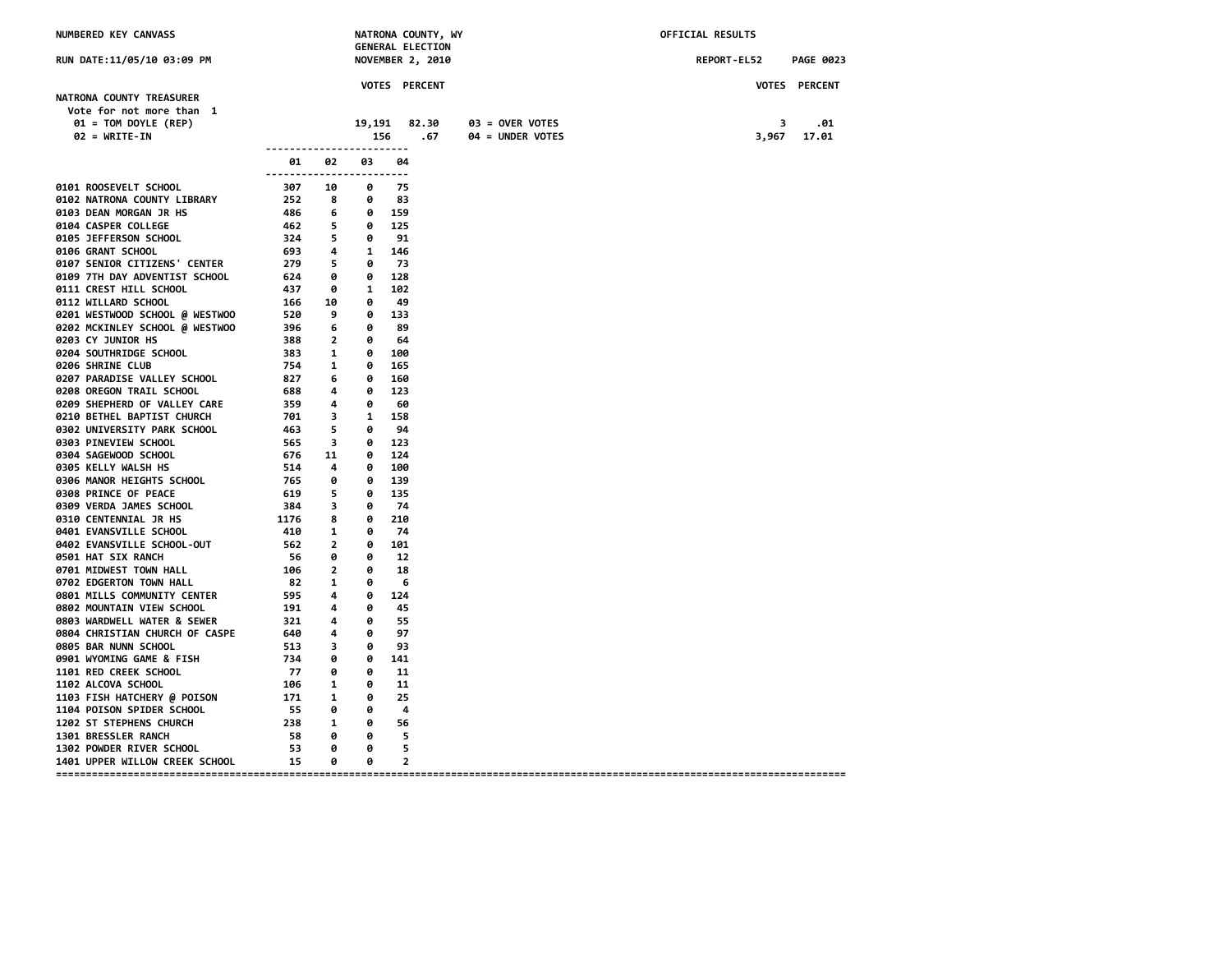| NUMBERED KEY CANVASS                                                                                                                                                                                                                                                                                                                |                |          | <b>GENERAL ELECTION</b> | NATRONA COUNTY, WY |                  | OFFICIAL RESULTS |                  |
|-------------------------------------------------------------------------------------------------------------------------------------------------------------------------------------------------------------------------------------------------------------------------------------------------------------------------------------|----------------|----------|-------------------------|--------------------|------------------|------------------|------------------|
| RUN DATE:11/05/10 03:09 PM                                                                                                                                                                                                                                                                                                          |                |          | <b>NOVEMBER 2, 2010</b> |                    |                  | REPORT-EL52      | <b>PAGE 0024</b> |
|                                                                                                                                                                                                                                                                                                                                     |                |          | VOTES PERCENT           |                    |                  |                  | VOTES PERCENT    |
| NATRONA COUNTY ASSESSOR<br>Vote for not more than 1<br>01 = SUSAN DEWITT (REP)                                                                                                                                                                                                                                                      |                |          | 18,959 81.31            |                    | 03 = OVER VOTES  | 3                | .01              |
| $02 = \text{WRITE-IN}$<br>------------------------                                                                                                                                                                                                                                                                                  |                | 167      |                         | .72                | 04 = UNDER VOTES | 4,188            | 17.96            |
| 01<br>------------------------                                                                                                                                                                                                                                                                                                      | 02             | 03       | 04                      |                    |                  |                  |                  |
| 0101 ROOSEVELT SCHOOL<br>$\begin{array}{cc} 305 & 7 \\ 260 & 8 \end{array}$                                                                                                                                                                                                                                                         |                | 0        | 80                      |                    |                  |                  |                  |
| 0102 NATRONA COUNTY LIBRARY<br>$260$ 8 8 9 162<br>$462$ 7 8 123<br>$322$ 4 8 9 162<br>$668$ 5 8 9 171<br>$269$ 6 8 8 2<br>$629$ 6 8 171<br>$269$ 6 8 123<br>$431$ 1 1 107<br>$170$ 7 8 48<br>$514$ 7 8 148<br>$514$ 7 8 148<br>$391$ 6 8 9 94<br>$381$ 6 9 94<br>$381$ 6 8 9 94<br>$381$                                            |                | 0        | - 75                    |                    |                  |                  |                  |
| 0103 DEAN MORGAN JR HS                                                                                                                                                                                                                                                                                                              |                |          |                         |                    |                  |                  |                  |
| 0104 CASPER COLLEGE                                                                                                                                                                                                                                                                                                                 |                |          |                         |                    |                  |                  |                  |
| 0105 JEFFERSON SCHOOL                                                                                                                                                                                                                                                                                                               |                |          |                         |                    |                  |                  |                  |
| 0106 GRANT SCHOOL<br>0107 SENIOR CITIZENS' CENTER                                                                                                                                                                                                                                                                                   |                |          |                         |                    |                  |                  |                  |
| 0109 7TH DAY ADVENTIST SCHOOL                                                                                                                                                                                                                                                                                                       |                |          |                         |                    |                  |                  |                  |
| 0111 CREST HILL SCHOOL                                                                                                                                                                                                                                                                                                              |                |          |                         |                    |                  |                  |                  |
| 0112 WILLARD SCHOOL                                                                                                                                                                                                                                                                                                                 |                |          |                         |                    |                  |                  |                  |
| 0201 WESTWOOD SCHOOL @ WESTWOO                                                                                                                                                                                                                                                                                                      |                |          |                         |                    |                  |                  |                  |
| 0202 MCKINLEY SCHOOL @ WESTWOO                                                                                                                                                                                                                                                                                                      |                |          |                         |                    |                  |                  |                  |
| 0203 CY JUNIOR HS                                                                                                                                                                                                                                                                                                                   |                |          |                         |                    |                  |                  |                  |
| <b>0204 SOUTHRIDGE SCHOOL</b>                                                                                                                                                                                                                                                                                                       |                |          |                         |                    |                  |                  |                  |
| 0206 SHRINE CLUB                                                                                                                                                                                                                                                                                                                    |                |          |                         |                    |                  |                  |                  |
| 0207 PARADISE VALLEY SCHOOL                                                                                                                                                                                                                                                                                                         |                |          |                         |                    |                  |                  |                  |
| 0208 OREGON TRAIL SCHOOL                                                                                                                                                                                                                                                                                                            |                |          |                         |                    |                  |                  |                  |
| 0209 SHEPHERD OF VALLEY CARE                                                                                                                                                                                                                                                                                                        |                |          |                         |                    |                  |                  |                  |
| 0210 BETHEL BAPTIST CHURCH                                                                                                                                                                                                                                                                                                          |                |          |                         |                    |                  |                  |                  |
| 0302 UNIVERSITY PARK SCHOOL                                                                                                                                                                                                                                                                                                         |                |          |                         |                    |                  |                  |                  |
| 0303 PINEVIEW SCHOOL                                                                                                                                                                                                                                                                                                                |                |          |                         |                    |                  |                  |                  |
| 0304 SAGEWOOD SCHOOL                                                                                                                                                                                                                                                                                                                |                |          |                         |                    |                  |                  |                  |
| 0305 KELLY WALSH HS                                                                                                                                                                                                                                                                                                                 |                |          |                         |                    |                  |                  |                  |
| 0306 MANOR HEIGHTS SCHOOL                                                                                                                                                                                                                                                                                                           |                |          |                         |                    |                  |                  |                  |
| 0308 PRINCE OF PEACE                                                                                                                                                                                                                                                                                                                |                |          |                         |                    |                  |                  |                  |
| 0309 VERDA JAMES SCHOOL                                                                                                                                                                                                                                                                                                             |                |          |                         |                    |                  |                  |                  |
| <b>0310 CENTENNIAL JR HS</b>                                                                                                                                                                                                                                                                                                        |                |          |                         |                    |                  |                  |                  |
| 0401 EVANSVILLE SCHOOL                                                                                                                                                                                                                                                                                                              |                |          | 82                      |                    |                  |                  |                  |
| 0402 EVANSVILLE SCHOOL-OUT<br>0501 HAT SIX RANCH                                                                                                                                                                                                                                                                                    |                |          | $0$ 125<br>11           |                    |                  |                  |                  |
| 0701 MIDWEST TOWN HALL                                                                                                                                                                                                                                                                                                              |                |          | 15                      |                    |                  |                  |                  |
| $402$<br>$536$<br>$402$<br>$57$<br>$60$<br>$109$<br>$2$<br>$81$<br>$1$<br>$9$<br>$590$<br>$4$<br>$9$<br>$18$<br>$5$<br>$9$<br>$10$<br>$9$<br>$10$<br>$9$<br>$10$<br>$9$<br>$10$<br>$9$<br>$10$<br>$9$<br>$10$<br>$10$<br>$9$<br>$10$<br>$10$<br>$10$<br>$10$<br>$10$<br>$10$<br>$10$<br>$10$<br>$10$<br><br>0702 EDGERTON TOWN HALL |                | 0        | $\overline{7}$          |                    |                  |                  |                  |
| 0801 MILLS COMMUNITY CENTER                                                                                                                                                                                                                                                                                                         |                |          | 0 129                   |                    |                  |                  |                  |
| 0802 MOUNTAIN VIEW SCHOOL                                                                                                                                                                                                                                                                                                           |                |          | 47                      |                    |                  |                  |                  |
|                                                                                                                                                                                                                                                                                                                                     |                |          | 54                      |                    |                  |                  |                  |
| 0802 HOMMAN VERT SCHOOL<br>0803 WARDWELL WATER & SEWER 323 3 0<br>0804 CHRISTIAN CHURCH OF CASPE 628 7 0                                                                                                                                                                                                                            |                | 0 106    |                         |                    |                  |                  |                  |
| 0805 BAR NUNN SCHOOL                                                                                                                                                                                                                                                                                                                |                | 0        | 95                      |                    |                  |                  |                  |
| $\begin{array}{ccc} 512 & 2 \\ 712 & 3 \\ 76 & 0 \end{array}$<br>0901 WYOMING GAME & FISH                                                                                                                                                                                                                                           |                |          | 0 160                   |                    |                  |                  |                  |
| 1101 RED CREEK SCHOOL                                                                                                                                                                                                                                                                                                               |                | 0        | 12                      |                    |                  |                  |                  |
| 106<br><b>1102 ALCOVA SCHOOL</b>                                                                                                                                                                                                                                                                                                    | 0              | 0        | 12                      |                    |                  |                  |                  |
| $\frac{100}{171}$ 1<br>1103 FISH HATCHERY @ POISON                                                                                                                                                                                                                                                                                  |                | 0        | 25                      |                    |                  |                  |                  |
| <b>1104 POISON SPIDER SCHOOL</b>                                                                                                                                                                                                                                                                                                    | 54 0 0         |          | -5                      |                    |                  |                  |                  |
| 1202 ST STEPHENS CHURCH                                                                                                                                                                                                                                                                                                             | $227 \qquad 1$ | $\theta$ | 67                      |                    |                  |                  |                  |
| 58 0<br>1301 BRESSLER RANCH                                                                                                                                                                                                                                                                                                         |                | $\theta$ | - 5                     |                    |                  |                  |                  |
| 49<br>1302 POWDER RIVER SCHOOL                                                                                                                                                                                                                                                                                                      | 0              | 0        | 9                       |                    |                  |                  |                  |
| 1401 UPPER WILLOW CREEK SCHOOL 15                                                                                                                                                                                                                                                                                                   | 0              | 0        | $\overline{2}$          |                    |                  |                  |                  |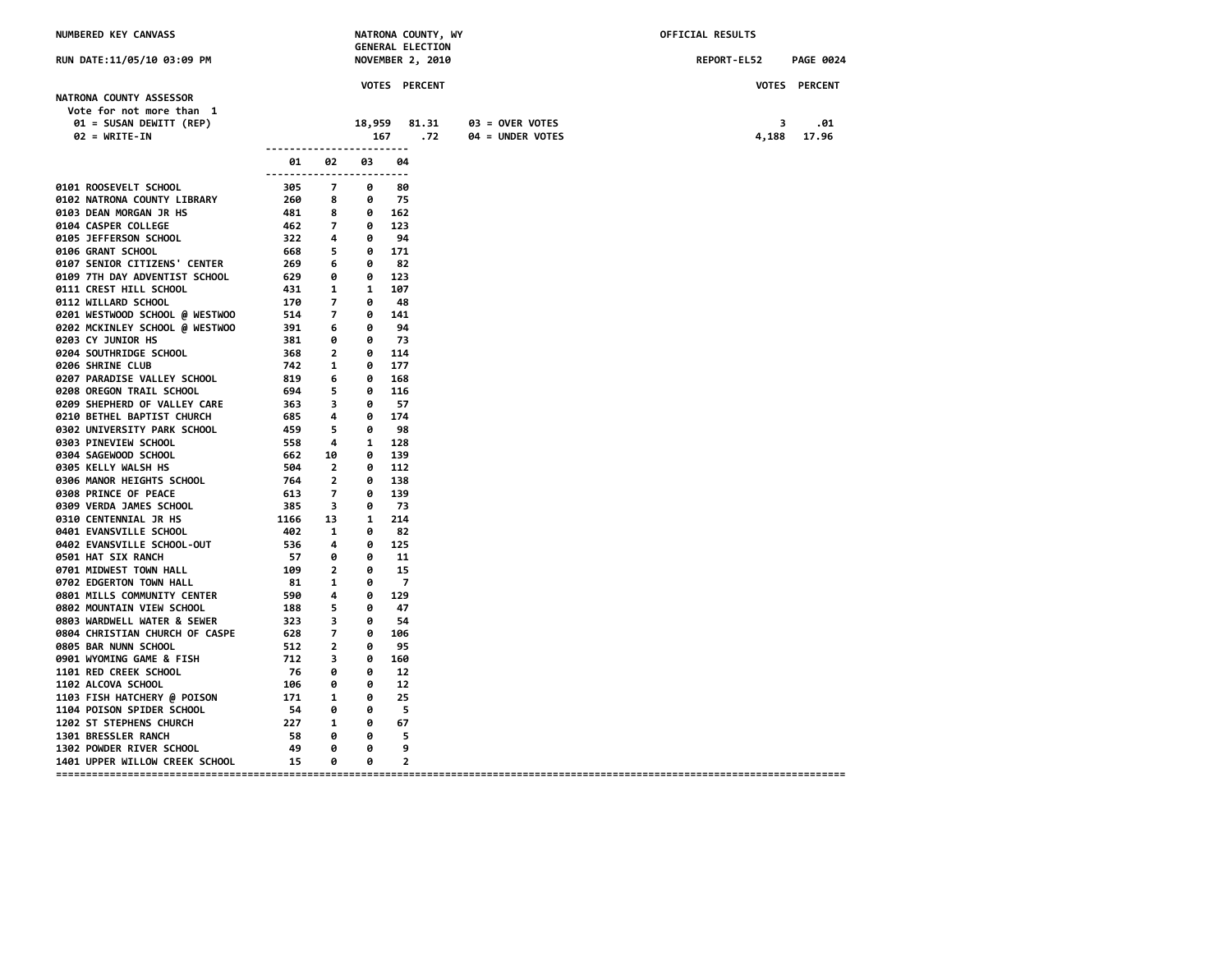| NUMBERED KEY CANVASS<br>NATRONA COUNTY, WY<br><b>GENERAL ELECTION</b> |                                                                                                                                                                                                                  |                         |                         | OFFICIAL RESULTS |                      |                                     |             |                         |                      |
|-----------------------------------------------------------------------|------------------------------------------------------------------------------------------------------------------------------------------------------------------------------------------------------------------|-------------------------|-------------------------|------------------|----------------------|-------------------------------------|-------------|-------------------------|----------------------|
| RUN DATE:11/05/10 03:09 PM                                            |                                                                                                                                                                                                                  |                         |                         |                  | NOVEMBER 2, 2010     |                                     | REPORT-EL52 |                         | <b>PAGE 0025</b>     |
|                                                                       |                                                                                                                                                                                                                  |                         |                         |                  | <b>VOTES PERCENT</b> |                                     |             |                         | <b>VOTES PERCENT</b> |
| NATRONA COUNTY CLERK OF DISTRICT COURT                                |                                                                                                                                                                                                                  |                         |                         |                  |                      |                                     |             |                         |                      |
| Vote for not more than 1                                              |                                                                                                                                                                                                                  |                         |                         |                  |                      |                                     |             |                         |                      |
| 01 = GEN TUMA (REP)<br>$02 = WRITE-IN$                                |                                                                                                                                                                                                                  |                         | 19,090<br>155           |                  | 81.87<br>.66         | 03 = OVER VOTES<br>04 = UNDER VOTES |             | $\overline{2}$<br>4,070 | .01<br>17.46         |
|                                                                       | ------------------------                                                                                                                                                                                         |                         |                         |                  |                      |                                     |             |                         |                      |
|                                                                       | 01<br>------------------------                                                                                                                                                                                   | 02                      | 03                      | 04               |                      |                                     |             |                         |                      |
| 0101 ROOSEVELT SCHOOL                                                 | 307 - 10                                                                                                                                                                                                         | 8                       | 0                       | - 77             |                      |                                     |             |                         |                      |
| 0102 NATRONA COUNTY LIBRARY                                           | 262                                                                                                                                                                                                              | 8                       |                         | $0$ 73           |                      |                                     |             |                         |                      |
| 0103 DEAN MORGAN JR HS                                                | 492 5                                                                                                                                                                                                            |                         |                         | 0 154            |                      |                                     |             |                         |                      |
| 0104 CASPER COLLEGE                                                   | $455$<br>$324$<br>$567$<br>$273$<br>$5$                                                                                                                                                                          |                         | 0 133                   |                  |                      |                                     |             |                         |                      |
| 0105 JEFFERSON SCHOOL                                                 |                                                                                                                                                                                                                  |                         |                         | 0 91             |                      |                                     |             |                         |                      |
| 0106 GRANT SCHOOL                                                     |                                                                                                                                                                                                                  |                         | 0 174                   |                  |                      |                                     |             |                         |                      |
| 0107 SENIOR CITIZENS' CENTER                                          | $273$ $20$ $11$<br>$435$ $2$ $1$ $102$<br>$435$ $2$ $1$ $102$<br>$169$ $7$ $0$ $49$<br>$519$ $7$ $0$ $136$<br>$387$ $7$ $0$ $97$<br>$383$ $3$ $0$ $98$<br>$383$ $3$ $0$ $98$<br>$726$ $99$<br>$783$ $3$ $0$ $98$ |                         | 0 79                    |                  |                      |                                     |             |                         |                      |
| 0109 7TH DAY ADVENTIST SCHOOL                                         |                                                                                                                                                                                                                  |                         |                         |                  |                      |                                     |             |                         |                      |
| 0111 CREST HILL SCHOOL                                                |                                                                                                                                                                                                                  |                         |                         |                  |                      |                                     |             |                         |                      |
| 0112 WILLARD SCHOOL                                                   |                                                                                                                                                                                                                  |                         |                         |                  |                      |                                     |             |                         |                      |
| 0201 WESTWOOD SCHOOL @ WESTWOO<br>0202 MCKINLEY SCHOOL @ WESTWOO      |                                                                                                                                                                                                                  |                         |                         |                  |                      |                                     |             |                         |                      |
| 0203 CY JUNIOR HS                                                     |                                                                                                                                                                                                                  |                         |                         |                  |                      |                                     |             |                         |                      |
| 0204 SOUTHRIDGE SCHOOL                                                |                                                                                                                                                                                                                  |                         |                         |                  |                      |                                     |             |                         |                      |
| 0206 SHRINE CLUB                                                      |                                                                                                                                                                                                                  |                         |                         |                  |                      |                                     |             |                         |                      |
| 0207 PARADISE VALLEY SCHOOL                                           | 750 2 0 168<br>836 7 0 150<br>695 5 0 115                                                                                                                                                                        |                         |                         |                  |                      |                                     |             |                         |                      |
| 0208 OREGON TRAIL SCHOOL                                              |                                                                                                                                                                                                                  |                         |                         |                  |                      |                                     |             |                         |                      |
| 0209 SHEPHERD OF VALLEY CARE                                          | $361$ 4<br>705 3                                                                                                                                                                                                 |                         |                         | 0 58             |                      |                                     |             |                         |                      |
| 0210 BETHEL BAPTIST CHURCH                                            | 705 3                                                                                                                                                                                                            |                         | $\bullet$               | 155              |                      |                                     |             |                         |                      |
| 0302 UNIVERSITY PARK SCHOOL                                           | $462$<br>$462$<br>$559$<br>$759$<br>$79$<br>$79$<br>$79$                                                                                                                                                         |                         | 0                       | 96               |                      |                                     |             |                         |                      |
| 0303 PINEVIEW SCHOOL                                                  |                                                                                                                                                                                                                  |                         | 0 130                   |                  |                      |                                     |             |                         |                      |
| 0304 SAGEWOOD SCHOOL                                                  |                                                                                                                                                                                                                  |                         | 0 124                   |                  |                      |                                     |             |                         |                      |
| 0305 KELLY WALSH HS                                                   |                                                                                                                                                                                                                  |                         |                         | 0 110            |                      |                                     |             |                         |                      |
| 0306 MANOR HEIGHTS SCHOOL                                             |                                                                                                                                                                                                                  |                         |                         | 0 145            |                      |                                     |             |                         |                      |
| 0308 PRINCE OF PEACE                                                  | $628$ 7<br>$380$ 3<br>$1178$ 7<br>$403$ 1<br>$523$ 4                                                                                                                                                             |                         | 0                       | 124              |                      |                                     |             |                         |                      |
| 0309 VERDA JAMES SCHOOL                                               |                                                                                                                                                                                                                  |                         | 0                       | 78               |                      |                                     |             |                         |                      |
| 0310 CENTENNIAL JR HS                                                 |                                                                                                                                                                                                                  |                         | 0                       | 209              |                      |                                     |             |                         |                      |
| 0401 EVANSVILLE SCHOOL                                                |                                                                                                                                                                                                                  |                         | 0                       | 81<br>0 138      |                      |                                     |             |                         |                      |
| 0402 EVANSVILLE SCHOOL-OUT<br>0501 HAT SIX RANCH                      |                                                                                                                                                                                                                  |                         | 0                       | 10               |                      |                                     |             |                         |                      |
| 0701 MIDWEST TOWN HALL                                                |                                                                                                                                                                                                                  |                         | $\bullet$               | 17               |                      |                                     |             |                         |                      |
| 0702 EDGERTON TOWN HALL                                               | $\begin{bmatrix} -57 & 1 \\ 57 & 1 \\ 109 & 0 \\ 79 & 1 \\ 585 & 6 \end{bmatrix}$                                                                                                                                |                         | $\overline{\mathbf{e}}$ | - 9              |                      |                                     |             |                         |                      |
| 0801 MILLS COMMUNITY CENTER                                           |                                                                                                                                                                                                                  |                         |                         | 0 132            |                      |                                     |             |                         |                      |
| 0802 MOUNTAIN VIEW SCHOOL                                             |                                                                                                                                                                                                                  |                         | 0                       | 48               |                      |                                     |             |                         |                      |
| 0803 WARDWELL WATER & SEWER                                           |                                                                                                                                                                                                                  |                         | 0                       | 44               |                      |                                     |             |                         |                      |
| 0804 CHRISTIAN CHURCH OF CASPE                                        | $188$<br>$333$<br>$640$<br>$7$<br>$521$<br>2                                                                                                                                                                     |                         | $\bullet$               | 94               |                      |                                     |             |                         |                      |
| 0805 BAR NUNN SCHOOL                                                  |                                                                                                                                                                                                                  |                         | 0                       | 86               |                      |                                     |             |                         |                      |
| 0901 WYOMING GAME & FISH                                              |                                                                                                                                                                                                                  | $\theta$                |                         | 1 144            |                      |                                     |             |                         |                      |
| 1101 RED CREEK SCHOOL                                                 | 730<br>76<br>76 0                                                                                                                                                                                                |                         | 0                       | 12               |                      |                                     |             |                         |                      |
| 1102 ALCOVA SCHOOL                                                    | 104                                                                                                                                                                                                              | 0                       | 0                       | 14               |                      |                                     |             |                         |                      |
| 1103 FISH HATCHERY @ POISON                                           | $\frac{10}{170}$                                                                                                                                                                                                 | $\overline{\mathbf{2}}$ | 0                       | 25               |                      |                                     |             |                         |                      |
| 1104 POISON SPIDER SCHOOL                                             | 54                                                                                                                                                                                                               | $\theta$                | ø                       | - 5              |                      |                                     |             |                         |                      |
| 1202 ST STEPHENS CHURCH                                               |                                                                                                                                                                                                                  | 226 1                   | $\bullet$               | 68               |                      |                                     |             |                         |                      |
| 1301 BRESSLER RANCH                                                   | 56                                                                                                                                                                                                               | $\theta$                | $\theta$                | $\overline{7}$   |                      |                                     |             |                         |                      |
| 1302 POWDER RIVER SCHOOL                                              | 50                                                                                                                                                                                                               | - 0                     | 0                       | 8                |                      |                                     |             |                         |                      |
| 1401 UPPER WILLOW CREEK SCHOOL                                        | 13                                                                                                                                                                                                               | 0                       | 0                       | 4                |                      |                                     |             |                         |                      |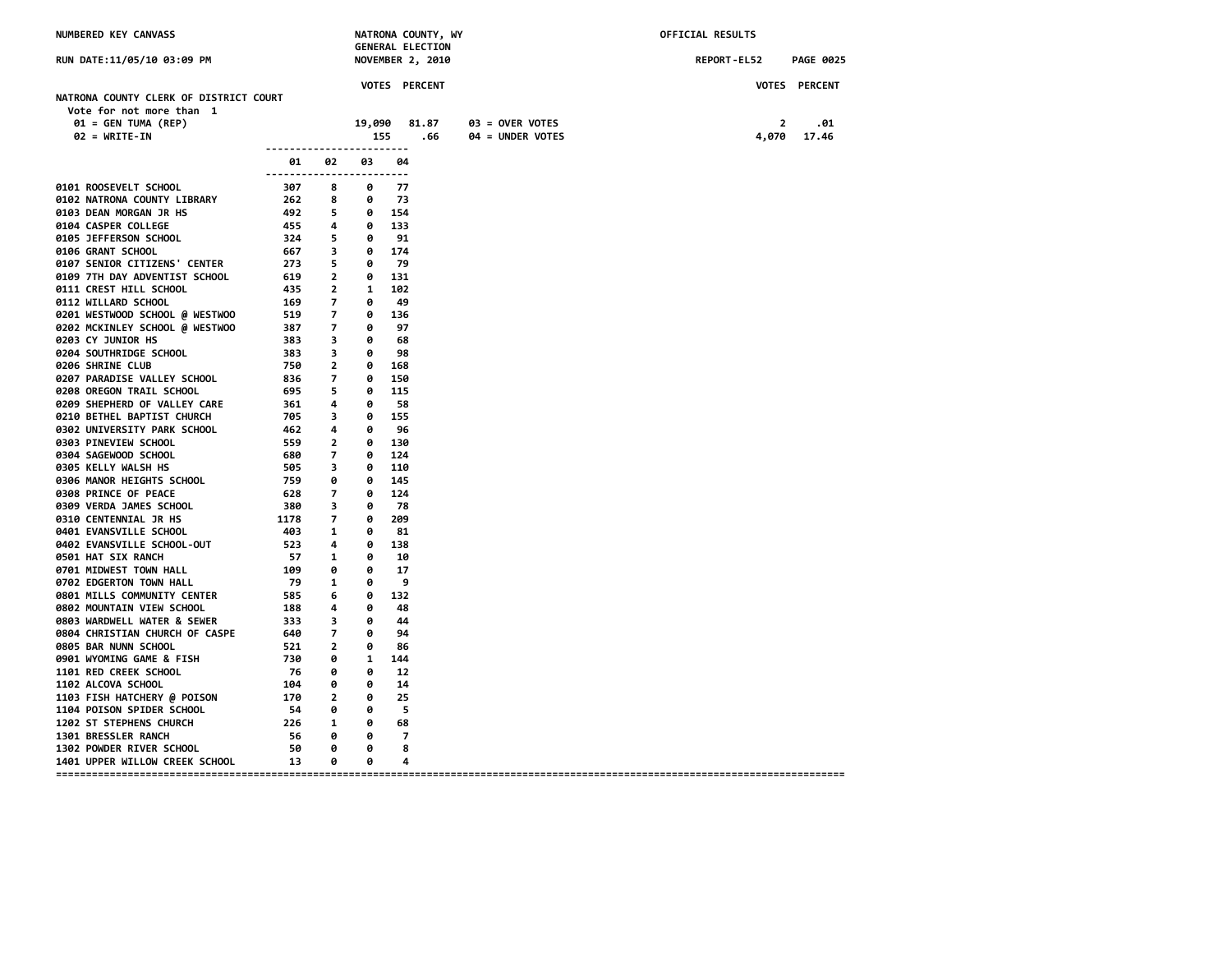| RUN DATE:11/05/10 03:09 PM<br><b>NOVEMBER 2, 2010</b><br>REPORT-EL52<br><b>PAGE 0026</b><br>VOTES PERCENT<br>VOTES PERCENT<br>RETAIN WY SUPREME COURT JUSTICE VOIGT<br>Vote for not more than 1<br>$01 = YES$<br>15,776 67.66<br>03 = OVER VOTES<br>4<br>.02<br>$02 = N0$<br>4,327 18.56<br>04 = UNDER VOTES<br>3,210<br>13.77<br>01<br>02<br>03<br>04<br>------------------------<br>276<br>92<br>ø<br>24<br>276<br>206<br>89<br>$\theta$<br>48<br>429 100<br>$0$ 122<br>400 107<br>$\overline{\mathbf{2}}$<br>83<br>291<br>62<br>0<br>67<br>$\begin{array}{r} 2516 & 0216 \\ 576 & 141 \\ 248 & 65 \\ 540 & 94 \\ 372 & 82 \\ 143 & 51 \\ 314 & 141 \\ 327 & 110 \\ 308 & 70 \\ \end{array}$<br>127<br>$\bullet$<br>$\theta$<br>44<br>0<br>118<br>0<br>86<br>0<br>31<br>0201 WESTWOOD SCHOOL @ WESTWOO<br>0<br>87<br>0202 MCKINLEY SCHOOL @ WESTWOO<br>0<br>-54<br>0203 CY JUNIOR HS<br>0<br>-76<br>341<br>0204 SOUTHRIDGE SCHOOL<br>84<br>$\theta$<br>-59<br>642 143<br>0206 SHRINE CLUB<br>0 135<br>680 190<br>574 148<br>0207 PARADISE VALLEY SCHOOL<br>$0$ 123<br><b>0208 OREGON TRAIL SCHOOL</b><br>93<br>0<br>$\begin{array}{ccc} 574 & 148 \\ 285 & 92 \\ 618 & 123 \\ 393 & 109 \\ 476 & 127 \\ 584 & 133 \\ 433 & 100 \\ \end{array}$<br>0209 SHEPHERD OF VALLEY CARE<br>$\bullet$<br>46<br>0210 BETHEL BAPTIST CHURCH<br>0<br>122<br>0302 UNIVERSITY PARK SCHOOL<br>0<br>60<br>0303 PINEVIEW SCHOOL<br>88<br>0<br>94<br>0<br>0304 SAGEWOOD SCHOOL<br>0305 KELLY WALSH HS<br>0<br>85<br>126<br>0306 MANOR HEIGHTS SCHOOL<br>$\frac{643}{1}$<br>0 135<br>0308 PRINCE OF PEACE<br>528<br>123<br>$\mathbf{1}$<br>107<br>$\frac{328}{323}$<br>1006<br>0309 VERDA JAMES SCHOOL<br>76<br>0<br>62<br>182<br>206<br><b>0310 CENTENNIAL JR HS</b><br>ø<br>0401 EVANSVILLE SCHOOL<br>97<br>322<br>393<br>0<br>66<br>0402 EVANSVILLE SCHOOL-OUT<br>167<br>105<br>0<br>40 20<br>0501 HAT SIX RANCH<br>0<br>8<br>0701 MIDWEST TOWN HALL<br>85<br>30<br>0<br>11<br>19<br>ø<br>0702 EDGERTON TOWN HALL<br>64<br>- 6<br>$-458$<br>179<br>ø<br>0801 MILLS COMMUNITY CENTER<br>86<br>0802 MOUNTAIN VIEW SCHOOL<br>138<br>72<br>0<br>30<br>239<br>0803 WARDWELL WATER & SEWER<br>100<br>$\mathbf{1}$<br>40<br>$\frac{255}{468}$<br>176<br>0<br>97<br>0804 CHRISTIAN CHURCH OF CASPE<br>0805 BAR NUNN SCHOOL<br>390<br>133<br>0<br>86<br>0901 WYOMING GAME & FISH<br>539<br>184<br>0<br>- 152<br>1101 RED CREEK SCHOOL<br>- 58<br>18<br>0<br>-12<br>72<br>31<br>0<br>15<br>123 47<br>0<br>27<br>39 11<br>ø<br>9<br>178 59<br>$\theta$<br>58<br>44 11<br>$\theta$<br>8<br>1302 POWDER RIVER SCHOOL<br>9<br>$\overline{\mathbf{e}}$<br>41<br>8<br>- 9<br>$\overline{\mathbf{4}}$<br>0<br>4 | NUMBERED KEY CANVASS             |  |  |  | NATRONA COUNTY, WY<br><b>GENERAL ELECTION</b> | OFFICIAL RESULTS |  |  |
|---------------------------------------------------------------------------------------------------------------------------------------------------------------------------------------------------------------------------------------------------------------------------------------------------------------------------------------------------------------------------------------------------------------------------------------------------------------------------------------------------------------------------------------------------------------------------------------------------------------------------------------------------------------------------------------------------------------------------------------------------------------------------------------------------------------------------------------------------------------------------------------------------------------------------------------------------------------------------------------------------------------------------------------------------------------------------------------------------------------------------------------------------------------------------------------------------------------------------------------------------------------------------------------------------------------------------------------------------------------------------------------------------------------------------------------------------------------------------------------------------------------------------------------------------------------------------------------------------------------------------------------------------------------------------------------------------------------------------------------------------------------------------------------------------------------------------------------------------------------------------------------------------------------------------------------------------------------------------------------------------------------------------------------------------------------------------------------------------------------------------------------------------------------------------------------------------------------------------------------------------------------------------------------------------------------------------------------------------------------------------------------------------------------------------------------------------------------------------------------------------------------------------------------------------------------------------------------------------------------------------------------------------------------------------------|----------------------------------|--|--|--|-----------------------------------------------|------------------|--|--|
|                                                                                                                                                                                                                                                                                                                                                                                                                                                                                                                                                                                                                                                                                                                                                                                                                                                                                                                                                                                                                                                                                                                                                                                                                                                                                                                                                                                                                                                                                                                                                                                                                                                                                                                                                                                                                                                                                                                                                                                                                                                                                                                                                                                                                                                                                                                                                                                                                                                                                                                                                                                                                                                                                 |                                  |  |  |  |                                               |                  |  |  |
|                                                                                                                                                                                                                                                                                                                                                                                                                                                                                                                                                                                                                                                                                                                                                                                                                                                                                                                                                                                                                                                                                                                                                                                                                                                                                                                                                                                                                                                                                                                                                                                                                                                                                                                                                                                                                                                                                                                                                                                                                                                                                                                                                                                                                                                                                                                                                                                                                                                                                                                                                                                                                                                                                 |                                  |  |  |  |                                               |                  |  |  |
|                                                                                                                                                                                                                                                                                                                                                                                                                                                                                                                                                                                                                                                                                                                                                                                                                                                                                                                                                                                                                                                                                                                                                                                                                                                                                                                                                                                                                                                                                                                                                                                                                                                                                                                                                                                                                                                                                                                                                                                                                                                                                                                                                                                                                                                                                                                                                                                                                                                                                                                                                                                                                                                                                 |                                  |  |  |  |                                               |                  |  |  |
|                                                                                                                                                                                                                                                                                                                                                                                                                                                                                                                                                                                                                                                                                                                                                                                                                                                                                                                                                                                                                                                                                                                                                                                                                                                                                                                                                                                                                                                                                                                                                                                                                                                                                                                                                                                                                                                                                                                                                                                                                                                                                                                                                                                                                                                                                                                                                                                                                                                                                                                                                                                                                                                                                 |                                  |  |  |  |                                               |                  |  |  |
|                                                                                                                                                                                                                                                                                                                                                                                                                                                                                                                                                                                                                                                                                                                                                                                                                                                                                                                                                                                                                                                                                                                                                                                                                                                                                                                                                                                                                                                                                                                                                                                                                                                                                                                                                                                                                                                                                                                                                                                                                                                                                                                                                                                                                                                                                                                                                                                                                                                                                                                                                                                                                                                                                 |                                  |  |  |  |                                               |                  |  |  |
|                                                                                                                                                                                                                                                                                                                                                                                                                                                                                                                                                                                                                                                                                                                                                                                                                                                                                                                                                                                                                                                                                                                                                                                                                                                                                                                                                                                                                                                                                                                                                                                                                                                                                                                                                                                                                                                                                                                                                                                                                                                                                                                                                                                                                                                                                                                                                                                                                                                                                                                                                                                                                                                                                 |                                  |  |  |  |                                               |                  |  |  |
|                                                                                                                                                                                                                                                                                                                                                                                                                                                                                                                                                                                                                                                                                                                                                                                                                                                                                                                                                                                                                                                                                                                                                                                                                                                                                                                                                                                                                                                                                                                                                                                                                                                                                                                                                                                                                                                                                                                                                                                                                                                                                                                                                                                                                                                                                                                                                                                                                                                                                                                                                                                                                                                                                 |                                  |  |  |  |                                               |                  |  |  |
|                                                                                                                                                                                                                                                                                                                                                                                                                                                                                                                                                                                                                                                                                                                                                                                                                                                                                                                                                                                                                                                                                                                                                                                                                                                                                                                                                                                                                                                                                                                                                                                                                                                                                                                                                                                                                                                                                                                                                                                                                                                                                                                                                                                                                                                                                                                                                                                                                                                                                                                                                                                                                                                                                 | 0101 ROOSEVELT SCHOOL            |  |  |  |                                               |                  |  |  |
|                                                                                                                                                                                                                                                                                                                                                                                                                                                                                                                                                                                                                                                                                                                                                                                                                                                                                                                                                                                                                                                                                                                                                                                                                                                                                                                                                                                                                                                                                                                                                                                                                                                                                                                                                                                                                                                                                                                                                                                                                                                                                                                                                                                                                                                                                                                                                                                                                                                                                                                                                                                                                                                                                 | 0102 NATRONA COUNTY LIBRARY      |  |  |  |                                               |                  |  |  |
|                                                                                                                                                                                                                                                                                                                                                                                                                                                                                                                                                                                                                                                                                                                                                                                                                                                                                                                                                                                                                                                                                                                                                                                                                                                                                                                                                                                                                                                                                                                                                                                                                                                                                                                                                                                                                                                                                                                                                                                                                                                                                                                                                                                                                                                                                                                                                                                                                                                                                                                                                                                                                                                                                 | 0103 DEAN MORGAN JR HS           |  |  |  |                                               |                  |  |  |
|                                                                                                                                                                                                                                                                                                                                                                                                                                                                                                                                                                                                                                                                                                                                                                                                                                                                                                                                                                                                                                                                                                                                                                                                                                                                                                                                                                                                                                                                                                                                                                                                                                                                                                                                                                                                                                                                                                                                                                                                                                                                                                                                                                                                                                                                                                                                                                                                                                                                                                                                                                                                                                                                                 | 0104 CASPER COLLEGE              |  |  |  |                                               |                  |  |  |
|                                                                                                                                                                                                                                                                                                                                                                                                                                                                                                                                                                                                                                                                                                                                                                                                                                                                                                                                                                                                                                                                                                                                                                                                                                                                                                                                                                                                                                                                                                                                                                                                                                                                                                                                                                                                                                                                                                                                                                                                                                                                                                                                                                                                                                                                                                                                                                                                                                                                                                                                                                                                                                                                                 | 0105 JEFFERSON SCHOOL            |  |  |  |                                               |                  |  |  |
|                                                                                                                                                                                                                                                                                                                                                                                                                                                                                                                                                                                                                                                                                                                                                                                                                                                                                                                                                                                                                                                                                                                                                                                                                                                                                                                                                                                                                                                                                                                                                                                                                                                                                                                                                                                                                                                                                                                                                                                                                                                                                                                                                                                                                                                                                                                                                                                                                                                                                                                                                                                                                                                                                 | 0106 GRANT SCHOOL                |  |  |  |                                               |                  |  |  |
|                                                                                                                                                                                                                                                                                                                                                                                                                                                                                                                                                                                                                                                                                                                                                                                                                                                                                                                                                                                                                                                                                                                                                                                                                                                                                                                                                                                                                                                                                                                                                                                                                                                                                                                                                                                                                                                                                                                                                                                                                                                                                                                                                                                                                                                                                                                                                                                                                                                                                                                                                                                                                                                                                 | 0107 SENIOR CITIZENS' CENTER     |  |  |  |                                               |                  |  |  |
|                                                                                                                                                                                                                                                                                                                                                                                                                                                                                                                                                                                                                                                                                                                                                                                                                                                                                                                                                                                                                                                                                                                                                                                                                                                                                                                                                                                                                                                                                                                                                                                                                                                                                                                                                                                                                                                                                                                                                                                                                                                                                                                                                                                                                                                                                                                                                                                                                                                                                                                                                                                                                                                                                 | 0109 7TH DAY ADVENTIST SCHOOL    |  |  |  |                                               |                  |  |  |
|                                                                                                                                                                                                                                                                                                                                                                                                                                                                                                                                                                                                                                                                                                                                                                                                                                                                                                                                                                                                                                                                                                                                                                                                                                                                                                                                                                                                                                                                                                                                                                                                                                                                                                                                                                                                                                                                                                                                                                                                                                                                                                                                                                                                                                                                                                                                                                                                                                                                                                                                                                                                                                                                                 | 0111 CREST HILL SCHOOL           |  |  |  |                                               |                  |  |  |
|                                                                                                                                                                                                                                                                                                                                                                                                                                                                                                                                                                                                                                                                                                                                                                                                                                                                                                                                                                                                                                                                                                                                                                                                                                                                                                                                                                                                                                                                                                                                                                                                                                                                                                                                                                                                                                                                                                                                                                                                                                                                                                                                                                                                                                                                                                                                                                                                                                                                                                                                                                                                                                                                                 | 0112 WILLARD SCHOOL              |  |  |  |                                               |                  |  |  |
|                                                                                                                                                                                                                                                                                                                                                                                                                                                                                                                                                                                                                                                                                                                                                                                                                                                                                                                                                                                                                                                                                                                                                                                                                                                                                                                                                                                                                                                                                                                                                                                                                                                                                                                                                                                                                                                                                                                                                                                                                                                                                                                                                                                                                                                                                                                                                                                                                                                                                                                                                                                                                                                                                 |                                  |  |  |  |                                               |                  |  |  |
|                                                                                                                                                                                                                                                                                                                                                                                                                                                                                                                                                                                                                                                                                                                                                                                                                                                                                                                                                                                                                                                                                                                                                                                                                                                                                                                                                                                                                                                                                                                                                                                                                                                                                                                                                                                                                                                                                                                                                                                                                                                                                                                                                                                                                                                                                                                                                                                                                                                                                                                                                                                                                                                                                 |                                  |  |  |  |                                               |                  |  |  |
|                                                                                                                                                                                                                                                                                                                                                                                                                                                                                                                                                                                                                                                                                                                                                                                                                                                                                                                                                                                                                                                                                                                                                                                                                                                                                                                                                                                                                                                                                                                                                                                                                                                                                                                                                                                                                                                                                                                                                                                                                                                                                                                                                                                                                                                                                                                                                                                                                                                                                                                                                                                                                                                                                 |                                  |  |  |  |                                               |                  |  |  |
|                                                                                                                                                                                                                                                                                                                                                                                                                                                                                                                                                                                                                                                                                                                                                                                                                                                                                                                                                                                                                                                                                                                                                                                                                                                                                                                                                                                                                                                                                                                                                                                                                                                                                                                                                                                                                                                                                                                                                                                                                                                                                                                                                                                                                                                                                                                                                                                                                                                                                                                                                                                                                                                                                 |                                  |  |  |  |                                               |                  |  |  |
|                                                                                                                                                                                                                                                                                                                                                                                                                                                                                                                                                                                                                                                                                                                                                                                                                                                                                                                                                                                                                                                                                                                                                                                                                                                                                                                                                                                                                                                                                                                                                                                                                                                                                                                                                                                                                                                                                                                                                                                                                                                                                                                                                                                                                                                                                                                                                                                                                                                                                                                                                                                                                                                                                 |                                  |  |  |  |                                               |                  |  |  |
|                                                                                                                                                                                                                                                                                                                                                                                                                                                                                                                                                                                                                                                                                                                                                                                                                                                                                                                                                                                                                                                                                                                                                                                                                                                                                                                                                                                                                                                                                                                                                                                                                                                                                                                                                                                                                                                                                                                                                                                                                                                                                                                                                                                                                                                                                                                                                                                                                                                                                                                                                                                                                                                                                 |                                  |  |  |  |                                               |                  |  |  |
|                                                                                                                                                                                                                                                                                                                                                                                                                                                                                                                                                                                                                                                                                                                                                                                                                                                                                                                                                                                                                                                                                                                                                                                                                                                                                                                                                                                                                                                                                                                                                                                                                                                                                                                                                                                                                                                                                                                                                                                                                                                                                                                                                                                                                                                                                                                                                                                                                                                                                                                                                                                                                                                                                 |                                  |  |  |  |                                               |                  |  |  |
|                                                                                                                                                                                                                                                                                                                                                                                                                                                                                                                                                                                                                                                                                                                                                                                                                                                                                                                                                                                                                                                                                                                                                                                                                                                                                                                                                                                                                                                                                                                                                                                                                                                                                                                                                                                                                                                                                                                                                                                                                                                                                                                                                                                                                                                                                                                                                                                                                                                                                                                                                                                                                                                                                 |                                  |  |  |  |                                               |                  |  |  |
|                                                                                                                                                                                                                                                                                                                                                                                                                                                                                                                                                                                                                                                                                                                                                                                                                                                                                                                                                                                                                                                                                                                                                                                                                                                                                                                                                                                                                                                                                                                                                                                                                                                                                                                                                                                                                                                                                                                                                                                                                                                                                                                                                                                                                                                                                                                                                                                                                                                                                                                                                                                                                                                                                 |                                  |  |  |  |                                               |                  |  |  |
|                                                                                                                                                                                                                                                                                                                                                                                                                                                                                                                                                                                                                                                                                                                                                                                                                                                                                                                                                                                                                                                                                                                                                                                                                                                                                                                                                                                                                                                                                                                                                                                                                                                                                                                                                                                                                                                                                                                                                                                                                                                                                                                                                                                                                                                                                                                                                                                                                                                                                                                                                                                                                                                                                 |                                  |  |  |  |                                               |                  |  |  |
|                                                                                                                                                                                                                                                                                                                                                                                                                                                                                                                                                                                                                                                                                                                                                                                                                                                                                                                                                                                                                                                                                                                                                                                                                                                                                                                                                                                                                                                                                                                                                                                                                                                                                                                                                                                                                                                                                                                                                                                                                                                                                                                                                                                                                                                                                                                                                                                                                                                                                                                                                                                                                                                                                 |                                  |  |  |  |                                               |                  |  |  |
|                                                                                                                                                                                                                                                                                                                                                                                                                                                                                                                                                                                                                                                                                                                                                                                                                                                                                                                                                                                                                                                                                                                                                                                                                                                                                                                                                                                                                                                                                                                                                                                                                                                                                                                                                                                                                                                                                                                                                                                                                                                                                                                                                                                                                                                                                                                                                                                                                                                                                                                                                                                                                                                                                 |                                  |  |  |  |                                               |                  |  |  |
|                                                                                                                                                                                                                                                                                                                                                                                                                                                                                                                                                                                                                                                                                                                                                                                                                                                                                                                                                                                                                                                                                                                                                                                                                                                                                                                                                                                                                                                                                                                                                                                                                                                                                                                                                                                                                                                                                                                                                                                                                                                                                                                                                                                                                                                                                                                                                                                                                                                                                                                                                                                                                                                                                 |                                  |  |  |  |                                               |                  |  |  |
|                                                                                                                                                                                                                                                                                                                                                                                                                                                                                                                                                                                                                                                                                                                                                                                                                                                                                                                                                                                                                                                                                                                                                                                                                                                                                                                                                                                                                                                                                                                                                                                                                                                                                                                                                                                                                                                                                                                                                                                                                                                                                                                                                                                                                                                                                                                                                                                                                                                                                                                                                                                                                                                                                 |                                  |  |  |  |                                               |                  |  |  |
|                                                                                                                                                                                                                                                                                                                                                                                                                                                                                                                                                                                                                                                                                                                                                                                                                                                                                                                                                                                                                                                                                                                                                                                                                                                                                                                                                                                                                                                                                                                                                                                                                                                                                                                                                                                                                                                                                                                                                                                                                                                                                                                                                                                                                                                                                                                                                                                                                                                                                                                                                                                                                                                                                 |                                  |  |  |  |                                               |                  |  |  |
|                                                                                                                                                                                                                                                                                                                                                                                                                                                                                                                                                                                                                                                                                                                                                                                                                                                                                                                                                                                                                                                                                                                                                                                                                                                                                                                                                                                                                                                                                                                                                                                                                                                                                                                                                                                                                                                                                                                                                                                                                                                                                                                                                                                                                                                                                                                                                                                                                                                                                                                                                                                                                                                                                 |                                  |  |  |  |                                               |                  |  |  |
|                                                                                                                                                                                                                                                                                                                                                                                                                                                                                                                                                                                                                                                                                                                                                                                                                                                                                                                                                                                                                                                                                                                                                                                                                                                                                                                                                                                                                                                                                                                                                                                                                                                                                                                                                                                                                                                                                                                                                                                                                                                                                                                                                                                                                                                                                                                                                                                                                                                                                                                                                                                                                                                                                 |                                  |  |  |  |                                               |                  |  |  |
|                                                                                                                                                                                                                                                                                                                                                                                                                                                                                                                                                                                                                                                                                                                                                                                                                                                                                                                                                                                                                                                                                                                                                                                                                                                                                                                                                                                                                                                                                                                                                                                                                                                                                                                                                                                                                                                                                                                                                                                                                                                                                                                                                                                                                                                                                                                                                                                                                                                                                                                                                                                                                                                                                 |                                  |  |  |  |                                               |                  |  |  |
|                                                                                                                                                                                                                                                                                                                                                                                                                                                                                                                                                                                                                                                                                                                                                                                                                                                                                                                                                                                                                                                                                                                                                                                                                                                                                                                                                                                                                                                                                                                                                                                                                                                                                                                                                                                                                                                                                                                                                                                                                                                                                                                                                                                                                                                                                                                                                                                                                                                                                                                                                                                                                                                                                 |                                  |  |  |  |                                               |                  |  |  |
|                                                                                                                                                                                                                                                                                                                                                                                                                                                                                                                                                                                                                                                                                                                                                                                                                                                                                                                                                                                                                                                                                                                                                                                                                                                                                                                                                                                                                                                                                                                                                                                                                                                                                                                                                                                                                                                                                                                                                                                                                                                                                                                                                                                                                                                                                                                                                                                                                                                                                                                                                                                                                                                                                 |                                  |  |  |  |                                               |                  |  |  |
|                                                                                                                                                                                                                                                                                                                                                                                                                                                                                                                                                                                                                                                                                                                                                                                                                                                                                                                                                                                                                                                                                                                                                                                                                                                                                                                                                                                                                                                                                                                                                                                                                                                                                                                                                                                                                                                                                                                                                                                                                                                                                                                                                                                                                                                                                                                                                                                                                                                                                                                                                                                                                                                                                 |                                  |  |  |  |                                               |                  |  |  |
|                                                                                                                                                                                                                                                                                                                                                                                                                                                                                                                                                                                                                                                                                                                                                                                                                                                                                                                                                                                                                                                                                                                                                                                                                                                                                                                                                                                                                                                                                                                                                                                                                                                                                                                                                                                                                                                                                                                                                                                                                                                                                                                                                                                                                                                                                                                                                                                                                                                                                                                                                                                                                                                                                 |                                  |  |  |  |                                               |                  |  |  |
|                                                                                                                                                                                                                                                                                                                                                                                                                                                                                                                                                                                                                                                                                                                                                                                                                                                                                                                                                                                                                                                                                                                                                                                                                                                                                                                                                                                                                                                                                                                                                                                                                                                                                                                                                                                                                                                                                                                                                                                                                                                                                                                                                                                                                                                                                                                                                                                                                                                                                                                                                                                                                                                                                 |                                  |  |  |  |                                               |                  |  |  |
|                                                                                                                                                                                                                                                                                                                                                                                                                                                                                                                                                                                                                                                                                                                                                                                                                                                                                                                                                                                                                                                                                                                                                                                                                                                                                                                                                                                                                                                                                                                                                                                                                                                                                                                                                                                                                                                                                                                                                                                                                                                                                                                                                                                                                                                                                                                                                                                                                                                                                                                                                                                                                                                                                 |                                  |  |  |  |                                               |                  |  |  |
|                                                                                                                                                                                                                                                                                                                                                                                                                                                                                                                                                                                                                                                                                                                                                                                                                                                                                                                                                                                                                                                                                                                                                                                                                                                                                                                                                                                                                                                                                                                                                                                                                                                                                                                                                                                                                                                                                                                                                                                                                                                                                                                                                                                                                                                                                                                                                                                                                                                                                                                                                                                                                                                                                 |                                  |  |  |  |                                               |                  |  |  |
|                                                                                                                                                                                                                                                                                                                                                                                                                                                                                                                                                                                                                                                                                                                                                                                                                                                                                                                                                                                                                                                                                                                                                                                                                                                                                                                                                                                                                                                                                                                                                                                                                                                                                                                                                                                                                                                                                                                                                                                                                                                                                                                                                                                                                                                                                                                                                                                                                                                                                                                                                                                                                                                                                 |                                  |  |  |  |                                               |                  |  |  |
|                                                                                                                                                                                                                                                                                                                                                                                                                                                                                                                                                                                                                                                                                                                                                                                                                                                                                                                                                                                                                                                                                                                                                                                                                                                                                                                                                                                                                                                                                                                                                                                                                                                                                                                                                                                                                                                                                                                                                                                                                                                                                                                                                                                                                                                                                                                                                                                                                                                                                                                                                                                                                                                                                 |                                  |  |  |  |                                               |                  |  |  |
|                                                                                                                                                                                                                                                                                                                                                                                                                                                                                                                                                                                                                                                                                                                                                                                                                                                                                                                                                                                                                                                                                                                                                                                                                                                                                                                                                                                                                                                                                                                                                                                                                                                                                                                                                                                                                                                                                                                                                                                                                                                                                                                                                                                                                                                                                                                                                                                                                                                                                                                                                                                                                                                                                 |                                  |  |  |  |                                               |                  |  |  |
|                                                                                                                                                                                                                                                                                                                                                                                                                                                                                                                                                                                                                                                                                                                                                                                                                                                                                                                                                                                                                                                                                                                                                                                                                                                                                                                                                                                                                                                                                                                                                                                                                                                                                                                                                                                                                                                                                                                                                                                                                                                                                                                                                                                                                                                                                                                                                                                                                                                                                                                                                                                                                                                                                 | 1102 ALCOVA SCHOOL               |  |  |  |                                               |                  |  |  |
|                                                                                                                                                                                                                                                                                                                                                                                                                                                                                                                                                                                                                                                                                                                                                                                                                                                                                                                                                                                                                                                                                                                                                                                                                                                                                                                                                                                                                                                                                                                                                                                                                                                                                                                                                                                                                                                                                                                                                                                                                                                                                                                                                                                                                                                                                                                                                                                                                                                                                                                                                                                                                                                                                 | 1103 FISH HATCHERY @ POISON      |  |  |  |                                               |                  |  |  |
|                                                                                                                                                                                                                                                                                                                                                                                                                                                                                                                                                                                                                                                                                                                                                                                                                                                                                                                                                                                                                                                                                                                                                                                                                                                                                                                                                                                                                                                                                                                                                                                                                                                                                                                                                                                                                                                                                                                                                                                                                                                                                                                                                                                                                                                                                                                                                                                                                                                                                                                                                                                                                                                                                 | <b>1104 POISON SPIDER SCHOOL</b> |  |  |  |                                               |                  |  |  |
|                                                                                                                                                                                                                                                                                                                                                                                                                                                                                                                                                                                                                                                                                                                                                                                                                                                                                                                                                                                                                                                                                                                                                                                                                                                                                                                                                                                                                                                                                                                                                                                                                                                                                                                                                                                                                                                                                                                                                                                                                                                                                                                                                                                                                                                                                                                                                                                                                                                                                                                                                                                                                                                                                 | 1202 ST STEPHENS CHURCH          |  |  |  |                                               |                  |  |  |
|                                                                                                                                                                                                                                                                                                                                                                                                                                                                                                                                                                                                                                                                                                                                                                                                                                                                                                                                                                                                                                                                                                                                                                                                                                                                                                                                                                                                                                                                                                                                                                                                                                                                                                                                                                                                                                                                                                                                                                                                                                                                                                                                                                                                                                                                                                                                                                                                                                                                                                                                                                                                                                                                                 | 1301 BRESSLER RANCH              |  |  |  |                                               |                  |  |  |
|                                                                                                                                                                                                                                                                                                                                                                                                                                                                                                                                                                                                                                                                                                                                                                                                                                                                                                                                                                                                                                                                                                                                                                                                                                                                                                                                                                                                                                                                                                                                                                                                                                                                                                                                                                                                                                                                                                                                                                                                                                                                                                                                                                                                                                                                                                                                                                                                                                                                                                                                                                                                                                                                                 |                                  |  |  |  |                                               |                  |  |  |
|                                                                                                                                                                                                                                                                                                                                                                                                                                                                                                                                                                                                                                                                                                                                                                                                                                                                                                                                                                                                                                                                                                                                                                                                                                                                                                                                                                                                                                                                                                                                                                                                                                                                                                                                                                                                                                                                                                                                                                                                                                                                                                                                                                                                                                                                                                                                                                                                                                                                                                                                                                                                                                                                                 | 1401 UPPER WILLOW CREEK SCHOOL   |  |  |  |                                               |                  |  |  |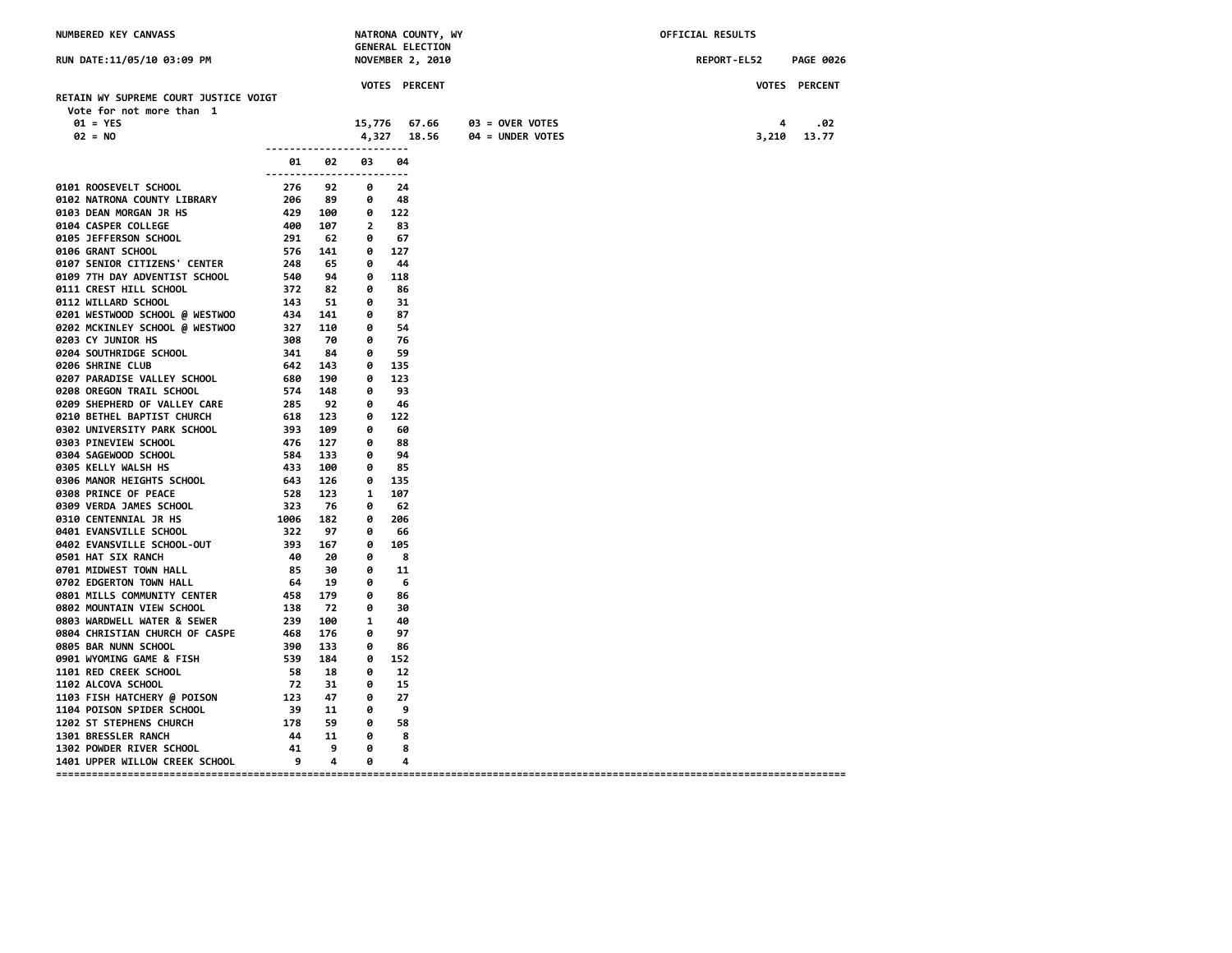| NUMBERED KEY CANVASS                                                                          |                                                     | NATRONA COUNTY, WY<br><b>GENERAL ELECTION</b> |                           |                  |                  | OFFICIAL RESULTS |                  |  |
|-----------------------------------------------------------------------------------------------|-----------------------------------------------------|-----------------------------------------------|---------------------------|------------------|------------------|------------------|------------------|--|
| RUN DATE:11/05/10 03:09 PM                                                                    |                                                     |                                               |                           | NOVEMBER 2, 2010 |                  | REPORT-EL52      | <b>PAGE 0027</b> |  |
|                                                                                               |                                                     |                                               |                           | VOTES PERCENT    |                  |                  | VOTES PERCENT    |  |
| RETAIN WY SUPREME COURT JUSTICE KITE<br>Vote for not more than 1                              |                                                     |                                               |                           |                  |                  |                  |                  |  |
| $01 = YES$                                                                                    |                                                     |                                               | 15,621                    | 66.99            | 03 = OVER VOTES  | 3                | .01              |  |
| $02 = NO$                                                                                     |                                                     |                                               |                           | 4,220 18.10      | 04 = UNDER VOTES | 3,473            | 14.89            |  |
|                                                                                               |                                                     |                                               |                           |                  |                  |                  |                  |  |
|                                                                                               | 01                                                  | 02<br>------------------------                | 03                        | 04               |                  |                  |                  |  |
| 0101 ROOSEVELT SCHOOL                                                                         | 268                                                 | 87                                            | 0                         | 37               |                  |                  |                  |  |
| 0102 NATRONA COUNTY LIBRARY                                                                   | 215 79                                              |                                               | 0                         | 49               |                  |                  |                  |  |
| 0103 DEAN MORGAN JR HS                                                                        | 429                                                 | 92                                            | 1 129                     |                  |                  |                  |                  |  |
| 0104 CASPER COLLEGE<br>403 102<br>292 58<br>572 138<br>242 69                                 |                                                     |                                               | $\bullet$                 | 87               |                  |                  |                  |  |
| 0105 JEFFERSON SCHOOL                                                                         |                                                     |                                               | 0                         | 70               |                  |                  |                  |  |
| 0106 GRANT SCHOOL                                                                             |                                                     |                                               | 0 134                     |                  |                  |                  |                  |  |
| 0107 SENIOR CITIZENS' CENTER                                                                  |                                                     |                                               |                           | 0 46             |                  |                  |                  |  |
| 0109 7TH DAY ADVENTIST SCHOOL                                                                 |                                                     | 97                                            | 0 139<br>77 0             | 92               |                  |                  |                  |  |
| 0111 CREST HILL SCHOOL<br>0112 WILLARD SCHOOL                                                 |                                                     | - 49                                          | 0                         | 38               |                  |                  |                  |  |
| 0201 WESTWOOD SCHOOL @ WESTWOO                                                                |                                                     | 134                                           | $\theta$                  | 91               |                  |                  |                  |  |
| 0202 MCKINLEY SCHOOL @ WESTWOO                                                                |                                                     | 106                                           | 0                         | 58               |                  |                  |                  |  |
| 0203 CY JUNIOR HS                                                                             | 516<br>371<br>138<br>437<br>327<br>349<br>309       | 72                                            | $\bullet$                 | - 73             |                  |                  |                  |  |
| 0204 SOUTHRIDGE SCHOOL                                                                        | 341                                                 | 79                                            | $\theta$                  | 64               |                  |                  |                  |  |
| 0206 SHRINE CLUB                                                                              | 635 137                                             |                                               | 0 148                     |                  |                  |                  |                  |  |
| 0207 PARADISE VALLEY SCHOOL                                                                   | 673 194                                             |                                               |                           | 1 125            |                  |                  |                  |  |
| <b>0208 OREGON TRAIL SCHOOL</b>                                                               | 566                                                 | 148                                           | $\theta$                  | 101              |                  |                  |                  |  |
| 0209 SHEPHERD OF VALLEY CARE                                                                  | 286                                                 | 89                                            | 0                         | - 48             |                  |                  |                  |  |
| 0210 BETHEL BAPTIST CHURCH                                                                    | $602$ 122<br>394 96<br>467 125<br>577 131<br>439 85 |                                               |                           | 0 139            |                  |                  |                  |  |
| 0302 UNIVERSITY PARK SCHOOL                                                                   |                                                     |                                               | 0                         | 72               |                  |                  |                  |  |
| 0303 PINEVIEW SCHOOL                                                                          |                                                     |                                               | 0                         | 99               |                  |                  |                  |  |
| 0304 SAGEWOOD SCHOOL                                                                          |                                                     |                                               | 0 103                     |                  |                  |                  |                  |  |
| 0305 KELLY WALSH HS                                                                           |                                                     |                                               | 0                         | 94               |                  |                  |                  |  |
| 0306 MANOR HEIGHTS SCHOOL                                                                     | 629 127<br>529 121<br>309 83<br>980 197             |                                               |                           | 0 148            |                  |                  |                  |  |
| 0308 PRINCE OF PEACE                                                                          |                                                     |                                               | 0                         | 109              |                  |                  |                  |  |
| 0309 VERDA JAMES SCHOOL                                                                       |                                                     |                                               | 0                         | -69              |                  |                  |                  |  |
| 0310 CENTENNIAL JR HS                                                                         |                                                     |                                               | 0                         | -217             |                  |                  |                  |  |
| 0401 EVANSVILLE SCHOOL                                                                        | 323           93<br>388       161                   | 93                                            | 0                         | 69               |                  |                  |                  |  |
| 0402 EVANSVILLE SCHOOL-OUT                                                                    |                                                     |                                               | 0                         | 116              |                  |                  |                  |  |
| 0501 HAT SIX RANCH                                                                            | 41 19                                               |                                               | 0                         | - 8              |                  |                  |                  |  |
| 0701 MIDWEST TOWN HALL                                                                        | 91                                                  | 22                                            | 0                         | 13               |                  |                  |                  |  |
| 0702 EDGERTON TOWN HALL                                                                       | $\begin{array}{c} 62 \\ 465 \end{array}$            | 20                                            | 0                         | - 7              |                  |                  |                  |  |
| 0801 MILLS COMMUNITY CENTER                                                                   |                                                     | 176                                           | 0                         | 82               |                  |                  |                  |  |
| 0802 MOUNTAIN VIEW SCHOOL                                                                     | 133                                                 | 75                                            | 0                         | 32               |                  |                  |                  |  |
| VOUS WARDWELL WATER & SEWER 234<br>0804 CHRISTIAN CHURCH OF CASPE 457<br>0805 BAR NUMN SCHOOL |                                                     | 101<br>177                                    | $\mathbf{1}$<br>$\bullet$ | 44<br>107        |                  |                  |                  |  |
| 0805 BAR NUNN SCHOOL                                                                          | 388                                                 | 123                                           | 0                         | 98               |                  |                  |                  |  |
| 0901 WYOMING GAME & FISH                                                                      | 540                                                 | 175                                           |                           | 0 160            |                  |                  |                  |  |
| <b>1101 RED CREEK SCHOOL</b>                                                                  | - 54                                                | - 20                                          | 0                         | -14              |                  |                  |                  |  |
| 1102 ALCOVA SCHOOL                                                                            | - 70                                                | 31                                            | 0                         | 17               |                  |                  |                  |  |
| 1103 FISH HATCHERY @ POISON                                                                   | 122                                                 | 44                                            | 0                         | 31               |                  |                  |                  |  |
| 1104 POISON SPIDER SCHOOL                                                                     |                                                     | 36 13                                         | 0                         | 10               |                  |                  |                  |  |
| 1202 ST STEPHENS CHURCH                                                                       |                                                     | 180 52 0                                      |                           | 63               |                  |                  |                  |  |
| <b>1301 BRESSLER RANCH</b>                                                                    | 42                                                  | 12                                            | $\theta$                  | -9               |                  |                  |                  |  |
| 1302 POWDER RIVER SCHOOL                                                                      | 41                                                  | 9                                             | $\overline{\mathbf{e}}$   | 8                |                  |                  |                  |  |
| 1401 UPPER WILLOW CREEK SCHOOL                                                                | 8                                                   | $\overline{\mathbf{3}}$                       | 0                         | 6                |                  |                  |                  |  |
|                                                                                               |                                                     |                                               |                           |                  |                  |                  |                  |  |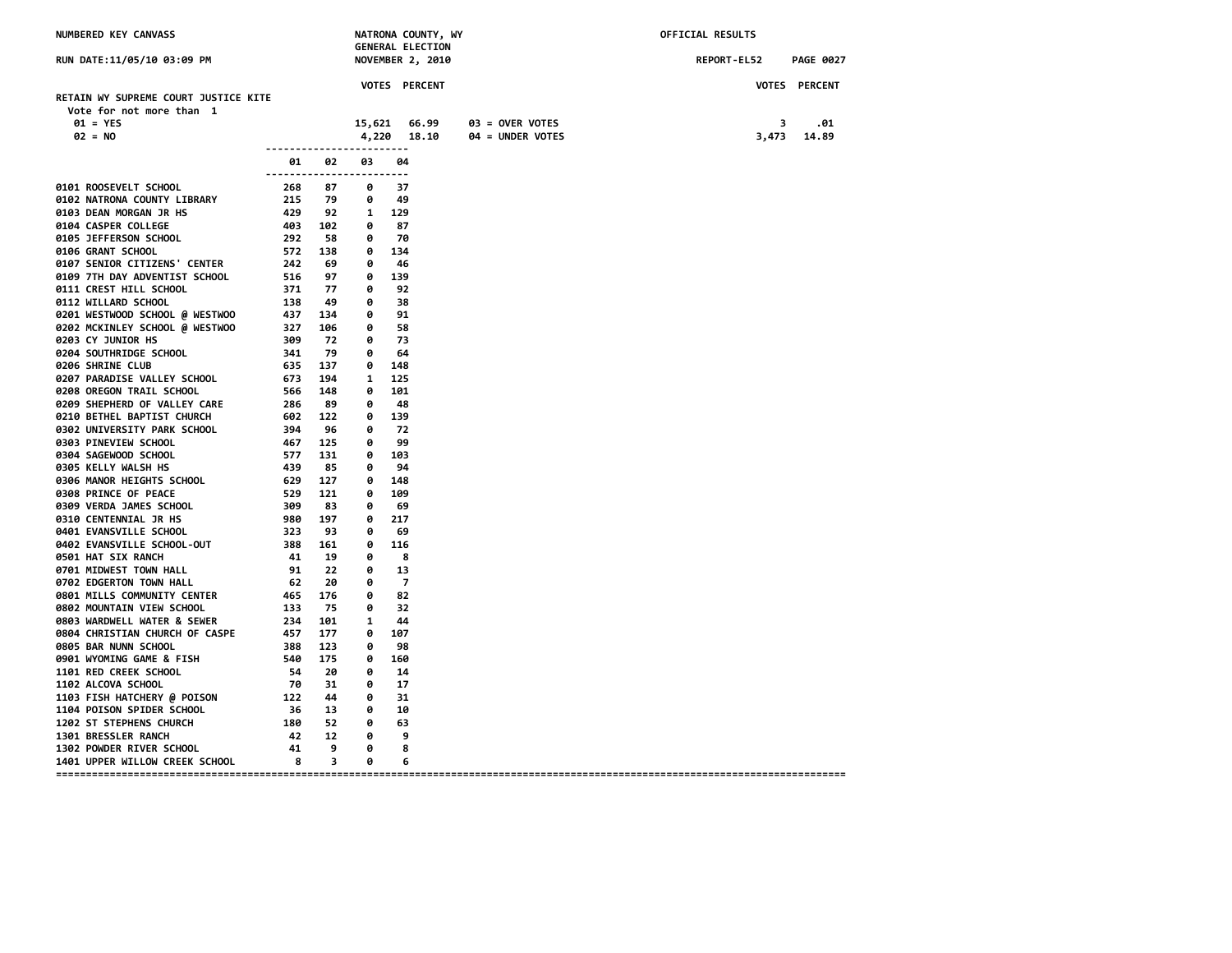| RUN DATE:11/05/10 03:09 PM<br><b>NOVEMBER 2, 2010</b><br>REPORT-EL52<br>VOTES PERCENT<br>VOTES PERCENT<br>RETAIN DISTRICT COURT JUDGE SKAVDAHL<br>Vote for not more than 1<br>$01 = YES$<br>16,307 69.94<br>03 = OVER VOTES<br>5<br>$02 = N0$<br>4,074 17.47<br>04 = UNDER VOTES<br>2,931<br>------------------------<br>02<br>03<br>04<br>ค1<br>------------------------<br>0101 ROOSEVELT SCHOOL<br>272<br>90<br>ø<br>30<br>210<br>0102 NATRONA COUNTY LIBRARY<br>47<br>86<br>0<br>451 104<br>$\bullet$<br>96<br>0103 DEAN MORGAN JR HS<br>419<br>0104 CASPER COLLEGE<br>96<br>$\mathbf{1}$<br>-76<br>295<br>57<br>ø<br>0105 JEFFERSON SCHOOL<br>68<br>573<br>242<br>0106 GRANT SCHOOL<br>145<br>$\bullet$<br>126<br>0107 SENIOR CITIZENS' CENTER<br>- 74<br>0<br>41<br>551<br>0109 7TH DAY ADVENTIST SCHOOL<br>96<br>1<br>104<br>80<br>0111 CREST HILL SCHOOL<br>0<br>68<br>0112 WILLARD SCHOOL<br>392<br>136<br>447<br>32 <i>9</i><br>56<br>0<br>33<br>0201 WESTWOOD SCHOOL @ WESTWOO<br>136<br>0<br>- 79<br>0202 MCKINLEY SCHOOL @ WESTWOO<br>107<br>-56<br>0<br>0203 CY JUNIOR HS<br>334<br>66<br>0<br>54<br>345<br>0204 SOUTHRIDGE SCHOOL<br>81<br>0<br>-58<br>0206 SHRINE CLUB<br>675<br>124<br>1 120<br>0207 PARADISE VALLEY SCHOOL<br>717<br>171<br>0<br>105<br><b>0208 OREGON TRAIL SCHOOL</b><br>586<br>140<br>0<br>89<br>296<br>0209 SHEPHERD OF VALLEY CARE<br>85<br>0<br>42<br>0210 BETHEL BAPTIST CHURCH<br>641<br>114<br>0 108 |                  |
|-------------------------------------------------------------------------------------------------------------------------------------------------------------------------------------------------------------------------------------------------------------------------------------------------------------------------------------------------------------------------------------------------------------------------------------------------------------------------------------------------------------------------------------------------------------------------------------------------------------------------------------------------------------------------------------------------------------------------------------------------------------------------------------------------------------------------------------------------------------------------------------------------------------------------------------------------------------------------------------------------------------------------------------------------------------------------------------------------------------------------------------------------------------------------------------------------------------------------------------------------------------------------------------------------------------------------------------------------------------------------------------------------------------------------------------------------|------------------|
|                                                                                                                                                                                                                                                                                                                                                                                                                                                                                                                                                                                                                                                                                                                                                                                                                                                                                                                                                                                                                                                                                                                                                                                                                                                                                                                                                                                                                                                 | <b>PAGE 0028</b> |
|                                                                                                                                                                                                                                                                                                                                                                                                                                                                                                                                                                                                                                                                                                                                                                                                                                                                                                                                                                                                                                                                                                                                                                                                                                                                                                                                                                                                                                                 |                  |
|                                                                                                                                                                                                                                                                                                                                                                                                                                                                                                                                                                                                                                                                                                                                                                                                                                                                                                                                                                                                                                                                                                                                                                                                                                                                                                                                                                                                                                                 |                  |
|                                                                                                                                                                                                                                                                                                                                                                                                                                                                                                                                                                                                                                                                                                                                                                                                                                                                                                                                                                                                                                                                                                                                                                                                                                                                                                                                                                                                                                                 |                  |
|                                                                                                                                                                                                                                                                                                                                                                                                                                                                                                                                                                                                                                                                                                                                                                                                                                                                                                                                                                                                                                                                                                                                                                                                                                                                                                                                                                                                                                                 | .02              |
|                                                                                                                                                                                                                                                                                                                                                                                                                                                                                                                                                                                                                                                                                                                                                                                                                                                                                                                                                                                                                                                                                                                                                                                                                                                                                                                                                                                                                                                 | 12.57            |
|                                                                                                                                                                                                                                                                                                                                                                                                                                                                                                                                                                                                                                                                                                                                                                                                                                                                                                                                                                                                                                                                                                                                                                                                                                                                                                                                                                                                                                                 |                  |
|                                                                                                                                                                                                                                                                                                                                                                                                                                                                                                                                                                                                                                                                                                                                                                                                                                                                                                                                                                                                                                                                                                                                                                                                                                                                                                                                                                                                                                                 |                  |
|                                                                                                                                                                                                                                                                                                                                                                                                                                                                                                                                                                                                                                                                                                                                                                                                                                                                                                                                                                                                                                                                                                                                                                                                                                                                                                                                                                                                                                                 |                  |
|                                                                                                                                                                                                                                                                                                                                                                                                                                                                                                                                                                                                                                                                                                                                                                                                                                                                                                                                                                                                                                                                                                                                                                                                                                                                                                                                                                                                                                                 |                  |
|                                                                                                                                                                                                                                                                                                                                                                                                                                                                                                                                                                                                                                                                                                                                                                                                                                                                                                                                                                                                                                                                                                                                                                                                                                                                                                                                                                                                                                                 |                  |
|                                                                                                                                                                                                                                                                                                                                                                                                                                                                                                                                                                                                                                                                                                                                                                                                                                                                                                                                                                                                                                                                                                                                                                                                                                                                                                                                                                                                                                                 |                  |
|                                                                                                                                                                                                                                                                                                                                                                                                                                                                                                                                                                                                                                                                                                                                                                                                                                                                                                                                                                                                                                                                                                                                                                                                                                                                                                                                                                                                                                                 |                  |
|                                                                                                                                                                                                                                                                                                                                                                                                                                                                                                                                                                                                                                                                                                                                                                                                                                                                                                                                                                                                                                                                                                                                                                                                                                                                                                                                                                                                                                                 |                  |
|                                                                                                                                                                                                                                                                                                                                                                                                                                                                                                                                                                                                                                                                                                                                                                                                                                                                                                                                                                                                                                                                                                                                                                                                                                                                                                                                                                                                                                                 |                  |
|                                                                                                                                                                                                                                                                                                                                                                                                                                                                                                                                                                                                                                                                                                                                                                                                                                                                                                                                                                                                                                                                                                                                                                                                                                                                                                                                                                                                                                                 |                  |
|                                                                                                                                                                                                                                                                                                                                                                                                                                                                                                                                                                                                                                                                                                                                                                                                                                                                                                                                                                                                                                                                                                                                                                                                                                                                                                                                                                                                                                                 |                  |
|                                                                                                                                                                                                                                                                                                                                                                                                                                                                                                                                                                                                                                                                                                                                                                                                                                                                                                                                                                                                                                                                                                                                                                                                                                                                                                                                                                                                                                                 |                  |
|                                                                                                                                                                                                                                                                                                                                                                                                                                                                                                                                                                                                                                                                                                                                                                                                                                                                                                                                                                                                                                                                                                                                                                                                                                                                                                                                                                                                                                                 |                  |
|                                                                                                                                                                                                                                                                                                                                                                                                                                                                                                                                                                                                                                                                                                                                                                                                                                                                                                                                                                                                                                                                                                                                                                                                                                                                                                                                                                                                                                                 |                  |
|                                                                                                                                                                                                                                                                                                                                                                                                                                                                                                                                                                                                                                                                                                                                                                                                                                                                                                                                                                                                                                                                                                                                                                                                                                                                                                                                                                                                                                                 |                  |
|                                                                                                                                                                                                                                                                                                                                                                                                                                                                                                                                                                                                                                                                                                                                                                                                                                                                                                                                                                                                                                                                                                                                                                                                                                                                                                                                                                                                                                                 |                  |
|                                                                                                                                                                                                                                                                                                                                                                                                                                                                                                                                                                                                                                                                                                                                                                                                                                                                                                                                                                                                                                                                                                                                                                                                                                                                                                                                                                                                                                                 |                  |
|                                                                                                                                                                                                                                                                                                                                                                                                                                                                                                                                                                                                                                                                                                                                                                                                                                                                                                                                                                                                                                                                                                                                                                                                                                                                                                                                                                                                                                                 |                  |
|                                                                                                                                                                                                                                                                                                                                                                                                                                                                                                                                                                                                                                                                                                                                                                                                                                                                                                                                                                                                                                                                                                                                                                                                                                                                                                                                                                                                                                                 |                  |
|                                                                                                                                                                                                                                                                                                                                                                                                                                                                                                                                                                                                                                                                                                                                                                                                                                                                                                                                                                                                                                                                                                                                                                                                                                                                                                                                                                                                                                                 |                  |
|                                                                                                                                                                                                                                                                                                                                                                                                                                                                                                                                                                                                                                                                                                                                                                                                                                                                                                                                                                                                                                                                                                                                                                                                                                                                                                                                                                                                                                                 |                  |
| 92<br>0302 UNIVERSITY PARK SCHOOL<br>414<br>489<br>0<br>-56                                                                                                                                                                                                                                                                                                                                                                                                                                                                                                                                                                                                                                                                                                                                                                                                                                                                                                                                                                                                                                                                                                                                                                                                                                                                                                                                                                                     |                  |
| 118<br>0303 PINEVIEW SCHOOL<br>0<br>84                                                                                                                                                                                                                                                                                                                                                                                                                                                                                                                                                                                                                                                                                                                                                                                                                                                                                                                                                                                                                                                                                                                                                                                                                                                                                                                                                                                                          |                  |
| 598<br>127<br>0<br>86<br>0304 SAGEWOOD SCHOOL                                                                                                                                                                                                                                                                                                                                                                                                                                                                                                                                                                                                                                                                                                                                                                                                                                                                                                                                                                                                                                                                                                                                                                                                                                                                                                                                                                                                   |                  |
| 464<br>0305 KELLY WALSH HS<br>- 76<br>78<br>0                                                                                                                                                                                                                                                                                                                                                                                                                                                                                                                                                                                                                                                                                                                                                                                                                                                                                                                                                                                                                                                                                                                                                                                                                                                                                                                                                                                                   |                  |
| 0306 MANOR HEIGHTS SCHOOL<br>662<br>120<br>0<br>122                                                                                                                                                                                                                                                                                                                                                                                                                                                                                                                                                                                                                                                                                                                                                                                                                                                                                                                                                                                                                                                                                                                                                                                                                                                                                                                                                                                             |                  |
| 0308 PRINCE OF PEACE<br>539<br>122<br>0<br>98                                                                                                                                                                                                                                                                                                                                                                                                                                                                                                                                                                                                                                                                                                                                                                                                                                                                                                                                                                                                                                                                                                                                                                                                                                                                                                                                                                                                   |                  |
| 331<br>0309 VERDA JAMES SCHOOL<br>75<br>-55<br>0                                                                                                                                                                                                                                                                                                                                                                                                                                                                                                                                                                                                                                                                                                                                                                                                                                                                                                                                                                                                                                                                                                                                                                                                                                                                                                                                                                                                |                  |
| 1060<br>0310 CENTENNIAL JR HS<br>1 175<br>158                                                                                                                                                                                                                                                                                                                                                                                                                                                                                                                                                                                                                                                                                                                                                                                                                                                                                                                                                                                                                                                                                                                                                                                                                                                                                                                                                                                                   |                  |
| 0401 EVANSVILLE SCHOOL<br>333<br>88<br>0<br>64                                                                                                                                                                                                                                                                                                                                                                                                                                                                                                                                                                                                                                                                                                                                                                                                                                                                                                                                                                                                                                                                                                                                                                                                                                                                                                                                                                                                  |                  |
| 402<br>164<br>99<br>0402 EVANSVILLE SCHOOL-OUT<br>0                                                                                                                                                                                                                                                                                                                                                                                                                                                                                                                                                                                                                                                                                                                                                                                                                                                                                                                                                                                                                                                                                                                                                                                                                                                                                                                                                                                             |                  |
| 0501 HAT SIX RANCH<br>43<br>17<br>0<br>8                                                                                                                                                                                                                                                                                                                                                                                                                                                                                                                                                                                                                                                                                                                                                                                                                                                                                                                                                                                                                                                                                                                                                                                                                                                                                                                                                                                                        |                  |
| 0701 MIDWEST TOWN HALL<br>91<br>23<br>0<br>12                                                                                                                                                                                                                                                                                                                                                                                                                                                                                                                                                                                                                                                                                                                                                                                                                                                                                                                                                                                                                                                                                                                                                                                                                                                                                                                                                                                                   |                  |
| 22<br>0702 EDGERTON TOWN HALL<br>63<br>0<br>-4<br>63<br>470                                                                                                                                                                                                                                                                                                                                                                                                                                                                                                                                                                                                                                                                                                                                                                                                                                                                                                                                                                                                                                                                                                                                                                                                                                                                                                                                                                                     |                  |
| 0801 MILLS COMMUNITY CENTER<br>169<br>0<br>84                                                                                                                                                                                                                                                                                                                                                                                                                                                                                                                                                                                                                                                                                                                                                                                                                                                                                                                                                                                                                                                                                                                                                                                                                                                                                                                                                                                                   |                  |
| 0802 MOUNTAIN VIEW SCHOOL<br>139<br>- 72<br>0<br>29<br>246<br>94<br>0<br>40                                                                                                                                                                                                                                                                                                                                                                                                                                                                                                                                                                                                                                                                                                                                                                                                                                                                                                                                                                                                                                                                                                                                                                                                                                                                                                                                                                     |                  |
| 0803 WARDWELL WATER & SEWER<br>484<br>169<br>0<br>0804 CHRISTIAN CHURCH OF CASPE<br>88                                                                                                                                                                                                                                                                                                                                                                                                                                                                                                                                                                                                                                                                                                                                                                                                                                                                                                                                                                                                                                                                                                                                                                                                                                                                                                                                                          |                  |
| 0805 BAR NUNN SCHOOL<br>390<br>131<br>ø<br>88                                                                                                                                                                                                                                                                                                                                                                                                                                                                                                                                                                                                                                                                                                                                                                                                                                                                                                                                                                                                                                                                                                                                                                                                                                                                                                                                                                                                   |                  |
| 0901 WYOMING GAME & FISH<br>588<br>159<br>0<br>128                                                                                                                                                                                                                                                                                                                                                                                                                                                                                                                                                                                                                                                                                                                                                                                                                                                                                                                                                                                                                                                                                                                                                                                                                                                                                                                                                                                              |                  |
| 1101 RED CREEK SCHOOL<br>- 59<br>14<br>0<br>-15                                                                                                                                                                                                                                                                                                                                                                                                                                                                                                                                                                                                                                                                                                                                                                                                                                                                                                                                                                                                                                                                                                                                                                                                                                                                                                                                                                                                 |                  |
| 1102 ALCOVA SCHOOL<br>- 77<br>-24<br>0<br>17                                                                                                                                                                                                                                                                                                                                                                                                                                                                                                                                                                                                                                                                                                                                                                                                                                                                                                                                                                                                                                                                                                                                                                                                                                                                                                                                                                                                    |                  |
| 133<br>38<br>0<br>-26                                                                                                                                                                                                                                                                                                                                                                                                                                                                                                                                                                                                                                                                                                                                                                                                                                                                                                                                                                                                                                                                                                                                                                                                                                                                                                                                                                                                                           |                  |
| 1103 FISH HATCHERY @ POISON<br>17<br>1104 POISON SPIDER SCHOOL<br>- 36<br>ø<br>6                                                                                                                                                                                                                                                                                                                                                                                                                                                                                                                                                                                                                                                                                                                                                                                                                                                                                                                                                                                                                                                                                                                                                                                                                                                                                                                                                                |                  |
| 1202 ST STEPHENS CHURCH<br>50<br>$\bullet$<br>47<br>198                                                                                                                                                                                                                                                                                                                                                                                                                                                                                                                                                                                                                                                                                                                                                                                                                                                                                                                                                                                                                                                                                                                                                                                                                                                                                                                                                                                         |                  |
| 12<br>0<br>$\overline{z}$<br>1301 BRESSLER RANCH<br>44                                                                                                                                                                                                                                                                                                                                                                                                                                                                                                                                                                                                                                                                                                                                                                                                                                                                                                                                                                                                                                                                                                                                                                                                                                                                                                                                                                                          |                  |
| 1302 POWDER RIVER SCHOOL<br>11<br>36<br>$\mathbf{1}$<br>10                                                                                                                                                                                                                                                                                                                                                                                                                                                                                                                                                                                                                                                                                                                                                                                                                                                                                                                                                                                                                                                                                                                                                                                                                                                                                                                                                                                      |                  |
| 1401 UPPER WILLOW CREEK SCHOOL<br>8<br>$\overline{a}$<br>ø<br>-5                                                                                                                                                                                                                                                                                                                                                                                                                                                                                                                                                                                                                                                                                                                                                                                                                                                                                                                                                                                                                                                                                                                                                                                                                                                                                                                                                                                |                  |
|                                                                                                                                                                                                                                                                                                                                                                                                                                                                                                                                                                                                                                                                                                                                                                                                                                                                                                                                                                                                                                                                                                                                                                                                                                                                                                                                                                                                                                                 |                  |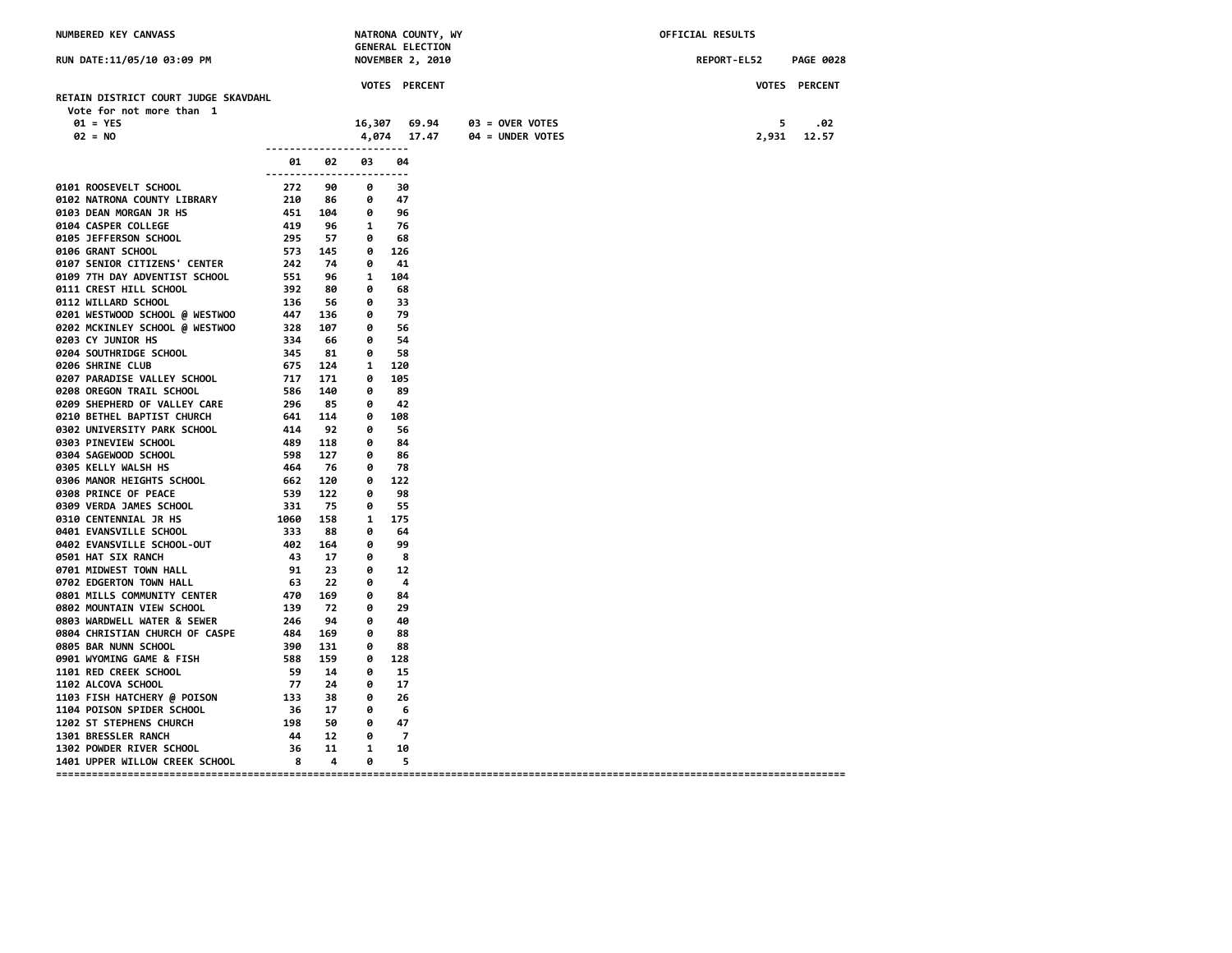| NUMBERED KEY CANVASS                                                                                                                                                                                                                               | NATRONA COUNTY, WY<br><b>GENERAL ELECTION</b>                |       |              |                          | OFFICIAL RESULTS |             |                      |  |  |
|----------------------------------------------------------------------------------------------------------------------------------------------------------------------------------------------------------------------------------------------------|--------------------------------------------------------------|-------|--------------|--------------------------|------------------|-------------|----------------------|--|--|
| RUN DATE:11/05/10 03:09 PM                                                                                                                                                                                                                         |                                                              |       |              | NOVEMBER 2, 2010         |                  | REPORT-EL52 | <b>PAGE 0029</b>     |  |  |
|                                                                                                                                                                                                                                                    |                                                              |       |              | <b>VOTES PERCENT</b>     |                  |             | <b>VOTES PERCENT</b> |  |  |
| RETAIN CIRCUIT COURT JUDGE PATCHEN                                                                                                                                                                                                                 |                                                              |       |              |                          |                  |             |                      |  |  |
| Vote for not more than 1                                                                                                                                                                                                                           |                                                              |       |              |                          |                  |             |                      |  |  |
| $01 = YES$<br>$02 = N0$                                                                                                                                                                                                                            |                                                              |       | 16,044       | 68.81                    | 03 = OVER VOTES  | 5           | .02                  |  |  |
|                                                                                                                                                                                                                                                    | ------------------------                                     |       |              | 3,989 17.11              | 04 = UNDER VOTES | 3,279       | 14.06                |  |  |
|                                                                                                                                                                                                                                                    | 01<br>------------------------                               | 02    | 03           | 04                       |                  |             |                      |  |  |
| 0101 ROOSEVELT SCHOOL<br>0102 NATRONA COUNTY LIBRARY<br>0103 DEAN MORGAN JR HS<br>0103 DEAN MORGAN JR HS<br>0104 CASPER COLLEGE<br>0105 JEFFERSON SCHOOL<br>0106 GRANT SCHOOL<br>0106 GRANT SCHOOL<br>0106 GRANT SCHOOL<br>0106 GRANT SCHOOL<br>01 |                                                              |       |              |                          |                  |             |                      |  |  |
|                                                                                                                                                                                                                                                    |                                                              |       |              |                          |                  |             |                      |  |  |
|                                                                                                                                                                                                                                                    |                                                              |       |              |                          |                  |             |                      |  |  |
|                                                                                                                                                                                                                                                    |                                                              |       |              |                          |                  |             |                      |  |  |
|                                                                                                                                                                                                                                                    |                                                              |       |              |                          |                  |             |                      |  |  |
|                                                                                                                                                                                                                                                    |                                                              |       |              |                          |                  |             |                      |  |  |
|                                                                                                                                                                                                                                                    |                                                              |       |              |                          |                  |             |                      |  |  |
|                                                                                                                                                                                                                                                    |                                                              |       |              |                          |                  |             |                      |  |  |
|                                                                                                                                                                                                                                                    |                                                              |       |              |                          |                  |             |                      |  |  |
|                                                                                                                                                                                                                                                    |                                                              |       |              |                          |                  |             |                      |  |  |
|                                                                                                                                                                                                                                                    |                                                              |       |              |                          |                  |             |                      |  |  |
|                                                                                                                                                                                                                                                    |                                                              |       |              |                          |                  |             |                      |  |  |
|                                                                                                                                                                                                                                                    |                                                              |       |              |                          |                  |             |                      |  |  |
|                                                                                                                                                                                                                                                    |                                                              |       |              |                          |                  |             |                      |  |  |
| 0206 SHRINE CLUB                                                                                                                                                                                                                                   | 657 125                                                      |       | 0 138        |                          |                  |             |                      |  |  |
| 0207 PARADISE VALLEY SCHOOL                                                                                                                                                                                                                        | 717 165<br>586 132                                           |       | 1 110        |                          |                  |             |                      |  |  |
| 0207 FARADISE VALLET SCHOOL<br>0208 OREGON TRAIL SCHOOL<br>0209 SHEPHERD OF VALLEY CARE                                                                                                                                                            |                                                              |       | 0            | 97                       |                  |             |                      |  |  |
| 7.<br>586<br>297<br>617<br>417<br>82<br>494<br>111<br>593<br>118<br>457<br>657<br>51                                                                                                                                                               |                                                              |       | 1            | 47                       |                  |             |                      |  |  |
| 0210 BETHEL BAPTIST CHURCH                                                                                                                                                                                                                         |                                                              |       |              | 0 136                    |                  |             |                      |  |  |
| 0302 UNIVERSITY PARK SCHOOL                                                                                                                                                                                                                        |                                                              |       | 0            | 63                       |                  |             |                      |  |  |
| 0303 PINEVIEW SCHOOL                                                                                                                                                                                                                               |                                                              |       | 0            | -86<br>0 100             |                  |             |                      |  |  |
| 0304 SAGEWOOD SCHOOL<br>0305 KELLY WALSH HS                                                                                                                                                                                                        |                                                              |       | 0            | - 79                     |                  |             |                      |  |  |
| 0306 MANOR HEIGHTS SCHOOL                                                                                                                                                                                                                          |                                                              |       |              | 0 134                    |                  |             |                      |  |  |
| 0308 PRINCE OF PEACE                                                                                                                                                                                                                               |                                                              |       | 0            | 117                      |                  |             |                      |  |  |
| 0309 VERDA JAMES SCHOOL                                                                                                                                                                                                                            |                                                              |       | 0            | 61                       |                  |             |                      |  |  |
| <b>0310 CENTENNIAL JR HS</b>                                                                                                                                                                                                                       | $657$ 113<br>$514$ 128<br>$324$ 76<br>$1006$ 175<br>$332$ 86 |       |              | $0\quad 213$             |                  |             |                      |  |  |
| 0401 EVANSVILLE SCHOOL                                                                                                                                                                                                                             |                                                              |       | 0            | 67                       |                  |             |                      |  |  |
| 0402 EVANSVILLE SCHOOL-OUT                                                                                                                                                                                                                         | 332  86<br>413  159                                          |       | $\theta$     | 93                       |                  |             |                      |  |  |
| 0501 HAT SIX RANCH                                                                                                                                                                                                                                 |                                                              | 42 19 | 0            | $\overline{\phantom{a}}$ |                  |             |                      |  |  |
| 0701 MIDWEST TOWN HALL                                                                                                                                                                                                                             | 94                                                           | 20    | $\theta$     | 12                       |                  |             |                      |  |  |
| 0702 EDGERTON TOWN HALL                                                                                                                                                                                                                            |                                                              |       | 0            | - 6                      |                  |             |                      |  |  |
| 0801 MILLS COMMUNITY CENTER                                                                                                                                                                                                                        | 64 19<br>466 172                                             |       | $\bullet$    | 85                       |                  |             |                      |  |  |
|                                                                                                                                                                                                                                                    |                                                              |       | 0            | 31                       |                  |             |                      |  |  |
|                                                                                                                                                                                                                                                    |                                                              |       | 0            | 45                       |                  |             |                      |  |  |
| 9802 MOUNTAIN VIEW SCHOOL 141 68<br>19803 WARDWELL WATER & SEWER 240 95<br>172 9894 CHRISTIAN CHURCH OF CASPE 473 172                                                                                                                              |                                                              |       | 0            | 96                       |                  |             |                      |  |  |
| 0805 BAR NUNN SCHOOL                                                                                                                                                                                                                               | 388                                                          | 126   | $\mathbf{1}$ | 94                       |                  |             |                      |  |  |
| 0901 WYOMING GAME & FISH                                                                                                                                                                                                                           | 575 158                                                      |       |              | 0 142                    |                  |             |                      |  |  |
| 1101 RED CREEK SCHOOL                                                                                                                                                                                                                              | 59                                                           | 14    | 0            | 15                       |                  |             |                      |  |  |
| 1102 ALCOVA SCHOOL                                                                                                                                                                                                                                 | 72                                                           | 26    | 0            | 20                       |                  |             |                      |  |  |
| 1103 FISH HATCHERY @ POISON                                                                                                                                                                                                                        | 121                                                          | 46    | 0            | 30                       |                  |             |                      |  |  |
| <b>1104 POISON SPIDER SCHOOL</b>                                                                                                                                                                                                                   | 38                                                           | 12    | ø            | -9                       |                  |             |                      |  |  |
| 1202 ST STEPHENS CHURCH                                                                                                                                                                                                                            | 188 56 0                                                     |       |              | 51                       |                  |             |                      |  |  |
| 1301 BRESSLER RANCH                                                                                                                                                                                                                                | 46                                                           | 10    | $\theta$ 7   |                          |                  |             |                      |  |  |
| 1302 POWDER RIVER SCHOOL                                                                                                                                                                                                                           | 39                                                           | 9     | 0            | 10                       |                  |             |                      |  |  |
| 1401 UPPER WILLOW CREEK SCHOOL                                                                                                                                                                                                                     | $\overline{7}$                                               | -6    | 0            | 4                        |                  |             |                      |  |  |
|                                                                                                                                                                                                                                                    |                                                              |       |              |                          |                  |             |                      |  |  |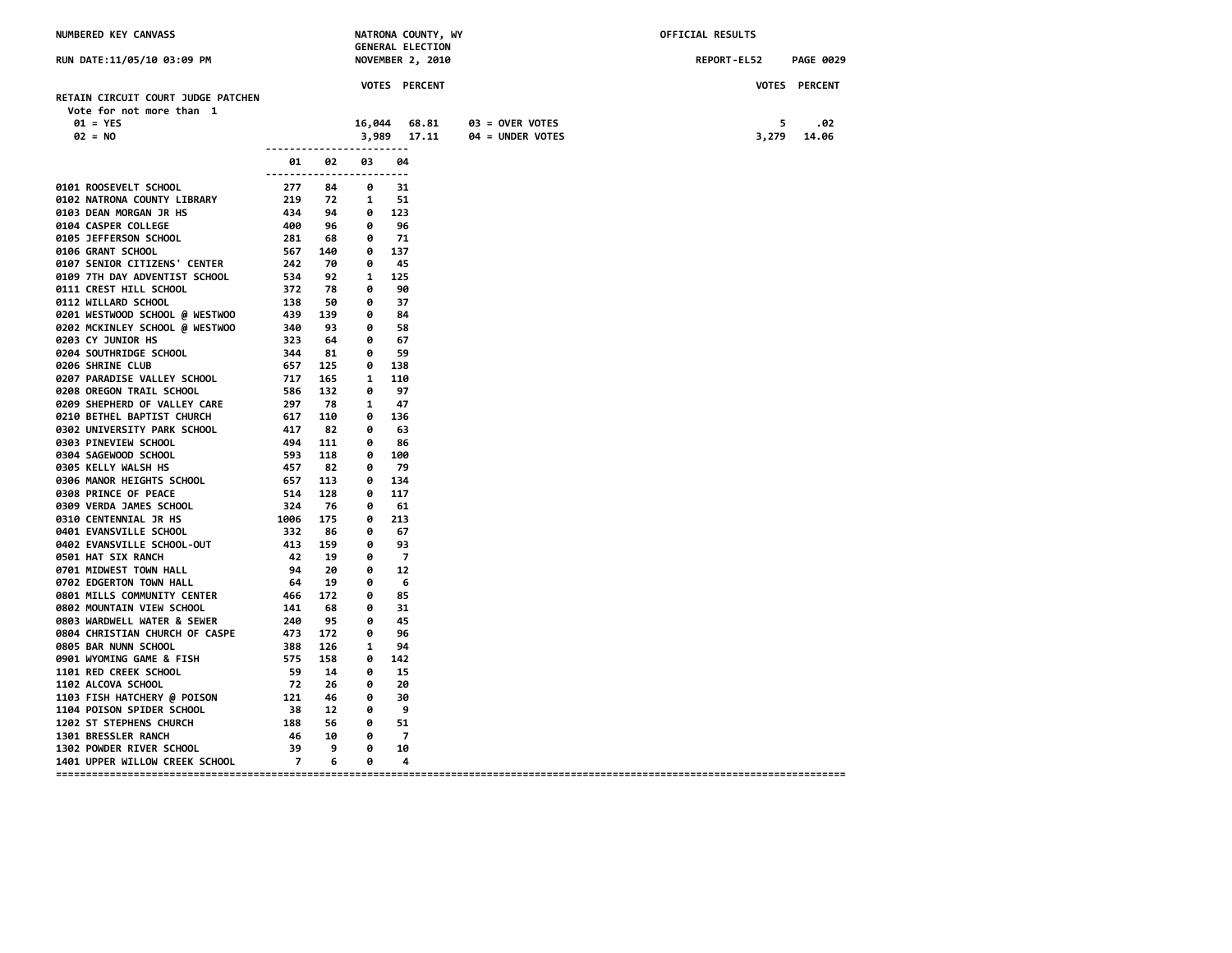| NUMBERED KEY CANVASS                                                               |     |     |                                                    |    | NATRONA COUNTY, WY |                  | OFFICIAL RESULTS |                |                  |
|------------------------------------------------------------------------------------|-----|-----|----------------------------------------------------|----|--------------------|------------------|------------------|----------------|------------------|
| RUN DATE:11/05/10 03:09 PM                                                         |     |     | <b>GENERAL ELECTION</b><br><b>NOVEMBER 2, 2010</b> |    |                    |                  | REPORT-EL52      |                | <b>PAGE 0030</b> |
| CASPER CITY COUNCIL WARD 1<br>Vote for not more than 1<br>01 = KEITH B. GOODENOUGH |     |     | <b>VOTES PERCENT</b><br>2,283                      |    | 45.31              |                  |                  | <b>VOTES</b>   | <b>PERCENT</b>   |
| 02 = TIM STIRRETT                                                                  |     |     | 2,272                                              |    | 45.09              | 04 = OVER VOTES  |                  | $\overline{2}$ | .04              |
| $03 = WRITE-IN$                                                                    |     |     | 20                                                 |    | .40                | 05 = UNDER VOTES |                  | 462            | 9.17             |
|                                                                                    | 01  | 02  | 03                                                 | 04 | 05                 |                  |                  |                |                  |
| 0101 ROOSEVELT SCHOOL                                                              | 247 | 125 | 0                                                  | 0  | 20                 |                  |                  |                |                  |
| 0102 NATRONA COUNTY LIBRARY                                                        | 171 | 135 | $\overline{2}$                                     | 0  | 35                 |                  |                  |                |                  |
| 0103 DEAN MORGAN JR HS                                                             | 281 | 309 | 4                                                  | 0  | 57                 |                  |                  |                |                  |
| 0104 CASPER COLLEGE                                                                | 211 | 280 | 0                                                  | 0  | 50                 |                  |                  |                |                  |
| 0105 JEFFERSON SCHOOL                                                              | 188 | 178 | 6                                                  | 1  | 47                 |                  |                  |                |                  |
| 0106 GRANT SCHOOL                                                                  | 412 | 328 | 1                                                  | 0  | 77                 |                  |                  |                |                  |
| 0107 SENIOR CITIZENS' CENTER                                                       | 204 | 117 | $\mathbf{2}$                                       | ø  | 34                 |                  |                  |                |                  |
| 0109 7TH DAY ADVENTIST SCHOOL                                                      | 277 | 402 | $\mathbf{2}$                                       | 0  | 71                 |                  |                  |                |                  |
| 0111 CREST HILL SCHOOL                                                             | 192 | 299 | $\mathbf{1}$                                       | 1  | 47                 |                  |                  |                |                  |
| 0112 WILLARD SCHOOL                                                                | 100 | 99  | $\mathbf{2}$                                       | 0  | 24                 |                  |                  |                |                  |
|                                                                                    |     |     |                                                    |    |                    |                  |                  |                |                  |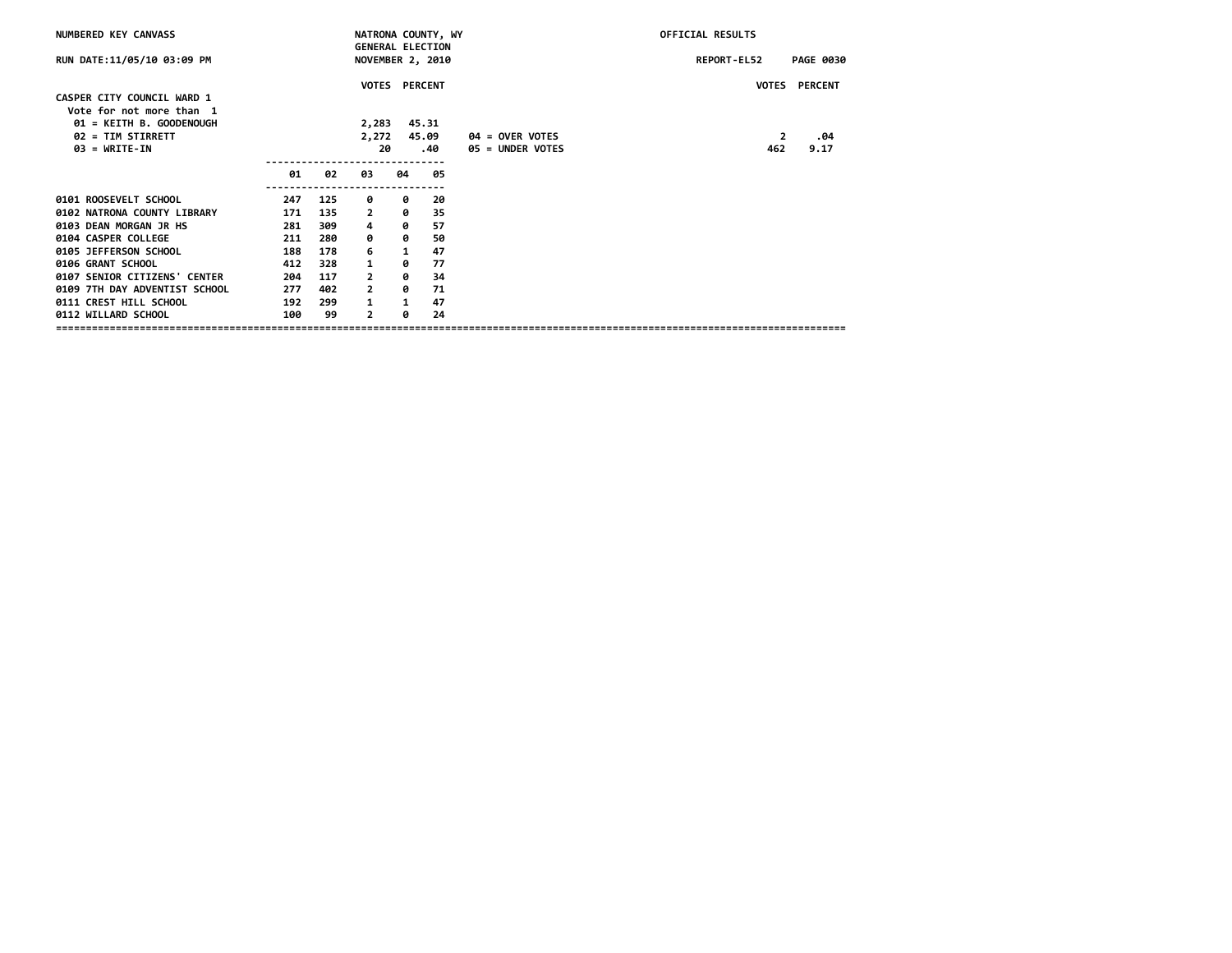| NUMBERED KEY CANVASS                                   |     |     |                |                | NATRONA COUNTY, WY                                 |                                            | OFFICIAL RESULTS   |                  |
|--------------------------------------------------------|-----|-----|----------------|----------------|----------------------------------------------------|--------------------------------------------|--------------------|------------------|
| RUN DATE:11/05/10 03:09 PM                             |     |     |                |                | <b>GENERAL ELECTION</b><br><b>NOVEMBER 2, 2010</b> |                                            | <b>REPORT-EL52</b> | <b>PAGE 0031</b> |
| CASPER CITY COUNCIL WARD 2<br>Vote for not more than 1 |     |     |                |                | VOTES PERCENT                                      |                                            |                    | VOTES PERCENT    |
| 01 = NICHOLE R. COLLIER                                |     |     | 2,174          |                | 36.09                                              |                                            |                    |                  |
| $02 = PAUL$ MEYER<br>$03 = \text{WRITE-IN}$            |     |     | 2,859<br>18    |                | 47.47<br>30.                                       | <b>04 = OVER VOTES</b><br>05 = UNDER VOTES | 3<br>969           | .05<br>16.09     |
|                                                        |     |     |                |                |                                                    |                                            |                    |                  |
|                                                        | 01  | 02  | 03             | 04             | 05                                                 |                                            |                    |                  |
| 0201 WESTWOOD SCHOOL @ WESTWOO                         | 247 | 321 | $\mathbf{2}$   | $\overline{2}$ | 90                                                 |                                            |                    |                  |
| 0202 MCKINLEY SCHOOL @ WESTWOO                         | 173 | 243 | $\mathbf{2}$   | 0              | 73                                                 |                                            |                    |                  |
| 0203 CY JUNIOR HS                                      | 175 | 218 | 0              | ø              | 61                                                 |                                            |                    |                  |
| 0204 SOUTHRIDGE SCHOOL                                 | 170 | 224 | 3              | ø              | 87                                                 |                                            |                    |                  |
| 0206 SHRINE CLUB                                       | 321 | 430 | $\overline{2}$ | ø              | 167                                                |                                            |                    |                  |
| 0207 PARADISE VALLEY SCHOOL                            | 317 | 510 | 4              | ø              | 162                                                |                                            |                    |                  |
| 0208 OREGON TRAIL SCHOOL                               | 273 | 345 | $\overline{2}$ | ø              | 113                                                |                                            |                    |                  |
| 0209 SHEPHERD OF VALLEY CARE                           | 168 | 196 | $\overline{2}$ | ø              | -57                                                |                                            |                    |                  |
| 0210 BETHEL BAPTIST CHURCH                             | 330 | 372 | 1              | 1              | 159                                                |                                            |                    |                  |
|                                                        |     |     |                |                |                                                    |                                            |                    |                  |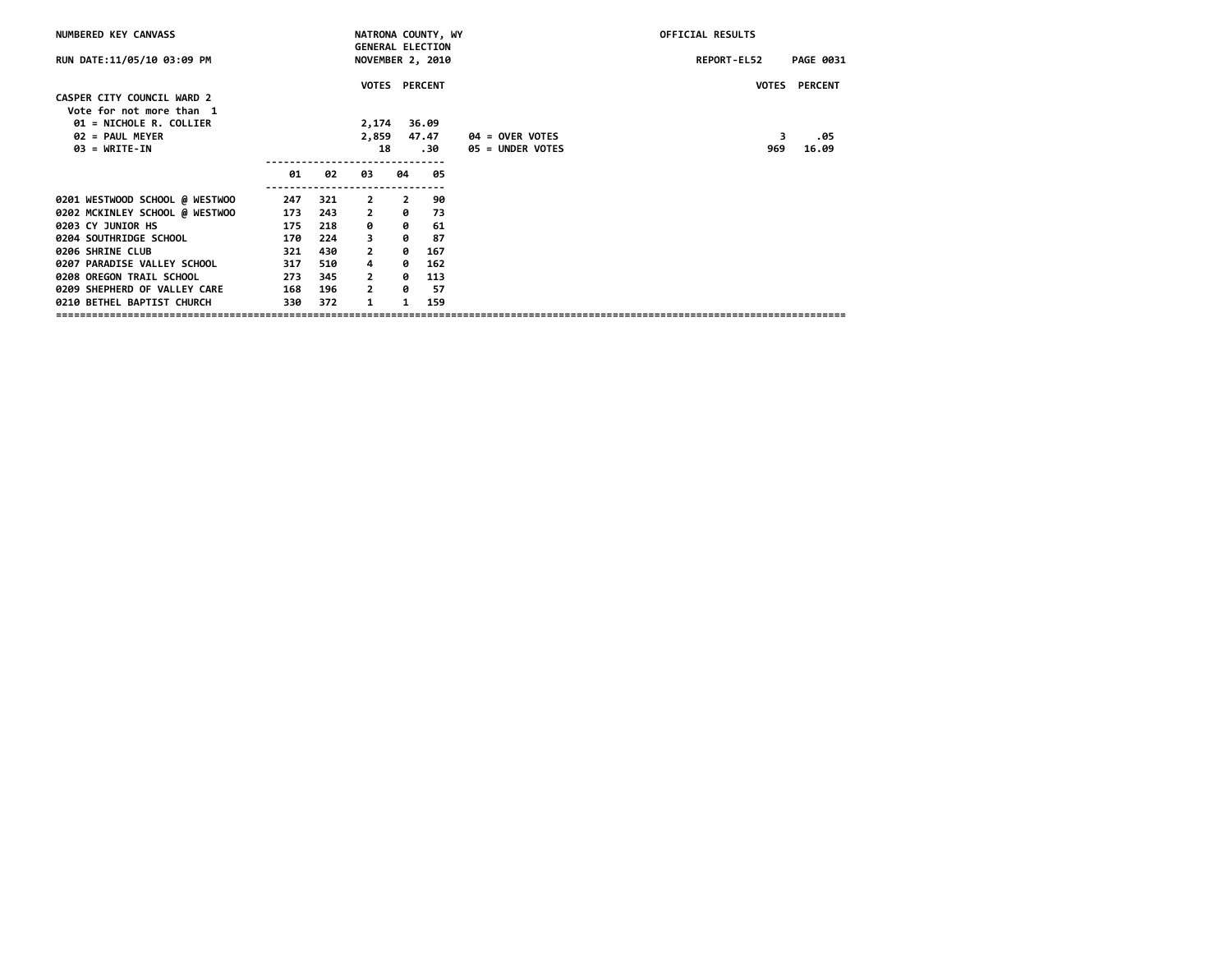| NUMBERED KEY CANVASS        |                    |     |       |               | NATRONA COUNTY, WY      |    |                        | OFFICIAL RESULTS                |
|-----------------------------|--------------------|-----|-------|---------------|-------------------------|----|------------------------|---------------------------------|
|                             |                    |     |       |               | <b>GENERAL ELECTION</b> |    |                        |                                 |
| RUN DATE:11/05/10 03:09 PM  |                    |     |       |               | <b>NOVEMBER 2, 2010</b> |    |                        | REPORT-EL52<br><b>PAGE 0032</b> |
|                             |                    |     |       | VOTES PERCENT |                         |    |                        | VOTES PERCENT                   |
| CASPER CITY COUNCIL WARD 3  |                    |     |       |               |                         |    |                        |                                 |
| Vote for not more than 2    |                    |     |       |               |                         |    |                        |                                 |
| 01 = PAUL C. BERTOGLIO      |                    |     | 2,950 |               | 23.79                   |    |                        |                                 |
| 02 = KATE MCLEMORE          |                    |     | 1,416 |               | 11.42                   |    | 05 = WRITE-IN          | 27<br>. 22                      |
| 03 = KENYNE SCHLAGER        |                    |     | 3,040 |               | 24.52                   |    | <b>06 = OVER VOTES</b> | 108<br>.87                      |
| 04 = BERTON TOEWS           |                    |     | 2,734 |               | 22.05                   |    | 07 = UNDER VOTES       | 17.14<br>2,125                  |
|                             |                    |     |       |               |                         |    |                        |                                 |
|                             | 01                 | 02  | 03    | 04            | 05                      | 06 | 07                     |                                 |
| 0302 UNIVERSITY PARK SCHOOL | -----------<br>239 | 148 | 259   | 266           | 3                       | 14 | 195                    |                                 |
| 0303 PINEVIEW SCHOOL        | 282                | 186 | 333   | 318           | 1                       | -8 | 254                    |                                 |
| 0304 SAGEWOOD SCHOOL        | 384                | 239 | 374   | 336           | $\overline{7}$          | 14 | 268                    |                                 |
| 0305 KELLY WALSH HS         | 334                | 122 | 276   | 291           | 4                       | 10 | 199                    |                                 |
| 0306 MANOR HEIGHTS SCHOOL   | 453                | 168 | 470   | 380           | 2                       | 12 | 323                    |                                 |
| 0308 PRINCE OF PEACE        | 308                | 196 | 431   | 302           | 6                       | 12 | 263                    |                                 |
| 0309 VERDA JAMES SCHOOL     | 222                | 115 | 203   | 231           | $\mathbf{1}$            | 18 | 132                    |                                 |
| 0310 CENTENNIAL JR HS       | 728                | 242 | 694   | 610           | 3                       | 20 | 491                    |                                 |
|                             |                    |     |       |               |                         |    |                        |                                 |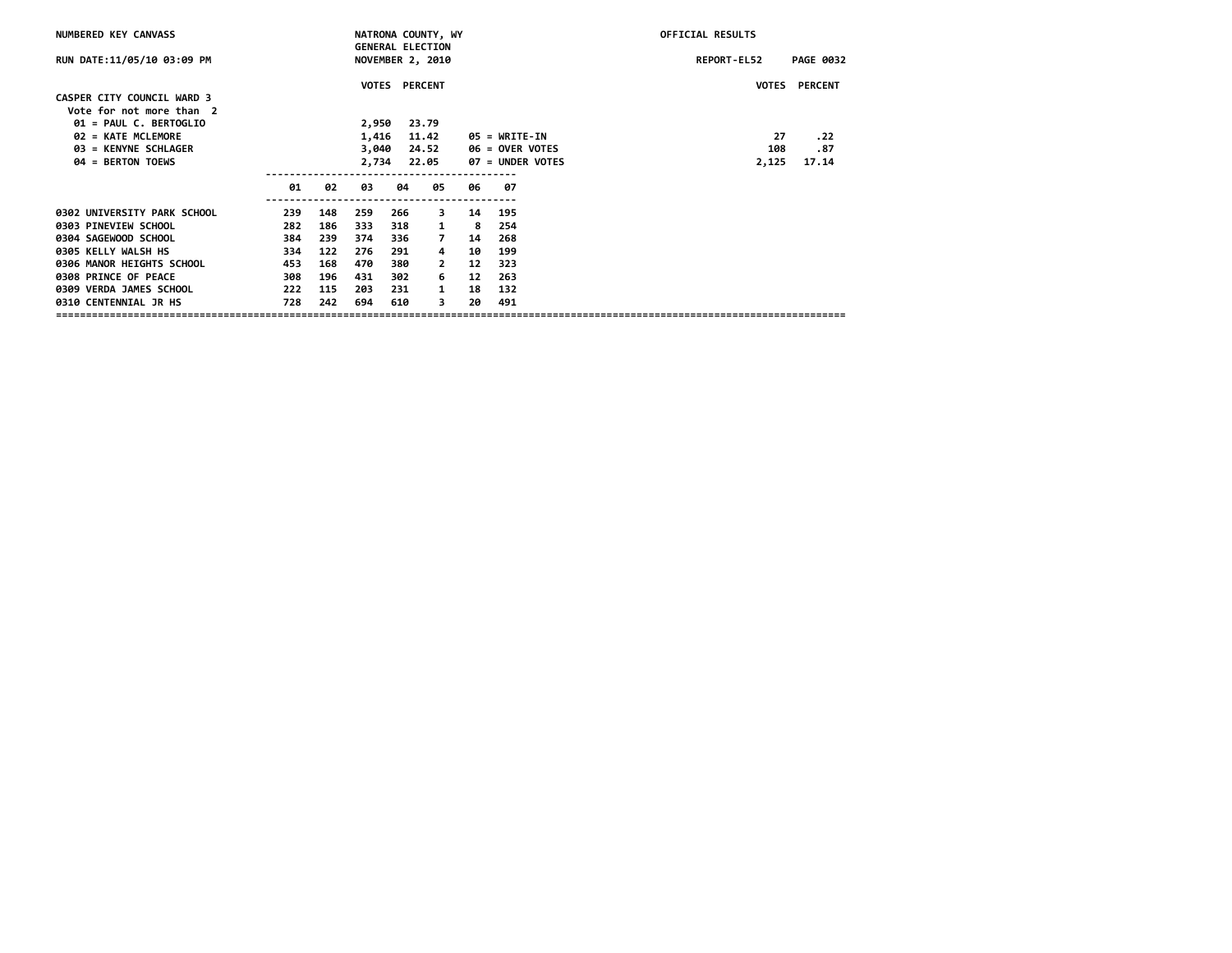| NUMBERED KEY CANVASS       |     |     |     |    | NATRONA COUNTY, WY<br><b>GENERAL ELECTION</b> |                    | OFFICIAL RESULTS   |                  |
|----------------------------|-----|-----|-----|----|-----------------------------------------------|--------------------|--------------------|------------------|
| RUN DATE:11/05/10 03:09 PM |     |     |     |    | <b>NOVEMBER 2, 2010</b>                       |                    | <b>REPORT-EL52</b> | <b>PAGE 0033</b> |
|                            |     |     |     |    | <b>VOTES PERCENT</b>                          |                    | <b>VOTES</b>       | <b>PERCENT</b>   |
| <b>BAR NUNN MAYOR</b>      |     |     |     |    |                                               |                    |                    |                  |
| Vote for not more than 1   |     |     |     |    |                                               |                    |                    |                  |
| <b>01 = KEN BUTLER</b>     |     |     | 199 |    | 32.68                                         |                    |                    |                  |
| $02 = JERRY L. PETTY$      |     |     | 353 |    | 57.96                                         | $04 = 0$ VER VOTES | 0                  |                  |
| $03 = \text{WRITE-IN}$     |     |     | 4   |    | . 66                                          | 05 = UNDER VOTES   | 53                 | 8.70             |
|                            | 01  | 02  | 03  | 04 | 05                                            |                    |                    |                  |
|                            |     |     |     |    |                                               |                    |                    |                  |
| 0805 BAR NUNN SCHOOL       | 199 | 353 | 4   | ø  | 53                                            |                    |                    |                  |
|                            |     |     |     |    |                                               |                    |                    |                  |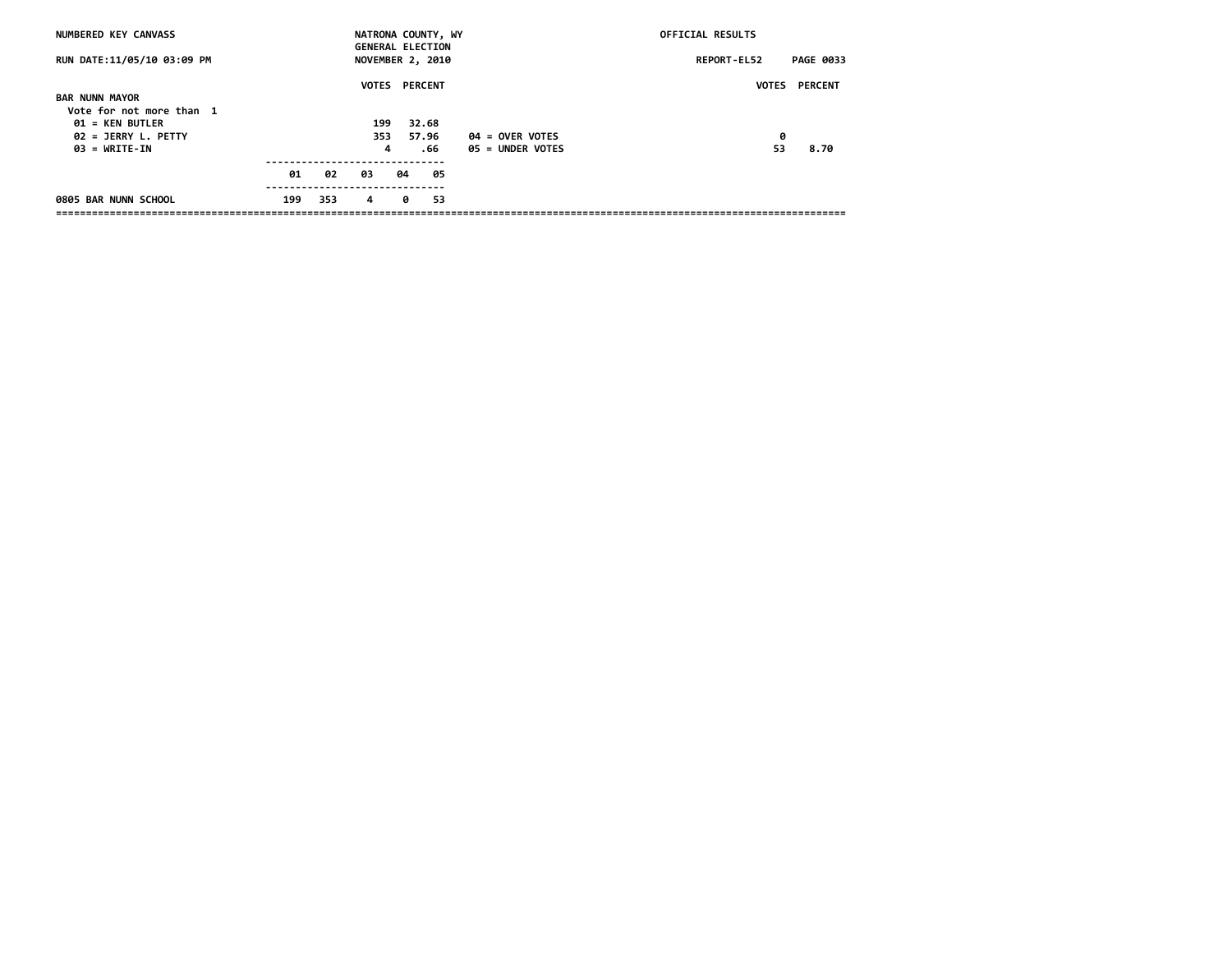| NUMBERED KEY CANVASS         |     |     | NATRONA COUNTY, WY<br><b>GENERAL ELECTION</b> |     |       |                |                | OFFICIAL RESULTS       |             |                |                      |
|------------------------------|-----|-----|-----------------------------------------------|-----|-------|----------------|----------------|------------------------|-------------|----------------|----------------------|
| RUN DATE:11/05/10 03:09 PM   |     |     | <b>NOVEMBER 2, 2010</b>                       |     |       |                |                |                        | REPORT-EL52 |                | <b>PAGE 0034</b>     |
|                              |     |     | <b>VOTES PERCENT</b>                          |     |       |                |                |                        |             |                | <b>VOTES PERCENT</b> |
| <b>BAR NUNN TOWN COUNCIL</b> |     |     |                                               |     |       |                |                |                        |             |                |                      |
| Vote for not more than 2     |     |     |                                               |     |       |                |                |                        |             |                |                      |
| $01 =$ JOHN R. BLASE         |     |     | 437                                           |     | 35.88 |                |                |                        |             |                |                      |
| 02 = LOLA A. HOFFMAN         |     |     | 156                                           |     | 12.81 |                |                | 05 = WRITE-IN          |             | 2              | .16                  |
| 03 = STEVEN HOLLISTER        |     |     | 253                                           |     | 20.77 |                |                | <b>06 = OVER VOTES</b> |             | $\overline{2}$ | . 16                 |
| 04 = WENDELL TEKELL          |     |     | 165                                           |     | 13.55 |                |                | 07 = UNDER VOTES       |             | 203            | 16.67                |
|                              | 01  | 02  | 03                                            | 04  |       | 05             | 06             | - 07                   |             |                |                      |
| 0805 BAR NUNN SCHOOL         | 437 | 156 | 253                                           | 165 |       | $\overline{2}$ | $\overline{2}$ | -203                   |             |                |                      |
|                              |     |     |                                               |     |       |                |                |                        |             |                |                      |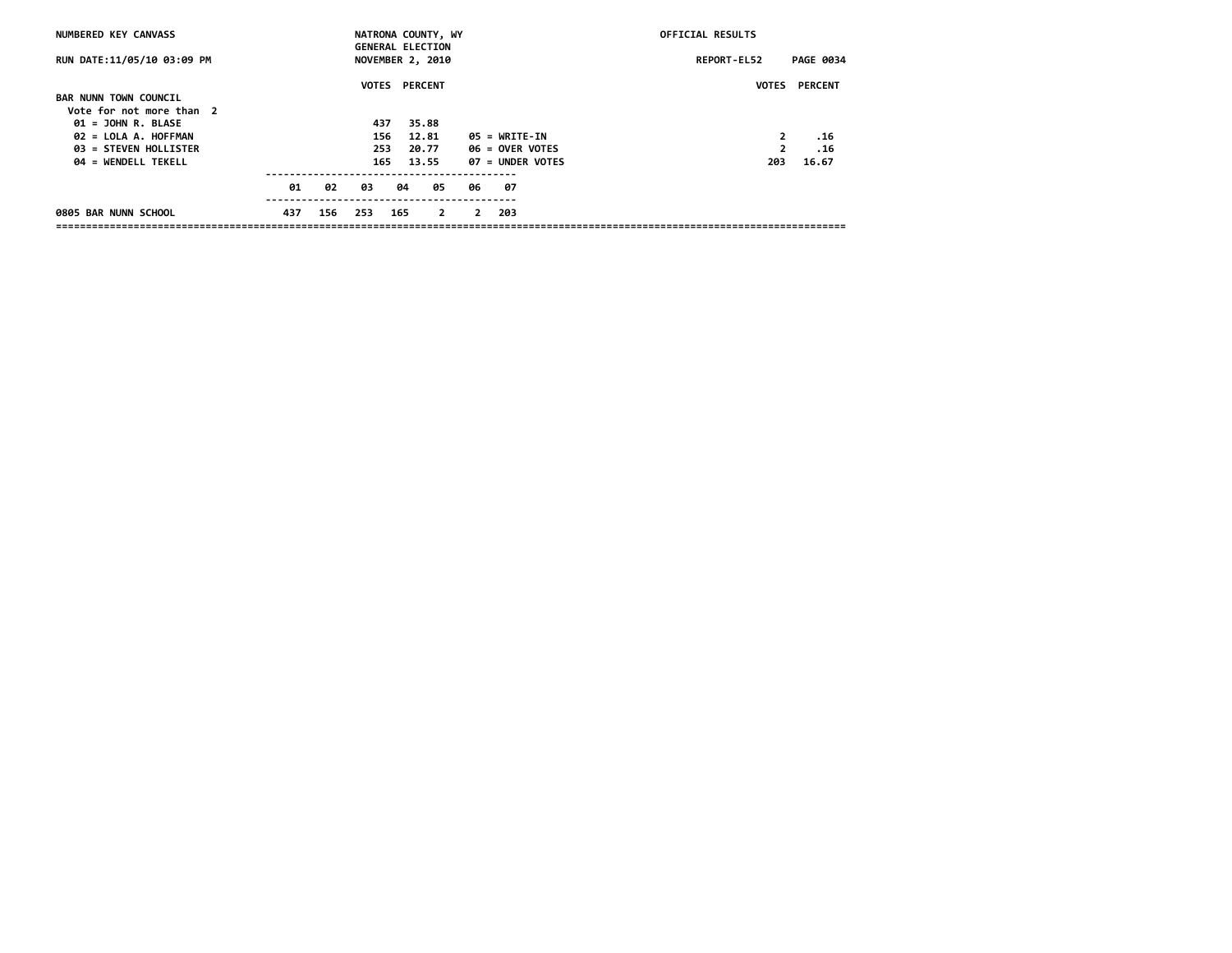| NUMBERED KEY CANVASS                                                    |     |    |           | NATRONA COUNTY, WY<br><b>GENERAL ELECTION</b> |                                       | OFFICIAL RESULTS   |                      |
|-------------------------------------------------------------------------|-----|----|-----------|-----------------------------------------------|---------------------------------------|--------------------|----------------------|
| RUN DATE:11/05/10 03:09 PM                                              |     |    |           | <b>NOVEMBER 2, 2010</b>                       |                                       | <b>REPORT-EL52</b> | <b>PAGE 0035</b>     |
| <b>EVANSVILLE MAYOR</b>                                                 |     |    |           | <b>VOTES PERCENT</b>                          |                                       |                    | <b>VOTES PERCENT</b> |
| Vote for not more than 1<br>$01 = PHIL HINDS$<br>$02 = \text{WRTTE-IN}$ |     |    | 369<br>27 | 76.08<br>5.57                                 | $03 =$ OVER VOTES<br>04 = UNDER VOTES | 0<br>89            | 18.35                |
|                                                                         |     |    |           |                                               |                                       |                    |                      |
|                                                                         | 01  | 02 | 03        | -04                                           |                                       |                    |                      |
| 0401 EVANSVILLE SCHOOL                                                  | 369 | 27 | ø         | -89                                           |                                       |                    |                      |
|                                                                         |     |    |           |                                               |                                       |                    |                      |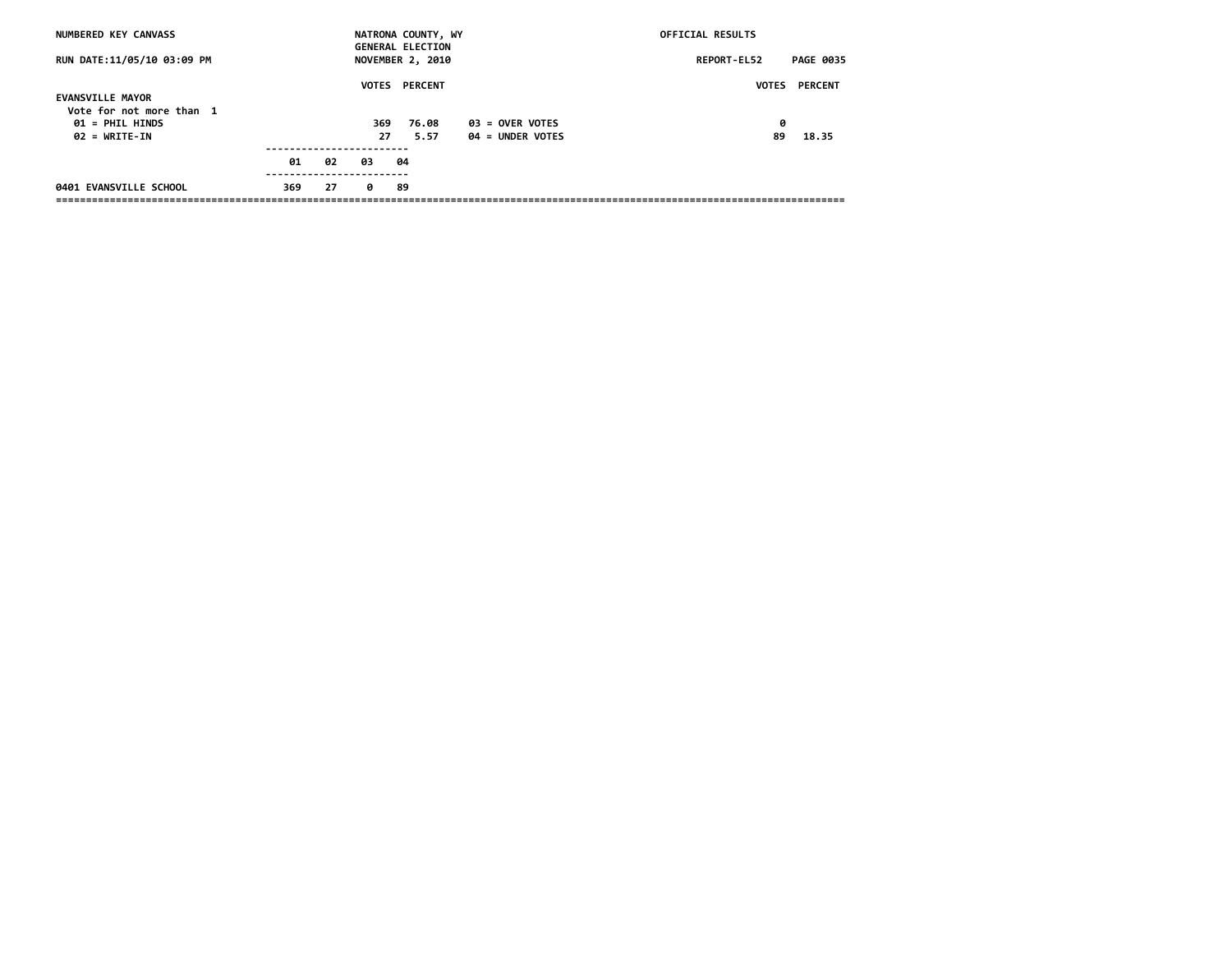| NUMBERED KEY CANVASS           |     |     | NATRONA COUNTY, WY                                 |    |       |     |                    | OFFICIAL RESULTS   |                  |
|--------------------------------|-----|-----|----------------------------------------------------|----|-------|-----|--------------------|--------------------|------------------|
| RUN DATE:11/05/10 03:09 PM     |     |     | <b>GENERAL ELECTION</b><br><b>NOVEMBER 2, 2010</b> |    |       |     |                    | <b>REPORT-EL52</b> | <b>PAGE 0036</b> |
|                                |     |     | <b>VOTES PERCENT</b>                               |    |       |     |                    | <b>VOTES</b>       | <b>PERCENT</b>   |
| <b>EVANSVILLE TOWN COUNCIL</b> |     |     |                                                    |    |       |     |                    |                    |                  |
| Vote for not more than 2       |     |     |                                                    |    |       |     |                    |                    |                  |
| 01 = LAURA BECKER              |     |     | 352                                                |    | 36.29 |     |                    |                    |                  |
| $02 =$ JOHN R. LANG            |     |     | 298                                                |    | 30.72 |     | $04 = 0$ VER VOTES | 0                  |                  |
| $03 = \text{WRTTE}$ -IN        |     |     | 30                                                 |    | 3.09  |     | 05 = UNDER VOTES   | 290                | 29.90            |
|                                |     |     |                                                    |    |       |     |                    |                    |                  |
|                                | 01  | 02  | 03                                                 | 04 |       | 05  |                    |                    |                  |
|                                |     |     |                                                    |    |       |     |                    |                    |                  |
| 0401 EVANSVILLE SCHOOL         | 352 | 298 | 30                                                 | ø  |       | 290 |                    |                    |                  |
|                                |     |     |                                                    |    |       |     |                    |                    |                  |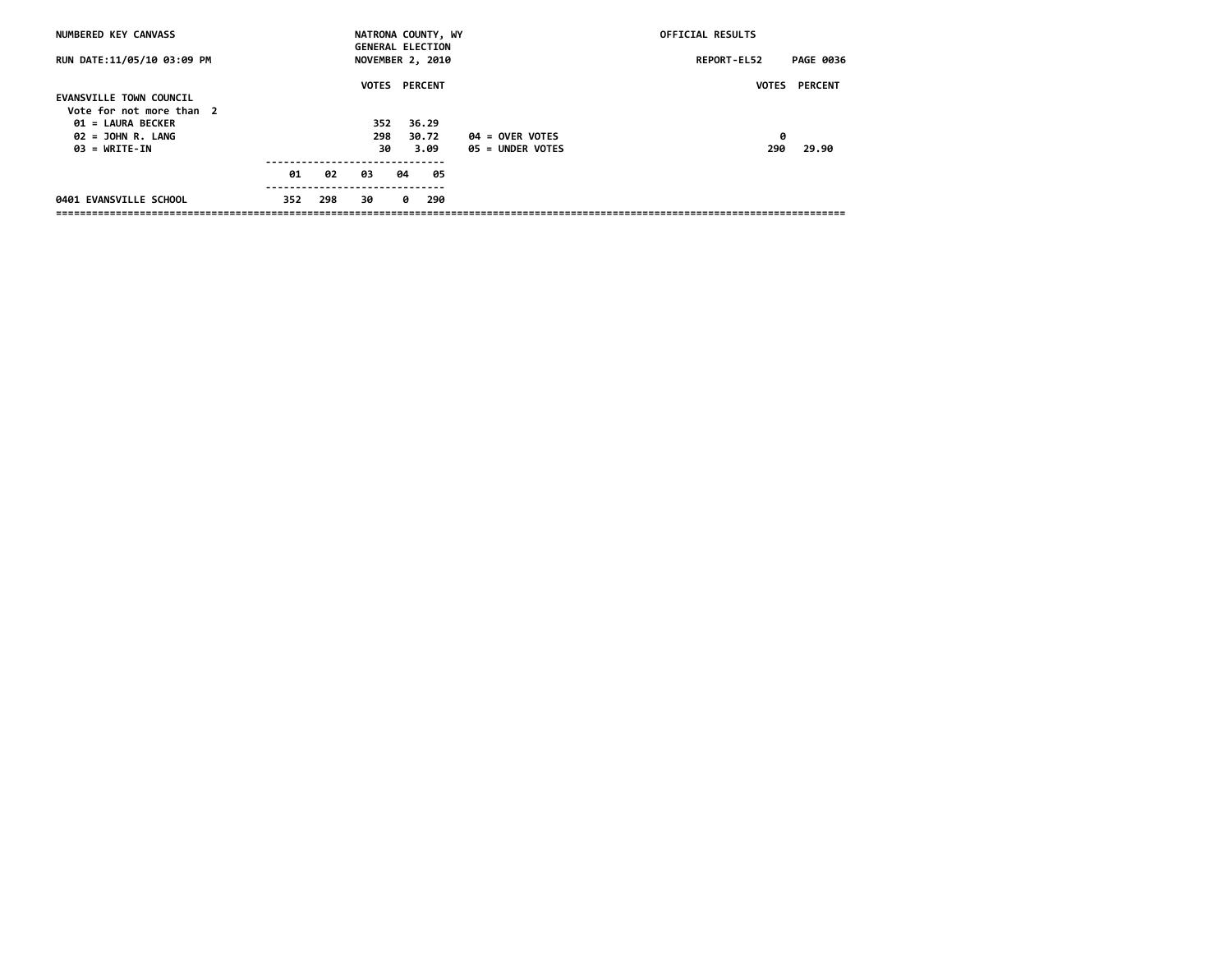| NUMBERED KEY CANVASS                           |     |     | NATRONA COUNTY, WY<br><b>GENERAL ELECTION</b> |    |       |    |                    | OFFICIAL RESULTS   |                  |
|------------------------------------------------|-----|-----|-----------------------------------------------|----|-------|----|--------------------|--------------------|------------------|
| RUN DATE:11/05/10 03:09 PM                     |     |     | <b>NOVEMBER 2, 2010</b>                       |    |       |    |                    | <b>REPORT-EL52</b> | <b>PAGE 0037</b> |
| <b>MILLS MAYOR</b>                             |     |     | <b>VOTES PERCENT</b>                          |    |       |    |                    | <b>VOTES</b>       | <b>PERCENT</b>   |
| Vote for not more than 1<br>$01 = JOE E. DILL$ |     |     | 317                                           |    | 43.85 |    |                    |                    |                  |
| 02 = TANISE M. LAVERING                        |     |     | 350                                           |    | 48.41 |    | $04 = 0$ VER VOTES | 0                  |                  |
| $03 = \text{WRTTE-IN}$                         |     |     | 14                                            |    | 1.94  |    | 05 = UNDER VOTES   | 42                 | 5.81             |
|                                                | 01  | 02  | 03                                            | 04 |       | 05 |                    |                    |                  |
| 0801 MILLS COMMUNITY CENTER                    | 317 | 350 | 14                                            | ø  |       | 42 |                    |                    |                  |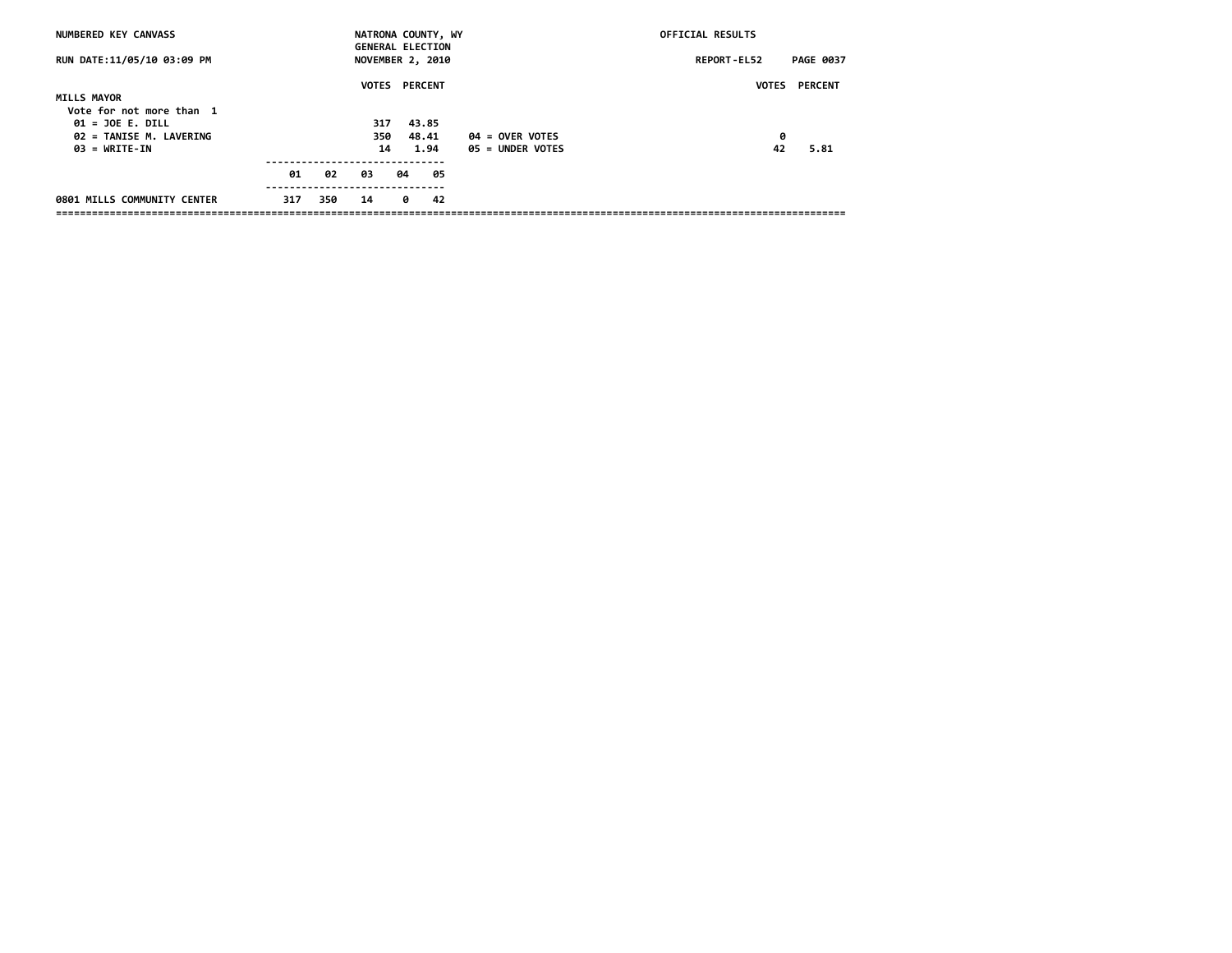| NUMBERED KEY CANVASS                                                                               |     |     | NATRONA COUNTY, WY<br><b>GENERAL ELECTION</b> |    |                |    |                    | OFFICIAL RESULTS  |                  |
|----------------------------------------------------------------------------------------------------|-----|-----|-----------------------------------------------|----|----------------|----|--------------------|-------------------|------------------|
| RUN DATE:11/05/10 03:09 PM                                                                         |     |     | <b>NOVEMBER 2, 2010</b>                       |    |                |    |                    | REPORT-EL52       | <b>PAGE 0038</b> |
| MILLS TOWN COUNCIL<br>Vote for not more than 2<br>01 = LAWANDA K. COGDILL<br>02 = VINCENT GARGIULO |     |     | <b>VOTES PERCENT</b><br>462<br>516            |    | 31.95<br>35.68 |    | $04 = 0$ VER VOTES | <b>VOTES</b><br>0 | <b>PERCENT</b>   |
| $03 = \text{WRTTE-IN}$                                                                             | 01  | 02  | 26<br>03                                      | 04 | 1.80           | 05 | 05 = UNDER VOTES   | 442               | 30.57            |
| 0801 MILLS COMMUNITY CENTER                                                                        | 462 | 516 | 26                                            | 0  | 442            |    |                    |                   |                  |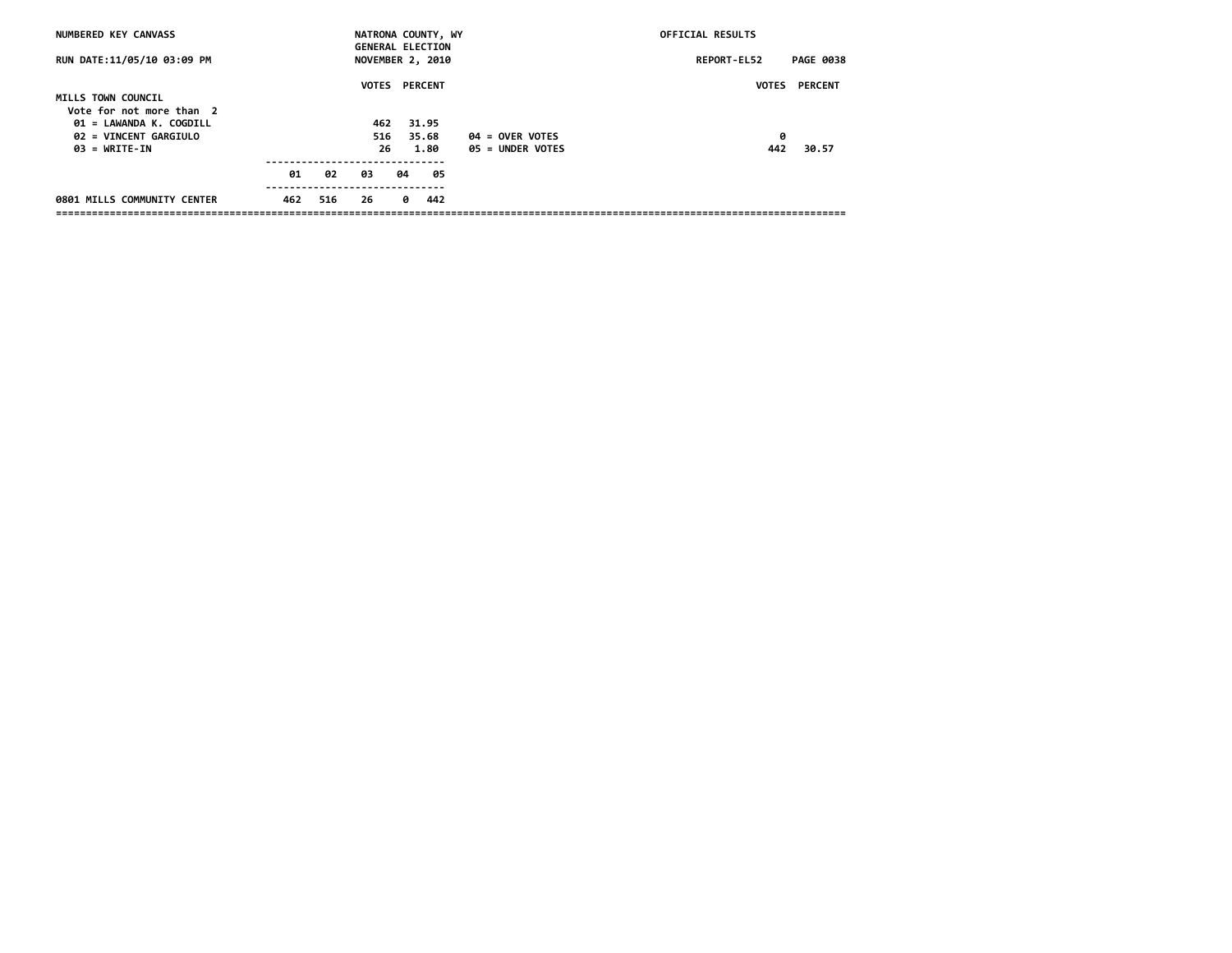| NUMBERED KEY CANVASS                                                                                                                                                                                                                             |       |            |               | NATRONA COUNTY, WY      |                |                                                        |                            |      | OFFICIAL RESULTS   |                  |
|--------------------------------------------------------------------------------------------------------------------------------------------------------------------------------------------------------------------------------------------------|-------|------------|---------------|-------------------------|----------------|--------------------------------------------------------|----------------------------|------|--------------------|------------------|
|                                                                                                                                                                                                                                                  |       |            |               | <b>GENERAL ELECTION</b> |                |                                                        |                            |      |                    |                  |
| RUN DATE:11/05/10 03:09 PM                                                                                                                                                                                                                       |       |            |               | <b>NOVEMBER 2, 2010</b> |                |                                                        |                            |      | <b>REPORT-EL52</b> | <b>PAGE 0039</b> |
|                                                                                                                                                                                                                                                  |       |            | VOTES PERCENT |                         |                |                                                        |                            |      |                    | VOTES PERCENT    |
| CASPER COLLEGE DISTRICT BOARD OF TRUSTEE                                                                                                                                                                                                         |       |            |               |                         |                |                                                        |                            |      |                    |                  |
| Vote for not more than 3                                                                                                                                                                                                                         |       |            |               |                         |                |                                                        |                            |      |                    |                  |
| 01 = V. WORTH CHRISTIE                                                                                                                                                                                                                           |       | 4,486      |               | 6.41                    |                |                                                        |                            |      |                    |                  |
| $02 = ROY COHEE$                                                                                                                                                                                                                                 |       | 9,620      |               | 13.75                   |                | 06 = SARAH SULZEN                                      |                            |      | 7,587              | 10.85            |
| 03 = CHRIS CROSSEN                                                                                                                                                                                                                               |       | 6,983 9.98 |               |                         |                | $07 = \text{WRITE-IN}$                                 |                            |      | 163                | .23              |
| 04 = KATHY DOLAN                                                                                                                                                                                                                                 |       |            |               |                         |                |                                                        |                            |      | 273                | .39              |
| <b>05 = CHARLIE ROBERTSON</b>                                                                                                                                                                                                                    |       |            |               |                         |                | 09 = UNDER VOTES                                       |                            |      | 23,054             | 32.96            |
|                                                                                                                                                                                                                                                  |       |            |               |                         |                |                                                        |                            |      |                    |                  |
| 9181 ROOSEVELT SCHOOL<br>91 - 92 - 93 - 94<br>9181 ROOMEN COMIN' LIBRARY<br>91 - 92 - 93 - 154 - 114<br>9182 DEAW MORGAN JR ISS<br>9182 DEAW MORGAN JR ISS<br>9182 DEAW MORGAN JR ISS<br>9280 DEAW MORGAN JR ISS<br>9280 DEAW MORGAN CITUES<br>9 | 01 02 | 03         | 04            | 05                      | 06             | 07                                                     | 08                         | 09   |                    |                  |
|                                                                                                                                                                                                                                                  |       |            |               |                         | 132 177        | $\overline{2}$                                         | $\overline{\mathbf{3}}$    | 274  |                    |                  |
|                                                                                                                                                                                                                                                  |       |            |               |                         |                | 152 104 117 3                                          | 0                          | 355  |                    |                  |
|                                                                                                                                                                                                                                                  |       |            |               |                         |                |                                                        |                            | 715  |                    |                  |
|                                                                                                                                                                                                                                                  |       |            |               |                         |                |                                                        |                            | 644  |                    |                  |
|                                                                                                                                                                                                                                                  |       |            |               |                         |                | 271 211 186 4 6<br>242 218 135 7 12<br>204 164 126 3 3 | 3 414                      |      |                    |                  |
|                                                                                                                                                                                                                                                  |       |            |               |                         | 289 293 8      |                                                        | 21                         | 850  |                    |                  |
|                                                                                                                                                                                                                                                  |       |            |               | 120                     | 146 4          |                                                        | 6                          | 312  |                    |                  |
|                                                                                                                                                                                                                                                  |       |            |               | 249                     |                |                                                        | 18                         | 800  |                    |                  |
|                                                                                                                                                                                                                                                  |       |            |               | 205                     | 202 5<br>144 0 |                                                        | $\overline{\mathbf{3}}$    | 533  |                    |                  |
|                                                                                                                                                                                                                                                  |       |            |               | 75                      | 82 4           |                                                        | $\bullet$                  | 209  |                    |                  |
|                                                                                                                                                                                                                                                  |       |            |               | 227                     | $251 \qquad 3$ |                                                        | 6                          | 602  |                    |                  |
|                                                                                                                                                                                                                                                  |       |            |               | 175                     | 183 9          |                                                        | 12                         | 452  |                    |                  |
|                                                                                                                                                                                                                                                  |       |            |               | 147                     | 168 1          |                                                        | - 6                        | 389  |                    |                  |
|                                                                                                                                                                                                                                                  |       |            |               | 129                     | 171            | 0                                                      | 9                          | 444  |                    |                  |
|                                                                                                                                                                                                                                                  |       |            |               | 355                     | 280            | $\overline{\mathbf{2}}$                                | 15                         | 958  |                    |                  |
|                                                                                                                                                                                                                                                  |       |            |               | 337                     | 328            | 16                                                     | 21                         | 953  |                    |                  |
|                                                                                                                                                                                                                                                  |       |            |               | 298                     | 276            | $\overline{\phantom{0}}$                               | 15                         | 822  |                    |                  |
|                                                                                                                                                                                                                                                  |       |            |               | 163                     | 160            | 11                                                     | $\overline{\mathbf{3}}$    | 361  |                    |                  |
|                                                                                                                                                                                                                                                  |       |            |               | 329                     | 257            | - 0                                                    | 15                         | 867  |                    |                  |
|                                                                                                                                                                                                                                                  |       |            |               | 176                     | 206            | $6\overline{6}$                                        | - 6                        | 491  |                    |                  |
|                                                                                                                                                                                                                                                  |       |            |               | 220                     | 232            | $\overline{a}$                                         | 0                          | 650  |                    |                  |
|                                                                                                                                                                                                                                                  |       |            |               | 263                     | 290            | 17                                                     | $\overline{\mathbf{3}}$    | 744  |                    |                  |
|                                                                                                                                                                                                                                                  |       |            |               | 240                     | 197            | $\overline{\phantom{a}}$                               | ø                          | 625  |                    |                  |
|                                                                                                                                                                                                                                                  |       |            |               | 355                     | 261            | $\overline{\mathbf{1}}$                                | 6                          | 877  |                    |                  |
|                                                                                                                                                                                                                                                  |       |            |               | 206                     | - 265          | $\overline{\mathbf{4}}$                                | - 6                        | 783  |                    |                  |
|                                                                                                                                                                                                                                                  |       |            |               | 158                     | 140 3          |                                                        | 9                          | -383 |                    |                  |
|                                                                                                                                                                                                                                                  |       |            |               | 516                     |                |                                                        | 9 1407                     |      |                    |                  |
|                                                                                                                                                                                                                                                  |       |            |               | 130                     |                |                                                        | 15                         | 456  |                    |                  |
|                                                                                                                                                                                                                                                  |       |            |               | 234                     | 199            | $\overline{\mathbf{2}}$                                | $\overline{\mathbf{3}}$    | 729  |                    |                  |
|                                                                                                                                                                                                                                                  |       |            |               | 24                      | 25             | $\overline{\mathbf{1}}$                                | 0                          | 75   |                    |                  |
|                                                                                                                                                                                                                                                  |       |            |               | 34                      |                | 43 1                                                   | $\overline{\phantom{a}}$ 3 | 118  |                    |                  |
|                                                                                                                                                                                                                                                  |       |            |               | 29                      | 35             | $\theta$                                               | 0                          | 66   |                    |                  |
|                                                                                                                                                                                                                                                  |       |            |               | 206                     | 283            | $\overline{\mathbf{4}}$                                | 6                          | 636  |                    |                  |
|                                                                                                                                                                                                                                                  |       |            |               | 77                      | 82             | 5                                                      | $\overline{\mathbf{3}}$    | 239  |                    |                  |
|                                                                                                                                                                                                                                                  |       |            |               | 142                     | 150            | $\overline{\phantom{0}}$                               | 9                          | 310  |                    |                  |
|                                                                                                                                                                                                                                                  |       |            |               | 273                     | 258            | 9                                                      | 6                          | 785  |                    |                  |
|                                                                                                                                                                                                                                                  |       |            |               | 137                     | 213            | 1                                                      | 3                          | 761  |                    |                  |
|                                                                                                                                                                                                                                                  |       |            |               | 293                     | 256            | $\overline{\phantom{0}}$                               | 6                          | 897  |                    |                  |
|                                                                                                                                                                                                                                                  |       |            |               | 32                      | 13             | 0                                                      | 0                          | 108  |                    |                  |
|                                                                                                                                                                                                                                                  |       |            |               | 31                      | 27             | $\overline{\mathbf{e}}$                                | 0                          | 145  |                    |                  |
|                                                                                                                                                                                                                                                  |       |            |               | 67 —                    |                | 56 5                                                   | 0                          | 237  |                    |                  |
|                                                                                                                                                                                                                                                  |       |            |               |                         | 19 24 0        |                                                        | 0                          | -65  |                    |                  |
|                                                                                                                                                                                                                                                  |       |            |               |                         | 82 87 0        |                                                        | $\overline{\phantom{a}}$   | 351  |                    |                  |
|                                                                                                                                                                                                                                                  |       |            |               |                         | 22 26 0        |                                                        | $\overline{\mathbf{3}}$    | 54   |                    |                  |
|                                                                                                                                                                                                                                                  |       |            |               | 17                      | 13             | $\theta$                                               | 0                          | 76   |                    |                  |
|                                                                                                                                                                                                                                                  |       |            |               | $\mathbf{1}$            | $3 \theta$     |                                                        | $\bullet$                  | 32   |                    |                  |
|                                                                                                                                                                                                                                                  |       |            |               |                         |                |                                                        |                            |      |                    |                  |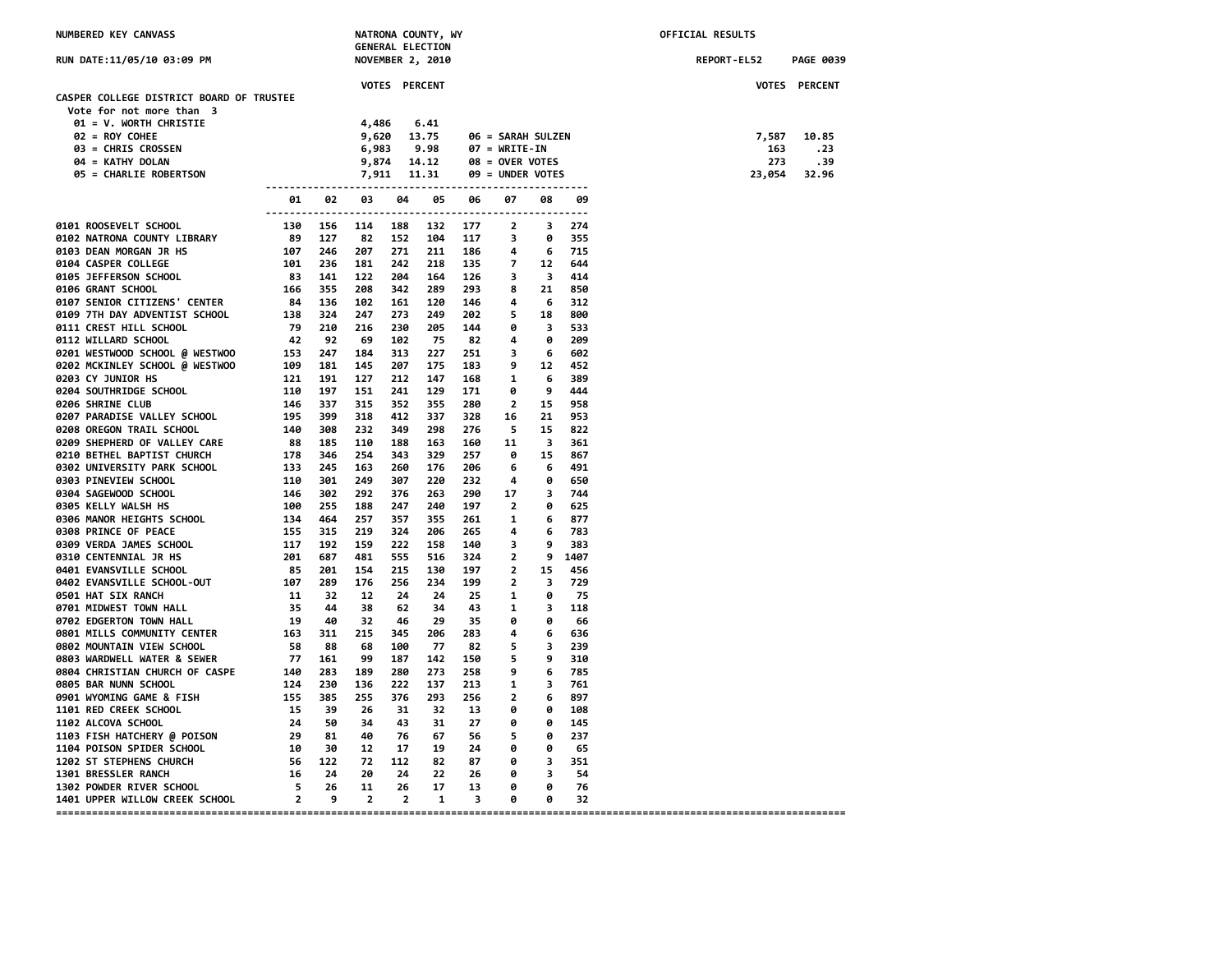| NUMBERED KEY CANVASS                                                                                                                                                                                                                                                                                              |    |       |                         |                          | NATRONA COUNTY, WY<br><b>GENERAL ELECTION</b> |             |                          |            |                                                |                          |                | OFFICIAL RESULTS  |             |                           |                  |
|-------------------------------------------------------------------------------------------------------------------------------------------------------------------------------------------------------------------------------------------------------------------------------------------------------------------|----|-------|-------------------------|--------------------------|-----------------------------------------------|-------------|--------------------------|------------|------------------------------------------------|--------------------------|----------------|-------------------|-------------|---------------------------|------------------|
| RUN DATE:11/05/10 03:09 PM                                                                                                                                                                                                                                                                                        |    |       |                         |                          | <b>NOVEMBER 2, 2010</b>                       |             |                          |            |                                                |                          |                |                   | REPORT-EL52 |                           | <b>PAGE 0040</b> |
| NATRONA COUNTY SCHOOL DIST NO 1<br>Vote for not more than 4                                                                                                                                                                                                                                                       |    |       |                         | VOTES PERCENT            |                                               |             |                          |            |                                                |                          |                |                   |             |                           | VOTES PERCENT    |
| 01 = RON AKIN                                                                                                                                                                                                                                                                                                     |    |       |                         |                          | 6.13                                          |             |                          |            | 08 = GERALD L. QUINLAN                         |                          |                |                   |             | 4,793                     | 5.14             |
| 02 = DAVE APPLEGATE                                                                                                                                                                                                                                                                                               |    |       | 5,721<br>6,143          |                          | 6.59                                          |             |                          |            | 09 = SUZANNE SANDOVAL                          |                          |                |                   |             | 8,180                     | 8.77             |
| 03 = LINDA BERGERON                                                                                                                                                                                                                                                                                               |    |       | 5,997                   |                          | 6.43                                          |             | <b>10 = DOUG TUNISON</b> |            |                                                |                          |                |                   |             | 3,037                     | 3.26             |
|                                                                                                                                                                                                                                                                                                                   |    |       |                         |                          |                                               |             |                          |            | 6.49 11 = C. DOUG WALKER<br>7.91 12 = WRITE-IN |                          |                |                   |             | 2,784                     | 2.98             |
|                                                                                                                                                                                                                                                                                                                   |    |       |                         |                          |                                               |             |                          |            |                                                |                          |                |                   |             |                           | . 19             |
|                                                                                                                                                                                                                                                                                                                   |    |       |                         |                          |                                               |             |                          |            |                                                |                          |                |                   |             |                           | .13              |
|                                                                                                                                                                                                                                                                                                                   |    |       |                         |                          |                                               |             |                          |            |                                                |                          |                |                   |             | $\frac{1}{124}$<br>31,299 | 33.56            |
| $03 = LINDA BENUENOR\n04 = JIM BUSH\n05 = AUDREY M. COTHERMAN\n06 = PAT KEEFE\n07, 837 8.40 13 = OVER VOTES\n08 = PAT KEEFE\n09 = PAT KEETE\n000 = 047.373 0.40 0.33 = OVER VOTES\n0100 = 047.373 0.40 0.33 = 0.402 0.44 = UNDER VOTES\n011 = UNDER VOTES\n012 = WKLIE-LIV\n013 = OVER VOTES\n023 = 0.402 0.44 =$ |    | 01 02 | 03 04 05 06             |                          |                                               |             | 07                       |            |                                                |                          |                |                   |             | 14                        |                  |
| 01 02 03<br>01 02 03<br>01 02 03<br>01 02 03<br>01 02 03<br>01 02 03 145<br>01 02 03 145<br>01 02 03 145<br>01 02 12 03 147<br>01 02 02 12 15<br>01 02 02 12 15<br>01 02 57 FFFR SONLEGE (NUCLENS 'CENTER<br>01 12 NET HILL SCHOOL 0 1275 224 154<br>01                                                           |    |       |                         | 96                       | 127                                           | 148         | 56                       |            | 78 188                                         | 56                       | 76             | 6                 | 0           | 389                       |                  |
|                                                                                                                                                                                                                                                                                                                   |    |       |                         | 73                       | 116                                           | 94          | 41                       |            | 63 124                                         | 42                       |                | 0                 | -8          | 518                       |                  |
|                                                                                                                                                                                                                                                                                                                   |    |       |                         | 166                      |                                               |             |                          |            | 244 221 79 119 212 80                          |                          |                | 45 5              | 0           | 930                       |                  |
|                                                                                                                                                                                                                                                                                                                   |    |       |                         | 173                      |                                               | 222 225 70  |                          |            | 101 171 58                                     |                          |                | 43 13             | 0           | 877                       |                  |
|                                                                                                                                                                                                                                                                                                                   |    |       |                         | 127                      | 183                                           | 157         | 58                       | 79         | 120                                            | 48                       |                | 41 1              | 0           | 598                       |                  |
|                                                                                                                                                                                                                                                                                                                   |    |       |                         | 178                      | 250                                           | 310         | 140                      | 155        | 312                                            | 114                      | 101            | 12 <sub>1</sub>   | 8           | 1229                      |                  |
|                                                                                                                                                                                                                                                                                                                   |    |       |                         | 65                       | 110                                           | 117         | 85                       | 87         | 150                                            | 51                       | 54             | 6                 | 0           | 418                       |                  |
|                                                                                                                                                                                                                                                                                                                   |    |       |                         | 192                      | 203                                           | 256         | 150                      | 184        | 246                                            | 95                       | 67             | $\overline{2}$    | 8           | 1052                      |                  |
|                                                                                                                                                                                                                                                                                                                   |    |       |                         | 136                      | 185                                           | 230         | 83                       | 102        | 171                                            | 70                       | 53             | $\overline{2}$    | 8           | 741                       |                  |
|                                                                                                                                                                                                                                                                                                                   |    |       |                         | 48                       | 54                                            | 52          | 46                       | 43         | - 80                                           | 43                       | 35             | 3                 | 8           | 295                       |                  |
|                                                                                                                                                                                                                                                                                                                   |    |       |                         | 177                      | 204                                           | 221         | 91                       | 161        | 252                                            | 71                       | 101            | 4                 | 0           | 837                       |                  |
|                                                                                                                                                                                                                                                                                                                   |    |       |                         | 112                      | 164                                           | 158         | 88<br>94                 | 114        | 169                                            | 70                       | 90             | 5                 | 4<br>4      | 582                       |                  |
|                                                                                                                                                                                                                                                                                                                   |    |       |                         | 134<br>137               | 154<br>168                                    | 164<br>214  | 65                       | 88<br>112  | 163<br>168                                     | 66<br>53                 | 57<br>39       | 0<br>5            | 0           | 480<br>593                |                  |
|                                                                                                                                                                                                                                                                                                                   |    |       |                         | 295                      | 284                                           | 335         | 132                      | 177        | 284                                            | 101                      | 79             | 3                 | 12          | 1284                      |                  |
|                                                                                                                                                                                                                                                                                                                   |    |       |                         | 263                      | 336                                           | 361         | 175                      | 238        | 320                                            | 131                      | 104            | 10                | 12          | 1285                      |                  |
|                                                                                                                                                                                                                                                                                                                   |    |       |                         | 184                      | 227                                           | 302         | 152                      | 148        | 295                                            | 107                      | 84             | 4                 | 0           | 1006                      |                  |
|                                                                                                                                                                                                                                                                                                                   |    |       |                         | 102                      | 125                                           | 150         | 101                      | 100        | 171                                            | 51                       | 56             | 5                 | 0           | 498                       |                  |
|                                                                                                                                                                                                                                                                                                                   |    |       |                         | 260                      | 323                                           | 299         | 144                      | 225        | 275                                            | 95                       | 75             | $\mathbf{1}$      | 8           | 1151                      |                  |
|                                                                                                                                                                                                                                                                                                                   |    |       |                         | 135                      | 168                                           | 156         | 92                       | 140        | 234                                            | 93                       | 79             | 11                | 12          | 685                       |                  |
|                                                                                                                                                                                                                                                                                                                   |    |       |                         | 157                      | 242                                           | 204         | 103                      | 154        | 273                                            | 116                      | 85             | 5                 | 4           | 896                       |                  |
|                                                                                                                                                                                                                                                                                                                   |    |       |                         | 177                      | 246                                           | 234         | 163                      | 155        | 310                                            | 148                      | 157            | 12                | 0           | 972                       |                  |
|                                                                                                                                                                                                                                                                                                                   |    |       |                         | 159                      | 199                                           | 204         | 96                       | 128        | 188                                            | 74                       | 74             | $\overline{2}$    | 0           | 820                       |                  |
|                                                                                                                                                                                                                                                                                                                   |    |       |                         | 276                      | 320                                           | 267         | 131                      | 163        | 283                                            | 111                      | 110            | 5                 | ø           | 1218                      |                  |
|                                                                                                                                                                                                                                                                                                                   |    |       |                         | 208                      | 266                                           | 215         | 143                      | 164        | 273                                            | 77                       | 96             | 3                 | 0           | 999                       |                  |
|                                                                                                                                                                                                                                                                                                                   |    |       |                         | 131<br>423               | 151<br>442                                    | 163<br>492  | 75<br>218                | 101<br>259 | 169<br>447                                     | -72<br>162               | 48<br>147      | 7<br>4            | 0<br>4      | 552<br>2022               |                  |
|                                                                                                                                                                                                                                                                                                                   |    |       |                         | 91                       | 152                                           | 189         | 90                       | 112        | 219                                            | 77                       | 60             | 0                 | A           | 588                       |                  |
|                                                                                                                                                                                                                                                                                                                   |    |       |                         | 162                      | 156                                           | 196         | 111                      | 124        | 231                                            | 104                      | 85             | 0                 | 12          | 1041                      |                  |
|                                                                                                                                                                                                                                                                                                                   |    |       |                         | $\overline{z}$           | 23                                            | 28          | 12                       | 20         | 17                                             | 13                       | - 9            | 0                 | 0           | 110                       |                  |
|                                                                                                                                                                                                                                                                                                                   |    |       |                         | 43                       | 35                                            | 56          | 14                       | 22         | 51                                             | 19                       | 24             | 0                 | 0           | 127                       |                  |
|                                                                                                                                                                                                                                                                                                                   |    |       |                         | 32                       | 32                                            | 28          | 10                       | 11         | 32                                             | 20                       | 15             | 0                 | 0           | 95                        |                  |
|                                                                                                                                                                                                                                                                                                                   |    |       |                         | 167                      | 190                                           | 234         | 91                       | 127        | 322                                            | 129                      | 136            | 4                 | 0           | 845                       |                  |
|                                                                                                                                                                                                                                                                                                                   |    |       |                         | 65                       | 61                                            | 63          | 47                       | 47         | 78                                             | 30                       | 30             | 7                 | 0           | 350                       |                  |
|                                                                                                                                                                                                                                                                                                                   |    |       |                         | 107                      | 101                                           | 121         | 66                       | 68         | 151                                            | 45                       | 55             | 8                 | 0           | 446                       |                  |
|                                                                                                                                                                                                                                                                                                                   |    |       |                         | 182                      | 207                                           | 245         | 89                       | 152        | 252                                            | 77                       | 83             | 16                | 0           | 1075                      |                  |
|                                                                                                                                                                                                                                                                                                                   |    |       |                         | 151                      | 165                                           | 171         | 93                       | 95         | 211                                            | 70                       | 73             | 3                 | ø           | 996                       |                  |
|                                                                                                                                                                                                                                                                                                                   |    |       |                         | 257                      | 285                                           | 284         | 120                      | 178        | 275                                            | 103                      | 95             | $\overline{2}$    | 8           | 1261                      |                  |
|                                                                                                                                                                                                                                                                                                                   |    | 25    |                         | 19                       | -20                                           | - 33        | - 4                      | 19         | 30                                             | - 12                     | - 6            | 0                 | 0           | 158                       |                  |
| 1102 ALCOVA SCHOOL                                                                                                                                                                                                                                                                                                | 32 |       | 26<br>52                | 23<br>40                 | 35                                            | 36<br>64 58 | 22<br>39                 | 26<br>52   | 42<br>72                                       | 13<br>14                 | 15<br>15       | 0<br>$\mathbf{1}$ | 4<br>0      | 173<br>302                |                  |
|                                                                                                                                                                                                                                                                                                                   |    |       | 19                      | 13                       |                                               | 23 18       | $6^{\circ}$              | 11         | 24 10                                          |                          | $\overline{7}$ | ø                 | ø           | 83                        |                  |
|                                                                                                                                                                                                                                                                                                                   |    |       | 59                      | -73                      |                                               | 88 88       | 45                       | 64         | 91                                             | 28                       | 20             | 0                 | 0           | 497                       |                  |
|                                                                                                                                                                                                                                                                                                                   |    |       | 18                      | 18                       |                                               | 13 22       | $_{\rm 8}$               | 16         | 14                                             | $\overline{9}$           | 16             | 0                 | 0           | 87                        |                  |
|                                                                                                                                                                                                                                                                                                                   |    |       | - 9                     | 13                       | 10                                            | 18          | 10                       | 9          | 18                                             | $6^{\circ}$              | 10             | 0                 | 0           | 95                        |                  |
| 1102 ALCOVA SCHOOL 32<br>1103 FISH HATCHERY @ POISON 39 40<br>1104 POISON SPIDER SCHOOL 8 14<br>1202 ST STEPHENS CHURCH 78 49<br>1301 BRESSLER RANCH 14 17<br>1302 POWDER RIVER SCHOOL 16 18<br>1401 UPPER WILLOW CREEK SCHOOL 1 4                                                                                |    |       | $\overline{\mathbf{3}}$ | $\overline{\phantom{0}}$ | $\bullet$                                     | $\theta$    | $\overline{\phantom{a}}$ |            | $2 \t2$                                        | $\overline{\phantom{a}}$ | $\overline{2}$ | 0                 | 0           | 43                        |                  |
|                                                                                                                                                                                                                                                                                                                   |    |       |                         |                          |                                               |             |                          |            |                                                |                          |                |                   |             |                           |                  |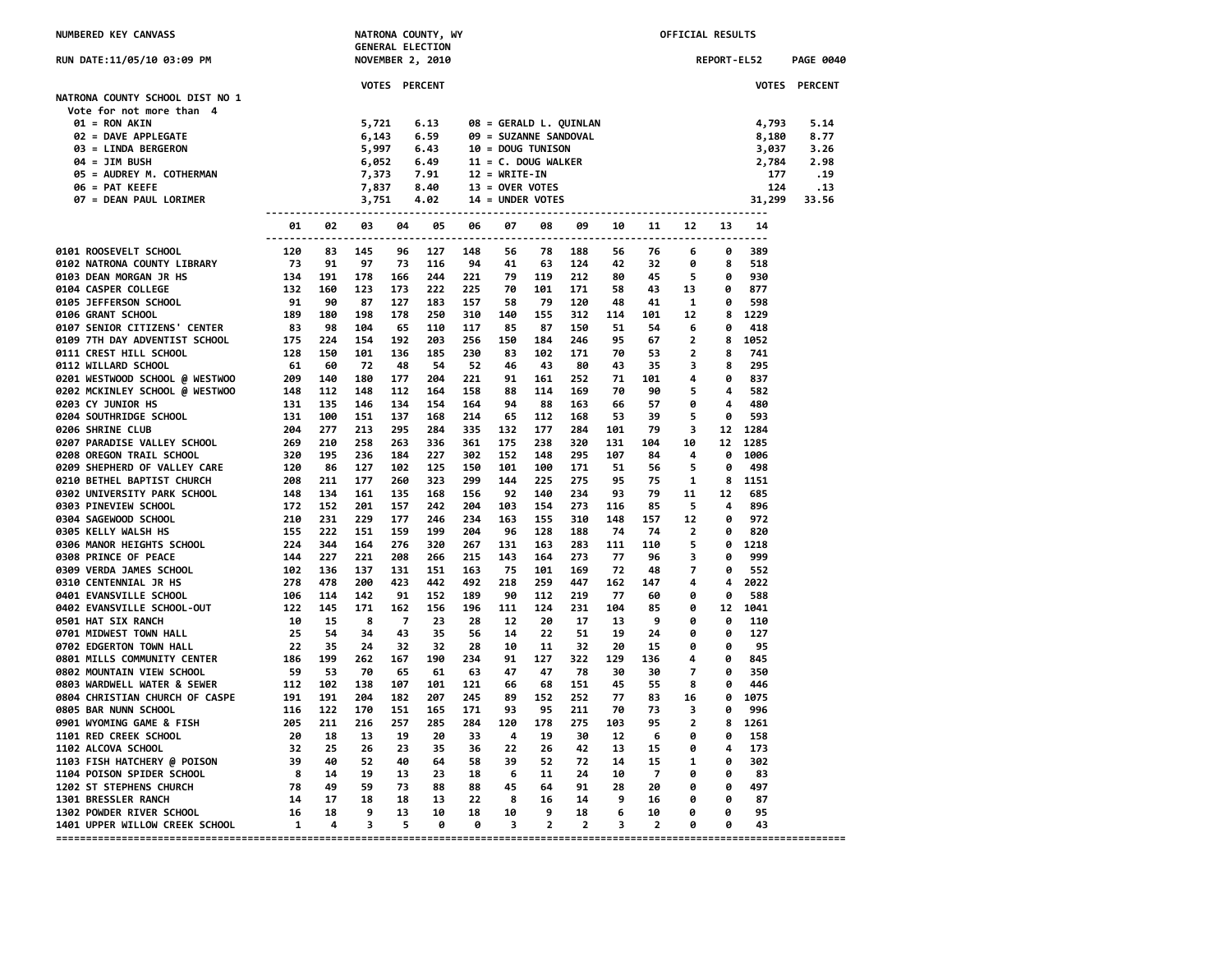| NUMBERED KEY CANVASS                                                |                          |                | NATRONA COUNTY, WY<br><b>GENERAL ELECTION</b> |    |       |                   | OFFICIAL RESULTS                |
|---------------------------------------------------------------------|--------------------------|----------------|-----------------------------------------------|----|-------|-------------------|---------------------------------|
| RUN DATE:11/05/10 03:09 PM                                          |                          |                | NOVEMBER 2, 2010                              |    |       |                   | REPORT-EL52<br><b>PAGE 0041</b> |
|                                                                     |                          |                | VOTES PERCENT                                 |    |       |                   | VOTES PERCENT                   |
| NATRONA COUNTY FIRE PROTECTION DISTRICT<br>Vote for not more than 2 |                          |                |                                               |    |       |                   |                                 |
| 01 = DENNIS OBERT                                                   |                          |                | 2,178 29.00                                   |    |       |                   |                                 |
| 02 = HAROLD WRIGHT                                                  |                          |                | 2,246                                         |    | 29.91 | $04 =$ OVER VOTES | 0                               |
| $03 = WRITE-IN$                                                     |                          |                | 29                                            |    | .39   | 05 = UNDER VOTES  | 3,057<br>40.71                  |
|                                                                     |                          |                |                                               |    |       |                   |                                 |
|                                                                     | 01                       | 02             | 03<br>$- - - - -$                             | 04 | 05    |                   |                                 |
| 0104 CASPER COLLEGE                                                 | 32                       | 30             | 1                                             | ø  | 39    |                   |                                 |
| 0106 GRANT SCHOOL                                                   | 19                       | 15             | 0                                             | 0  | 18    |                   |                                 |
| 0208 OREGON TRAIL SCHOOL                                            | 52                       | 51             | 1                                             | ø  | 60    |                   |                                 |
| 0402 EVANSVILLE SCHOOL-OUT                                          | 360                      | 399            | 1                                             | 0  | 570   |                   |                                 |
| 0501 HAT SIX RANCH                                                  | 40                       | 40             | 0                                             | 0  | 56    |                   |                                 |
| 0701 MIDWEST TOWN HALL                                              | $\overline{\phantom{0}}$ | 6              | 0                                             | 0  | -7    |                   |                                 |
| 0702 EDGERTON TOWN HALL                                             | 6                        | $\overline{7}$ | 0                                             | ø  | 13    |                   |                                 |
| 0802 MOUNTAIN VIEW SCHOOL                                           | 136                      | 135            | 4                                             | ø  | 205   |                   |                                 |
| 0803 WARDWELL WATER & SEWER                                         | 246                      | 233            | 3                                             | 0  | 278   |                   |                                 |
| 0804 CHRISTIAN CHURCH OF CASPE                                      | 420                      | 460            | 9                                             | 0  | 593   |                   |                                 |
| 0901 WYOMING GAME & FISH                                            | 500                      | 493            | 5                                             | 0  | 730   |                   |                                 |
| 1101 RED CREEK SCHOOL                                               | 43                       | 51             | 0                                             | 0  | 82    |                   |                                 |
| 1102 ALCOVA SCHOOL                                                  | 81                       | 73             | $\mathbf{2}$                                  | 0  | 80    |                   |                                 |
| 1103 FISH HATCHERY @ POISON                                         | 119                      | 118            | 0                                             | 0  | 157   |                   |                                 |
| 1104 POISON SPIDER SCHOOL                                           | 35                       | 39             | 0                                             | 0  | 44    |                   |                                 |
| 1202 ST STEPHENS CHURCH                                             | $\overline{7}$           | $\overline{7}$ | $\mathbf{1}$                                  | 0  | 17    |                   |                                 |
| 1301 BRESSLER RANCH                                                 | 36                       | 41             | 0                                             | 0  | 49    |                   |                                 |
| 1302 POWDER RIVER SCHOOL                                            | 35                       | 41             | $\overline{2}$                                | ø  | 38    |                   |                                 |
| 1401 UPPER WILLOW CREEK SCHOOL                                      | 6                        | $\overline{7}$ | ø                                             | ø  | 21    |                   |                                 |
|                                                                     |                          |                |                                               |    |       |                   |                                 |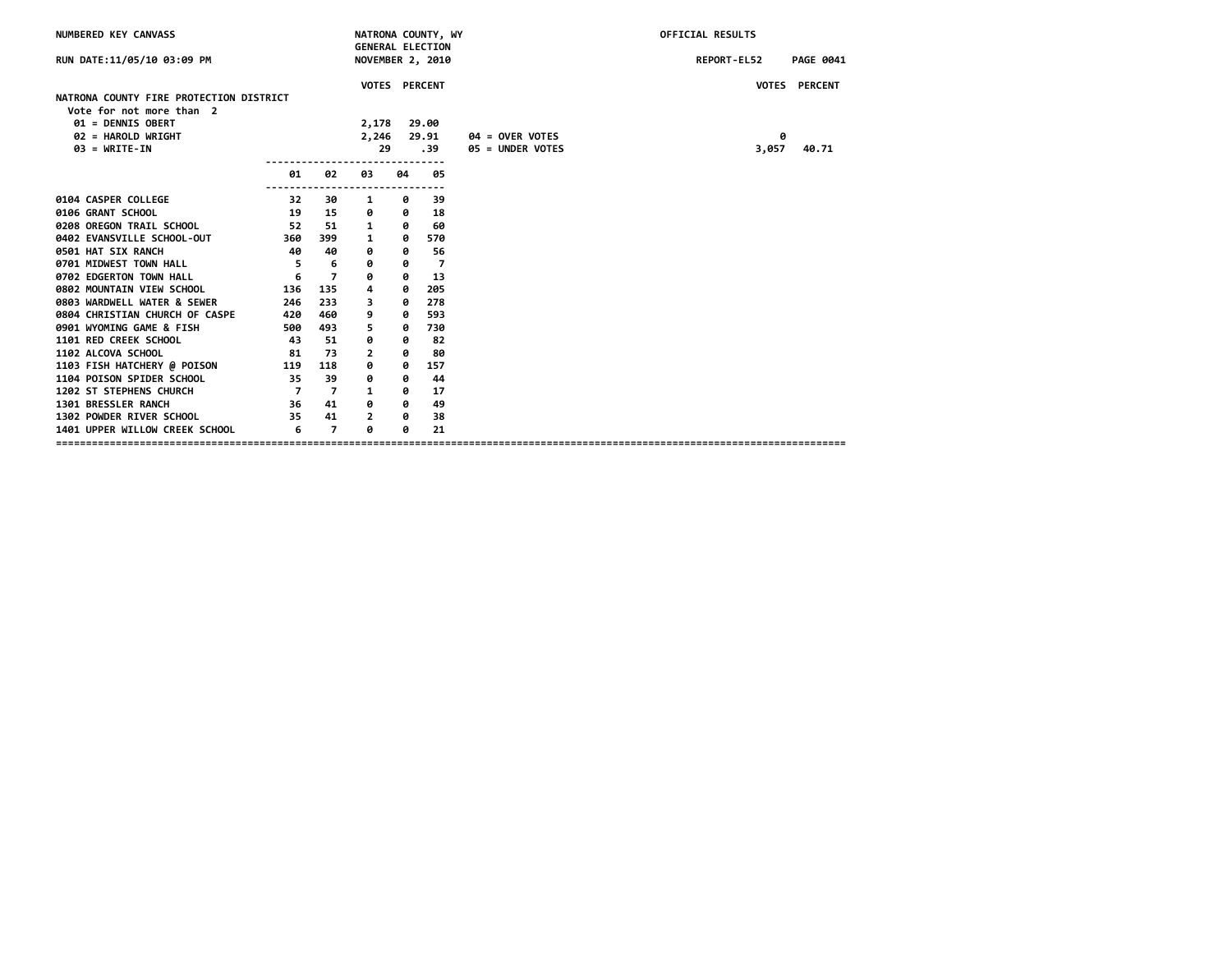| NUMBERED KEY CANVASS                                   |     |     | NATRONA COUNTY, WY      |    |                |                   | OFFICIAL RESULTS |                      |
|--------------------------------------------------------|-----|-----|-------------------------|----|----------------|-------------------|------------------|----------------------|
|                                                        |     |     | <b>GENERAL ELECTION</b> |    |                |                   |                  |                      |
| RUN DATE:11/05/10 03:09 PM                             |     |     | <b>NOVEMBER 2, 2010</b> |    |                |                   | REPORT-EL52      | <b>PAGE 0042</b>     |
|                                                        |     |     |                         |    |                |                   |                  |                      |
|                                                        |     |     | <b>VOTES</b>            |    | <b>PERCENT</b> |                   |                  | <b>VOTES PERCENT</b> |
| CASPER MOUNTAIN FIRE DISTRICT DIRECTOR CASPER MTN FIRE |     |     |                         |    |                |                   |                  |                      |
| Vote for not more than 2                               |     |     |                         |    |                |                   |                  |                      |
| 01 = DICK BREHM                                        |     |     | 158                     |    | 27.24          |                   |                  |                      |
| 02 = SAM WEAVER                                        |     |     | 205                     |    | 35.34          | $04 =$ OVER VOTES | 0                |                      |
| $03 = \text{WRTTE-IN}$                                 |     |     | 3                       |    | . 52           | 05 = UNDER VOTES  | 214              | 36.90                |
|                                                        |     |     |                         |    |                |                   |                  |                      |
|                                                        | 01  | 02  | 03                      | 04 | 05             |                   |                  |                      |
|                                                        |     |     |                         |    |                |                   |                  |                      |
| 0901 WYOMING GAME & FISH                               | 5.  | 6   | ø                       | ø  | -11            |                   |                  |                      |
| 1202 ST STEPHENS CHURCH                                | 153 | 199 | 3                       | ø  | 203            |                   |                  |                      |
|                                                        |     |     |                         |    |                |                   |                  |                      |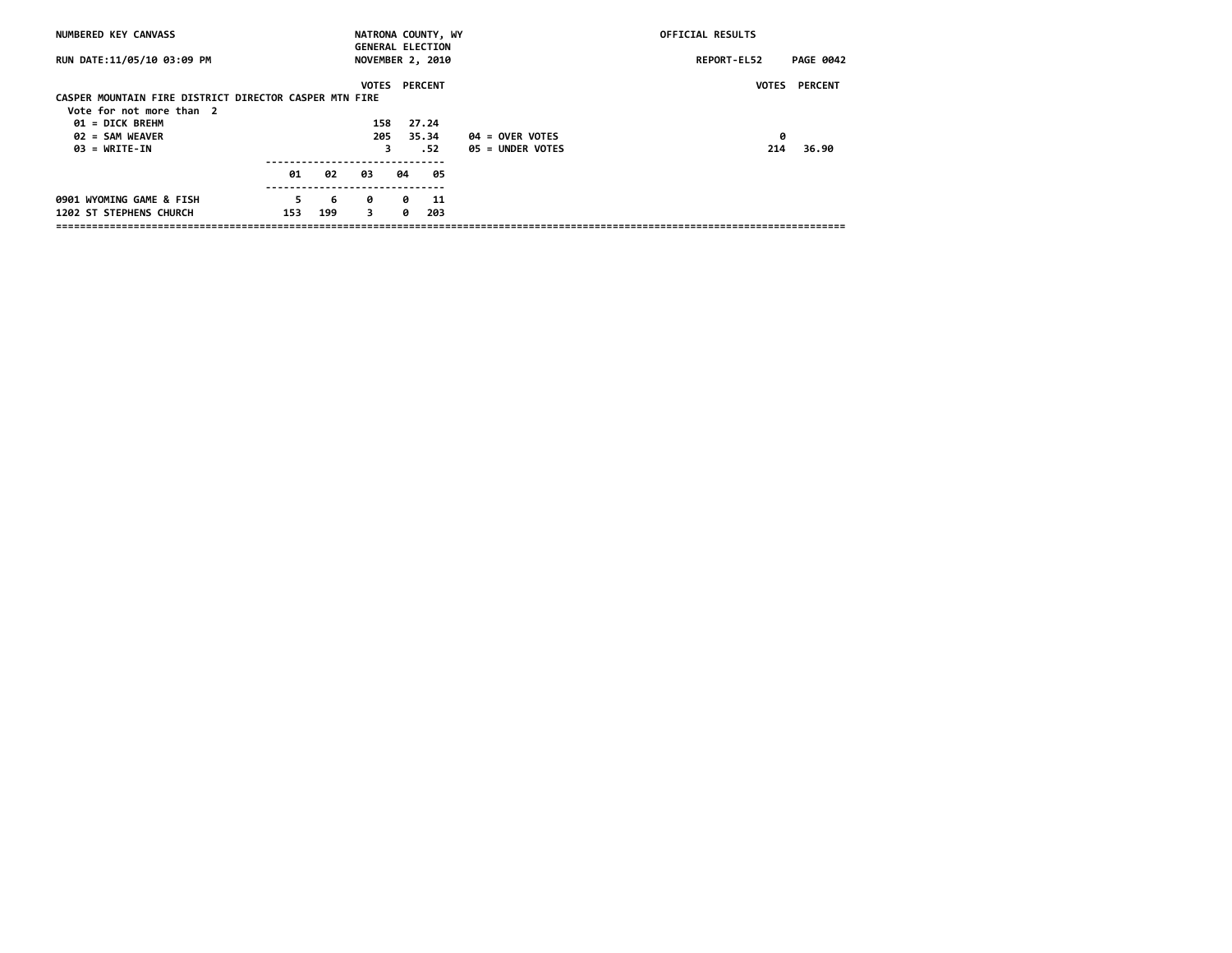| NUMBERED KEY CANVASS                                                                                                                                                                                                                                                     | NATRONA COUNTY, WY<br><b>GENERAL ELECTION</b>                                                                                                                  |                         |          |           | OFFICIAL RESULTS        |  |                   |  |  |             |        |                  |
|--------------------------------------------------------------------------------------------------------------------------------------------------------------------------------------------------------------------------------------------------------------------------|----------------------------------------------------------------------------------------------------------------------------------------------------------------|-------------------------|----------|-----------|-------------------------|--|-------------------|--|--|-------------|--------|------------------|
| RUN DATE:11/05/10 03:09 PM                                                                                                                                                                                                                                               |                                                                                                                                                                |                         |          |           | <b>NOVEMBER 2, 2010</b> |  |                   |  |  | REPORT-EL52 |        | <b>PAGE 0043</b> |
|                                                                                                                                                                                                                                                                          |                                                                                                                                                                |                         |          |           | <b>VOTES PERCENT</b>    |  |                   |  |  |             |        | VOTES PERCENT    |
| NATRONA COUNTY SOIL CONSERVATION DIST                                                                                                                                                                                                                                    |                                                                                                                                                                |                         |          |           |                         |  |                   |  |  |             |        |                  |
| Vote for not more than 2                                                                                                                                                                                                                                                 |                                                                                                                                                                |                         |          |           |                         |  |                   |  |  |             |        |                  |
| 01 = KELLY BURCH                                                                                                                                                                                                                                                         |                                                                                                                                                                |                         |          |           | 16,748 35.91            |  | $03 =$ OVER VOTES |  |  |             | 0      |                  |
| $02 = WRITE-IN$                                                                                                                                                                                                                                                          |                                                                                                                                                                |                         |          | 321       | .69                     |  | 04 = UNDER VOTES  |  |  |             | 29,565 | 63.40            |
|                                                                                                                                                                                                                                                                          | 01 —                                                                                                                                                           | 02                      | 03       | 04        |                         |  |                   |  |  |             |        |                  |
| 012 NATRONA COUNTY LIBRARY<br>012 NATRONA COUNTY LIBRARY<br>0123 DEAN MORGAN TR HS<br>0123 DEAN MORGAN TR HS<br>0123 DEAN MORGAN TR HS<br>0123 DEAN MORGAN TR HS<br>0124 CASPER COLLEGE<br>0124 CASPER COLLEGE<br>0126 GRANT SCHOOL<br>0127 SEN                          | ------------------------                                                                                                                                       |                         |          |           |                         |  |                   |  |  |             |        |                  |
|                                                                                                                                                                                                                                                                          |                                                                                                                                                                |                         |          |           |                         |  |                   |  |  |             |        |                  |
|                                                                                                                                                                                                                                                                          |                                                                                                                                                                |                         |          |           |                         |  |                   |  |  |             |        |                  |
|                                                                                                                                                                                                                                                                          |                                                                                                                                                                |                         |          |           |                         |  |                   |  |  |             |        |                  |
|                                                                                                                                                                                                                                                                          |                                                                                                                                                                |                         |          |           |                         |  |                   |  |  |             |        |                  |
|                                                                                                                                                                                                                                                                          |                                                                                                                                                                |                         |          |           |                         |  |                   |  |  |             |        |                  |
|                                                                                                                                                                                                                                                                          |                                                                                                                                                                |                         |          |           |                         |  |                   |  |  |             |        |                  |
|                                                                                                                                                                                                                                                                          |                                                                                                                                                                |                         |          |           |                         |  |                   |  |  |             |        |                  |
|                                                                                                                                                                                                                                                                          |                                                                                                                                                                |                         |          |           |                         |  |                   |  |  |             |        |                  |
|                                                                                                                                                                                                                                                                          |                                                                                                                                                                |                         |          |           |                         |  |                   |  |  |             |        |                  |
|                                                                                                                                                                                                                                                                          |                                                                                                                                                                |                         |          |           |                         |  |                   |  |  |             |        |                  |
|                                                                                                                                                                                                                                                                          |                                                                                                                                                                |                         |          |           |                         |  |                   |  |  |             |        |                  |
|                                                                                                                                                                                                                                                                          |                                                                                                                                                                |                         |          |           |                         |  |                   |  |  |             |        |                  |
|                                                                                                                                                                                                                                                                          |                                                                                                                                                                |                         |          |           |                         |  |                   |  |  |             |        |                  |
|                                                                                                                                                                                                                                                                          |                                                                                                                                                                |                         |          |           |                         |  |                   |  |  |             |        |                  |
|                                                                                                                                                                                                                                                                          |                                                                                                                                                                |                         |          |           |                         |  |                   |  |  |             |        |                  |
|                                                                                                                                                                                                                                                                          |                                                                                                                                                                |                         |          |           |                         |  |                   |  |  |             |        |                  |
|                                                                                                                                                                                                                                                                          |                                                                                                                                                                |                         |          |           |                         |  |                   |  |  |             |        |                  |
|                                                                                                                                                                                                                                                                          |                                                                                                                                                                |                         |          |           |                         |  |                   |  |  |             |        |                  |
|                                                                                                                                                                                                                                                                          |                                                                                                                                                                |                         |          |           |                         |  |                   |  |  |             |        |                  |
|                                                                                                                                                                                                                                                                          |                                                                                                                                                                |                         |          |           |                         |  |                   |  |  |             |        |                  |
|                                                                                                                                                                                                                                                                          |                                                                                                                                                                |                         |          |           |                         |  |                   |  |  |             |        |                  |
|                                                                                                                                                                                                                                                                          |                                                                                                                                                                |                         |          |           |                         |  |                   |  |  |             |        |                  |
|                                                                                                                                                                                                                                                                          |                                                                                                                                                                |                         |          |           |                         |  |                   |  |  |             |        |                  |
|                                                                                                                                                                                                                                                                          |                                                                                                                                                                |                         |          |           |                         |  |                   |  |  |             |        |                  |
|                                                                                                                                                                                                                                                                          |                                                                                                                                                                |                         |          |           |                         |  |                   |  |  |             |        |                  |
| 0401 EVANSVILLE SCHOOL                                                                                                                                                                                                                                                   |                                                                                                                                                                |                         |          | 0 583     |                         |  |                   |  |  |             |        |                  |
|                                                                                                                                                                                                                                                                          |                                                                                                                                                                |                         |          | 836<br>90 |                         |  |                   |  |  |             |        |                  |
|                                                                                                                                                                                                                                                                          |                                                                                                                                                                |                         |          | 0 149     |                         |  |                   |  |  |             |        |                  |
|                                                                                                                                                                                                                                                                          |                                                                                                                                                                |                         |          | 99        |                         |  |                   |  |  |             |        |                  |
|                                                                                                                                                                                                                                                                          |                                                                                                                                                                |                         |          | 0 877     |                         |  |                   |  |  |             |        |                  |
|                                                                                                                                                                                                                                                                          |                                                                                                                                                                |                         |          | 0 296     |                         |  |                   |  |  |             |        |                  |
|                                                                                                                                                                                                                                                                          |                                                                                                                                                                |                         |          | 463       |                         |  |                   |  |  |             |        |                  |
|                                                                                                                                                                                                                                                                          |                                                                                                                                                                |                         |          | 925       |                         |  |                   |  |  |             |        |                  |
|                                                                                                                                                                                                                                                                          |                                                                                                                                                                |                         |          | 0 791     |                         |  |                   |  |  |             |        |                  |
|                                                                                                                                                                                                                                                                          |                                                                                                                                                                |                         |          | 0 1115    |                         |  |                   |  |  |             |        |                  |
|                                                                                                                                                                                                                                                                          |                                                                                                                                                                |                         |          | 0 121     |                         |  |                   |  |  |             |        |                  |
|                                                                                                                                                                                                                                                                          |                                                                                                                                                                |                         |          |           |                         |  |                   |  |  |             |        |                  |
| 481 13<br>481 13<br>481 13<br>481 13<br>481 13<br>481 13<br>481 13<br>481 13<br>481 13<br>481 13<br>481 13<br>481 13<br>481 13<br>481 13<br>482 1<br>45<br>182 1 6<br>6882 MOUNTAIN VIEW SCHOOL<br>568 BAR NUNNL NCHOOL<br>568 BAR NUNN SCHOOL<br>49<br>69 BAR NUNN SCHO | $\begin{array}{ccccccc}\n4 & 9 & 6 & 6 & 121 \\ 89 & 5 & 0 & 142 \\ 147 & 3 & 0 & 244 \\ 45 & 5 & 0 & 68 \\ 195 & 1 & 0 & 394 \\ 46 & 8 & 0 & 72\n\end{array}$ |                         |          |           |                         |  |                   |  |  |             |        |                  |
|                                                                                                                                                                                                                                                                          |                                                                                                                                                                |                         |          |           |                         |  |                   |  |  |             |        |                  |
|                                                                                                                                                                                                                                                                          |                                                                                                                                                                |                         |          |           |                         |  |                   |  |  |             |        |                  |
| <b>1301 BRESSLER RANCH</b>                                                                                                                                                                                                                                               | 46 8                                                                                                                                                           |                         | $\theta$ | 72        |                         |  |                   |  |  |             |        |                  |
| בשכת DOWDER RIVER SCHOOL בשכב<br>1302 POWDER RIVER SCHOOL                                                                                                                                                                                                                | 44                                                                                                                                                             | $\overline{\mathbf{3}}$ | 0        | 69        |                         |  |                   |  |  |             |        |                  |
| 1401 UPPER WILLOW CREEK SCHOOL                                                                                                                                                                                                                                           | - 14                                                                                                                                                           | 0                       | 0        | 20        |                         |  |                   |  |  |             |        |                  |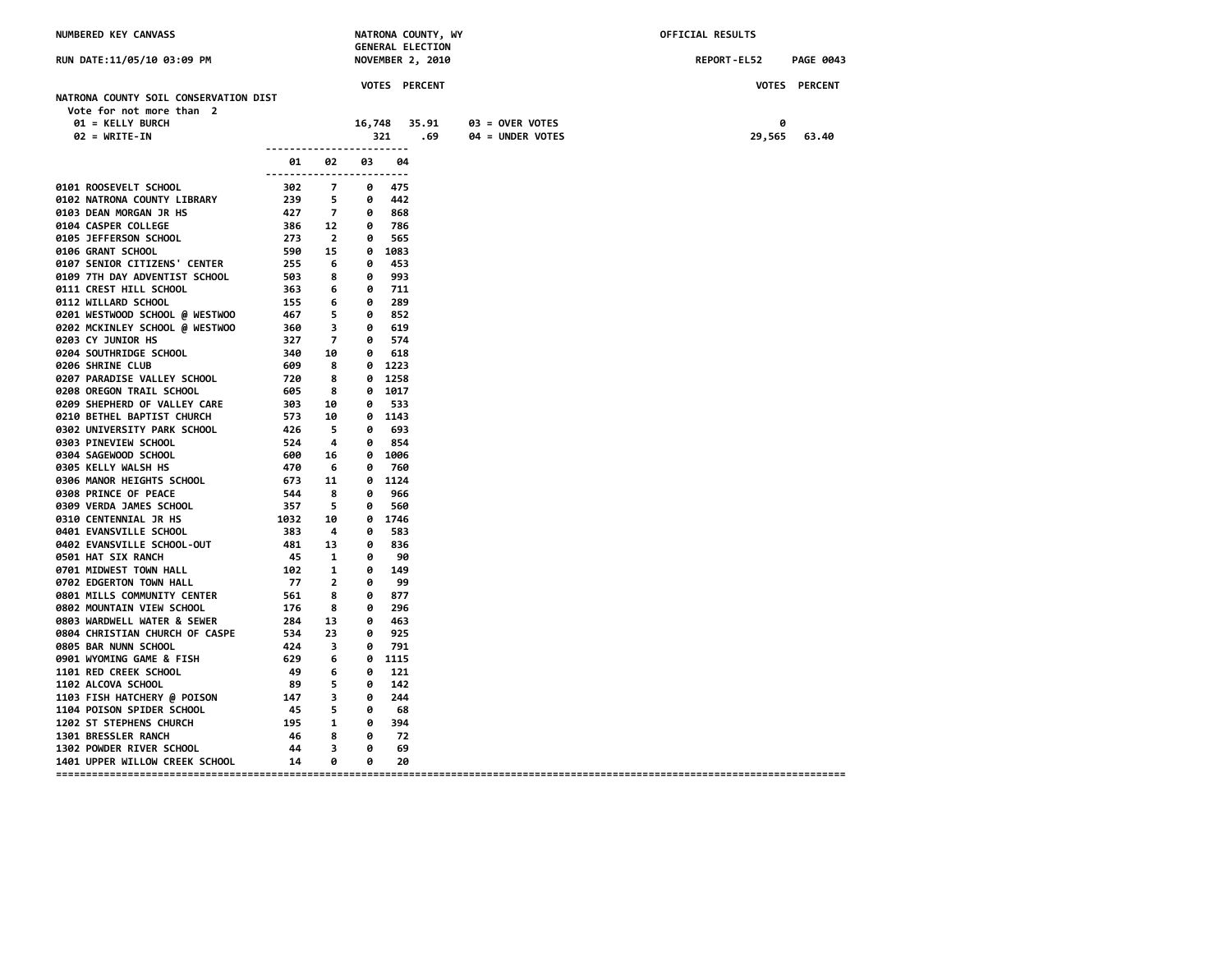| NUMBERED KEY CANVASS                                                  |                                                          | NATRONA COUNTY, WY<br><b>GENERAL ELECTION</b> |                |                         |                                       | OFFICIAL RESULTS |                  |  |  |
|-----------------------------------------------------------------------|----------------------------------------------------------|-----------------------------------------------|----------------|-------------------------|---------------------------------------|------------------|------------------|--|--|
| RUN DATE:11/05/10 03:09 PM                                            |                                                          |                                               |                | <b>NOVEMBER 2, 2010</b> |                                       | REPORT-EL52      | <b>PAGE 0044</b> |  |  |
|                                                                       |                                                          |                                               |                | VOTES PERCENT           |                                       |                  | VOTES PERCENT    |  |  |
| OPTIONAL ONE CENT TAX                                                 |                                                          |                                               |                |                         |                                       |                  |                  |  |  |
| Vote for not more than 1<br>$01 = FOR$                                |                                                          |                                               | 16,147         | 69.25                   |                                       | 7                | .03              |  |  |
| 02 = AGAINST                                                          |                                                          |                                               | 6,857          | 29.41                   | $03 =$ OVER VOTES<br>04 = UNDER VOTES | 306              | 1.31             |  |  |
|                                                                       |                                                          |                                               |                |                         |                                       |                  |                  |  |  |
|                                                                       | 01<br>------------------------                           | 02                                            | 03             | 04                      |                                       |                  |                  |  |  |
| 0101 ROOSEVELT SCHOOL                                                 | 250 139                                                  |                                               | 0              | 3                       |                                       |                  |                  |  |  |
| 0102 NATRONA COUNTY LIBRARY                                           | 242                                                      | 92                                            | 0              | 9                       |                                       |                  |                  |  |  |
| 0103 DEAN MORGAN JR HS                                                | 492 149                                                  |                                               | 0              | 10                      |                                       |                  |                  |  |  |
| 0104 CASPER COLLEGE                                                   | 442 143                                                  |                                               | 0              | $\overline{7}$          |                                       |                  |                  |  |  |
| 0105 JEFFERSON SCHOOL                                                 | 330                                                      | 83                                            | 0              | 7                       |                                       |                  |                  |  |  |
| 0106 GRANT SCHOOL                                                     | 588<br>254                                               | 242                                           | 0              | 14                      |                                       |                  |                  |  |  |
| 0107 SENIOR CITIZENS' CENTER                                          |                                                          | 97                                            | 0              | 6                       |                                       |                  |                  |  |  |
| 0109 7TH DAY ADVENTIST SCHOOL                                         | 558 189<br>558<br>413                                    |                                               | 0              | 5                       |                                       |                  |                  |  |  |
| 0111 CREST HILL SCHOOL                                                |                                                          | 122                                           | 0              | 5                       |                                       |                  |                  |  |  |
| 0112 WILLARD SCHOOL                                                   | $136$ 82<br>$452$ 205<br>$359$ 135<br>$331$ 113<br>$133$ |                                               | 0              | 7                       |                                       |                  |                  |  |  |
| 0201 WESTWOOD SCHOOL @ WESTWOO                                        |                                                          |                                               | 0              | 5                       |                                       |                  |                  |  |  |
| 0202 MCKINLEY SCHOOL @ WESTWOO                                        |                                                          |                                               | 0              | 6                       |                                       |                  |                  |  |  |
| 0203 CY JUNIOR HS<br>0204 SOUTHRIDGE SCHOOL                           | $\frac{55}{371}$                                         | 109                                           | 0<br>0         | 10<br>4                 |                                       |                  |                  |  |  |
| 0206 SHRINE CLUB                                                      | 661                                                      | 253                                           | 0              | 6                       |                                       |                  |                  |  |  |
| 0207 PARADISE VALLEY SCHOOL                                           | 721                                                      | 264                                           | 0              | 8                       |                                       |                  |                  |  |  |
| 0208 OREGON TRAIL SCHOOL                                              | 557                                                      | 253                                           | 0              | 5                       |                                       |                  |                  |  |  |
| 0209 SHEPHERD OF VALLEY CARE                                          |                                                          | 146                                           | 0              | 3                       |                                       |                  |                  |  |  |
| 0210 BETHEL BAPTIST CHURCH                                            | ---<br>274<br>628                                        | 221                                           | $\mathbf{1}$   | 13                      |                                       |                  |                  |  |  |
| 0302 UNIVERSITY PARK SCHOOL                                           | 356<br>356<br>510<br>595<br>462                          | 200                                           | 0              | 6                       |                                       |                  |                  |  |  |
| 0303 PINEVIEW SCHOOL                                                  |                                                          | 167                                           | $\overline{2}$ | 12                      |                                       |                  |                  |  |  |
| 0304 SAGEWOOD SCHOOL                                                  |                                                          | 209                                           | 0              | $\overline{7}$          |                                       |                  |                  |  |  |
| 0305 KELLY WALSH HS                                                   |                                                          | 148                                           | 0              | 8                       |                                       |                  |                  |  |  |
| 0306 MANOR HEIGHTS SCHOOL                                             | 679                                                      | 207                                           | $\mathbf{1}$   | 17                      |                                       |                  |                  |  |  |
| 0308 PRINCE OF PEACE                                                  | 549<br>334<br>1068                                       | 198                                           | $\mathbf{1}$   | 11                      |                                       |                  |                  |  |  |
| 0309 VERDA JAMES SCHOOL                                               |                                                          | 124                                           | 0              | 3                       |                                       |                  |                  |  |  |
| <b>0310 CENTENNIAL JR HS</b>                                          |                                                          | 314                                           | 0              | 12                      |                                       |                  |                  |  |  |
| 0401 EVANSVILLE SCHOOL                                                | 320                                                      | 148                                           | 0              | 17                      |                                       |                  |                  |  |  |
| 0402 EVANSVILLE SCHOOL-OUT                                            | 362 286                                                  |                                               | 0              | 17                      |                                       |                  |                  |  |  |
| 0501 HAT SIX RANCH                                                    | 46                                                       | 21                                            | 0              | 1                       |                                       |                  |                  |  |  |
| 0701 MIDWEST TOWN HALL                                                | 88                                                       | 36                                            | 0              | $\overline{2}$          |                                       |                  |                  |  |  |
| 0702 EDGERTON TOWN HALL                                               | 63                                                       | 24                                            | $\mathbf{1}$   | -1                      |                                       |                  |                  |  |  |
| 0801 MILLS COMMUNITY CENTER                                           | 428                                                      | 284                                           | 0              | 11                      |                                       |                  |                  |  |  |
| 0802 MOUNTAIN VIEW SCHOOL                                             | 122                                                      | 116                                           | 0              | $\overline{2}$          |                                       |                  |                  |  |  |
| 9803 WARDWELL WATER & SEWER 187<br>9804 CHRISTIAN CHURCH OF CASPE 405 |                                                          | 189                                           | 0              | 4                       |                                       |                  |                  |  |  |
|                                                                       |                                                          | 325                                           | $\mathbf{1}$   | 10                      |                                       |                  |                  |  |  |
| 0805 BAR NUNN SCHOOL                                                  | 426                                                      | 176                                           | 0              | $\overline{7}$          |                                       |                  |                  |  |  |
| 0901 WYOMING GAME & FISH                                              | 561                                                      | 301                                           | 0              | 13                      |                                       |                  |                  |  |  |
| 1101 RED CREEK SCHOOL                                                 | 55                                                       | - 31                                          | 0              | 2                       |                                       |                  |                  |  |  |
| 1102 ALCOVA SCHOOL                                                    | - 68                                                     | 49                                            | 0              | 1                       |                                       |                  |                  |  |  |
| 1103 FISH HATCHERY @ POISON<br>1104 POISON SPIDER SCHOOL              | $\frac{114}{11}$                                         | 82                                            | 0<br>0         | 1<br>0                  |                                       |                  |                  |  |  |
| 1202 ST STEPHENS CHURCH                                               | $33$ 26<br>203 87                                        |                                               | 0              | 5                       |                                       |                  |                  |  |  |
| 1301 BRESSLER RANCH                                                   | 35                                                       | 27                                            | 0              | 1                       |                                       |                  |                  |  |  |
| 1302 POWDER RIVER SCHOOL                                              | 24                                                       | 33                                            | 0              | 1                       |                                       |                  |                  |  |  |
| 1401 UPPER WILLOW CREEK SCHOOL 4                                      |                                                          | 12                                            | 0              | 1                       |                                       |                  |                  |  |  |
|                                                                       |                                                          |                                               |                |                         |                                       |                  |                  |  |  |